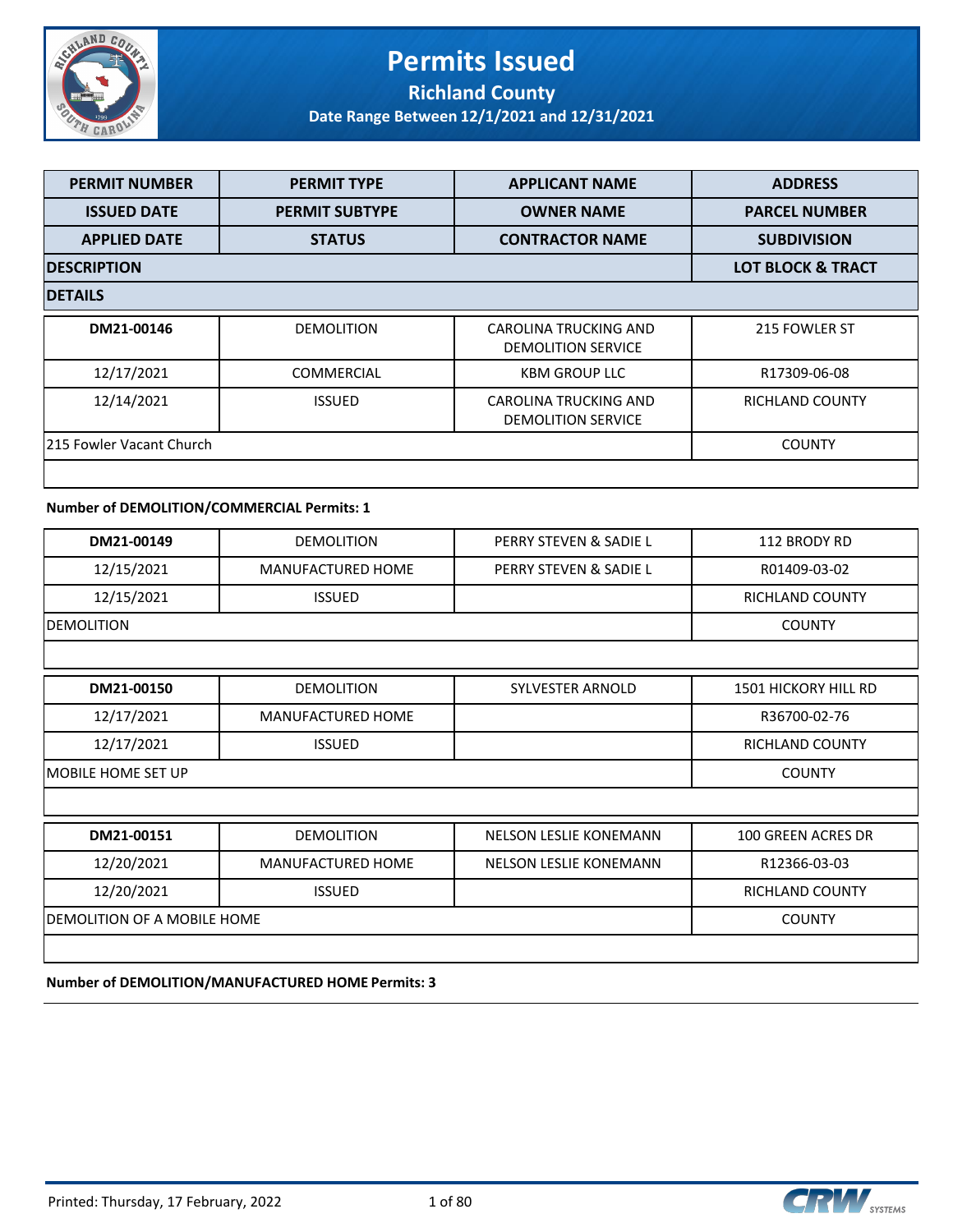

**Richland County**

**Date Range Between 12/1/2021 and 12/31/2021**

| DM21-00136              | <b>DEMOLITION</b>  | CAPERS CLEARING GRADING &<br>HAULING        | 7017 LOWER RICHLAND BLVD |
|-------------------------|--------------------|---------------------------------------------|--------------------------|
| 12/2/2021               | <b>RES 1 STORY</b> | ROBINSON JEROME SR ETAL                     | R21400-02-54             |
| 11/19/2021              | <b>FINALED</b>     | CAPERS CLEARING GRADING &<br><b>HAULING</b> | RICHLAND COUNTY          |
| Demolition and disposal | <b>COUNTY</b>      |                                             |                          |

| DM21-00144 | <b>DEMOLITION</b>                  | S & P HOUSE MOVING                 | <b>157 VARNADORE RD</b> |
|------------|------------------------------------|------------------------------------|-------------------------|
| 12/3/2021  | <b>RES 1 STORY</b>                 |                                    | R08200-01-16            |
| 12/3/2021  | <b>ISSUED</b>                      | S & P HOUSE MOVING                 | <b>RICHLAND COUNTY</b>  |
|            | <b>DEMOLITION OF A MOVED HOUSE</b> |                                    |                         |
|            |                                    |                                    |                         |
| DM21-00145 | <b>DEMOLITION</b>                  | <b>BIRCH HOME BUILDERS LLC</b>     | <b>113 WILLIAMS WAY</b> |
| 12/30/2021 | <b>RES 1 STORY</b>                 | <b>MYERS DAN W &amp; TIFFANY J</b> | R02402-03-24            |
| 12/7/2021  | <b>ISSUED</b>                      | <b>BIRCH HOME BUILDERS LLC</b>     | <b>RICHLAND COUNTY</b>  |
|            |                                    |                                    | <b>COUNTY</b>           |
|            |                                    |                                    |                         |

#### **Number of DEMOLITION/RES 1 STORY Permits: 3**

| DM21-00148 | <b>DEMOLITION</b>  | <b>FIRST RESPONSE</b>           | 525 JACOBS MILL POND RD |
|------------|--------------------|---------------------------------|-------------------------|
| 12/20/2021 | <b>RES 2 STORY</b> | <b>BARTLETT JR MARVIN LEWIS</b> | R28913-01-01            |
| 12/15/2021 | <b>ISSUED</b>      | <b>FIRST RESPONSE</b>           | RICHLAND COUNTY         |
|            |                    |                                 | COUNTY                  |
|            |                    |                                 |                         |

#### **Number of DEMOLITION/RES 2 STORY Permits: 1**

| DM21-00147           | <b>DEMOLITION</b>         | <b>TRACY THROWER</b> | 405 PARK LAKE RD       |
|----------------------|---------------------------|----------------------|------------------------|
| 12/14/2021           | <b>RES STOR/DT GARAGE</b> |                      | R20008-03-08           |
| 12/14/2021           | <b>FINALED</b>            | <b>TRACY THROWER</b> | <b>RICHLAND COUNTY</b> |
| <b>IDEMO OF POOL</b> | <b>COUNTY</b>             |                      |                        |
|                      |                           |                      |                        |

#### **Number of DEMOLITION/RES STOR/DT GARAGE Permits: 1**

| MH21-00185          | MANUFACTURED HOME | PALMETTO PALMS | 9401 WILSON BLVD 3 |
|---------------------|-------------------|----------------|--------------------|
| 12/23/2021          | Unassigned        |                | R14700-03-18       |
| 12/1/2021           | <b>FINALED</b>    |                | RICHLAND COUNTY    |
| IMOIBLE HOME SET UP | 3 COUNTY          |                |                    |
|                     |                   |                |                    |

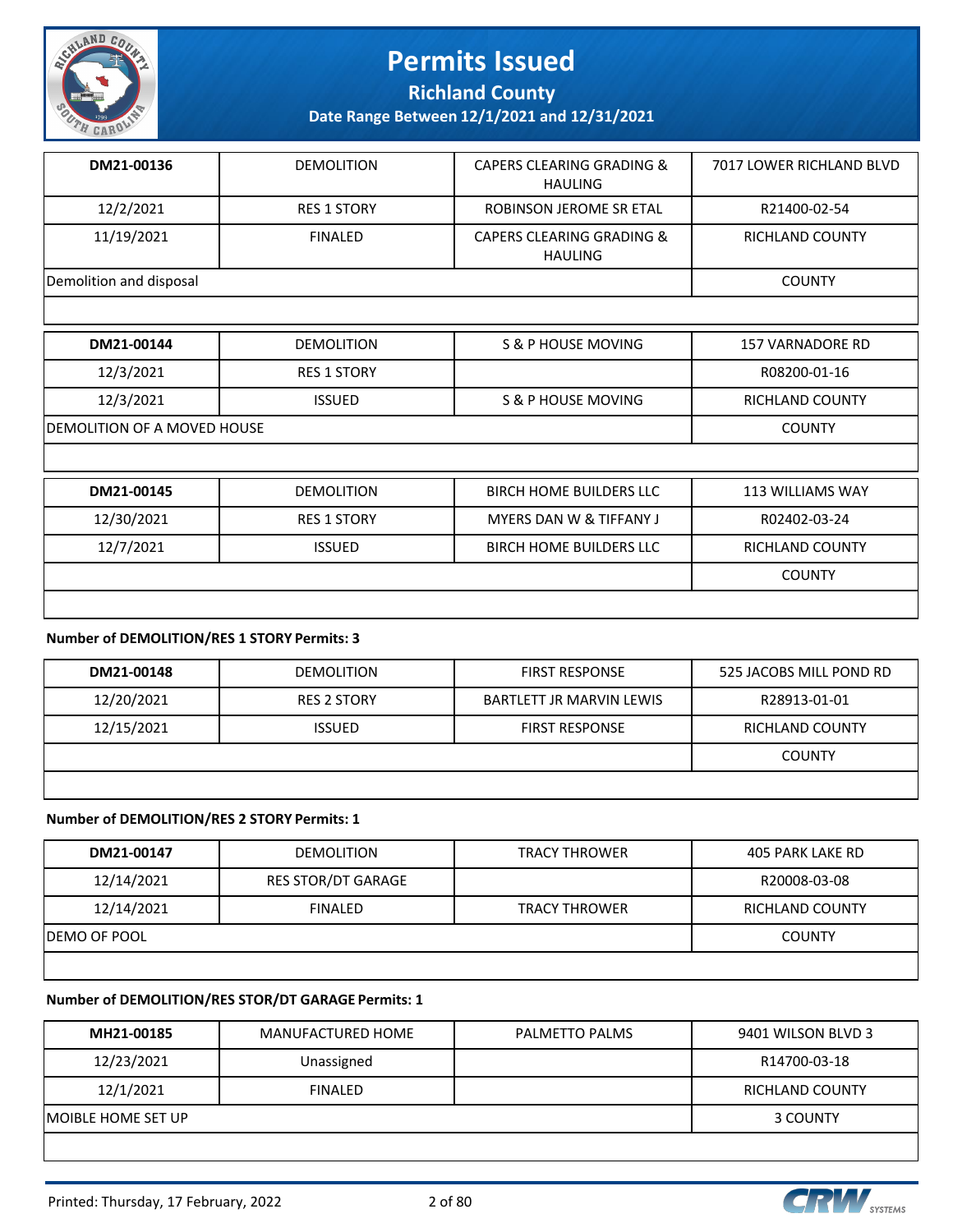

**Richland County**

| MH21-00186<br>12/8/2021<br>12/8/2021<br>MH21-00187<br>12/10/2021<br>12/10/2021<br>MH21-00190<br>12/17/2021<br>12/17/2021<br>MH21-00191<br>12/17/2021 | MANUFACTURED HOME<br>Unassigned<br><b>FINALED</b><br>MANUFACTURED HOME<br>Unassigned<br><b>FINALED</b><br>MANUFACTURED HOME<br>Unassigned<br><b>ISSUED</b><br>MANUFACTURED HOME | <b>SISK PAULA ANN &amp;</b><br><b>SISK PAULA ANN &amp;</b><br>PABLO VENTURA CELESTINO<br>SYLVESTER ARNOLD | 953 GROVER WILSON RD<br>R23500-01-18<br>RICHLAND COUNTY<br><b>COUNTY</b><br>728 PINEY BRANCH RD<br>R33100-05-11<br>RICHLAND COUNTY<br><b>COUNTY</b><br>1501 HICKORY HILL RD<br>R36700-02-76<br>RICHLAND COUNTY<br><b>COUNTY</b> |
|------------------------------------------------------------------------------------------------------------------------------------------------------|---------------------------------------------------------------------------------------------------------------------------------------------------------------------------------|-----------------------------------------------------------------------------------------------------------|---------------------------------------------------------------------------------------------------------------------------------------------------------------------------------------------------------------------------------|
| MOBILE HOME SET UP<br>MOBILE HOME SET UP                                                                                                             |                                                                                                                                                                                 |                                                                                                           |                                                                                                                                                                                                                                 |
|                                                                                                                                                      |                                                                                                                                                                                 |                                                                                                           |                                                                                                                                                                                                                                 |
| MOBILE HOME SETUP                                                                                                                                    |                                                                                                                                                                                 |                                                                                                           |                                                                                                                                                                                                                                 |
|                                                                                                                                                      |                                                                                                                                                                                 |                                                                                                           |                                                                                                                                                                                                                                 |
|                                                                                                                                                      |                                                                                                                                                                                 |                                                                                                           |                                                                                                                                                                                                                                 |
|                                                                                                                                                      |                                                                                                                                                                                 |                                                                                                           |                                                                                                                                                                                                                                 |
|                                                                                                                                                      |                                                                                                                                                                                 |                                                                                                           |                                                                                                                                                                                                                                 |
|                                                                                                                                                      |                                                                                                                                                                                 |                                                                                                           |                                                                                                                                                                                                                                 |
|                                                                                                                                                      |                                                                                                                                                                                 |                                                                                                           |                                                                                                                                                                                                                                 |
|                                                                                                                                                      |                                                                                                                                                                                 |                                                                                                           |                                                                                                                                                                                                                                 |
|                                                                                                                                                      |                                                                                                                                                                                 |                                                                                                           |                                                                                                                                                                                                                                 |
|                                                                                                                                                      |                                                                                                                                                                                 |                                                                                                           |                                                                                                                                                                                                                                 |
|                                                                                                                                                      |                                                                                                                                                                                 |                                                                                                           |                                                                                                                                                                                                                                 |
|                                                                                                                                                      |                                                                                                                                                                                 |                                                                                                           |                                                                                                                                                                                                                                 |
|                                                                                                                                                      |                                                                                                                                                                                 |                                                                                                           |                                                                                                                                                                                                                                 |
|                                                                                                                                                      |                                                                                                                                                                                 | THOMAS REESE                                                                                              | 8565 OLD PERCIVAL RD 3                                                                                                                                                                                                          |
|                                                                                                                                                      | Unassigned                                                                                                                                                                      |                                                                                                           | R22603-01-10                                                                                                                                                                                                                    |
| 12/17/2021                                                                                                                                           | <b>ISSUED</b>                                                                                                                                                                   |                                                                                                           | RICHLAND COUNTY                                                                                                                                                                                                                 |
| <b>MOBILE HOME SETUP</b>                                                                                                                             |                                                                                                                                                                                 |                                                                                                           | 3 COUNTY                                                                                                                                                                                                                        |
|                                                                                                                                                      |                                                                                                                                                                                 |                                                                                                           |                                                                                                                                                                                                                                 |
| MH21-00194                                                                                                                                           | MANUFACTURED HOME                                                                                                                                                               | <b>BERTA ANTUNEZ</b>                                                                                      | 108 SANDY HAVEN DR 85                                                                                                                                                                                                           |
| 12/20/2021                                                                                                                                           | Unassigned                                                                                                                                                                      |                                                                                                           | R25807-02-12                                                                                                                                                                                                                    |
| 12/20/2021                                                                                                                                           | <b>FINALED</b>                                                                                                                                                                  |                                                                                                           | RICHLAND COUNTY                                                                                                                                                                                                                 |
| <b>MOBILE HOME SETUP</b>                                                                                                                             |                                                                                                                                                                                 |                                                                                                           | <b>85 COUNTY</b>                                                                                                                                                                                                                |
|                                                                                                                                                      |                                                                                                                                                                                 |                                                                                                           |                                                                                                                                                                                                                                 |
| MH21-00195                                                                                                                                           | MANUFACTURED HOME                                                                                                                                                               | MH ESTATES LLC                                                                                            | 8565 OLD PERCIVAL RD 13                                                                                                                                                                                                         |
| 12/22/2021                                                                                                                                           | Unassigned                                                                                                                                                                      | MH ESTATES LLC                                                                                            | R22603-01-10                                                                                                                                                                                                                    |
| 12/22/2021                                                                                                                                           | <b>FINALED</b>                                                                                                                                                                  |                                                                                                           | RICHLAND COUNTY                                                                                                                                                                                                                 |
|                                                                                                                                                      |                                                                                                                                                                                 |                                                                                                           | 13 COUNTY                                                                                                                                                                                                                       |
|                                                                                                                                                      |                                                                                                                                                                                 |                                                                                                           |                                                                                                                                                                                                                                 |

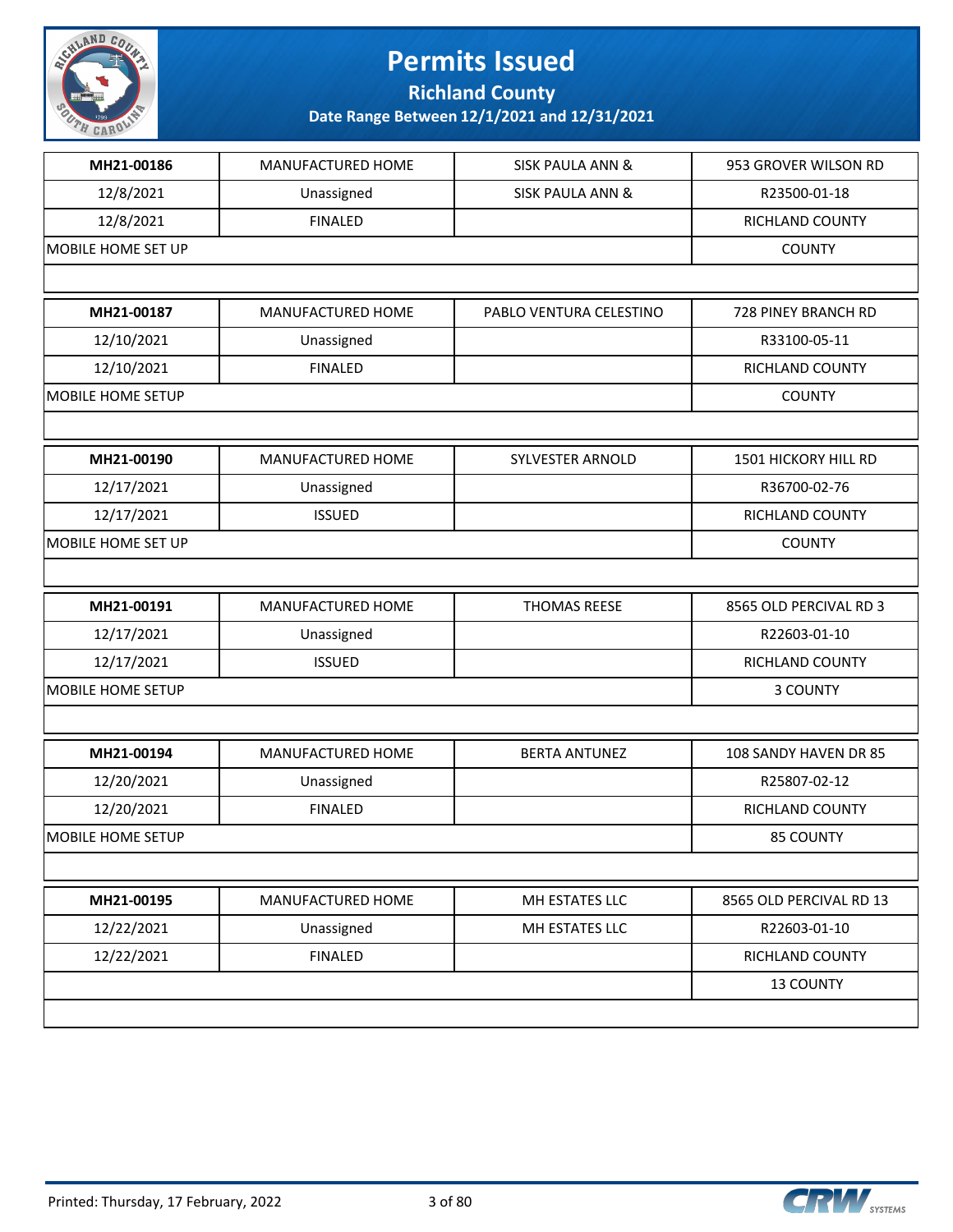

**Richland County**

**Date Range Between 12/1/2021 and 12/31/2021**

| MH21-00196 | MANUFACTURED HOME | MH ESTATES LLC      | 3615 PERCIVAL RD 98 |
|------------|-------------------|---------------------|---------------------|
| 12/22/2021 | Unassigned        | SC MANUFACTURED LLC | R22709-02-01        |
| 12/22/2021 | <b>FINALED</b>    | MH ESTATES LLC      | RICHLAND COUNTY     |
|            |                   |                     | 98 COUNTY           |
|            |                   |                     |                     |

#### **Number of MANUFACTURED HOME/Unassigned Permits: 8**

| MHIC21-00005 | MANUFACTURED HOME MOVING<br>IN THE COUNTY | <b>SYLVESTER ARNOLD</b>   | <b>1501 HICKORY HILL RD</b> |
|--------------|-------------------------------------------|---------------------------|-----------------------------|
| 12/17/2021   | Unassigned                                | <b>SYLVESTER ARNOLD</b>   | R36700-02-76                |
| 12/17/2021   | <b>ISSUED</b>                             |                           | <b>RICHLAND COUNTY</b>      |
|              |                                           |                           | <b>COUNTY</b>               |
|              |                                           |                           |                             |
| MHIC21-00006 | MANUFACTURED HOME MOVING<br>IN THE COUNTY | test test                 | 400 POWELL RD 7             |
| 12/17/2021   | Unassigned                                | test test                 | R14500-03-03                |
| 12/17/2021   | <b>VOID</b>                               |                           | <b>RICHLAND COUNTY</b>      |
|              |                                           |                           | 7 COUNTY                    |
|              |                                           |                           |                             |
| MHIC21-00007 | MANUFACTURED HOME MOVING<br>IN THE COUNTY | <b>THOMAS R REESE</b>     | 8565 OLD PERCIVAL RD 3      |
| 12/17/2021   | Unassigned                                | POLO ESTATES MANUFACTURED | R22603-01-10                |
| 12/17/2021   | <b>ISSUED</b>                             |                           | <b>RICHLAND COUNTY</b>      |
|              |                                           |                           | 3 COUNTY                    |
|              |                                           |                           |                             |

#### **Number of MANUFACTURED HOME MOVING IN THE COUNTY/Unassigned Permits: 3**

| MHOC21-00006 | MANUFACTURED HOME MOVING<br><b>OUT OF COUNTY</b> | AUKASHIA VANTREL EVANS | 201 MCLEAN RD   |
|--------------|--------------------------------------------------|------------------------|-----------------|
| 12/30/2021   | Unassigned                                       | AUKASHIA VANTREL EVANS | R15200-04-11    |
| 12/30/2021   | <b>ISSUED</b>                                    |                        | RICHLAND COUNTY |
|              |                                                  |                        | <b>COUNTY</b>   |
|              |                                                  |                        |                 |

#### **Number of MANUFACTURED HOME MOVING OUT OF COUNTY/Unassigned Permits: 1**

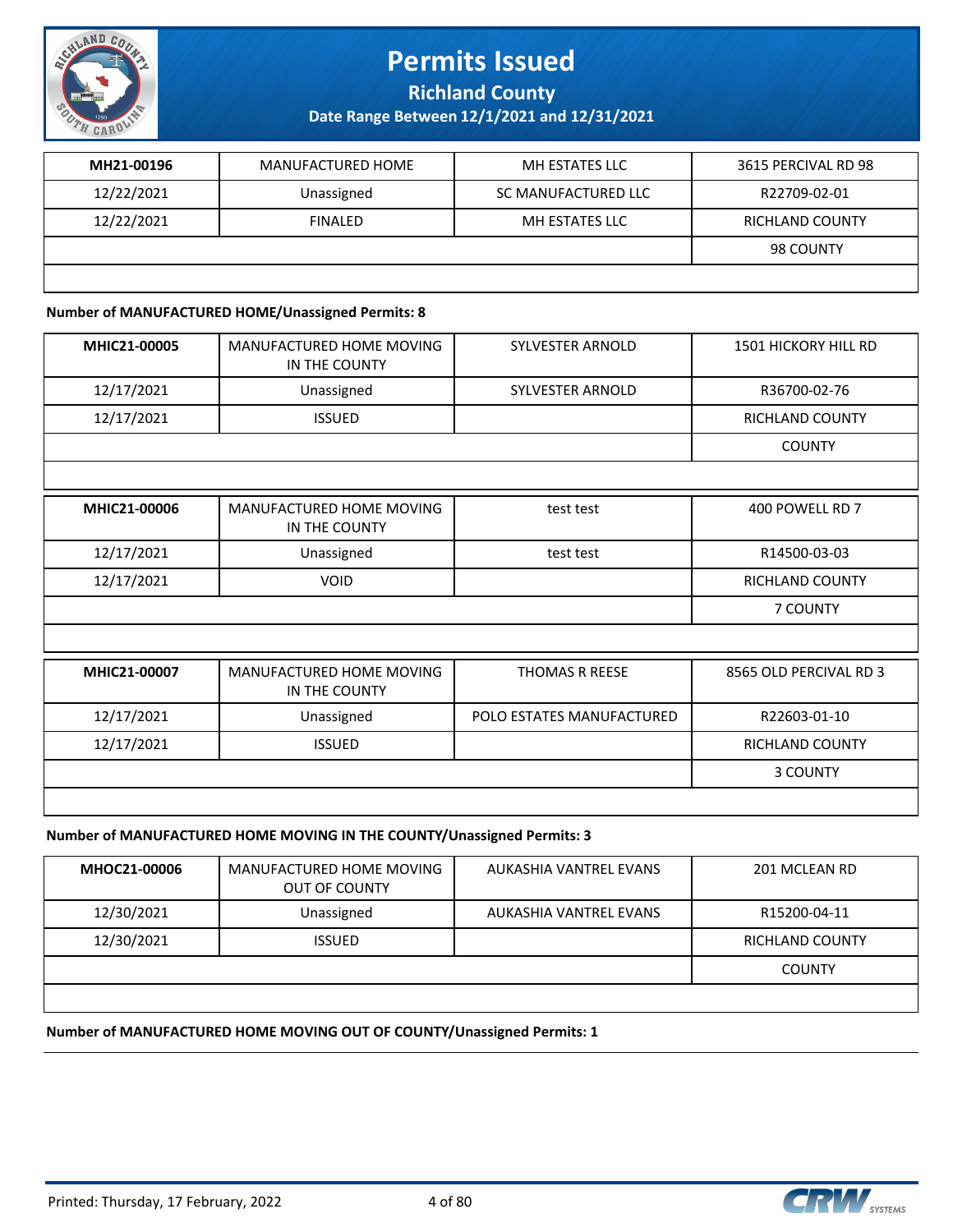

**Richland County**

**Date Range Between 12/1/2021 and 12/31/2021**

| MHRT21-00017               | MANUFACTURED HOME<br><b>RETIREMENT OF TITLE</b> | EDMOND JOSHUA           | 322 BLUE HORSE CIR |
|----------------------------|-------------------------------------------------|-------------------------|--------------------|
| 12/13/2021                 | Unassigned                                      | EDMOND JOSHUA & CHARLES | R23213-01-03       |
| 12/13/2021                 | CO ISSUED                                       |                         | RICHLAND COUNTY    |
| <b>RETIREMENT OF TITLE</b> |                                                 |                         | <b>COUNTY</b>      |
|                            |                                                 |                         |                    |

| MHRT21-00018                | MANUFACTURED HOME<br><b>RETIREMENT OF TITLE</b> | C & L INTERNATIONAL LLC | 1506 HARD SCRABBLE RD |
|-----------------------------|-------------------------------------------------|-------------------------|-----------------------|
| 12/15/2021                  | Unassigned                                      | C & L INTERNATIONAL LLC | R14512-05-43          |
| 12/15/2021                  | CO ISSUED                                       |                         | RICHLAND COUNTY       |
| <b>IRETIREMENT OF TITLE</b> |                                                 |                         | <b>COUNTY</b>         |
|                             |                                                 |                         |                       |

#### **Number of MANUFACTURED HOME RETIREMENT OF TITLE/Unassigned Permits: 2**

| REL21-00387                                     | <b>RES ELECTRICAL</b>                                       | ACL MECHANICAL SERVICES LLC                   | 1139 SCOTTS HILL RD      |
|-------------------------------------------------|-------------------------------------------------------------|-----------------------------------------------|--------------------------|
| 12/21/2021                                      | <b>RESIDENTIAL</b>                                          | <b>VAGLE MARIAN JENNIFER</b>                  | R01404-02-13             |
| 10/18/2021                                      | <b>FINALED</b>                                              | ACL MECHANICAL SERVICES LLC                   | <b>RICHLAND COUNTY</b>   |
| upgrade service to 200 amp and change out panel |                                                             |                                               | <b>COUNTY</b>            |
|                                                 | upgrade all wiring to current code with new 200 amp service |                                               |                          |
| REL21-00435                                     | <b>RES ELECTRICAL</b>                                       | MCCLERKLIN'S ELECTRICAL SERVICE<br><b>LLC</b> | 1700 MORNINGLO LN        |
| 12/8/2021                                       | <b>RESIDENTIAL</b>                                          | VACA NOE O                                    | R19604-03-15             |
| 12/6/2021                                       | <b>FINALED</b>                                              | MCCLERKLIN'S ELECTRICAL SERVICE<br><b>LLC</b> | RICHLAND COUNTY          |
| replace panel box                               | <b>COUNTY</b>                                               |                                               |                          |
| replace panel box - upgrade to 200 amps service |                                                             |                                               |                          |
| REL21-00436                                     | <b>RES ELECTRICAL</b>                                       | JENKINS ELECTRIC SERVICE                      | 136 SE SEDGEWOOD RD      |
| 12/10/2021                                      | <b>RESIDENTIAL</b>                                          | <b>WILSON MATTHEW K</b>                       | R30901-05-14             |
| 12/6/2021                                       | <b>FINALED</b>                                              | <b>JENKINS ELECTRIC SERVICE</b>               | <b>RICHLAND COUNTY</b>   |
| 200 amp irrigation pump                         | <b>COUNTY</b>                                               |                                               |                          |
|                                                 |                                                             |                                               |                          |
| REL21-00437                                     | <b>RES ELECTRICAL</b>                                       | <b>ERIC WIGGINS</b>                           | <b>6030 LAKESHORE DR</b> |
| 12/13/2021                                      | <b>RESIDENTIAL</b>                                          | <b>BAUKNIGHT MELANIE LUX</b>                  | R16805-06-13             |
| 12/7/2021                                       | <b>FINALED</b>                                              | <b>ERIC WIGGINS</b>                           | <b>RICHLAND COUNTY</b>   |
| Service upgrade                                 | <b>COUNTY</b>                                               |                                               |                          |
| 6030 Lakeshore Drive                            |                                                             |                                               |                          |

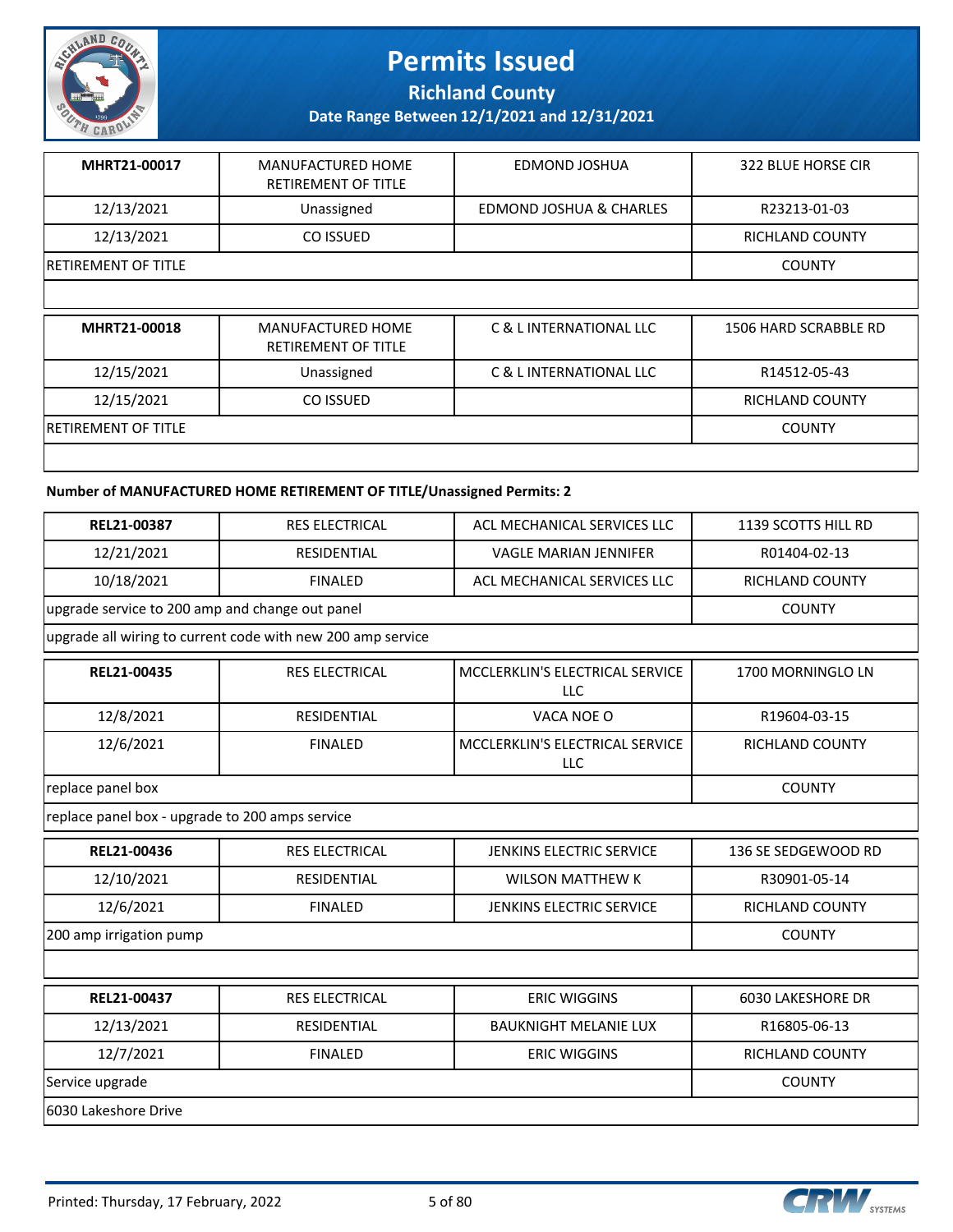

**Richland County**

| REL21-00439                                  | <b>RES ELECTRICAL</b>                                     | CAROLINA CONSTRUCTION CO OF<br>COLUMBIA(MC) | <b>200 RICHCREEK RD</b> |
|----------------------------------------------|-----------------------------------------------------------|---------------------------------------------|-------------------------|
| 12/9/2021                                    | <b>RESIDENTIAL</b>                                        | <b>LORICK TERRENCE A</b>                    | R09208-14-05            |
| 12/8/2021                                    | <b>ISSUED</b>                                             | CAROLINA CONSTRUCTION CO OF<br>COLUMBIA(MC) | RICHLAND COUNTY         |
| Install new 200 amp breaker box              |                                                           |                                             | <b>COUNTY</b>           |
|                                              |                                                           |                                             |                         |
| REL21-00440                                  | <b>RES ELECTRICAL</b>                                     | <b>BOWMAN ELECTRICAL LLC</b>                | 4348 CANDLELITE DR      |
| 12/8/2021                                    | RESIDENTIAL                                               |                                             | R13416-04-08            |
| 12/8/2021                                    | <b>FINALED</b>                                            | <b>BOWMAN ELECTRICAL LLC</b>                | RICHLAND COUNTY         |
| Replacement / Upgrad 200 Amp Panel           |                                                           |                                             | <b>COUNTY</b>           |
|                                              |                                                           |                                             |                         |
| REL21-00441                                  | <b>RES ELECTRICAL</b>                                     | <b>BOWMAN ELECTRICAL LLC</b>                | 6620 TWO NOTCH RD 1     |
| 12/8/2021                                    | RESIDENTIAL                                               |                                             | R16902-02-05            |
| 12/8/2021                                    | <b>ISSUED</b>                                             | <b>BOWMAN ELECTRICAL LLC</b>                | RICHLAND COUNTY         |
| Upgrade Service Entrance Meter               |                                                           |                                             | 1 COUNTY                |
|                                              |                                                           |                                             |                         |
| REL21-00442                                  | <b>RES ELECTRICAL</b>                                     | JJ & S ELECTRIC CO                          | 1124 Z C CLARKSON RD    |
| 12/30/2021                                   | <b>RESIDENTIAL</b>                                        |                                             | R24211-01-28            |
| 12/8/2021                                    | <b>FINALED</b>                                            | JJ & S ELECTRIC CO                          | RICHLAND COUNTY         |
| MOVE 200AMP SERVICE TO A UNDERGROUND SERVICE | <b>COUNTY</b>                                             |                                             |                         |
|                                              |                                                           |                                             |                         |
| REL21-00445                                  | <b>RES ELECTRICAL</b>                                     | ADVANCED TECHNOLOGY<br>ELECTRICAL SVCS INC  | 2138 FAIRLAMB AVE       |
| 12/17/2021                                   | RESIDENTIAL                                               | ROCHHILL VENTURE LLC                        | R19706-02-01            |
| 12/9/2021                                    | <b>FINALED</b>                                            | ADVANCED TECHNOLOGY<br>ELECTRICAL SVCS INC  | RICHLAND COUNTY         |
| <b>Upgrading Service</b>                     |                                                           |                                             | <b>COUNTY</b>           |
|                                              |                                                           |                                             |                         |
| REL21-00446                                  | <b>RES ELECTRICAL</b>                                     | TITAN SOLAR POWER SC INC (MC)               | 100 BONBON LN           |
| 12/13/2021                                   | RESIDENTIAL                                               | <b>COPPOCK JOHN RICHARD &amp;</b>           | R14712-02-02            |
| 12/10/2021                                   | <b>ISSUED</b>                                             | TITAN SOLAR POWER SC INC (MC)               | RICHLAND COUNTY         |
| main panel upgrade                           |                                                           |                                             | <b>COUNTY</b>           |
|                                              | New 200/200 to replace the Stablok panel. Breaker tie in; |                                             |                         |

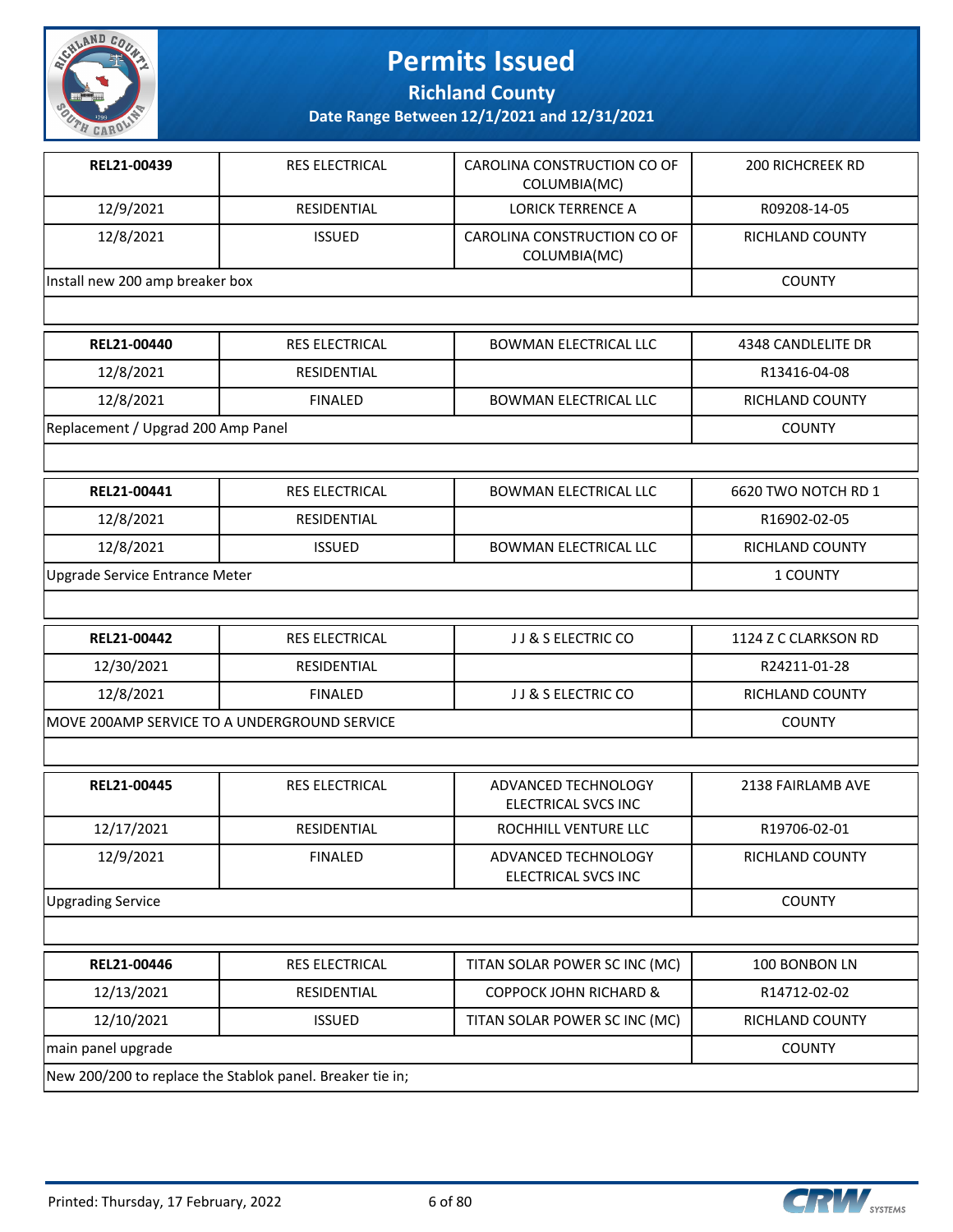

**Richland County**

| REL21-00447                       | RES ELECTRICAL        | FRANK'S ELECTRICAL SERVICE                                    | 1711 PERCIVAL RD 1     |
|-----------------------------------|-----------------------|---------------------------------------------------------------|------------------------|
| 12/14/2021                        | RESIDENTIAL           |                                                               | R19604-05-18           |
| 12/10/2021                        | <b>VOID</b>           | FRANK'S ELECTRICAL SERVICE                                    | RICHLAND COUNTY        |
|                                   |                       |                                                               | 1 COUNTY               |
|                                   |                       |                                                               |                        |
| REL21-00448                       | <b>RES ELECTRICAL</b> | <b>MORGAN ALEXIS</b>                                          | 305 FERRELL DR         |
| 12/14/2021                        | RESIDENTIAL           | <b>MORGAN ALEXIS</b>                                          | R14108-01-18           |
| 12/14/2021                        | <b>ISSUED</b>         |                                                               | RICHLAND COUNTY        |
| <b>REPLACE BREAKER METER</b>      |                       |                                                               | <b>COUNTY</b>          |
|                                   |                       |                                                               |                        |
| REL21-00450                       | RES ELECTRICAL        | PHILLIPS ENERGY SYSTEMS LLC                                   | 130 STERLING PT        |
| 12/14/2021                        | RESIDENTIAL           |                                                               | R10000-01-81           |
| 12/14/2021                        | <b>ISSUED</b>         | PHILLIPS ENERGY SYSTEMS LLC                                   | RICHLAND COUNTY        |
| <b>REPAIR &amp; UPGRADE</b>       |                       |                                                               | <b>COUNTY</b>          |
|                                   |                       |                                                               |                        |
| REL21-00451                       | RES ELECTRICAL        | <b>BOWMAN ELECTRICAL LLC</b>                                  | 812 TOMS CREEK RD      |
| 12/15/2021                        | RESIDENTIAL           |                                                               | R33200-01-29           |
| 12/15/2021                        | <b>ISSUED</b>         | BOWMAN ELECTRICAL LLC                                         | RICHLAND COUNTY        |
| NEED ELECTRICAL INSPECTION        |                       |                                                               | <b>COUNTY</b>          |
|                                   |                       |                                                               |                        |
| REL21-00452                       | <b>RES ELECTRICAL</b> | STOKER NEAL R & TERRY W                                       | 140 BAKERSLAND RD      |
| 12/16/2021                        | RESIDENTIAL           | STOKER NEAL R & TERRY W                                       | R01500-04-13           |
| 12/16/2021                        | <b>ISSUED</b>         |                                                               | RICHLAND COUNTY        |
| <b>SAW POLE FOR WXISTING WELL</b> |                       |                                                               | <b>COUNTY</b>          |
|                                   |                       |                                                               |                        |
| REL21-00453                       | RES ELECTRICAL        | ECLECTIC ELECTRIC SERVICE LLC DBA<br>MR ELECTRIC OF COLUMBIA  | 300 NICHOLS BRANCH LN  |
| 12/20/2021                        | RESIDENTIAL           | RICHARD JAMES D & DANIELLE M                                  | R02612-01-08           |
| 12/16/2021                        | <b>FINALED</b>        | ECLECTIC ELECTRIC SERVICE LLC DBA<br>Mr. Electric of Columbia | <b>RICHLAND COUNTY</b> |
| hot tub circuit                   |                       |                                                               | <b>COUNTY</b>          |
|                                   |                       |                                                               |                        |

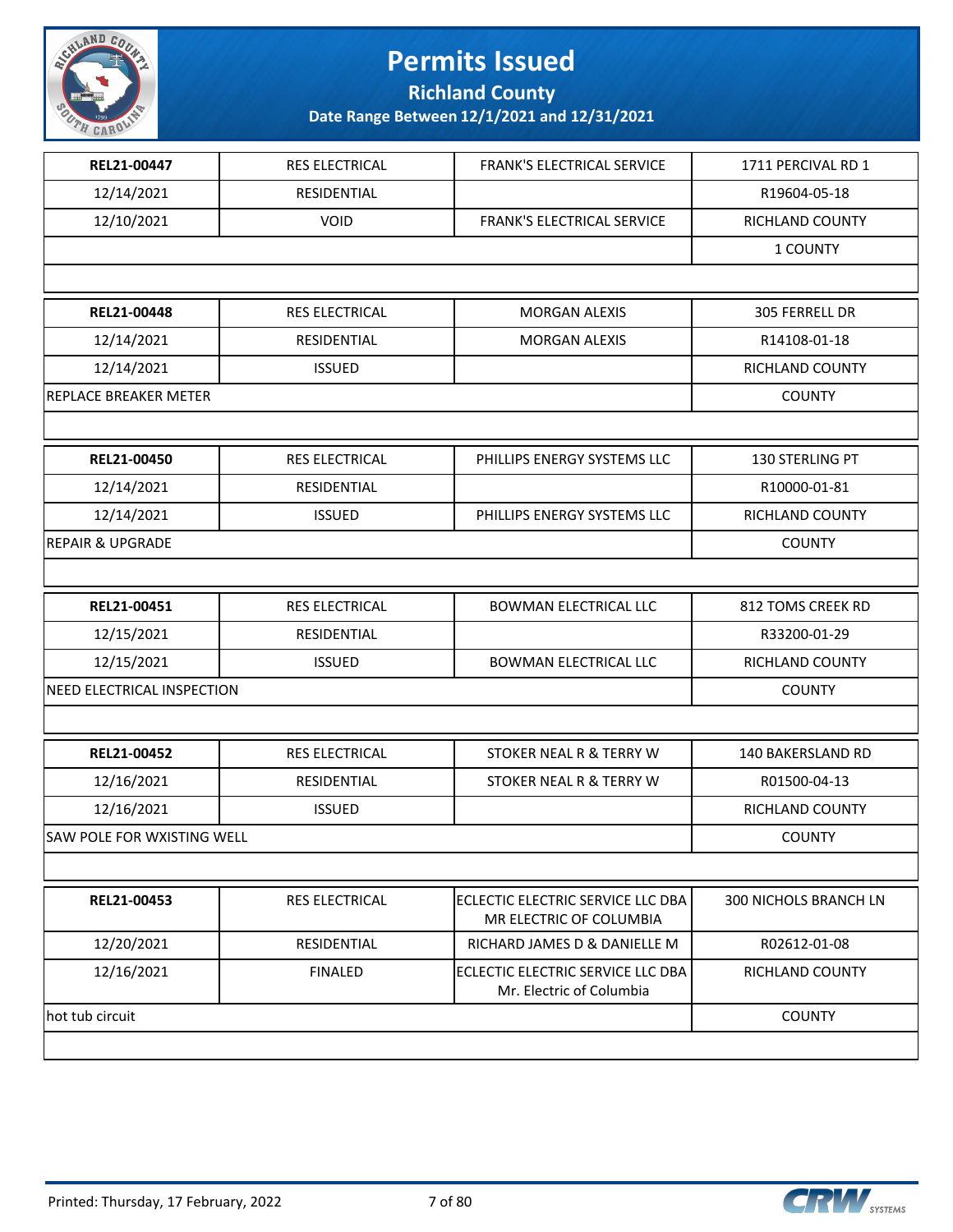

**Richland County**

**Date Range Between 12/1/2021 and 12/31/2021**

| REL21-00455                                | <b>RES ELECTRICAL</b> | <b>ANTHONYS ELECTRICAL SERVICE</b>                            | 2817 TRUMAN ST             |
|--------------------------------------------|-----------------------|---------------------------------------------------------------|----------------------------|
| 12/21/2021                                 | <b>RESIDENTIAL</b>    |                                                               | R11609-08-06               |
| 12/21/2021                                 | <b>FINALED</b>        | <b>ANTHONYS ELECTRICAL SERVICE</b>                            | <b>RICHLAND COUNTY</b>     |
| INSTALL NEW 200 AMP SERVICE METER & PANEL  |                       |                                                               | <b>COUNTY</b>              |
|                                            |                       |                                                               |                            |
| REL21-00456                                | <b>RES ELECTRICAL</b> | KILGORE ROMAN & SAMANTHA                                      | 3522 KENNERLY RD           |
| 12/21/2021                                 | RESIDENTIAL           | KILGORE ROMAN & SAMANTHA                                      | R02700-02-50               |
| 12/21/2021                                 | <b>FINALED</b>        |                                                               | <b>RICHLAND COUNTY</b>     |
| ADDING METER TO WORKSHOP                   |                       |                                                               | <b>COUNTY</b>              |
|                                            |                       |                                                               |                            |
| REL21-00458                                | RES ELECTRICAL        | ECLECTIC ELECTRIC SERVICE LLC DBA<br>MR ELECTRIC OF COLUMBIA  | 101 BILMONT DR             |
| 12/30/2021                                 | RESIDENTIAL           | JOHNSON RONALD LEE & CYNTHIA<br><b>ANN</b>                    | R02314-03-14               |
| 12/27/2021                                 | <b>FINALED</b>        | ECLECTIC ELECTRIC SERVICE LLC DBA<br>Mr. Electric of Columbia | RICHLAND COUNTY            |
|                                            |                       |                                                               | <b>COUNTY</b>              |
| panel change                               |                       |                                                               |                            |
| REL21-00459                                | <b>RES ELECTRICAL</b> | <b>FORTNER ELECTRIC LLC</b>                                   | 201 QUAIL HILLS DR         |
| 12/30/2021                                 | RESIDENTIAL           | PURPLE HEART HOMES INC                                        | R22015-03-52               |
| 12/29/2021                                 | <b>FINALED</b>        | FORTNER ELECTRIC LLC                                          | RICHLAND COUNTY            |
| Panel replacement                          |                       |                                                               | <b>COUNTY</b>              |
| outlet and switch replace, fixture replace |                       |                                                               |                            |
| REL21-00460                                | <b>RES ELECTRICAL</b> | <b>JENKINS ELECTRIC SERVICE</b>                               | <b>125 JACKSON PARK RD</b> |
| 12/31/2021                                 | <b>RESIDENTIAL</b>    | <b>RANDOLPH SARAH</b>                                         | R24203-01-15               |
| 12/29/2021                                 | <b>FINALED</b>        | JENKINS ELECTRIC SERVICE                                      | RICHLAND COUNTY            |
| Inspection for power to be turn on         | <b>COUNTY</b>         |                                                               |                            |
|                                            |                       |                                                               |                            |
|                                            |                       |                                                               |                            |

#### **Number of RES ELECTRICAL/RESIDENTIAL Permits: 21**

| RMG21-00161  | <b>RES MECHANICAL/GAS</b> | MIDLAND AIR HEATING HEATING &<br>A/C | 321 OLD IRON RD |
|--------------|---------------------------|--------------------------------------|-----------------|
| 12/30/2021   | Unassigned                | LANDERS ANTON D & SHERYL             | R25705-02-05    |
| 2/5/2021     | <b>ISSUED</b>             | MIDLAND AIR HEATING HEATING &<br>A/C | RICHLAND COUNTY |
| replace hvac | <b>COUNTY</b>             |                                      |                 |
|              |                           |                                      |                 |

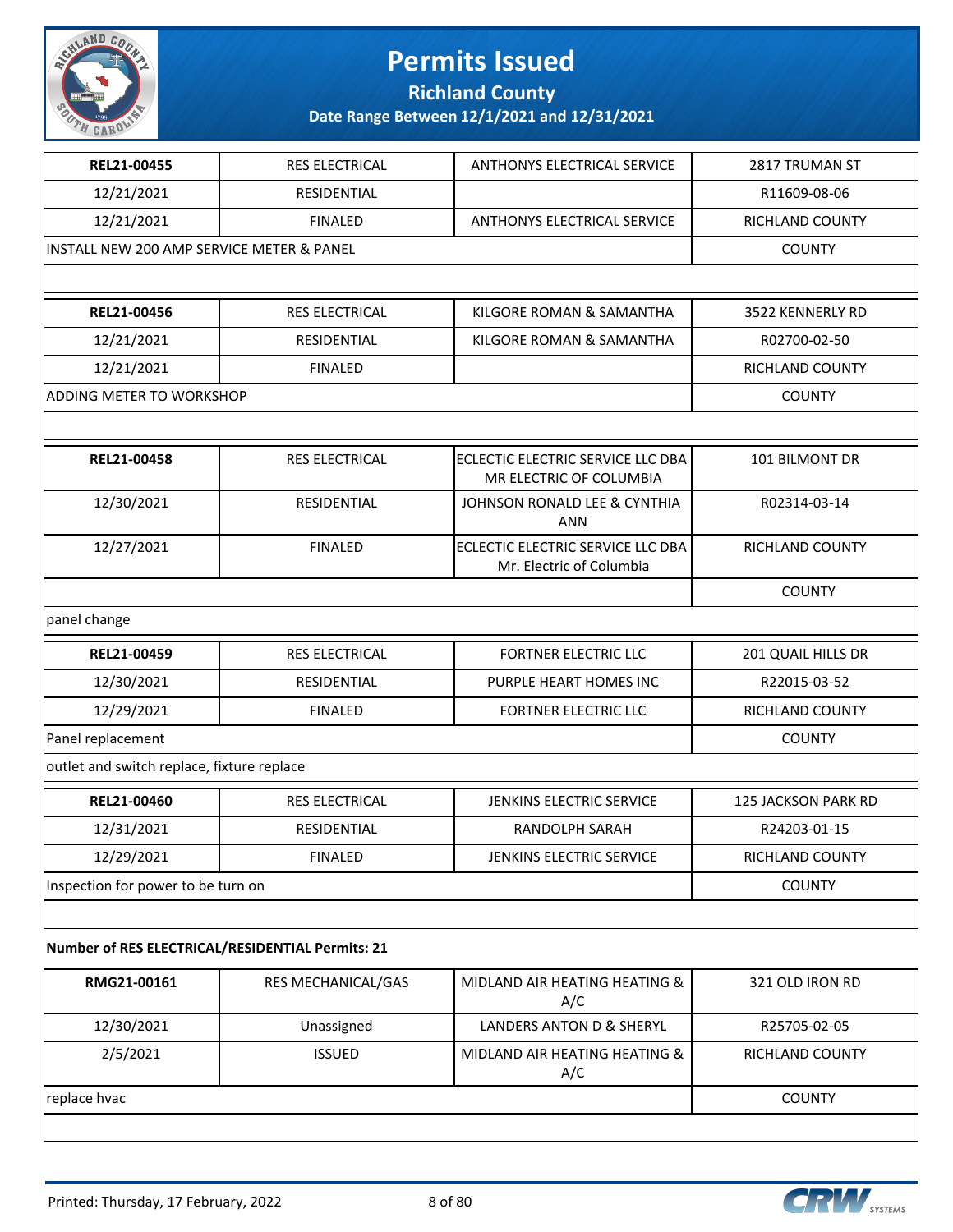

**Richland County**

**Date Range Between 12/1/2021 and 12/31/2021**

| RMG21-00393       | <b>RES MECHANICAL/GAS</b> | <b>HOSPITALITY HEATING &amp; AIR</b><br><b>CONDITIONING</b> | 9548 WILSON BLVD |
|-------------------|---------------------------|-------------------------------------------------------------|------------------|
| 12/30/2021        | Unassigned                | JOHNSON WILLIAM & JEANETTE                                  | R14700-04-53     |
| 4/5/2021          | <b>ISSUED</b>             | <b>HOSPITALITY HEATING &amp; AIR</b><br><b>CONDITIONING</b> | RICHLAND COUNTY  |
| 3 Ton Duct System | <b>COUNTY</b>             |                                                             |                  |

### NO SIGNED CONTRACT

| RMG21-00394                               | <b>RES MECHANICAL/GAS</b> | <b>HOSPITALITY HEATING &amp; AIR</b><br><b>CONDITIONING</b> | 205 CHAPELWOOD DR |
|-------------------------------------------|---------------------------|-------------------------------------------------------------|-------------------|
| 12/30/2021                                | Unassigned                | PEAKE ERICA                                                 | R23112-11-38      |
| 4/5/2021                                  | <b>ISSUED</b>             | <b>HOSPITALITY HEATING &amp; AIR</b><br><b>CONDITIONING</b> | RICHLAND COUNTY   |
| Install 2.5 Ton A/C, Coil and 80% Furnace |                           |                                                             | COUNTY            |

### NO SIGNED CONTRACT

| RMG21-00404                   | <b>RES MECHANICAL/GAS</b> | LEVER REPAIRS INC    | 416 FORE AVE    |
|-------------------------------|---------------------------|----------------------|-----------------|
| 12/30/2021                    | Unassigned                | <b>BAIRD MELISSA</b> | R25704-02-06    |
| 4/7/2021                      | <b>ISSUED</b>             | LEVER REPAIRS INC    | RICHLAND COUNTY |
| 4 ton 14 seer split heat pump | <b>COUNTY</b>             |                      |                 |
|                               |                           |                      |                 |

| RMG21-00431                                         | <b>RES MECHANICAL/GAS</b> | <b>HOSPITALITY HEATING &amp; AIR</b><br><b>CONDITIONING</b> | <b>16 BENNETT CT</b>   |
|-----------------------------------------------------|---------------------------|-------------------------------------------------------------|------------------------|
| 12/30/2021                                          | Unassigned                | <b>CORRAL JOHN J &amp; JEANNE MARIE</b>                     | R23305-07-38           |
| 4/13/2021                                           | <b>ISSUED</b>             | <b>HOSPITALITY HEATING &amp; AIR</b><br><b>CONDITIONING</b> | <b>RICHLAND COUNTY</b> |
| Install new 2.5 Ton Split A/C, Coil and 80% furnace |                           |                                                             | <b>COUNTY</b>          |

| RMG21-00463                                    | <b>RES MECHANICAL/GAS</b> | <b>HOSPITALITY HEATING &amp; AIR</b><br><b>CONDITIONING</b> | 109 OSPREY NEST CT     |
|------------------------------------------------|---------------------------|-------------------------------------------------------------|------------------------|
| 12/30/2021                                     | Unassigned                | ARMSTRONG OMAR C & SHERI D                                  | R17703-01-13           |
| 4/19/2021                                      | <b>ISSUED</b>             | <b>HOSPITALITY HEATING &amp; AIR</b><br><b>CONDITIONING</b> | <b>RICHLAND COUNTY</b> |
| IINSTALLING NEW 2 TON SPLIT HEAT PUMP WITH 8KW |                           |                                                             | <b>COUNTY</b>          |
|                                                |                           |                                                             |                        |

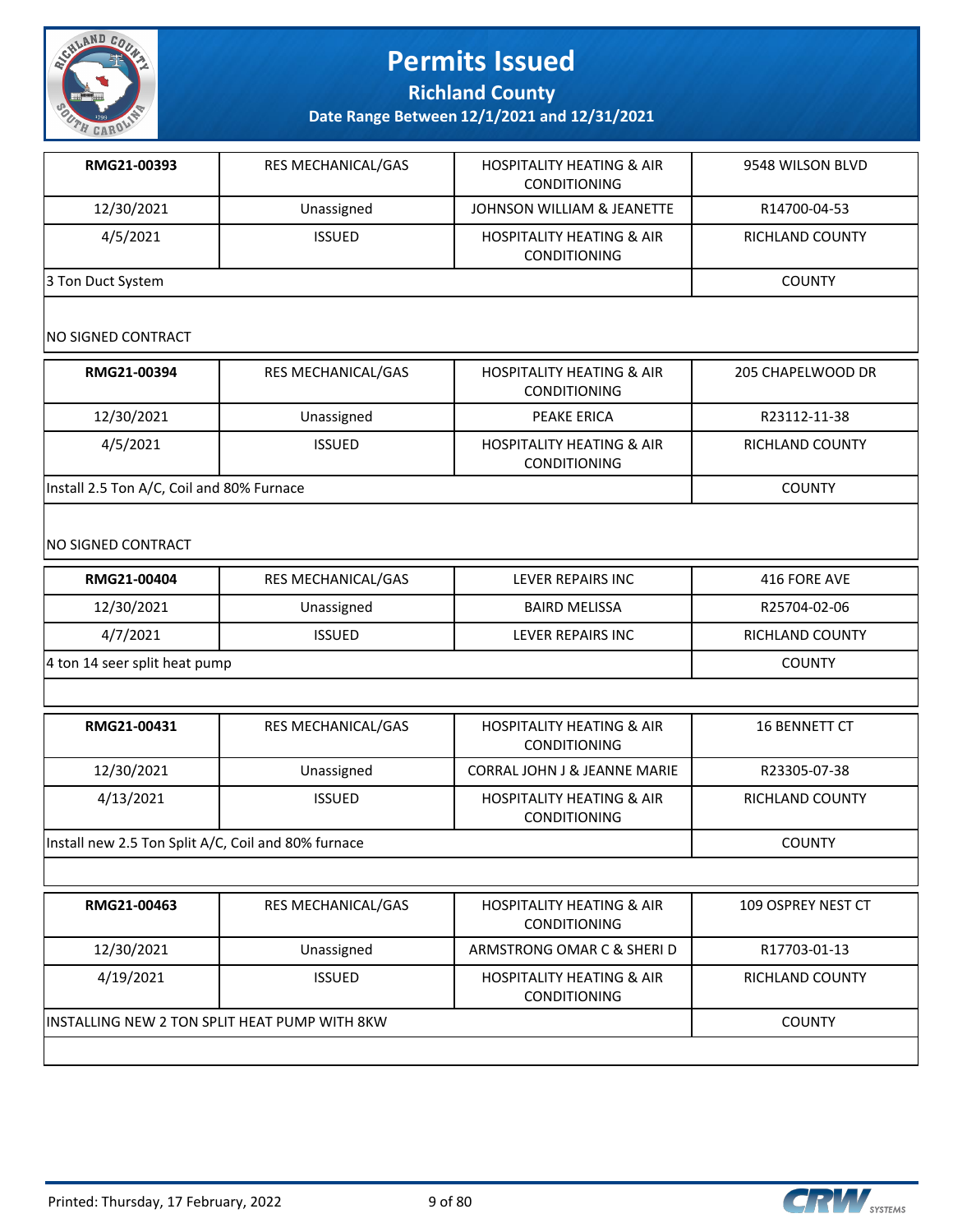

**Richland County**

| RMG21-00482                            | <b>RES MECHANICAL/GAS</b> | <b>HOSPITALITY HEATING &amp; AIR</b><br><b>CONDITIONING</b> | 205 WOOD DUCK RD |
|----------------------------------------|---------------------------|-------------------------------------------------------------|------------------|
| 12/30/2021                             | Unassigned                | <b>COULTER RICHARD M TRUSTEE</b>                            | R22712-03-03     |
| 4/23/2021                              | <b>ISSUED</b>             | <b>HOSPITALITY HEATING &amp; AIR</b><br><b>CONDITIONING</b> | RICHLAND COUNTY  |
| installing new 2.5 ton split heat pump |                           |                                                             | <b>COUNTY</b>    |

| RMG21-00489                            | <b>RES MECHANICAL/GAS</b> | <b>HOSPITALITY HEATING &amp; AIR</b><br><b>CONDITIONING</b> | 100 GILLS CROSSING RD |
|----------------------------------------|---------------------------|-------------------------------------------------------------|-----------------------|
| 12/30/2021                             | Unassigned                | <b>BESHAY MICHAEL T &amp;</b>                               | R22715-01-61          |
| 4/26/2021                              | <b>ISSUED</b>             | <b>HOSPITALITY HEATING &amp; AIR</b><br><b>CONDITIONING</b> | RICHLAND COUNTY       |
| installing new 1.5 ton split heat pump |                           |                                                             | <b>COLUMBIA</b>       |

| RMG21-00507                   | <b>RES MECHANICAL/GAS</b> | <b>HOSPITALITY HEATING &amp; AIR</b><br><b>CONDITIONING</b> | 51 HAMPTON SPRINGS CT |
|-------------------------------|---------------------------|-------------------------------------------------------------|-----------------------|
| 12/30/2021                    | Unassigned                | <b>MACK ERVIN J &amp; ASHLEY</b>                            | R16412-08-03          |
| 4/29/2021                     | <b>ISSUED</b>             | <b>HOSPITALITY HEATING &amp; AIR</b><br><b>CONDITIONING</b> | RICHLAND COUNTY       |
| Installing new 3 ton gas pack |                           |                                                             | <b>COLUMBIA</b>       |

| RMG21-00576                                   | <b>RES MECHANICAL/GAS</b> | <b>HOSPITALITY HEATING &amp; AIR</b><br><b>CONDITIONING</b> | 9645 WINDSOR LAKE BLVD |
|-----------------------------------------------|---------------------------|-------------------------------------------------------------|------------------------|
| 12/30/2021                                    | Unassigned                | <b>BOUCHER DAVID P</b>                                      | R19905-08-06           |
| 5/17/2021                                     | <b>ISSUED</b>             | <b>HOSPITALITY HEATING &amp; AIR</b><br><b>CONDITIONING</b> | RICHLAND COUNTY        |
| install new 3.5 Ton Split AC with 80% Furnace |                           |                                                             | <b>COUNTY</b>          |

| RMG21-00577                                                  | <b>RES MECHANICAL/GAS</b> | <b>HOSPITALITY HEATING &amp; AIR</b><br><b>CONDITIONING</b> | 2206 MULLER RD  |
|--------------------------------------------------------------|---------------------------|-------------------------------------------------------------|-----------------|
| 12/30/2021                                                   | Unassigned                | <b>QUINN PETER T &amp; LAURIE M</b>                         | R10300-01-65    |
| 5/17/2021                                                    | <b>ISSUED</b>             | <b>HOSPITALITY HEATING &amp; AIR</b><br><b>CONDITIONING</b> | RICHLAND COUNTY |
| INstall new 2.5 Ton Split Heat Pump and 1.5 Ton Split Heat P |                           |                                                             | <b>COUNTY</b>   |

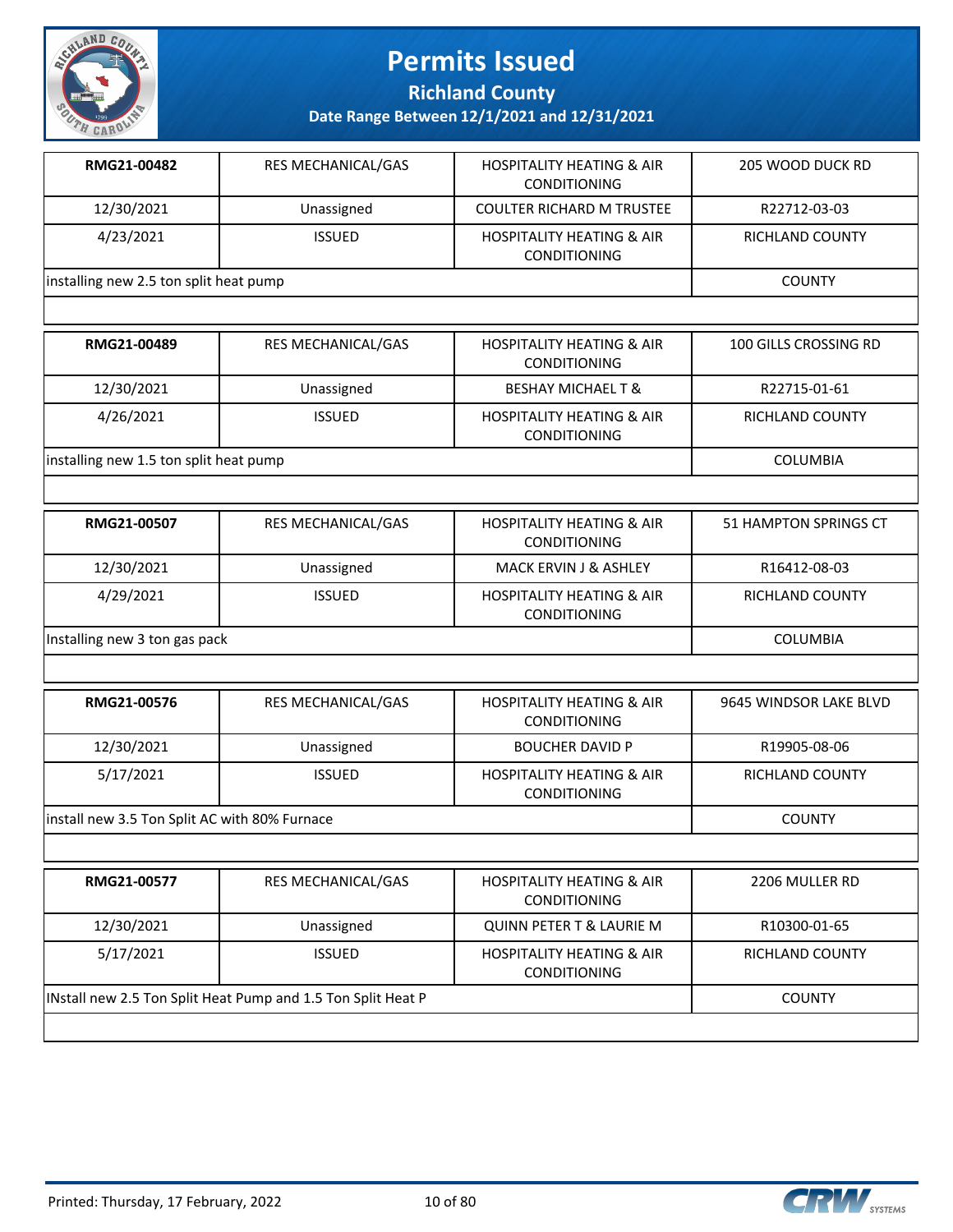

**Richland County**

**Date Range Between 12/1/2021 and 12/31/2021**

| RMG21-00579                                         | <b>RES MECHANICAL/GAS</b> | <b>HOSPITALITY HEATING &amp; AIR</b><br><b>CONDITIONING</b> | 208 BRITTANY PARK RD |
|-----------------------------------------------------|---------------------------|-------------------------------------------------------------|----------------------|
| 12/30/2021                                          | Unassigned                | <b>MARSHALL STANLEY E &amp;</b>                             | R23108-02-37         |
| 5/17/2021                                           | <b>ISSUED</b>             | <b>HOSPITALITY HEATING &amp; AIR</b><br><b>CONDITIONING</b> | RICHLAND COUNTY      |
| Install new 3 Ton 15 Seer Split AC with 80% Furnace |                           |                                                             | <b>COUNTY</b>        |

| RMG21-00655     | <b>RES MECHANICAL/GAS</b> | <b>HOSPITALITY HEATING &amp; AIR</b><br><b>CONDITIONING</b> | 22 UPPER POND RD |
|-----------------|---------------------------|-------------------------------------------------------------|------------------|
| 12/30/2021      | Unassigned                | <b>HIGHTOWER JAMES A &amp; MARJORIE</b><br>М                | R22805-01-01     |
| 6/4/2021        | <b>ISSUED</b>             | <b>HOSPITALITY HEATING &amp; AIR</b><br><b>CONDITIONING</b> | RICHLAND COUNTY  |
| 13 Ton Gas Pack |                           |                                                             | <b>COUNTY</b>    |

| RMG21-00656             | <b>RES MECHANICAL/GAS</b> | <b>HOSPITALITY HEATING &amp; AIR</b><br><b>CONDITIONING</b> | 130 PALMETTO PARK CIR |
|-------------------------|---------------------------|-------------------------------------------------------------|-----------------------|
| 12/30/2021              | Unassigned                | JONES PRISCILLA D                                           | R23213-07-17          |
| 6/4/2021                | <b>ISSUED</b>             | <b>HOSPITALITY HEATING &amp; AIR</b><br><b>CONDITIONING</b> | RICHLAND COUNTY       |
| 2.5 Ton Split Heat Pump |                           |                                                             | <b>COUNTY</b>         |

| RMG21-00666  | <b>RES MECHANICAL/GAS</b> | MIDLAND AIR HEATING HEATING &<br>A/C                        | <b>126 NAUTIQUE CIR</b> |
|--------------|---------------------------|-------------------------------------------------------------|-------------------------|
| 12/30/2021   | Unassigned                | CHAPMAN WILLIAM N                                           | R23203-02-30            |
| 6/7/2021     | <b>ISSUED</b>             | MIDLAND AIR HEATING HEATING &<br>A/C                        | <b>RICHLAND COUNTY</b>  |
| replace hvac |                           |                                                             | <b>COUNTY</b>           |
|              |                           |                                                             |                         |
| RMG21-00670  | <b>RES MECHANICAL/GAS</b> | <b>HOSPITALITY HEATING &amp; AIR</b><br><b>CONDITIONING</b> | 2309 BEE RIDGE RD       |
| 12/30/2021   | Unassigned                | HILL ANDREW H JR & ROCHELL                                  | R20016-02-05            |
| 6/7/2021     | <b>ISSUED</b>             | <b>HOSPITALITY HEATING &amp; AIR</b><br><b>CONDITIONING</b> | <b>RICHLAND COUNTY</b>  |

2 Ton AC/Coil and 80% Furnace with New Duct System COUNTY COUNTY

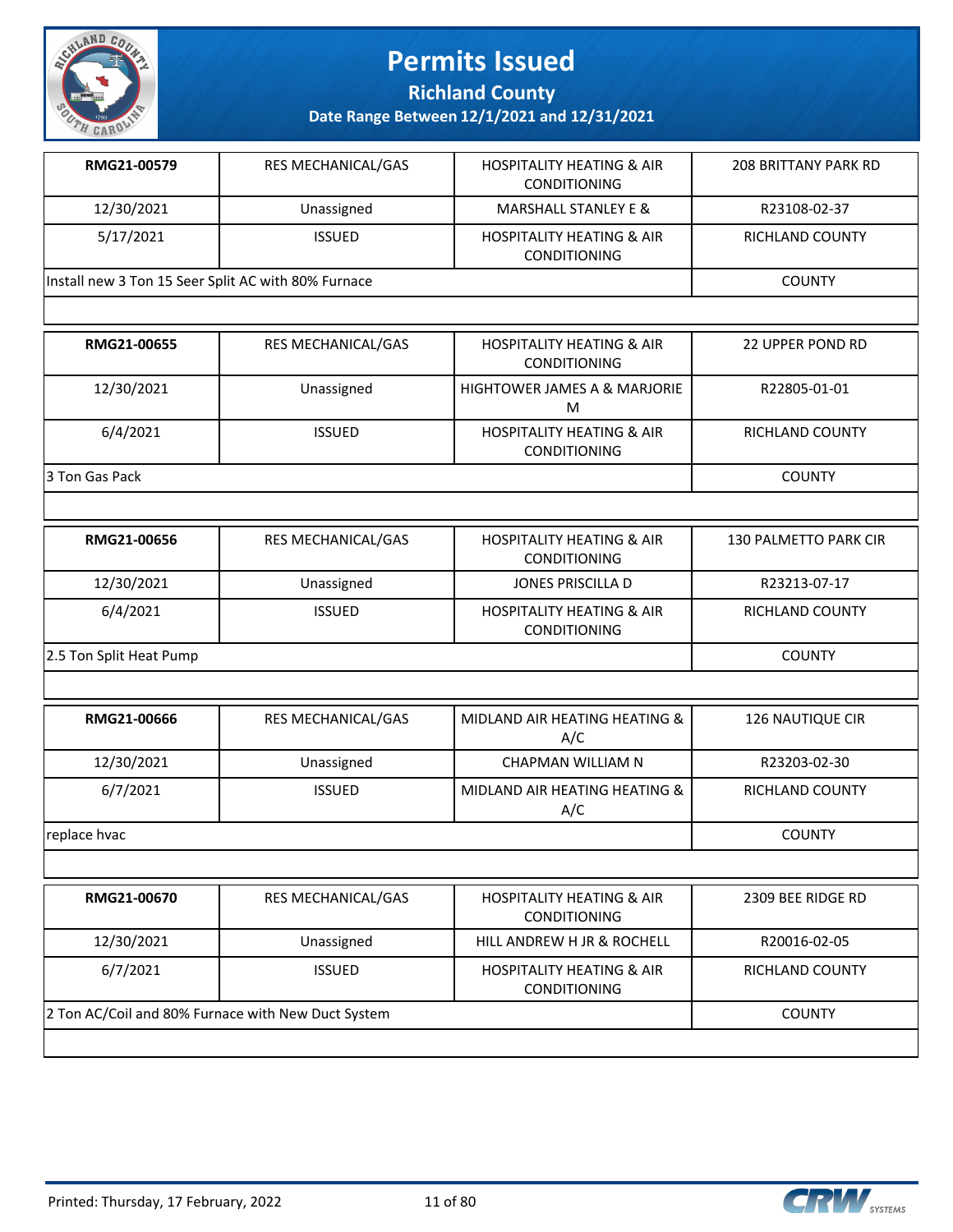

**Richland County**

| RMG21-00675          | <b>RES MECHANICAL/GAS</b> | MIDLAND AIR HEATING HEATING &<br>A/C | 126 NAUTIQUE CIR       |
|----------------------|---------------------------|--------------------------------------|------------------------|
| 12/30/2021           | Unassigned                | CHAPMAN WILLIAM N                    | R23203-02-30           |
| 6/7/2021             | <b>ISSUED</b>             | MIDLAND AIR HEATING HEATING &<br>A/C | <b>RICHLAND COUNTY</b> |
| replace water heater |                           |                                      | <b>COUNTY</b>          |

| RMG21-00678                           | <b>RES MECHANICAL/GAS</b> | <b>HOSPITALITY HEATING &amp; AIR</b><br><b>CONDITIONING</b> | 216 BRADFORD LN |
|---------------------------------------|---------------------------|-------------------------------------------------------------|-----------------|
| 12/30/2021                            | Unassigned                | RIVERS PATRICIA A                                           | R22907-05-35    |
| 6/7/2021                              | <b>ISSUED</b>             | <b>HOSPITALITY HEATING &amp; AIR</b><br><b>CONDITIONING</b> | RICHLAND COUNTY |
| lInstall new 2.5 Ton 14 SEER Gas Pack |                           |                                                             | <b>COUNTY</b>   |

| RMG21-00680                         | <b>RES MECHANICAL/GAS</b> | <b>HOSPITALITY HEATING &amp; AIR</b><br><b>CONDITIONING</b> | 210 NEWSTEAD RISE |
|-------------------------------------|---------------------------|-------------------------------------------------------------|-------------------|
| 12/30/2021                          | Unassigned                | <b>HOPEWELL FRANK S &amp;</b>                               | R20215-01-14      |
| 6/7/2021                            | <b>ISSUED</b>             | <b>HOSPITALITY HEATING &amp; AIR</b><br><b>CONDITIONING</b> | RICHLAND COUNTY   |
| Install new 1.5 Ton Split Heat Pump |                           |                                                             | <b>COUNTY</b>     |

| RMG21-00723                             | <b>RES MECHANICAL/GAS</b> | <b>HOSPITALITY HEATING &amp; AIR</b><br><b>CONDITIONING</b> | <b>68 ROUNDTREE RD</b> |
|-----------------------------------------|---------------------------|-------------------------------------------------------------|------------------------|
| 12/30/2021                              | Unassigned                | BROWN THOMAS LAFAYETTE A/K/A                                | R14805-03-10           |
| 6/18/2021                               | <b>ISSUED</b>             | <b>HOSPITALITY HEATING &amp; AIR</b><br><b>CONDITIONING</b> | RICHLAND COUNTY        |
| Install 2.5T Split HP and 3Ton Gas Pack |                           |                                                             | <b>COUNTY</b>          |

| RMG21-00868              | <b>RES MECHANICAL/GAS</b> | <b>HOSPITALITY HEATING &amp; AIR</b><br><b>CONDITIONING</b> | <b>103 KINGSTON TRACE RD</b> |
|--------------------------|---------------------------|-------------------------------------------------------------|------------------------------|
| 12/2/2021                | Unassigned                | TOLES WILLIAM E & ROXANNE S                                 | R23108-01-24                 |
| 7/26/2021                | <b>ISSUED</b>             | <b>HOSPITALITY HEATING &amp; AIR</b><br><b>CONDITIONING</b> | RICHLAND COUNTY              |
| Install 2.5 Ton Split HP |                           |                                                             | <b>COUNTY</b>                |

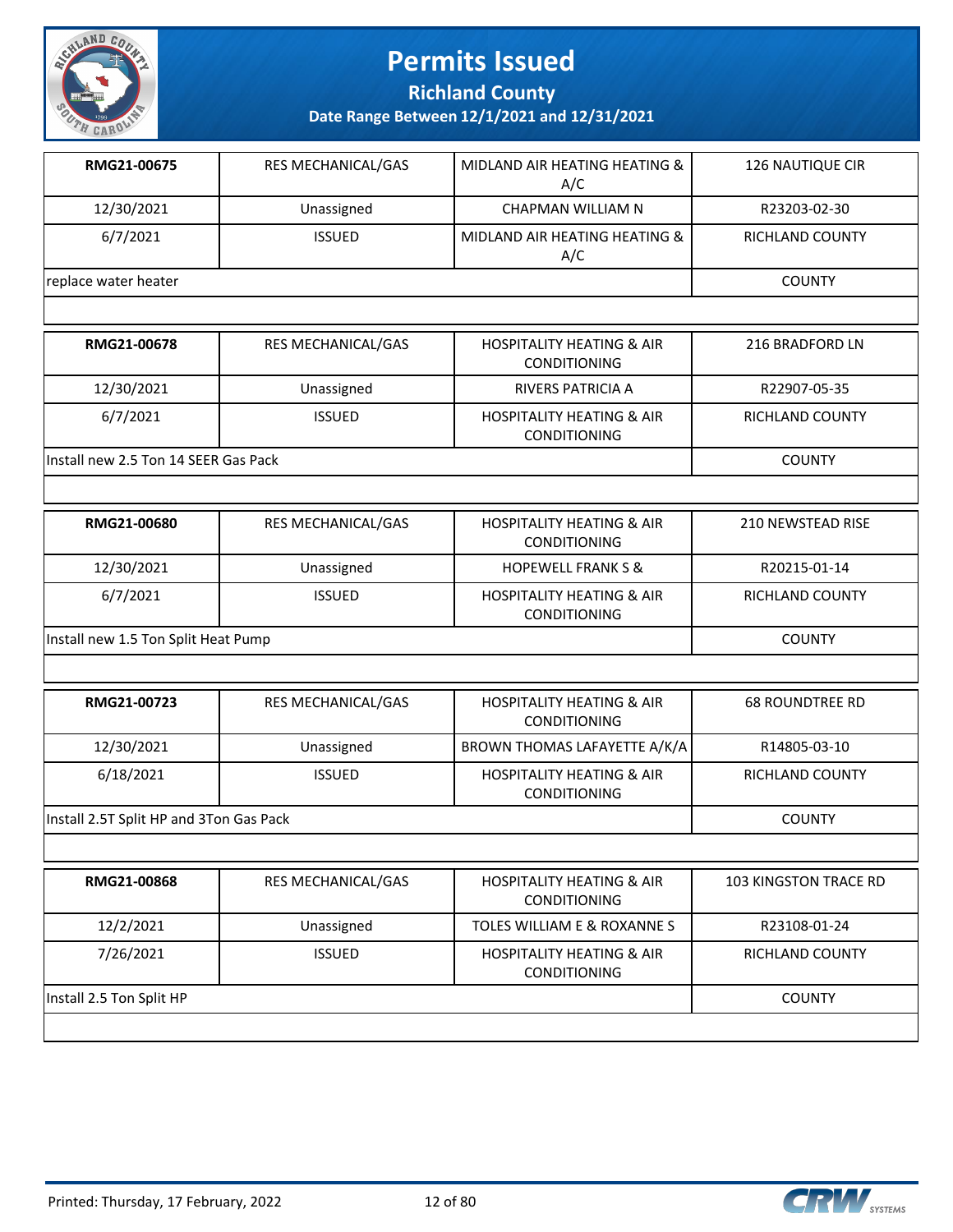

**Richland County**

| <b>RES MECHANICAL/GAS</b>                  | <b>HOSPITALITY HEATING &amp; AIR</b><br><b>CONDITIONING</b> | 540 PORTCHESTER DR |
|--------------------------------------------|-------------------------------------------------------------|--------------------|
| Unassigned                                 | SULTON CLARETTA J                                           | R14303-01-17       |
| <b>ISSUED</b>                              | <b>HOSPITALITY HEATING &amp; AIR</b><br><b>CONDITIONING</b> | RICHLAND COUNTY    |
| Install 3 Ton Spli AC Coil and 80% Furnace |                                                             |                    |
|                                            |                                                             |                    |

| RMG21-01131                    | <b>RES MECHANICAL/GAS</b> | <b>HOSPITALITY HEATING &amp; AIR</b><br><b>CONDITIONING</b> | 521 WOODLOCK LN |
|--------------------------------|---------------------------|-------------------------------------------------------------|-----------------|
| 12/2/2021                      | Unassigned                | <b>WILSON TANYA T</b>                                       | R23111-01-47    |
| 10/11/2021                     | <b>ISSUED</b>             | <b>HOSPITALITY HEATING &amp; AIR</b><br><b>CONDITIONING</b> | RICHLAND COUNTY |
| Remove and Install Air Handler |                           |                                                             | <b>COUNTY</b>   |

| RMG21-01152       | <b>RES MECHANICAL/GAS</b> | <b>HOSPITALITY HEATING &amp; AIR</b><br><b>CONDITIONING</b> | <b>209 FOX SQUIRREL CIR</b> |  |
|-------------------|---------------------------|-------------------------------------------------------------|-----------------------------|--|
| 12/2/2021         | Unassigned                | ARNOLD ALEXANDER J                                          | R22009-16-10                |  |
| 10/19/2021        | <b>ISSUED</b>             | <b>HOSPITALITY HEATING &amp; AIR</b><br><b>CONDITIONING</b> | RICHLAND COUNTY             |  |
| 4 Ton Air Handler |                           |                                                             |                             |  |

| RMG21-01172                              | <b>RES MECHANICAL/GAS</b> | <b>HOSPITALITY HEATING &amp; AIR</b><br><b>CONDITIONING</b> | 5 FALBROOK CT          |
|------------------------------------------|---------------------------|-------------------------------------------------------------|------------------------|
| 12/2/2021                                | Unassigned                | MCCLARY ROBERT & FRANCES                                    | R03416-05-18           |
| 10/21/2021                               | <b>ISSUED</b>             | <b>HOSPITALITY HEATING &amp; AIR</b><br><b>CONDITIONING</b> | <b>RICHLAND COUNTY</b> |
| Installing 14 seer 2 ton split heat pump |                           |                                                             | <b>COUNTY</b>          |

| RMG21-01192                  | <b>RES MECHANICAL/GAS</b> | COTTRELL & CO INC        | 596 HARBOUR POINTE DR |
|------------------------------|---------------------------|--------------------------|-----------------------|
| 12/30/2021                   | Unassigned                | NELSON BRIAN D & ALINE C | R23205-20-02          |
| 10/27/2021                   | <b>ISSUED</b>             | COTTRELL & CO INC        | RICHLAND COUNTY       |
| run gas line for pool heater |                           |                          | <b>COUNTY</b>         |
|                              |                           |                          |                       |

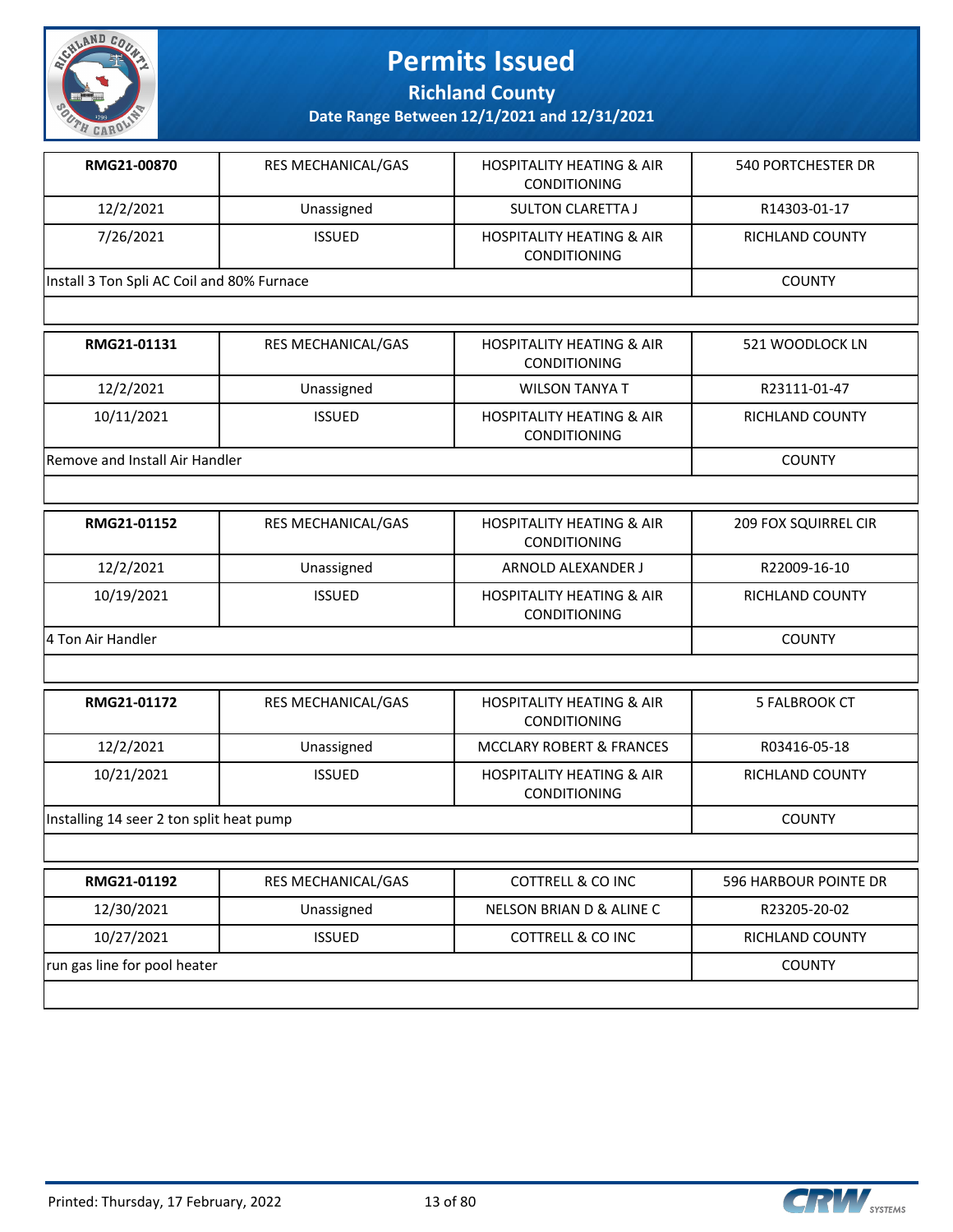

**Richland County**

| RMG21-01268            | <b>RES MECHANICAL/GAS</b> | AMERICAN RESIDENTIAL SERVICES<br><b>LLC</b> | <b>161 CHARTWELL RD</b> |  |  |  |
|------------------------|---------------------------|---------------------------------------------|-------------------------|--|--|--|
| 12/2/2021              | Unassigned                | MCDANIEL JUANA L                            | R06011-03-06            |  |  |  |
| 11/19/2021             | <b>ISSUED</b>             | AMERICAN RESIDENTIAL SERVICES<br><b>LLC</b> | RICHLAND COUNTY         |  |  |  |
| <b>HVAC Change out</b> |                           |                                             |                         |  |  |  |
|                        |                           |                                             |                         |  |  |  |
| RMG21-01279            | RES MECHANICAL/GAS        | AMERICAN RESIDENTIAL SERVICES<br><b>LLC</b> | <b>200 SANDPINE RD</b>  |  |  |  |
| 12/2/2021              | Unassigned                | DAVIS WALTER L                              | R23112-05-19            |  |  |  |
| 11/26/2021             | <b>ISSUED</b>             | AMERICAN RESIDENTIAL SERVICES<br><b>LLC</b> | RICHLAND COUNTY         |  |  |  |
| <b>HVAC Change out</b> |                           |                                             | <b>COUNTY</b>           |  |  |  |
|                        |                           |                                             |                         |  |  |  |
| RMG21-01280            | RES MECHANICAL/GAS        | AMERICAN RESIDENTIAL SERVICES<br>LLC        | 301 HANBURY DR          |  |  |  |
| 12/2/2021              | Unassigned                | KELLY GILLIAM JR & EARTHA                   | R11815-06-14            |  |  |  |
| 11/26/2021             | <b>ISSUED</b>             | AMERICAN RESIDENTIAL SERVICES<br>LLC        | RICHLAND COUNTY         |  |  |  |
| <b>HVAC Change out</b> | <b>COUNTY</b>             |                                             |                         |  |  |  |
|                        |                           |                                             |                         |  |  |  |
| RMG21-01281            | RES MECHANICAL/GAS        | AMERICAN RESIDENTIAL SERVICES<br>LLC        | 105 PARLIAMENT DR       |  |  |  |
| 12/2/2021              | Unassigned                | ASHFORD OLA MAE                             | R20213-04-02            |  |  |  |
| 11/26/2021             | <b>ISSUED</b>             | AMERICAN RESIDENTIAL SERVICES<br><b>LLC</b> | RICHLAND COUNTY         |  |  |  |
| Duct work              | <b>COUNTY</b>             |                                             |                         |  |  |  |
|                        |                           |                                             |                         |  |  |  |
| RMG21-01289            | RES MECHANICAL/GAS        | AMERICAN RESIDENTIAL SERVICES<br><b>LLC</b> | 1551 CONGAREE RD        |  |  |  |
| 12/2/2021              | <b>Ilgaccianod</b>        | COMMIN CAMIITLLO HINTILL                    | <b>DOTTOO OO 17</b>     |  |  |  |

| 12/2/2021       | Unassigned    | <b>GODWIN SAMUEL L &amp; JUDITH L</b> | R27700-03-17    |
|-----------------|---------------|---------------------------------------|-----------------|
| 11/29/2021      | <b>ISSUED</b> | AMERICAN RESIDENTIAL SERVICES<br>LLC  | RICHLAND COUNTY |
| HVAC Change out | <b>COUNTY</b> |                                       |                 |
|                 |               |                                       |                 |

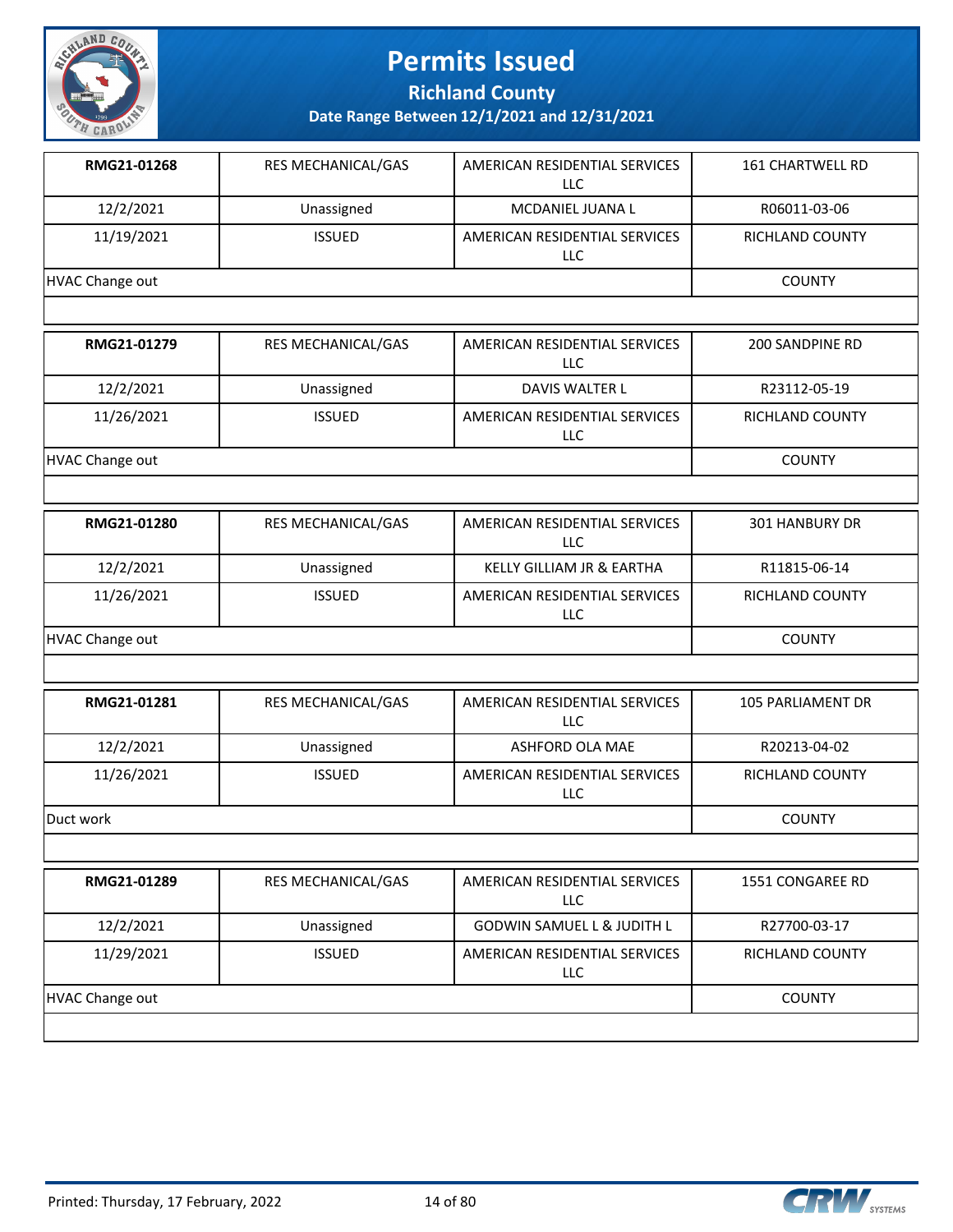

**Richland County**

**Date Range Between 12/1/2021 and 12/31/2021**

| RMG21-01290     | <b>RES MECHANICAL/GAS</b> | AMERICAN RESIDENTIAL SERVICES<br>LLC | <b>22 MISTY MORNING DR</b> |
|-----------------|---------------------------|--------------------------------------|----------------------------|
| 12/2/2021       | Unassigned                | COOKS CARNEL S & KIM A               | R23106-05-25               |
| 11/29/2021      | <b>ISSUED</b>             | AMERICAN RESIDENTIAL SERVICES<br>LLC | RICHLAND COUNTY            |
| HVAC Change out |                           |                                      | <b>COUNTY</b>              |

| RMG21-01294                                | <b>RES MECHANICAL/GAS</b> | <b>CASSELL BROTHERS HEATING &amp;</b><br>COOLING LLC        | 182 OLD MARKET LN |
|--------------------------------------------|---------------------------|-------------------------------------------------------------|-------------------|
| 12/1/2021                                  | Unassigned                | THOMPSON WILLIAM C & ALANE S                                | R03204-02-28      |
| 11/30/2021                                 | <b>ISSUED</b>             | <b>CASSELL BROTHERS HEATING &amp;</b><br><b>COOLING LLC</b> | RICHLAND COUNTY   |
| INSTALL 2 TON AC CONDENSER, COIL & FURNACE |                           |                                                             | <b>COUNTY</b>     |

182 OLD MARKET LANE

| RMG21-01295             | <b>RES MECHANICAL/GAS</b> | CASSELL BROTHERS HEATING &<br>COOLING LLC            | 7803 TURNBRIDGE LN |
|-------------------------|---------------------------|------------------------------------------------------|--------------------|
| 12/1/2021               | Unassigned                | TILLMAN SARA H                                       | R16915-03-17       |
| 11/30/2021              | <b>ISSUED</b>             | <b>CASSELL BROTHERS HEATING &amp;</b><br>COOLING LLC | RICHLAND COUNTY    |
| IINSTALL 3 TON GAS PACK | <b>COUNTY</b>             |                                                      |                    |

7803 TURNBRIDGE LANE

| RMG21-01296     | <b>RES MECHANICAL/GAS</b> | AMERICAN RESIDENTIAL SERVICES<br>LLC | <b>113 SOUTH BRIGHTON RD</b> |
|-----------------|---------------------------|--------------------------------------|------------------------------|
| 12/2/2021       | Unassigned                | <b>WILLIAMS BERNIECE L</b>           | R19809-06-01                 |
| 11/30/2021      | <b>ISSUED</b>             | AMERICAN RESIDENTIAL SERVICES<br>LLC | RICHLAND COUNTY              |
| HVAC Change out |                           |                                      | <b>COUNTY</b>                |

| RMG21-01299                       | <b>RES MECHANICAL/GAS</b> | <b>CASSELL BROTHERS HEATING &amp;</b><br>COOLING LLC | 200 SCANLEY RD  |  |
|-----------------------------------|---------------------------|------------------------------------------------------|-----------------|--|
|                                   |                           |                                                      |                 |  |
| 12/1/2021                         | Unassigned                | GREEN DOUGLAS L A/K/A                                | R04109-01-22    |  |
| 11/30/2021                        | <b>ISSUED</b>             | <b>CASSELL BROTHERS HEATING &amp;</b><br>COOLING LLC | RICHLAND COUNTY |  |
| <b>IINSTALL 2 TON DUCT SYSTEM</b> | <b>COUNTY</b>             |                                                      |                 |  |
| 1200 SCANLEY RD                   |                           |                                                      |                 |  |

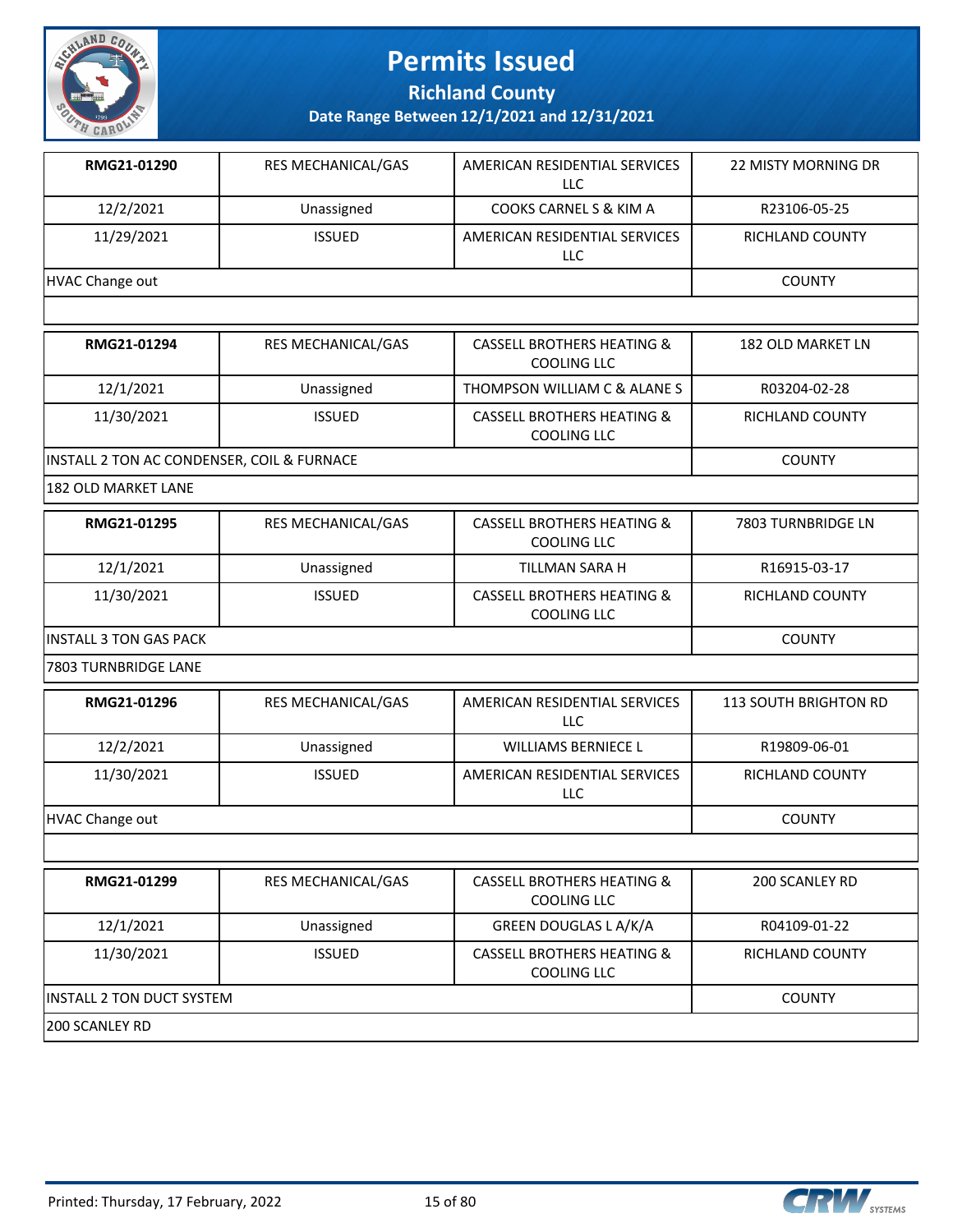

**Richland County**

| RMG21-01300                             | <b>RES MECHANICAL/GAS</b> | <b>BOBBY CARROLL</b>                                    | 6635 WINGARD ST    |
|-----------------------------------------|---------------------------|---------------------------------------------------------|--------------------|
| 12/1/2021                               | Unassigned                | <b>HARRIS GUNNER AVERY ETAL</b>                         | R16408-04-05       |
|                                         |                           |                                                         |                    |
| 11/30/2021                              | <b>ISSUED</b>             | <b>BOBBY CARROLL</b>                                    | RICHLAND COUNTY    |
| Repair gas line                         |                           |                                                         | <b>COUNTY</b>      |
| pump up                                 |                           |                                                         |                    |
| RMG21-01301                             | RES MECHANICAL/GAS        | AMERICAN RESIDENTIAL SERVICES<br><b>LLC</b>             | 7 HUNTERS POND DR  |
| 12/2/2021                               | Unassigned                | JOWERS CAREY B & TOXIE ANN                              | R23012-01-14       |
| 12/1/2021                               | <b>ISSUED</b>             | AMERICAN RESIDENTIAL SERVICES<br><b>LLC</b>             | RICHLAND COUNTY    |
| <b>HVAC Change out</b>                  |                           |                                                         | <b>COUNTY</b>      |
|                                         |                           |                                                         |                    |
| RMG21-01303                             | RES MECHANICAL/GAS        | AMERICAN RESIDENTIAL SERVICES<br>LLC                    | 540 SEDGEWOOD DR   |
| 12/7/2021                               | Unassigned                | <b>BRUCE JAMIE L</b>                                    | R11815-05-24       |
| 12/1/2021                               | <b>ISSUED</b>             | AMERICAN RESIDENTIAL SERVICES<br><b>LLC</b>             | RICHLAND COUNTY    |
| <b>HVAC Change out</b>                  |                           |                                                         | <b>COUNTY</b>      |
|                                         |                           |                                                         |                    |
|                                         |                           |                                                         |                    |
| RMG21-01304                             | RES MECHANICAL/GAS        | LEVER REPAIRS INC                                       | 1646 BLYTHEWOOD RD |
| 12/2/2021                               | Unassigned                | <b>MEISNER GRANT R</b>                                  | R10100-02-12       |
| 12/2/2021                               | <b>ISSUED</b>             | LEVER REPAIRS INC                                       | RICHLAND COUNTY    |
| Replace duct work system in crawl space |                           |                                                         | <b>COUNTY</b>      |
| 3.5 tons & add return                   |                           |                                                         |                    |
| RMG21-01305                             | <b>RES MECHANICAL/GAS</b> | AMERICAN RESIDENTIAL SERVICES<br>LLC                    | 320 LOST CREEK DR  |
| 12/7/2021                               | Unassigned                | <b>TETREAULT DONALD &amp;</b>                           | R05182-01-35       |
| 12/2/2021                               | <b>ISSUED</b>             | AMERICAN RESIDENTIAL SERVICES<br>LLC                    | RICHLAND COUNTY    |
| HVAC Change out                         |                           |                                                         | <b>COUNTY</b>      |
|                                         |                           |                                                         |                    |
| RMG21-01307                             | RES MECHANICAL/GAS        | <b>FRANKLIN PLUMBING &amp; DRAIN</b><br><b>CLEANING</b> | 1930 CHANEY ST     |
| 12/3/2021                               | Unassigned                | FLOWERS THEODORE ET AL                                  | R14104-04-32       |
| 12/2/2021                               | <b>ISSUED</b>             | FRANKLIN PLUMBING & DRAIN<br><b>CLEANING</b>            | RICHLAND COUNTY    |
| Run new gas line                        |                           |                                                         | <b>COUNTY</b>      |

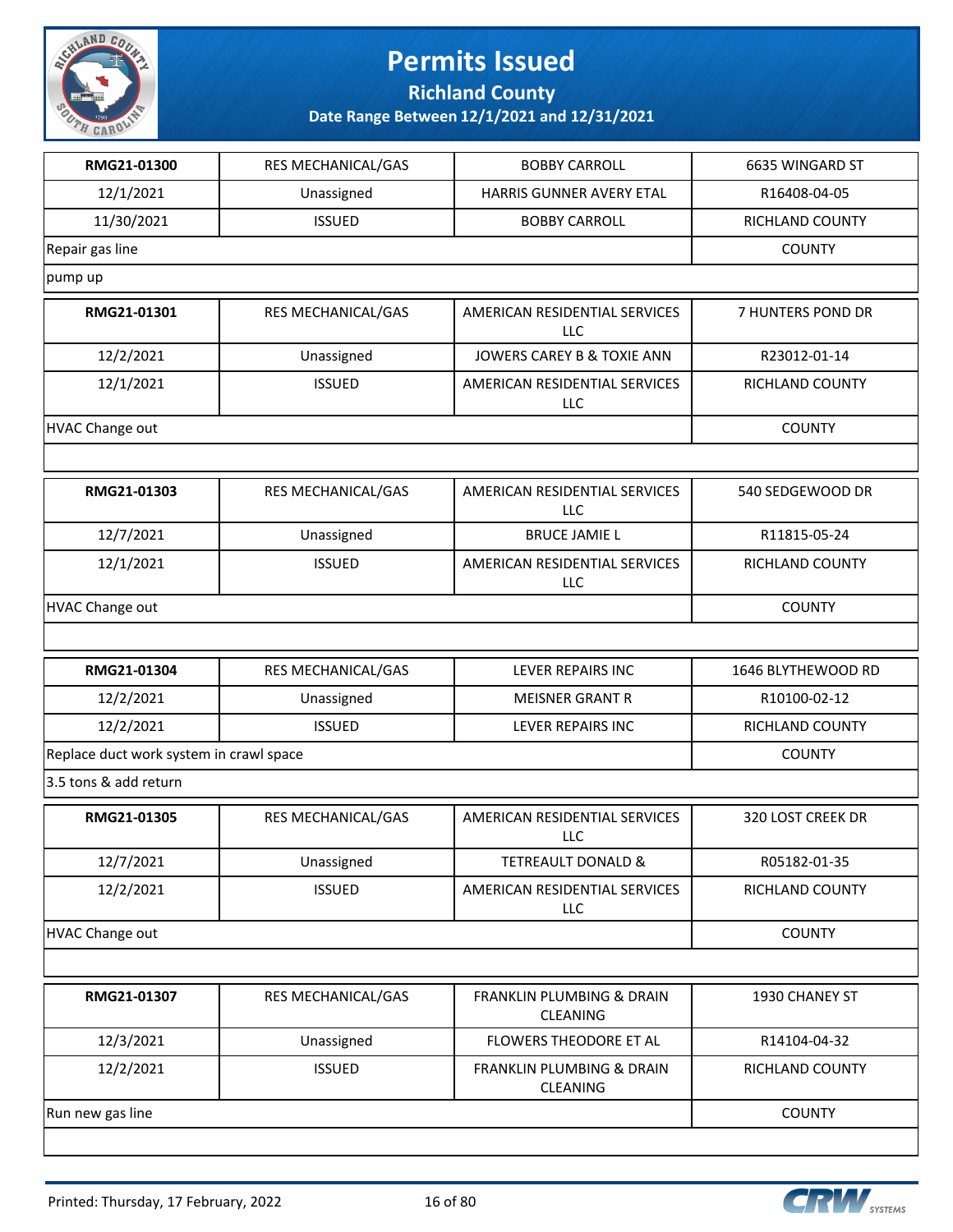

**Richland County**

**Date Range Between 12/1/2021 and 12/31/2021**

| RMG21-01308     | <b>RES MECHANICAL/GAS</b> | AMERICAN RESIDENTIAL SERVICES<br>LLC | <b>112 NAUTIQUE CIR</b> |
|-----------------|---------------------------|--------------------------------------|-------------------------|
| 12/7/2021       | Unassigned                | <b>MACEDO DELVIN ETALS</b>           | R23203-02-23            |
| 12/3/2021       | <b>ISSUED</b>             | AMERICAN RESIDENTIAL SERVICES<br>LLC | RICHLAND COUNTY         |
| HVAC Change out |                           |                                      | <b>COUNTY</b>           |
|                 |                           |                                      |                         |

| RMG21-01309             | <b>RES MECHANICAL/GAS</b> | LEVER REPAIRS INC         | 1624 OVERHILL RD |
|-------------------------|---------------------------|---------------------------|------------------|
| 12/6/2021               | Unassigned                | MORELAND GEORGE L & BETTY | R16816-08-10     |
| 12/3/2021               | <b>ISSUED</b>             | LEVER REPAIRS INC         | RICHLAND COUNTY  |
| Install new HVAC system |                           |                           | <b>COUNTY</b>    |

| RMG21-01311     | <b>RES MECHANICAL/GAS</b> | AMERICAN RESIDENTIAL SERVICES<br>LLC.       | 7502 CREEKWOOD DR |
|-----------------|---------------------------|---------------------------------------------|-------------------|
| 12/7/2021       | Unassigned                | MILLS-RUSH TRUDY GAIL &                     | R17007-02-09      |
| 12/3/2021       | <b>ISSUED</b>             | AMERICAN RESIDENTIAL SERVICES<br><b>LLC</b> | RICHLAND COUNTY   |
| HVAC Change out |                           |                                             | <b>COUNTY</b>     |

| RMG21-01312     | <b>RES MECHANICAL/GAS</b> | AMERICAN RESIDENTIAL SERVICES<br>LLC | 6300 PINEHILL RD |
|-----------------|---------------------------|--------------------------------------|------------------|
| 12/7/2021       | Unassigned                | STURGEON MARTHA A & DAVID H          | R16802-01-04     |
| 12/3/2021       | <b>ISSUED</b>             | AMERICAN RESIDENTIAL SERVICES<br>LLC | RICHLAND COUNTY  |
| HVAC Change out |                           |                                      | <b>COUNTY</b>    |

| RMG21-01314                    | <b>RES MECHANICAL/GAS</b> | <b>BREEZE HEATING &amp; COOLING</b> | 3920 OVERBROOK DR |
|--------------------------------|---------------------------|-------------------------------------|-------------------|
| 12/8/2021                      | Unassigned                |                                     | R13708-05-10      |
| 12/6/2021                      | <b>FINALED</b>            | <b>BREEZE HEATING &amp; COOLING</b> | RICHLAND COUNTY   |
| IMOVE GAS LINE TO NEW LOCATION |                           |                                     | <b>COUNTY</b>     |

WAITING FOR SIGNED CONTRACT, AND THEN SCHEDULE AN INSPECTION

| RMG21-01315     | <b>RES MECHANICAL/GAS</b> | AMERICAN RESIDENTIAL SERVICES<br>LLC  | 1809 FARAWAY DR |
|-----------------|---------------------------|---------------------------------------|-----------------|
| 12/7/2021       | Unassigned                | <b>HALBUR GERALD O &amp; ANN</b>      | R19702-01-10    |
| 12/6/2021       | <b>ISSUED</b>             | AMERICAN RESIDENTIAL SERVICES<br>LLC. | RICHLAND COUNTY |
| HVAC Change out |                           |                                       | <b>COUNTY</b>   |

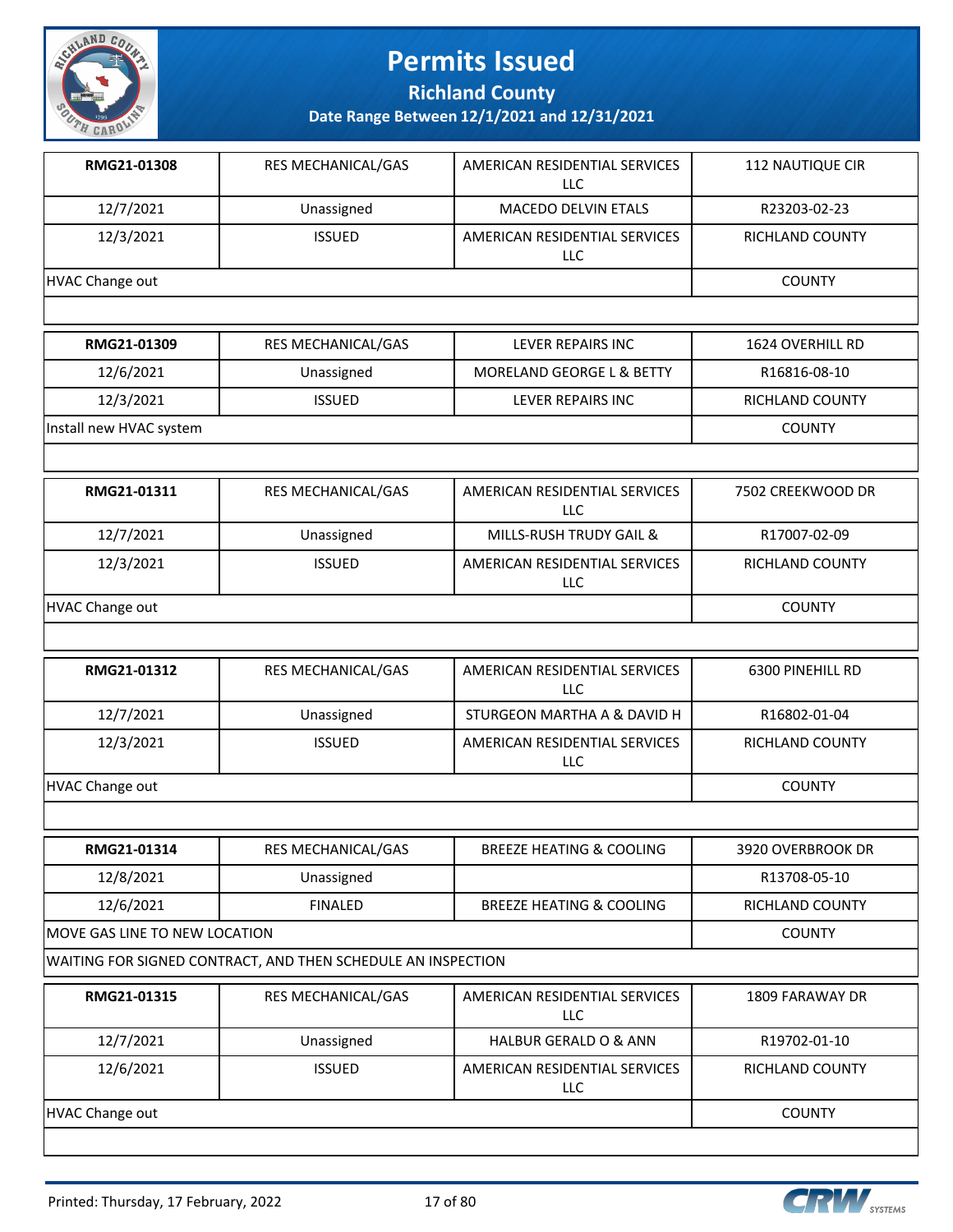

**Richland County**

**Date Range Between 12/1/2021 and 12/31/2021**

| RMG21-01318     | <b>RES MECHANICAL/GAS</b> | AMERICAN RESIDENTIAL SERVICES<br>LLC | 106 BROOKWOOD FOREST DR |
|-----------------|---------------------------|--------------------------------------|-------------------------|
| 12/17/2021      | Unassigned                | <b>HARLEE DEXTER GERARD &amp;</b>    | R23307-02-12            |
| 12/7/2021       | <b>ISSUED</b>             | AMERICAN RESIDENTIAL SERVICES<br>LLC | <b>RICHLAND COUNTY</b>  |
| HVAC Change out |                           |                                      | <b>COUNTY</b>           |

| RMG21-01319                                          | RES MECHANICAL/GAS | <b>CASSELL BROTHERS HEATING &amp;</b><br>COOLING LLC | <b>7 BILSTON CT</b> |
|------------------------------------------------------|--------------------|------------------------------------------------------|---------------------|
| 12/8/2021                                            | Unassigned         | <b>BURDETT JAMES CLINTON &amp;</b>                   | R04209-03-60        |
| 12/7/2021                                            | <b>ISSUED</b>      | <b>CASSELL BROTHERS HEATING &amp;</b><br>COOLING LLC | RICHLAND COUNTY     |
| <b>IINSTALL 3 TON GAS PACK &amp; DUCT CHANGE OUT</b> |                    |                                                      | <b>COUNTY</b>       |

7 BILSTON CT

| RMG21-01320     | <b>RES MECHANICAL/GAS</b> | AMERICAN RESIDENTIAL SERVICES<br>LLC        | 117 N TRACE LN  |
|-----------------|---------------------------|---------------------------------------------|-----------------|
| 12/17/2021      | Unassigned                | <b>FRANKS VERNON</b>                        | R22907-05-23    |
| 12/8/2021       | <b>ISSUED</b>             | AMERICAN RESIDENTIAL SERVICES<br><b>LLC</b> | RICHLAND COUNTY |
| HVAC Change out |                           |                                             | <b>COUNTY</b>   |

| RMG21-01321                      | <b>RES MECHANICAL/GAS</b> | <b>CASSELL BROTHERS HEATING &amp;</b><br>COOLING LLC | 6 RIVER BOTTOM RD |
|----------------------------------|---------------------------|------------------------------------------------------|-------------------|
| 12/10/2021                       | Unassigned                | SMITH ERNEST JAMES &                                 | R05303-04-01      |
| 12/8/2021                        | <b>ISSUED</b>             | CASSELL BROTHERS HEATING &<br>COOLING LLC            | RICHLAND COUNTY   |
| lINSTALL 4 TON PACKAGE HEAT PUMP |                           |                                                      | <b>COUNTY</b>     |

6 RIVER BOTTOM RD

| RMG21-01324          | <b>RES MECHANICAL/GAS</b> | <b>CASSELL BROTHERS HEATING &amp;</b><br>COOLING LLC | 3015 CHIPPING LN |
|----------------------|---------------------------|------------------------------------------------------|------------------|
| 12/13/2021           | Unassigned                | DEMPSEY ANDREW D & FRANCES L                         | R19907-06-03     |
| 12/9/2021            | <b>ISSUED</b>             | CASSELL BROTHERS HEATING &<br>COOLING LLC            | RICHLAND COUNTY  |
| IINSTALL GAS FURNACE |                           |                                                      | <b>COUNTY</b>    |
| 13015 CHIPPING LANE  |                           |                                                      |                  |

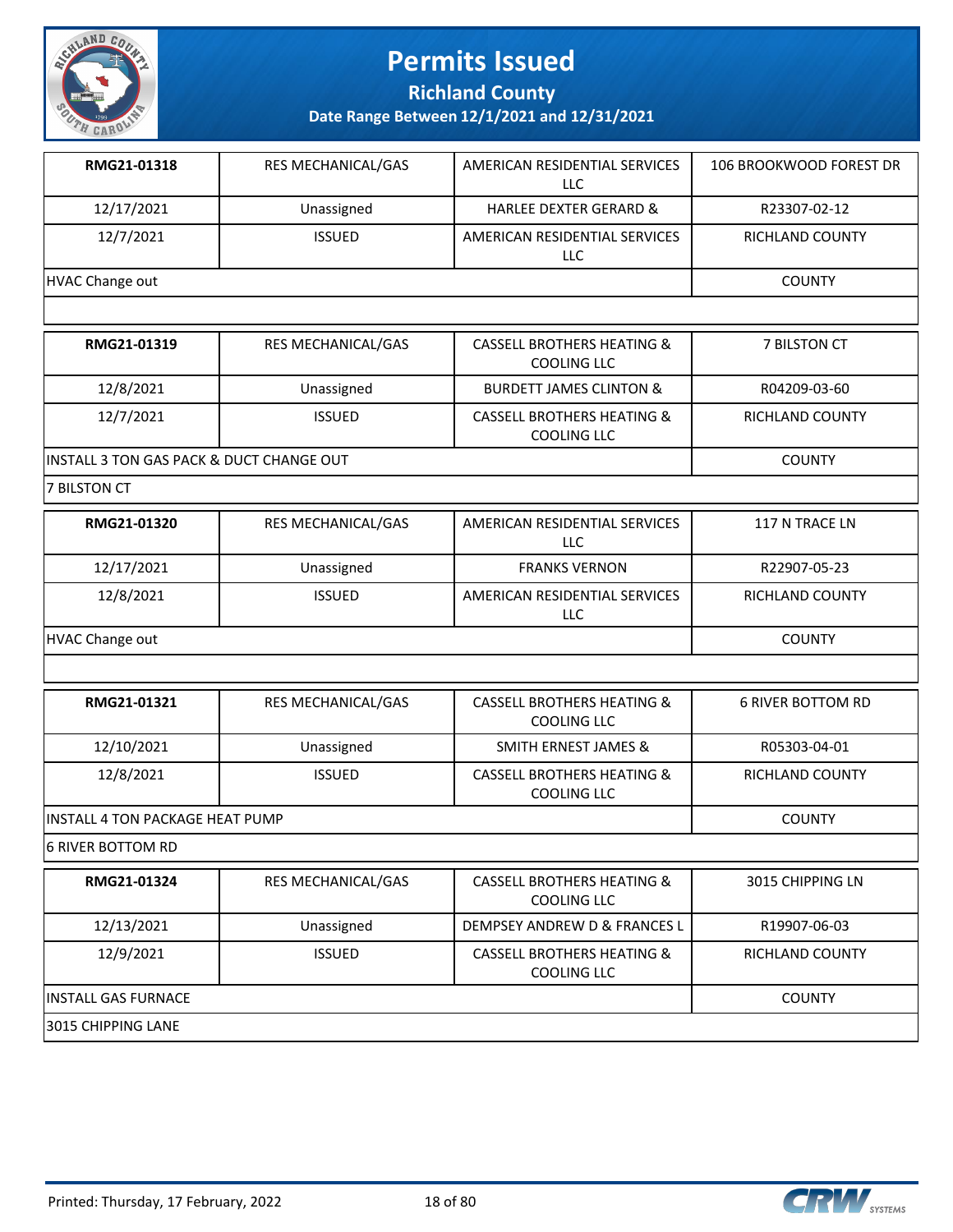

**Richland County**

| RMG21-01325                               | <b>RES MECHANICAL/GAS</b> | MEETZE PLUMBING CO INC                                      | 85 MILES RD                |
|-------------------------------------------|---------------------------|-------------------------------------------------------------|----------------------------|
| 12/21/2021                                | Unassigned                | LAPORTEE JONATHAN G &                                       | R22710-03-11               |
| 12/9/2021                                 | <b>ISSUED</b>             | MEETZE PLUMBING CO INC                                      | RICHLAND COUNTY            |
| Gas line for gas logs - no meter          |                           |                                                             | <b>COUNTY</b>              |
|                                           |                           |                                                             |                            |
| RMG21-01326                               | RES MECHANICAL/GAS        | 2ND WIND HEATING AND AIR<br><b>CONDITIONING INC</b>         | <b>147 EMERALD LAKE RD</b> |
| 12/15/2021                                | Unassigned                | <b>DENK SHELIA M</b>                                        | R22001-03-22               |
| 12/9/2021                                 | <b>FINALED</b>            | 2ND WIND HEATING AND AIR<br><b>CONDITIONING INC</b>         | RICHLAND COUNTY            |
| To install Tempstar 3 Ton 16 Seer Gas Pac |                           |                                                             | <b>COUNTY</b>              |
|                                           |                           |                                                             |                            |
| RMG21-01329                               | RES MECHANICAL/GAS        | AMERICAN RESIDENTIAL SERVICES<br><b>LLC</b>                 | 186 FOX GROVE CIR          |
| 12/17/2021                                | Unassigned                | <b>SPEAKS JERMAINE</b>                                      | R23116-10-22               |
| 12/10/2021                                | <b>ISSUED</b>             | AMERICAN RESIDENTIAL SERVICES<br><b>LLC</b>                 | RICHLAND COUNTY            |
| <b>HVAC Change out</b>                    | <b>COUNTY</b>             |                                                             |                            |
|                                           |                           |                                                             |                            |
| RMG21-01330                               | RES MECHANICAL/GAS        | AMERICAN RESIDENTIAL SERVICES<br>LLC                        | 101 WATERVILLE DR          |
| 12/17/2021                                | Unassigned                | <b>MIKENS ANTONIO</b>                                       | R20414-05-23               |
| 12/10/2021                                | <b>ISSUED</b>             | AMERICAN RESIDENTIAL SERVICES<br>LLC                        | RICHLAND COUNTY            |
| <b>HVAC Change out</b>                    |                           |                                                             | <b>COUNTY</b>              |
|                                           |                           |                                                             |                            |
| RMG21-01335                               | RES MECHANICAL/GAS        | <b>CASSELL BROTHERS HEATING &amp;</b><br><b>COOLING LLC</b> | 21 REGAL CT                |
| 12/14/2021                                | Unassigned                | MARSHALL THOMAS B & DEBORAH<br>P                            | R05111-04-02               |
| 12/13/2021                                | <b>ISSUED</b>             | <b>CASSELL BROTHERS HEATING &amp;</b><br>COOLING LLC        | RICHLAND COUNTY            |
| INSTALL 4 TON SPLIT HEAT PUMP             |                           |                                                             | <b>COUNTY</b>              |
| 21 REGAL CT                               |                           |                                                             |                            |

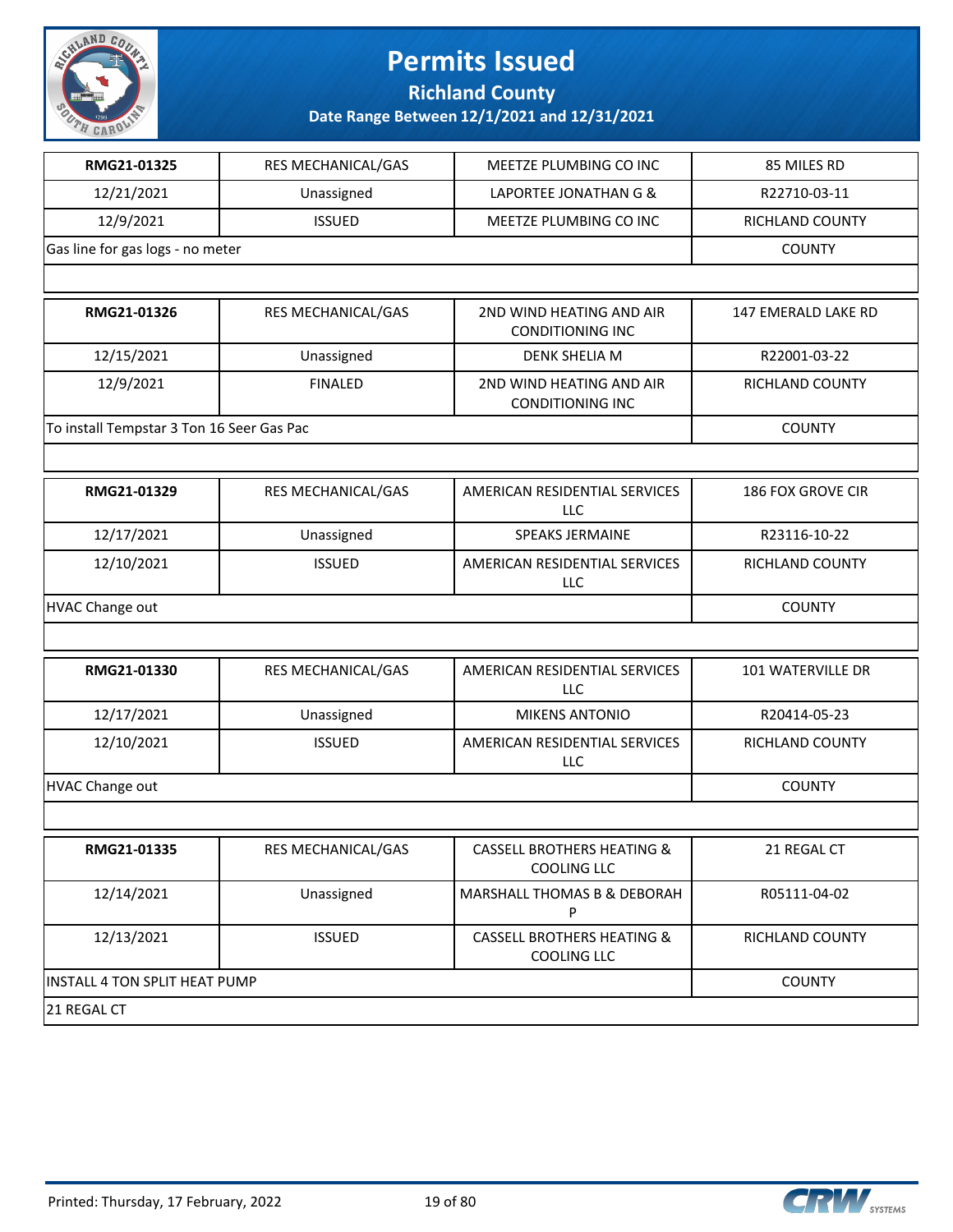

**Richland County**

| RMG21-01336                                           | RES MECHANICAL/GAS | <b>CASSELL BROTHERS HEATING &amp;</b><br><b>COOLING LLC</b> | <b>38 DUTCH CIR</b>   |
|-------------------------------------------------------|--------------------|-------------------------------------------------------------|-----------------------|
| 12/14/2021                                            | Unassigned         | <b>BRAZELL ROBERT W &amp; AMY K</b>                         | R05104-06-07          |
| 12/13/2021                                            | <b>ISSUED</b>      | <b>CASSELL BROTHERS HEATING &amp;</b><br><b>COOLING LLC</b> | RICHLAND COUNTY       |
| INSTALL 2 TON SPLIT HEAT PUMP                         |                    |                                                             | <b>COUNTY</b>         |
| <b>38 DUTCH CIRCLE</b>                                |                    |                                                             |                       |
| RMG21-01337                                           | RES MECHANICAL/GAS | CAROLINA CONDITIONS LLC                                     | 2007 ROLLING HILLS RD |
| 12/14/2021                                            | Unassigned         | SPIGNER EVERETTE T & WILMURE D                              | R07502-01-33          |
| 12/13/2021                                            | <b>ISSUED</b>      | <b>CAROLINA CONDITIONS LLC</b>                              | RICHLAND COUNTY       |
| Gas furnace repplacement                              |                    |                                                             | <b>COUNTY</b>         |
|                                                       |                    |                                                             |                       |
| RMG21-01338                                           | RES MECHANICAL/GAS | AMERICAN RESIDENTIAL SERVICES<br><b>LLC</b>                 | 2101 HERTFORD DR      |
| 12/16/2021                                            | Unassigned         | <b>DANCY DALLAS WEBSTER</b>                                 | R07501-06-07          |
| 12/14/2021                                            | <b>ISSUED</b>      | AMERICAN RESIDENTIAL SERVICES<br>LLC                        | RICHLAND COUNTY       |
| HVAC Change out                                       |                    |                                                             | <b>COUNTY</b>         |
|                                                       |                    |                                                             |                       |
| RMG21-01339                                           | RES MECHANICAL/GAS | AMERICAN RESIDENTIAL SERVICES<br>LLC                        | 605 CHILDS ST         |
| 12/16/2021                                            | Unassigned         | <b>WALKER JOE T</b>                                         | R11111-01-33          |
| 12/14/2021                                            | <b>ISSUED</b>      | AMERICAN RESIDENTIAL SERVICES<br>LLC                        | RICHLAND COUNTY       |
| HVAC Change out                                       |                    |                                                             | <b>COUNTY</b>         |
|                                                       |                    |                                                             |                       |
| RMG21-01340                                           | RES MECHANICAL/GAS | <b>JEANNETTE M CONTI</b>                                    | 206 CEDAR VIEW DR     |
| 12/21/2021                                            | Unassigned         | ELGAN BARBARA J                                             | R02616-03-01          |
| 12/14/2021                                            | <b>FINALED</b>     | <b>JEANNETTE M CONTI</b>                                    | RICHLAND COUNTY       |
| Installation of standby generator                     |                    | <b>COUNTY</b>                                               |                       |
| Dominion will require both electric and gas releases. |                    |                                                             |                       |
| RMG21-01341                                           | RES MECHANICAL/GAS | <b>JEANNETTE M CONTI</b>                                    | 810 DUTCHMASTER DR    |
| 12/21/2021                                            | Unassigned         | MUNGO HOMES PROPERTIES LLC                                  | R01711-04-02          |
| 12/14/2021                                            | <b>FINALED</b>     | <b>JEANNETTE M CONTI</b>                                    | RICHLAND COUNTY       |
| Installation of standby generator                     |                    |                                                             | <b>COUNTY</b>         |
| Dominion will require both electric and gas releases. |                    |                                                             |                       |

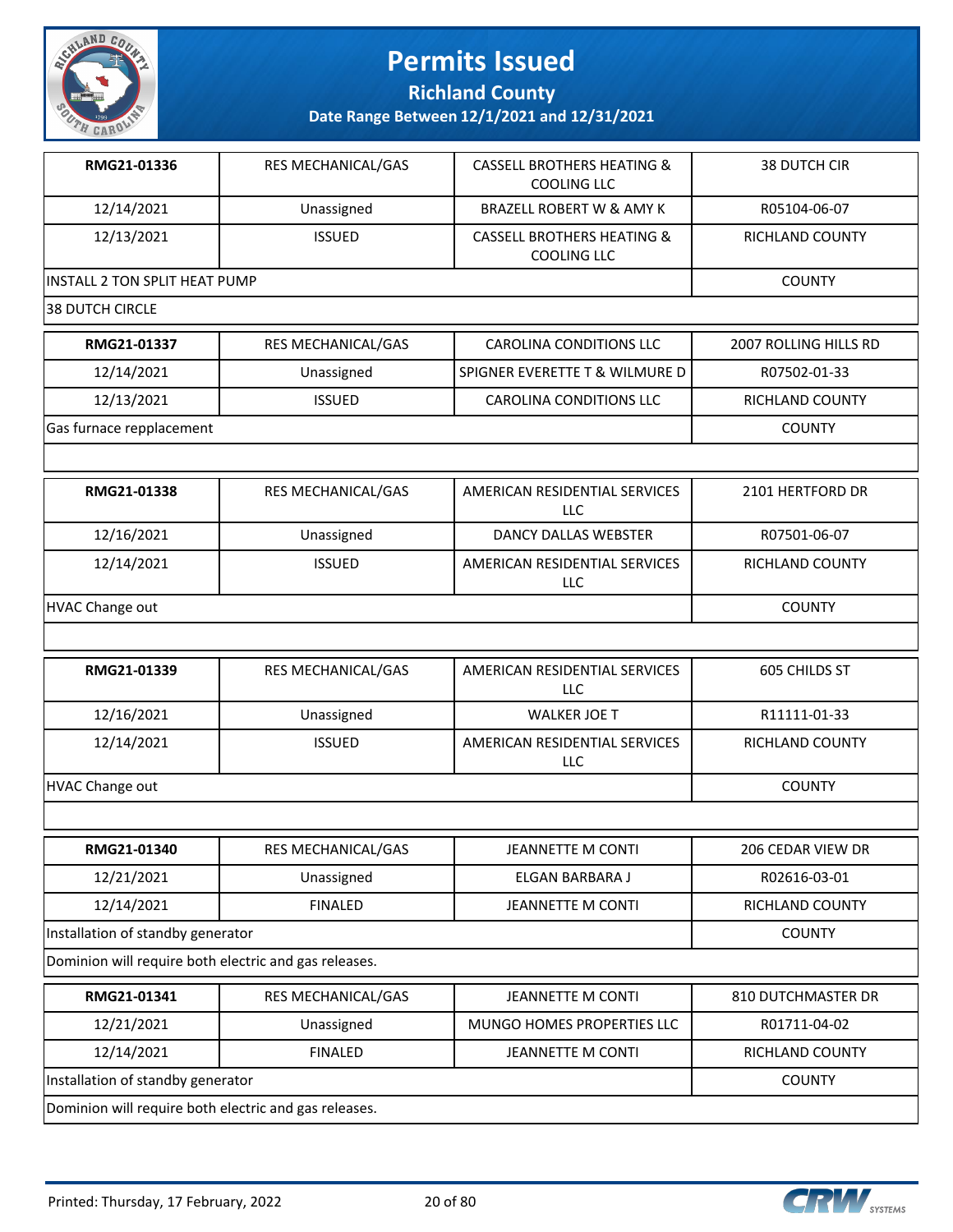

**Richland County**

**Date Range Between 12/1/2021 and 12/31/2021**

| RMG21-01342     | <b>RES MECHANICAL/GAS</b> | AMERICAN RESIDENTIAL SERVICES<br>LLC | 591 HARMON RD          |
|-----------------|---------------------------|--------------------------------------|------------------------|
| 12/17/2021      | Unassigned                | <b>ESKRIDGE CYNTHIA F</b>            | R28000-05-18           |
| 12/15/2021      | <b>ISSUED</b>             | AMERICAN RESIDENTIAL SERVICES<br>LLC | <b>RICHLAND COUNTY</b> |
| HVAC Change out |                           |                                      | <b>COUNTY</b>          |
|                 |                           |                                      |                        |

| RMG21-01343     | RES MECHANICAL/GAS | AMERICAN RESIDENTIAL SERVICES<br>LLC | 116 BLISS LN           |
|-----------------|--------------------|--------------------------------------|------------------------|
| 12/17/2021      | Unassigned         | SMITH BRUCE W H                      | R17610-07-17           |
| 12/15/2021      | <b>ISSUED</b>      | AMERICAN RESIDENTIAL SERVICES<br>LLC | <b>RICHLAND COUNTY</b> |
| HVAC Change out |                    |                                      | <b>COUNTY</b>          |

| RMG21-01344     | <b>RES MECHANICAL/GAS</b> | AMERICAN RESIDENTIAL SERVICES<br>LLC | 2 CRESCENT PARK CT     |
|-----------------|---------------------------|--------------------------------------|------------------------|
| 12/17/2021      | Unassigned                | <b>ZENGERLE TIMOTHY J &amp;</b>      | R17616-02-17           |
| 12/15/2021      | <b>ISSUED</b>             | AMERICAN RESIDENTIAL SERVICES<br>LLC | <b>RICHLAND COUNTY</b> |
| HVAC Change out |                           |                                      | <b>COUNTY</b>          |

| RMG21-01345             | <b>RES MECHANICAL/GAS</b> | <b>CASSELL BROTHERS HEATING &amp;</b><br>COOLING LLC | 225 VIKING DR   |
|-------------------------|---------------------------|------------------------------------------------------|-----------------|
| 12/20/2021              | Unassigned                | STOUT MEGAN                                          | R22816-03-02    |
| 12/15/2021              | <b>ISSUED</b>             | <b>CASSELL BROTHERS HEATING &amp;</b><br>COOLING LLC | RICHLAND COUNTY |
| IINSTALL 2 TON GAS PACK |                           |                                                      | <b>COUNTY</b>   |

225 VIKING DR

| RMG21-01346                             | <b>RES MECHANICAL/GAS</b> | 2ND WIND HEATING AND AIR<br>CONDITIONING INC        | 213 HARWELL DR         |
|-----------------------------------------|---------------------------|-----------------------------------------------------|------------------------|
| 12/20/2021                              | Unassigned                | WILLIAMS MORRIS ALLEN JR &<br>KARINA                | R25702-04-17           |
| 12/15/2021                              | <b>FINALED</b>            | 2ND WIND HEATING AND AIR<br><b>CONDITIONING INC</b> | <b>RICHLAND COUNTY</b> |
| To install Downstairs Class A Ductwork. |                           |                                                     | <b>COUNTY</b>          |
|                                         |                           |                                                     |                        |

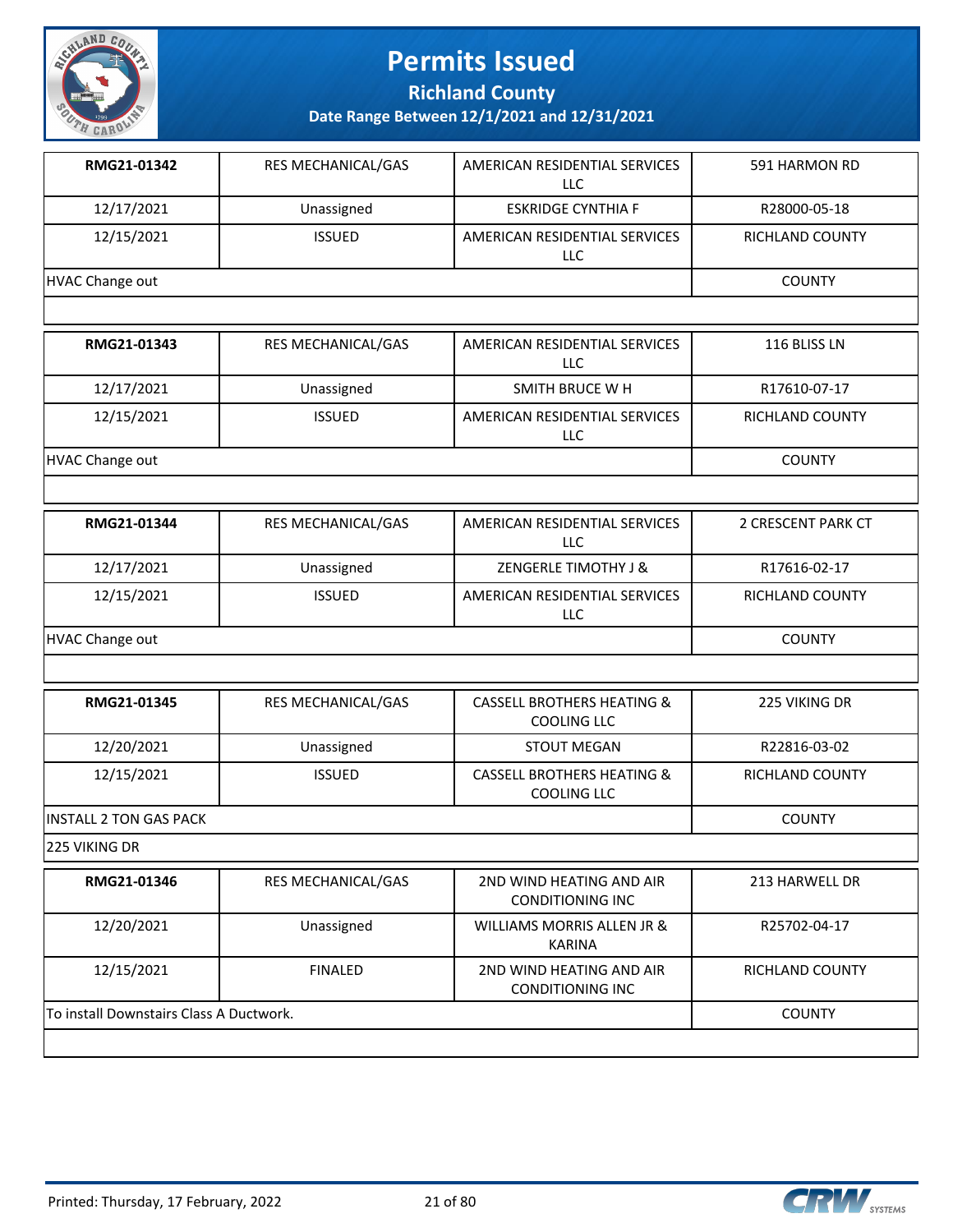

**Richland County**

**Date Range Between 12/1/2021 and 12/31/2021**

| RMG21-01347                                 | <b>RES MECHANICAL/GAS</b> | 2ND WIND HEATING AND AIR<br><b>CONDITIONING INC</b> | 1700 MORNINGLO LN |
|---------------------------------------------|---------------------------|-----------------------------------------------------|-------------------|
| 12/20/2021                                  | Unassigned                | VACA NOE O                                          | R19604-03-15      |
| 12/15/2021                                  | <b>FINALED</b>            | 2ND WIND HEATING AND AIR<br><b>CONDITIONING INC</b> | RICHLAND COUNTY   |
| To install Tempstar 2.5 Ton 14 Seer Gas Pac |                           |                                                     | <b>COUNTY</b>     |

| RMG21-01349                       | <b>RES MECHANICAL/GAS</b> | CASSELL BROTHERS HEATING &<br>COOLING LLC | 13 BAYING HOUND WAY |
|-----------------------------------|---------------------------|-------------------------------------------|---------------------|
| 12/20/2021                        | Unassigned                | <b>RITA I GUZMAN FAMILY TRUST</b>         | R20506-01-11        |
| 12/16/2021                        | <b>ISSUED</b>             | CASSELL BROTHERS HEATING &<br>COOLING LLC | RICHLAND COUNTY     |
| <b>IINSTALL 4 TON DUCT SYSTEM</b> |                           |                                           | <b>COUNTY</b>       |

13 BAYING HOUND WAY

| RMG21-01350                      | <b>RES MECHANICAL/GAS</b> | CASSELL BROTHERS HEATING &<br>COOLING LLC | 309 GENESSEE RD |
|----------------------------------|---------------------------|-------------------------------------------|-----------------|
| 12/21/2021                       | Unassigned                | BROWN S KELLY M                           | R04205-02-38    |
| 12/16/2021                       | <b>ISSUED</b>             | CASSELL BROTHERS HEATING &<br>COOLING LLC | RICHLAND COUNTY |
| IINSTALL 1.5 TON SPLIT HEAT PUMP |                           |                                           | <b>COUNTY</b>   |

309 GENESSEE RD

| RMG21-01351                              | <b>RES MECHANICAL/GAS</b> | LEVER REPAIRS INC                    | <b>20 SHORELINE DR</b> |
|------------------------------------------|---------------------------|--------------------------------------|------------------------|
| 12/21/2021                               | Unassigned                | <b>GRANT DAVID G &amp; MARY ANNE</b> | R23201-02-09           |
| 12/16/2021                               | <b>ISSUED</b>             | LEVER REPAIRS INC                    | RICHLAND COUNTY        |
| Replace both existing HVAC units on home |                           |                                      | <b>COUNTY</b>          |
|                                          |                           |                                      |                        |

| RMG21-01352     | <b>RES MECHANICAL/GAS</b> | AMERICAN RESIDENTIAL SERVICES<br>LLC | 524 RILEY ST           |
|-----------------|---------------------------|--------------------------------------|------------------------|
| 12/23/2021      | Unassigned                | SIMS PATRICIA ANN                    | R11110-01-08           |
| 12/16/2021      | <b>ISSUED</b>             | AMERICAN RESIDENTIAL SERVICES<br>LLC | <b>RICHLAND COUNTY</b> |
| HVAC Change out |                           |                                      | <b>COUNTY</b>          |
|                 |                           |                                      |                        |

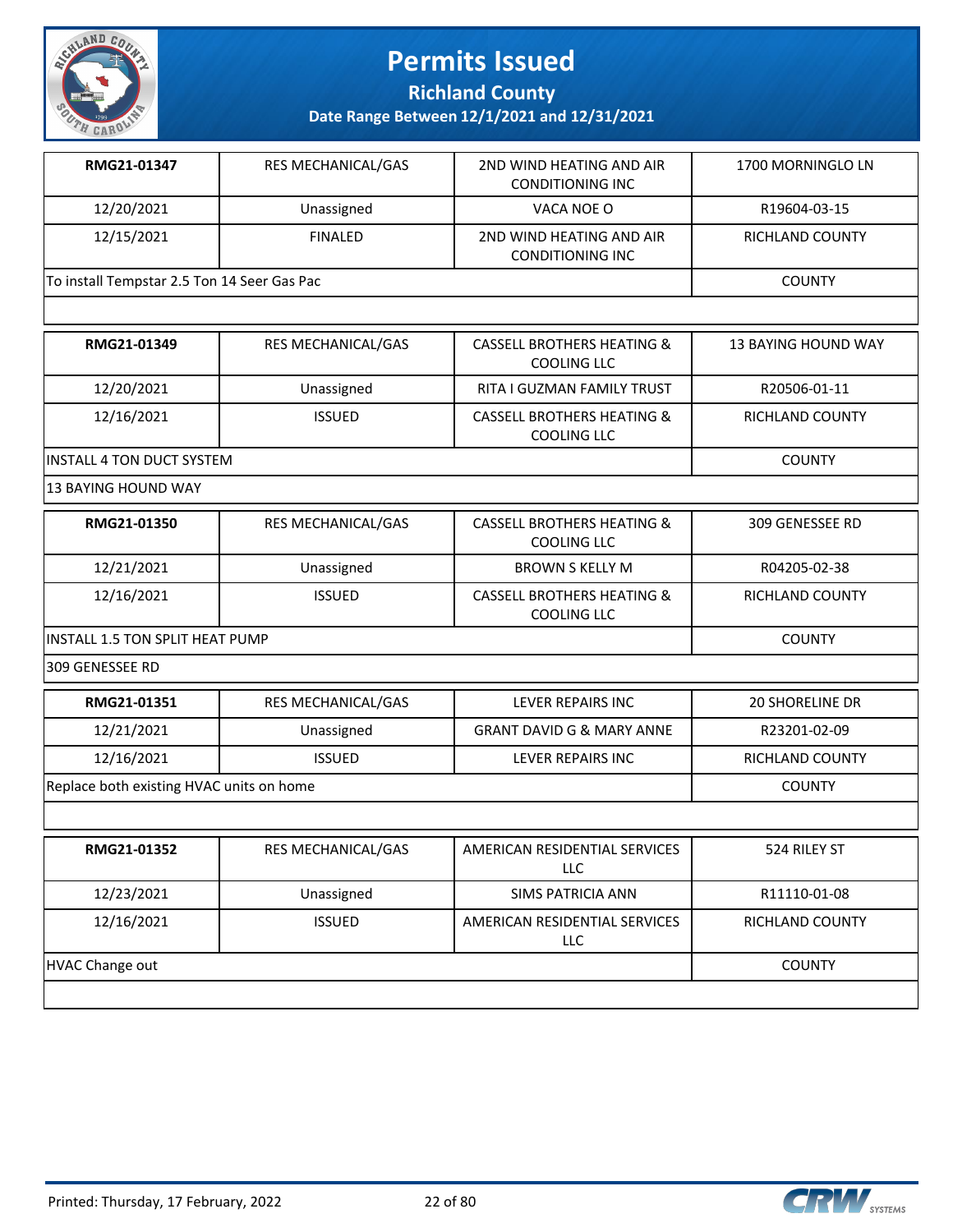

**Richland County**

**Date Range Between 12/1/2021 and 12/31/2021**

| RMG21-01353     | <b>RES MECHANICAL/GAS</b> | AMERICAN RESIDENTIAL SERVICES<br>LLC | 596 WESTMORELAND RD |
|-----------------|---------------------------|--------------------------------------|---------------------|
| 12/23/2021      | Unassigned                | WASHINGTON LAKESHA C                 | R17506-02-09        |
| 12/17/2021      | <b>ISSUED</b>             | AMERICAN RESIDENTIAL SERVICES<br>LLC | RICHLAND COUNTY     |
| HVAC Change out |                           |                                      | <b>COUNTY</b>       |

| RMG21-01355                               | <b>RES MECHANICAL/GAS</b> | <b>CASSELL BROTHERS HEATING &amp;</b><br>COOLING LLC        | 5 WINDY KNL     |
|-------------------------------------------|---------------------------|-------------------------------------------------------------|-----------------|
| 12/21/2021                                | Unassigned                | <b>HANCOCK JACK M III &amp;</b>                             | R23105-06-08    |
| 12/17/2021                                | <b>ISSUED</b>             | <b>CASSELL BROTHERS HEATING &amp;</b><br><b>COOLING LLC</b> | RICHLAND COUNTY |
| IINSTALL 3 TON GAS PACK & DUCT CHANGE OUT |                           |                                                             | <b>COUNTY</b>   |

5 WINDY KNOLL CT

| RMG21-01356                                    | <b>RES MECHANICAL/GAS</b> | 2ND WIND HEATING AND AIR<br><b>CONDITIONING INC</b> | 104 FAIRCREST WAY |
|------------------------------------------------|---------------------------|-----------------------------------------------------|-------------------|
| 12/21/2021                                     | Unassigned                | DOZIER ALFREDA A                                    | R20314-04-08      |
| 12/17/2021                                     | <b>FINALED</b>            | 2ND WIND HEATING AND AIR<br>CONDITIONING INC        | RICHLAND COUNTY   |
| To install Tempstar 70,000 BTU 80% Gas Furnace |                           |                                                     | <b>COUNTY</b>     |

| RMG21-01357     | <b>RES MECHANICAL/GAS</b> | AMERICAN RESIDENTIAL SERVICES<br><b>LLC</b> | 312 SPRING POINT DR |
|-----------------|---------------------------|---------------------------------------------|---------------------|
| 12/23/2021      | Unassigned                | FINLEY STEPHEN C & SUSAN W                  | R23114-03-22        |
| 12/20/2021      | <b>ISSUED</b>             | AMERICAN RESIDENTIAL SERVICES<br><b>LLC</b> | RICHLAND COUNTY     |
| HVAC Change out |                           |                                             | <b>COUNTY</b>       |

|                 | <b>RES MECHANICAL/GAS</b> | AMERICAN RESIDENTIAL SERVICES<br>LLC | 4041 WINTER PARK DR |
|-----------------|---------------------------|--------------------------------------|---------------------|
| 12/23/2021      | Unassigned                | <b>EVANS GLORIA</b>                  | R13514-02-11        |
| 12/20/2021      | <b>ISSUED</b>             | AMERICAN RESIDENTIAL SERVICES<br>LLC | RICHLAND COUNTY     |
| HVAC Change out |                           |                                      | <b>COUNTY</b>       |

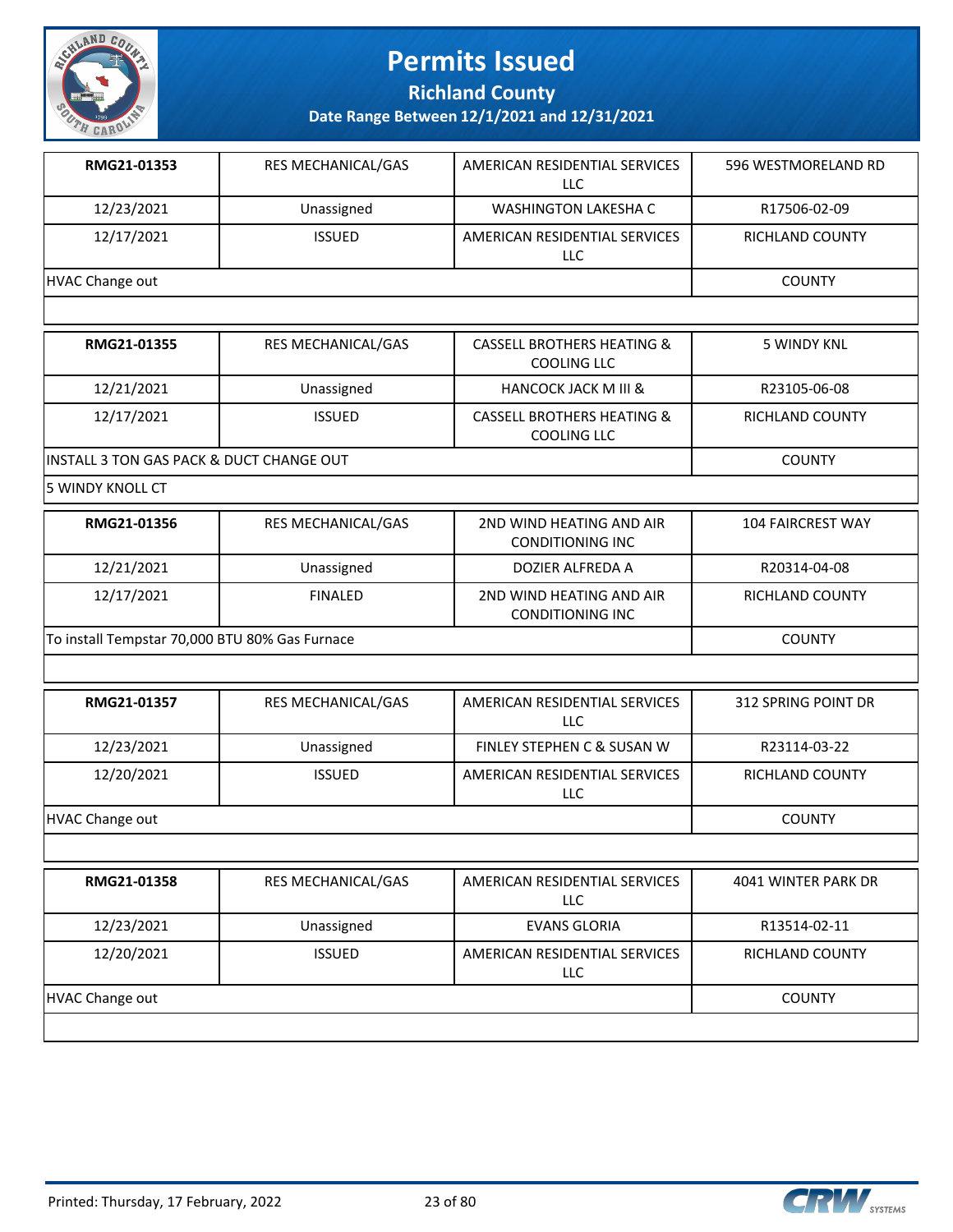

**Richland County**

| RMG21-01359     | <b>RES MECHANICAL/GAS</b> | AMERICAN RESIDENTIAL SERVICES<br>LLC | 2516 BENDEMEER DR |
|-----------------|---------------------------|--------------------------------------|-------------------|
| 12/23/2021      | Unassigned                | DANIELS MARY                         | R19215-06-13      |
| 12/20/2021      | <b>ISSUED</b>             | AMERICAN RESIDENTIAL SERVICES<br>LLC | RICHLAND COUNTY   |
| HVAC Change out |                           |                                      | <b>COUNTY</b>     |

| RMG21-01360                 | <b>RES MECHANICAL/GAS</b> | JOEL NORDSTROM | 2 SAND CREEK CT |
|-----------------------------|---------------------------|----------------|-----------------|
| 12/20/2021                  | Unassigned                |                | R20607-02-05    |
| 12/20/2021                  | <b>FINALED</b>            |                | RICHLAND COUNTY |
| IINSTALL GAS LINE FOR STOVE |                           |                | <b>COUNTY</b>   |

| RMG21-01361     | <b>RES MECHANICAL/GAS</b> | AMERICAN RESIDENTIAL SERVICES<br>LLC | 1424 NUNAMAKER DR |
|-----------------|---------------------------|--------------------------------------|-------------------|
| 12/30/2021      | Unassigned                | WILLIAMS-PERRY CYNTHIA M             | R07403-03-10      |
| 12/21/2021      | <b>ISSUED</b>             | AMERICAN RESIDENTIAL SERVICES<br>LLC | RICHLAND COUNTY   |
| HVAC Change out |                           |                                      | <b>COUNTY</b>     |

| RMG21-01362     | <b>RES MECHANICAL/GAS</b> | AMERICAN RESIDENTIAL SERVICES<br>LLC     | <b>110 REMBERT MARTIN PARK</b> |
|-----------------|---------------------------|------------------------------------------|--------------------------------|
| 12/30/2021      | Unassigned                | <b>WASHINGTON-COHEN ZENOEBIA</b><br>ASIA | R06106-01-23                   |
| 12/21/2021      | <b>ISSUED</b>             | AMERICAN RESIDENTIAL SERVICES<br>LLC     | <b>RICHLAND COUNTY</b>         |
| HVAC Change out |                           |                                          | <b>COUNTY</b>                  |

| RMG21-01363                    | <b>RES MECHANICAL/GAS</b> | <b>CASSELL BROTHERS HEATING &amp;</b><br>COOLING LLC | 5 SOUTH CANTERBURY CT  |
|--------------------------------|---------------------------|------------------------------------------------------|------------------------|
| 12/23/2021                     | Unassigned                | <b>TARANTO MICHAEL V</b>                             | R20505-01-29           |
| 12/21/2021                     | <b>ISSUED</b>             | <b>CASSELL BROTHERS HEATING &amp;</b><br>COOLING LLC | <b>RICHLAND COUNTY</b> |
| IINSTALL 2 TON SPLIT HEAT PUMP | <b>COUNTY</b>             |                                                      |                        |
| <b>5 S CANTERBURY CT</b>       |                           |                                                      |                        |



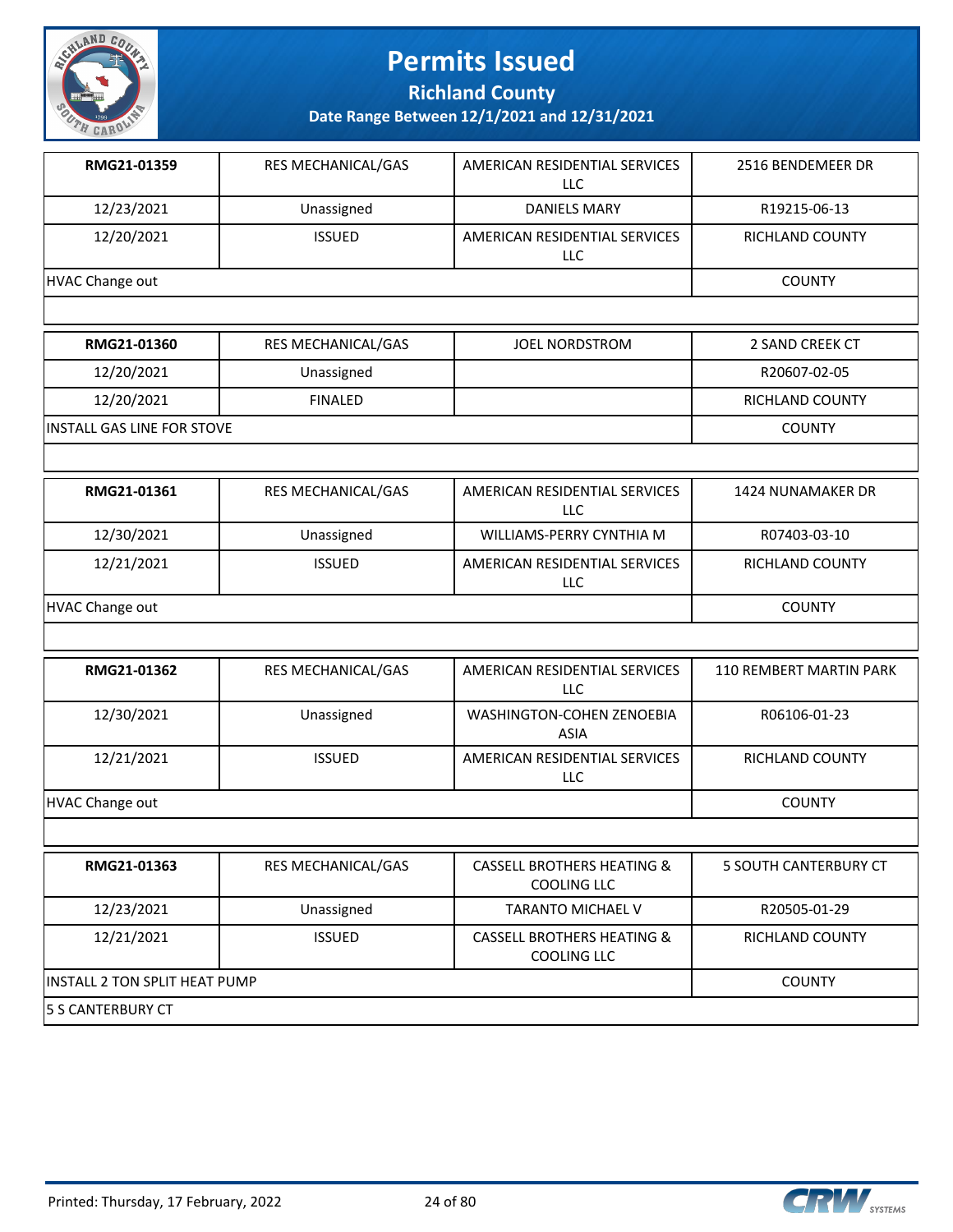

**Richland County**

| RMG21-01364                                             | RES MECHANICAL/GAS        | <b>MEETZE PLUMBING CO INC</b>                               | 7924 RONSON ST             |
|---------------------------------------------------------|---------------------------|-------------------------------------------------------------|----------------------------|
| 12/23/2021                                              | Unassigned                | LAMAR SHERYL C                                              | R19106-07-04               |
| 12/22/2021                                              | <b>FINALED</b>            | MEETZE PLUMBING CO INC                                      | <b>RICHLAND COUNTY</b>     |
| Gas Pressure Test. Leak Search, Repair Exposed Gas Leak | <b>COUNTY</b>             |                                                             |                            |
|                                                         |                           |                                                             |                            |
| RMG21-01365                                             | <b>RES MECHANICAL/GAS</b> | AMERICAN RESIDENTIAL SERVICES<br>LLC                        | <b>600 SUTTERS MILL RD</b> |
| 12/30/2021                                              | Unassigned                | <b>BOYD LISA ALBRIGHT</b>                                   | R25608-05-01               |
| 12/22/2021                                              | <b>ISSUED</b>             | AMERICAN RESIDENTIAL SERVICES<br><b>LLC</b>                 | RICHLAND COUNTY            |
| <b>HVAC Change out</b>                                  |                           |                                                             | <b>COUNTY</b>              |
|                                                         |                           |                                                             |                            |
| RMG21-01366                                             | RES MECHANICAL/GAS        | <b>CASSELL BROTHERS HEATING &amp;</b><br><b>COOLING LLC</b> | 13 MORNING BREEZE CT       |
| 12/23/2021                                              | Unassigned                | NICHOLSON SARA K LIFE ESTATE                                | R02404-03-44               |
| 12/22/2021                                              | <b>ISSUED</b>             | <b>CASSELL BROTHERS HEATING &amp;</b><br><b>COOLING LLC</b> | RICHLAND COUNTY            |
| <b>INSTALL 3 TON DUCT SYSTEM</b>                        | <b>COUNTY</b>             |                                                             |                            |
| 13 MOENING BREEZE CT                                    |                           |                                                             |                            |
| RMG21-01368                                             | RES MECHANICAL/GAS        | MEETZE PLUMBING CO INC                                      | 608 KOON RD                |
| 12/30/2021                                              | Unassigned                | James Braswell                                              | R03300-06-12               |
| 12/24/2021                                              | <b>FINALED</b>            | MEETZE PLUMBING CO INC                                      | RICHLAND COUNTY            |
| Install 30 ft of new gas line to appliances             | <b>COUNTY</b>             |                                                             |                            |
|                                                         |                           |                                                             |                            |
| RMG21-01370                                             | RES MECHANICAL/GAS        | AMERICAN RESIDENTIAL SERVICES<br>LLC                        | <b>14 WHITHORN WAY</b>     |
| 12/30/2021                                              | Unassigned                | MARTIN SHELDON W SR & RHEBA                                 | R20509-02-16               |
| 12/27/2021                                              | <b>ISSUED</b>             | AMERICAN RESIDENTIAL SERVICES<br>LLC                        | RICHLAND COUNTY            |
| <b>HVAC Change out</b>                                  |                           |                                                             | <b>COUNTY</b>              |
|                                                         |                           |                                                             |                            |
| RMG21-01372                                             | RES MECHANICAL/GAS        | AMERICAN RESIDENTIAL SERVICES<br><b>LLC</b>                 | 1648 MCCAW RD              |
| 12/30/2021                                              | Unassigned                | <b>CARTLEDGE BILLY J</b>                                    | R14205-01-09               |
| 12/28/2021                                              | <b>ISSUED</b>             | AMERICAN RESIDENTIAL SERVICES<br>LLC                        | RICHLAND COUNTY            |
| <b>HVAC Change out</b>                                  |                           |                                                             | <b>COUNTY</b>              |
|                                                         |                           |                                                             |                            |

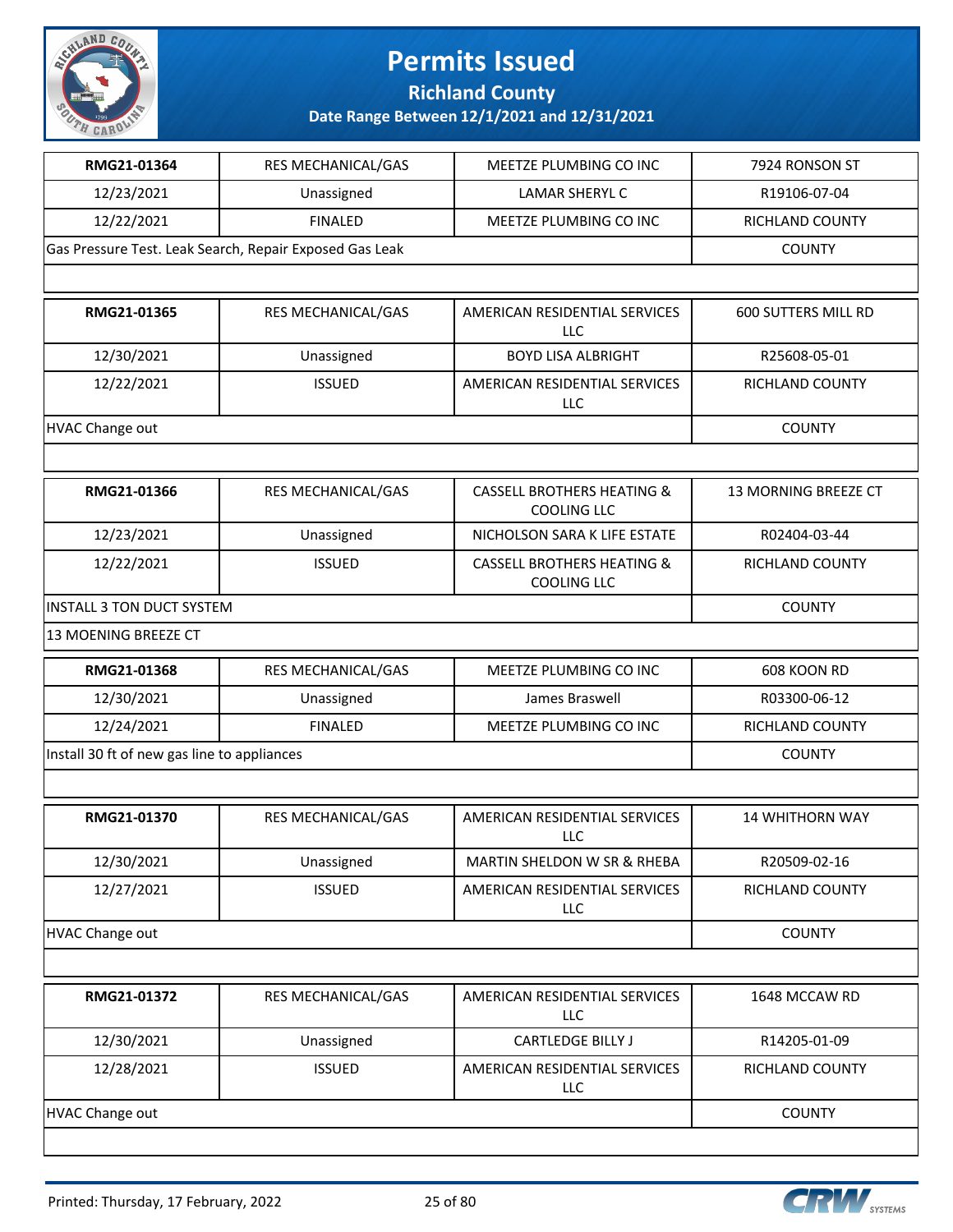

**Richland County**

**Date Range Between 12/1/2021 and 12/31/2021**

| RMG21-01373     | <b>RES MECHANICAL/GAS</b> | AMERICAN RESIDENTIAL SERVICES<br>LLC | <b>10 RAINTREE CT</b>  |
|-----------------|---------------------------|--------------------------------------|------------------------|
| 12/30/2021      | Unassigned                | <b>BOYD SHARON D</b>                 | R05206-02-14           |
| 12/28/2021      | <b>ISSUED</b>             | AMERICAN RESIDENTIAL SERVICES<br>LLC | <b>RICHLAND COUNTY</b> |
| HVAC Change out |                           |                                      | <b>COUNTY</b>          |
|                 |                           |                                      |                        |

| RMG21-01374     | <b>RES MECHANICAL/GAS</b> | AMERICAN RESIDENTIAL SERVICES<br>LLC | <b>19 FLUTTERBY CT</b> |
|-----------------|---------------------------|--------------------------------------|------------------------|
| 12/30/2021      | Unassigned                | <b>MOODY VIVIAN NADINE &amp;</b>     | R14708-03-09           |
| 12/29/2021      | <b>ISSUED</b>             | AMERICAN RESIDENTIAL SERVICES<br>LLC | <b>RICHLAND COUNTY</b> |
| HVAC Change out |                           |                                      | <b>COUNTY</b>          |
|                 |                           |                                      |                        |

### **Number of RES MECHANICAL/GAS/Unassigned Permits: 92**

| RPV21-00386                                        | <b>RES PHOTOVOLTAIC SYSTEM</b> | DAVID SCOTT OMAN (RBS)                             | 423 N CHELSEA RD       |
|----------------------------------------------------|--------------------------------|----------------------------------------------------|------------------------|
| 12/3/2021                                          | <b>GROUND MOUNT</b>            | <b>CRAWFORD MATTHEW</b>                            | R19908-03-11           |
| 11/10/2021                                         | <b>FINALED</b>                 | DAVID SCOTT OMAN (RBS)                             | RICHLAND COUNTY        |
| Ground mount installation of 24 solar panels       |                                |                                                    | <b>COUNTY</b>          |
|                                                    |                                |                                                    |                        |
| RPV21-00398                                        | RES PHOTOVOLTAIC SYSTEM        | <b>EXECUTIVE CUSTOM</b><br><b>CONSTRUCTION LLC</b> | 1785 CHELTENHAM LN     |
| 12/10/2021                                         | <b>GROUND MOUNT</b>            | <b>BROOME JUSTIN &amp; TIFFANY L</b>               | R19711-01-02           |
| 11/29/2021                                         | <b>FINALED</b>                 | <b>EXECUTIVE CUSTOM</b><br><b>CONSTRUCTION LLC</b> | <b>RICHLAND COUNTY</b> |
| Install solar panels ground mount                  |                                |                                                    | <b>COUNTY</b>          |
|                                                    |                                |                                                    |                        |
| RPV21-00405                                        | RES PHOTOVOLTAIC SYSTEM        | Titan Solar Power SC Inc (GC)                      | 124 CAUGHMAN PARK DR   |
| 12/21/2021                                         | <b>GROUND MOUNT</b>            | <b>GREENE EVERSON</b>                              | R21900-11-19           |
| 12/3/2021                                          | <b>ISSUED</b>                  | Titan Solar Power SC Inc (GC)                      | RICHLAND COUNTY        |
| installing 15 ground-mounted solar panels, 5.925kW |                                |                                                    | <b>COUNTY</b>          |
|                                                    |                                |                                                    |                        |
| RPV21-00417                                        | <b>RES PHOTOVOLTAIC SYSTEM</b> | ECO RENOS LLC (RBS)                                | 751 WILLIE WILSON RD   |
| 12/30/2021                                         | <b>GROUND MOUNT</b>            | PERRY KOCHER                                       | R33200-05-04           |
| 12/9/2021                                          | <b>FINALED</b>                 | ECO RENOS LLC (RBS)                                | <b>RICHLAND COUNTY</b> |
| ground mount solar system                          |                                |                                                    | <b>COUNTY</b>          |
|                                                    |                                |                                                    |                        |

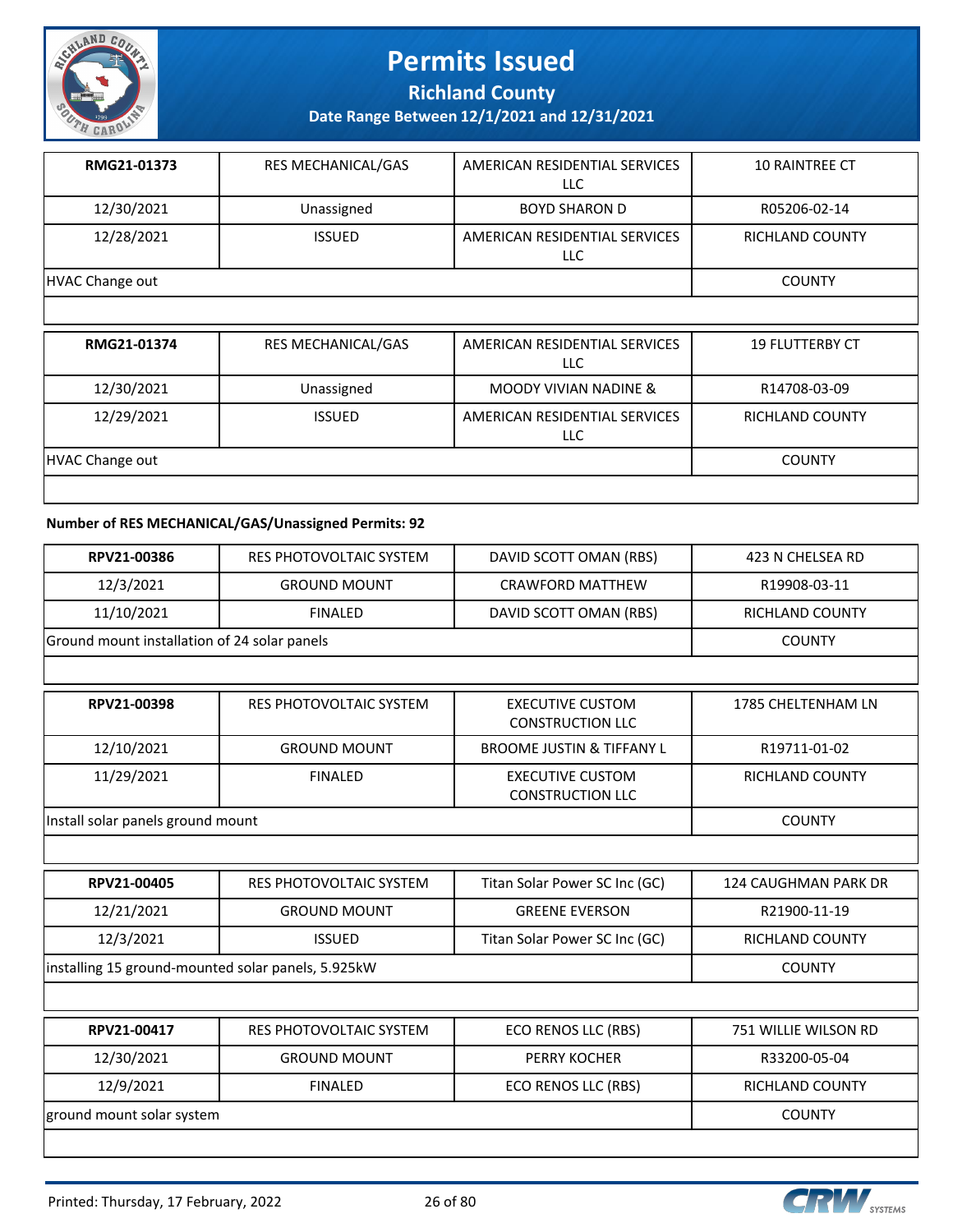

**Richland County**

**Date Range Between 12/1/2021 and 12/31/2021**

### **Number of RES PHOTOVOLTAIC SYSTEM/GROUND MOUNT Permits: 4**

| RPV21-00365                                             | RES PHOTOVOLTAIC SYSTEM                                   | G3 SOLAR (COA)                            | 203 LONG RIDGE DR        |
|---------------------------------------------------------|-----------------------------------------------------------|-------------------------------------------|--------------------------|
| 12/6/2021                                               | <b>ROOFTOP</b>                                            | <b>BIBBS NEFERUA THOMAS &amp; LEROY</b>   | R23103-03-41             |
| 10/18/2021                                              | <b>FINALED</b>                                            | G3 SOLAR (COA)                            | RICHLAND COUNTY          |
|                                                         | Professional Installation of black on black rooftop solar |                                           | <b>COUNTY</b>            |
|                                                         |                                                           |                                           |                          |
| RPV21-00377                                             | RES PHOTOVOLTAIC SYSTEM                                   | SOUTHERN COKER POWER LLC                  | 1121 CANTERFIELD RD      |
| 12/10/2021                                              | <b>ROOFTOP</b>                                            | <b>Steven Speares</b>                     | R01700-04-05             |
| 11/1/2021                                               | <b>FINALED</b>                                            | SOUTHERN COKER POWER LLC                  | RICHLAND COUNTY          |
|                                                         | Install 11.05 kW solar system with two backup batteries   |                                           | <b>COUNTY</b>            |
|                                                         |                                                           |                                           |                          |
| RPV21-00380                                             | RES PHOTOVOLTAIC SYSTEM                                   | SUNRUN INSTALLATION SERVICES<br>INC (COA) | 83 WALDEN OAK CT         |
| 12/1/2021                                               | <b>ROOFTOP</b>                                            | <b>INGRAM RHONDA R</b>                    | R25806-03-19             |
| 11/3/2021                                               | <b>FINALED</b>                                            | SUNRUN INSTALLATION SERVICES<br>INC (COA) | RICHLAND COUNTY          |
| <b>INSTALL SOLAR PANELS</b>                             |                                                           |                                           | <b>COUNTY</b>            |
|                                                         |                                                           |                                           |                          |
|                                                         |                                                           |                                           |                          |
| RPV21-00381                                             | RES PHOTOVOLTAIC SYSTEM                                   | Angela Lowery                             | 212 SETON HALL DR        |
| 12/1/2021                                               | <b>ROOFTOP</b>                                            | <b>BROWN MICHAEL V &amp; RANDI J</b>      | R20116-08-17             |
| 11/4/2021                                               | <b>ISSUED</b>                                             | FREEDOM FOREVER South Carolina<br>LLC     | RICHLAND COUNTY          |
| Installation of 16 solar PV panels                      |                                                           |                                           | <b>COUNTY</b>            |
|                                                         |                                                           |                                           |                          |
| RPV21-00384                                             | RES PHOTOVOLTAIC SYSTEM                                   | SIGORA SOLAR (GC)                         | 712 SORENSON DR          |
| 12/6/2021                                               | <b>ROOFTOP</b>                                            | <b>SWART MATTHEW &amp;</b>                | R23305-12-03             |
| 11/5/2021                                               | <b>ISSUED</b>                                             | SIGORA SOLAR (GC)                         | RICHLAND COUNTY          |
| Installation of a flush roof mounted solar PV system.   |                                                           |                                           | <b>COUNTY</b>            |
| System Capacity: 11.680 kWp DC                          |                                                           |                                           |                          |
| RPV21-00388                                             | RES PHOTOVOLTAIC SYSTEM                                   | <b>SUNPRO SOLAR (GC)</b>                  | <b>307 HOLLENBECK RD</b> |
| 12/2/2021                                               | <b>ROOFTOP</b>                                            | <b>MYNHIER MARK A</b>                     | R04209-05-02             |
| 11/12/2021                                              | <b>ISSUED</b>                                             | Marc Jones                                | RICHLAND COUNTY          |
| Installing 24 Solar Panels on existing residential roof |                                                           |                                           | <b>COUNTY</b>            |
|                                                         |                                                           |                                           |                          |

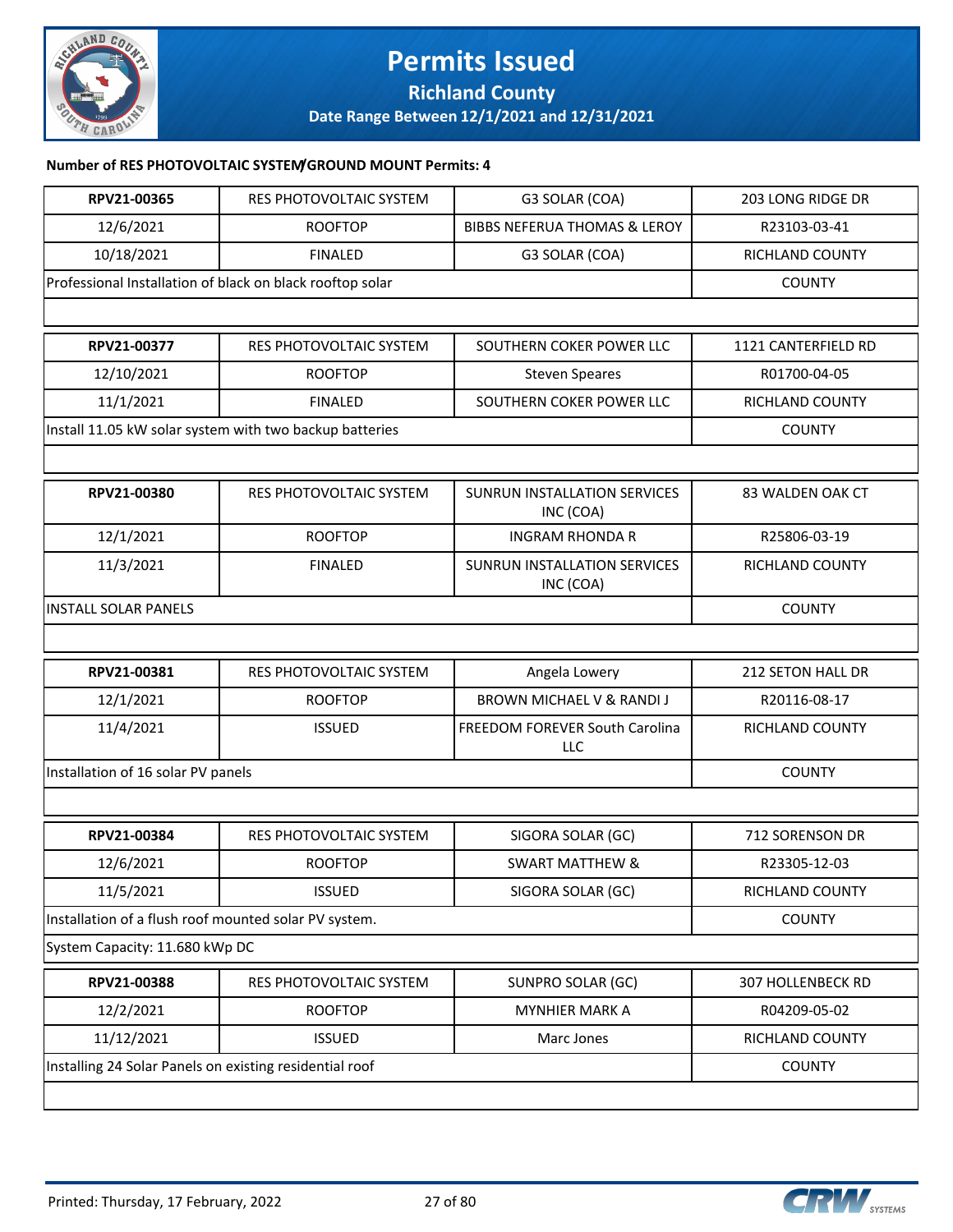

**Richland County**

| RPV21-00389                                      | RES PHOTOVOLTAIC SYSTEM | DAVID SCOTT OMAN (RBS)                           | 205 WOODLEIGH PARK DR |
|--------------------------------------------------|-------------------------|--------------------------------------------------|-----------------------|
| 12/3/2021                                        | <b>ROOFTOP</b>          | <b>HARDEMON ALLEN M &amp; RENEE</b>              | R23306-04-03          |
| 11/15/2021                                       | <b>FINALED</b>          | DAVID SCOTT OMAN (RBS)                           | RICHLAND COUNTY       |
| Rooftop solar installation of 16 solar panels    |                         |                                                  | <b>COUNTY</b>         |
| Tesla backup battery (1)                         |                         |                                                  |                       |
| RPV21-00392                                      | RES PHOTOVOLTAIC SYSTEM | Titan Solar Power SC Inc (GC)                    | 569 FOX HAVEN DR      |
| 12/7/2021                                        | <b>ROOFTOP</b>          | JEFFREY APRIL DENISE                             | R23115-01-56          |
| 11/17/2021                                       | <b>ISSUED</b>           | Titan Solar Power SC Inc (GC)                    | RICHLAND COUNTY       |
| installing 31 roof-mounted solar panels, 11.47kW |                         |                                                  | <b>COUNTY</b>         |
|                                                  |                         |                                                  |                       |
| RPV21-00393                                      | RES PHOTOVOLTAIC SYSTEM | SUNRUN INSTALLATION SERVICES<br>INC (COA)        | 160 ALBERT ALLEN RD   |
| 12/7/2021                                        | <b>ROOFTOP</b>          | <b>HALLMON RANDOLPH</b>                          | R14782-01-08          |
| 11/17/2021                                       | <b>FINALED</b>          | <b>SUNRUN INSTALLATION SERVICES</b><br>INC (COA) | RICHLAND COUNTY       |
| <b>INSTALL SOLAR PANELS</b>                      |                         |                                                  | <b>COUNTY</b>         |
|                                                  |                         |                                                  |                       |
| RPV21-00394                                      | RES PHOTOVOLTAIC SYSTEM | BRIK CONSTRUCTION GROUP LLC                      | 3014 TWIN OAKS WAY    |
| 12/9/2021                                        | <b>ROOFTOP</b>          | ILIMALEOTA MEAGHAN & ALENI                       | R21947-02-04          |
| 11/19/2021                                       | <b>FINALED</b>          | BRIK CONSTRUCTION GROUP LLC                      | RICHLAND COUNTY       |
| Solar Install                                    |                         |                                                  | <b>COUNTY</b>         |
|                                                  |                         |                                                  |                       |
| RPV21-00395                                      | RES PHOTOVOLTAIC SYSTEM | <b>RODNEY S CATO</b>                             | 109 MELSTONE DR       |
| 12/10/2021                                       | <b>ROOFTOP</b>          | STRINGFELLOW JOB & BONITA                        | R21912-02-35          |
| 11/23/2021                                       | <b>FINALED</b>          | <b>RODNEY S CATO</b>                             | RICHLAND COUNTY       |
| Roof mounted solar panels                        |                         |                                                  | <b>COUNTY</b>         |
|                                                  |                         |                                                  |                       |
| RPV21-00396                                      | RES PHOTOVOLTAIC SYSTEM | RODNEY S CATO                                    | 7065 MOUNTAINBROOK DR |
| 12/10/2021                                       | <b>ROOFTOP</b>          | HAGER JAMES D II                                 | R19211-02-04          |
| 11/26/2021                                       | <b>FINALED</b>          | RODNEY S CATO                                    | RICHLAND COUNTY       |
| Rooftop solar panels                             |                         |                                                  | <b>COUNTY</b>         |
| Rooftop solar panels                             |                         |                                                  |                       |

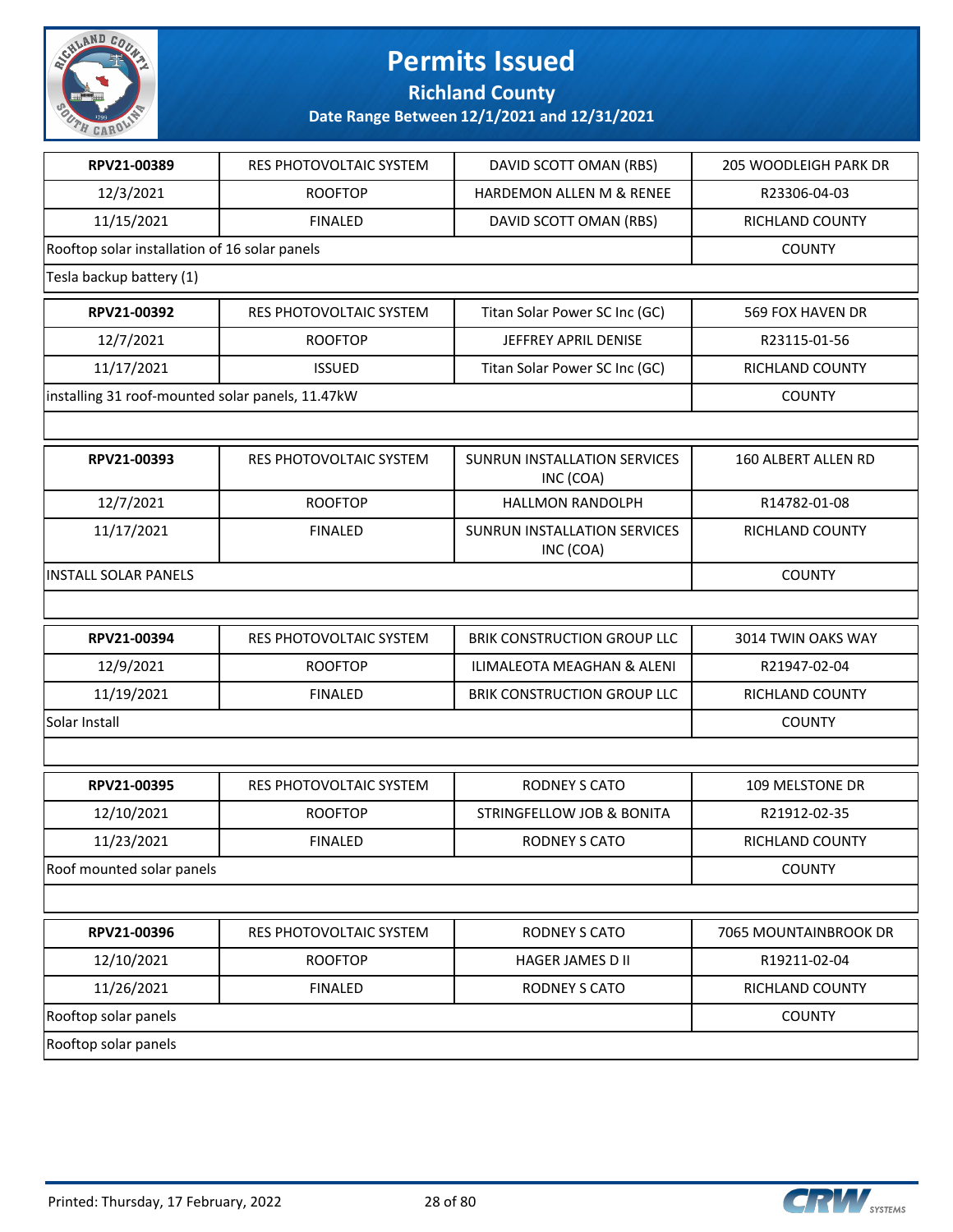

**Richland County**

| RPV21-00397                                      | <b>RES PHOTOVOLTAIC SYSTEM</b> | Titan Solar Power SC Inc (GC)               | <b>109 ROSECLIFF CIR</b> |
|--------------------------------------------------|--------------------------------|---------------------------------------------|--------------------------|
| 12/10/2021                                       | <b>ROOFTOP</b>                 | MENDIOLA JOAQUIN I                          | R21906-03-02             |
| 11/29/2021                                       | <b>ISSUED</b>                  | Titan Solar Power SC Inc (GC)               | RICHLAND COUNTY          |
| installing 20 roof-mounted solar panels, 7.9kW   |                                |                                             | <b>COUNTY</b>            |
|                                                  |                                |                                             |                          |
| RPV21-00399                                      | RES PHOTOVOLTAIC SYSTEM        | Titan Solar Power SC Inc (GC)               | 201 ALLBENE DR           |
| 12/10/2021                                       | <b>ROOFTOP</b>                 | <b>SCOTT EUNICE ETAL</b>                    | R21710-01-08             |
| 11/30/2021                                       | <b>ISSUED</b>                  | Titan Solar Power SC Inc (GC)               | RICHLAND COUNTY          |
| installing 12 roof-mounted solar panels, 4.74kW  |                                |                                             | <b>COUNTY</b>            |
|                                                  |                                |                                             |                          |
| RPV21-00400                                      | RES PHOTOVOLTAIC SYSTEM        | <b>3A ROOFING LLC</b>                       | 17 LONG GLEN CT          |
| 12/10/2021                                       | <b>ROOFTOP</b>                 | RYBICKI DENNIS J & REBECCA L                | R23103-12-13             |
| 11/30/2021                                       | <b>ISSUED</b>                  | <b>3A ROOFING LLC</b>                       | RICHLAND COUNTY          |
| Solar Install of 35 Modules 375 watts            |                                |                                             | <b>COUNTY</b>            |
|                                                  |                                |                                             |                          |
| RPV21-00401                                      | RES PHOTOVOLTAIC SYSTEM        | Titan Solar Power SC Inc (GC)               | <b>406 NAUTIQUE CIR</b>  |
| 12/13/2021                                       | <b>ROOFTOP</b>                 | HUNTER CHALOKEE & NANCY                     | R23207-01-20             |
| 12/1/2021                                        | <b>ISSUED</b>                  | Titan Solar Power SC Inc (GC)               | RICHLAND COUNTY          |
| installing 17 roof-mounted solar panels, 6.715kW | <b>COUNTY</b>                  |                                             |                          |
|                                                  |                                |                                             |                          |
| RPV21-00402                                      | RES PHOTOVOLTAIC SYSTEM        | EFFICIENT HOME SERVICES OF<br>SOUTH CAROLIN | 110 TODD BRANCH DR       |
| 12/13/2021                                       | <b>ROOFTOP</b>                 | RAY WILLIAM HENRY IV                        | R19902-06-03             |
| 12/2/2021                                        | <b>ISSUED</b>                  | EFFICIENT HOME SERVICES OF<br>SOUTH CAROLIN | RICHLAND COUNTY          |
| install roof mounted solar pv system             |                                |                                             | <b>COUNTY</b>            |
|                                                  |                                |                                             |                          |
| RPV21-00404                                      | RES PHOTOVOLTAIC SYSTEM        | TOP TIER SOLAR SOLUTIONS LLC(GC)            | 2227 ROLLING HILLS RD    |
| 12/13/2021                                       | <b>ROOFTOP</b>                 | <b>GRAY BARBARA LYNNE</b>                   | R07506-06-16             |
| 12/2/2021                                        | <b>ISSUED</b>                  | TOP TIER SOLAR SOLUTIONS LLC(GC)            | RICHLAND COUNTY          |
| Residential Rooftop Solar (PV) 16 panels, 5.52kW |                                |                                             | <b>COUNTY</b>            |
|                                                  |                                |                                             |                          |

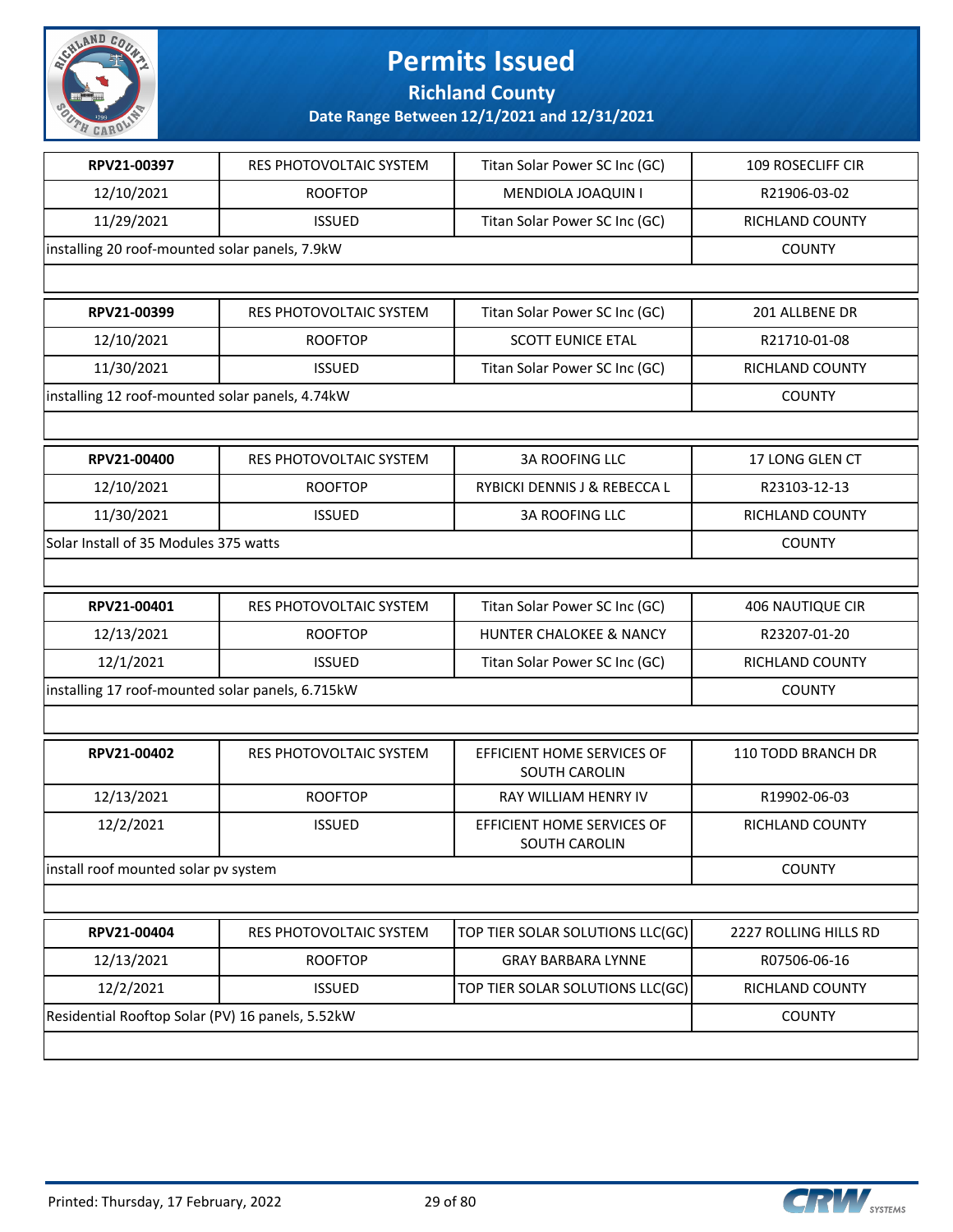

**Richland County**

| RPV21-00406                                      | RES PHOTOVOLTAIC SYSTEM | <b>RODNEY S CATO</b>                      | 100 BONBON LN               |
|--------------------------------------------------|-------------------------|-------------------------------------------|-----------------------------|
| 12/10/2021                                       | <b>ROOFTOP</b>          | <b>COPPOCK JOHN RICHARD &amp;</b>         | R14712-02-02                |
| 12/3/2021                                        | <b>ISSUED</b>           | <b>RODNEY S CATO</b>                      | RICHLAND COUNTY             |
| Rooftop solar panels                             |                         |                                           | <b>COUNTY</b>               |
| Rooftop solar panels                             |                         |                                           |                             |
| RPV21-00407                                      | RES PHOTOVOLTAIC SYSTEM | TIMOTHY JOHN BARTS                        | <b>18 STERLING RIDGE CT</b> |
| 12/16/2021                                       | <b>ROOFTOP</b>          | <b>AUSTIN DEXTER Z</b>                    | R23104-02-40                |
| 12/3/2021                                        | <b>FINALED</b>          | <b>TIMOTHY JOHN BARTS</b>                 | <b>RICHLAND COUNTY</b>      |
| Installation of a roof mounted solar system      |                         |                                           | <b>COUNTY</b>               |
|                                                  |                         |                                           |                             |
| RPV21-00409                                      | RES PHOTOVOLTAIC SYSTEM | Titan Solar Power SC Inc (GC)             | 108 BRANCHVIEW DR           |
| 12/21/2021                                       | <b>ROOFTOP</b>          | WILSON CHRISTEL A & EDWARD J              | R23106-10-12                |
| 12/6/2021                                        | <b>ISSUED</b>           | Titan Solar Power SC Inc (GC)             | RICHLAND COUNTY             |
| installing 27 roof-mounted solar panels, 9.99kW  |                         |                                           | <b>COUNTY</b>               |
|                                                  |                         |                                           |                             |
| RPV21-00410                                      | RES PHOTOVOLTAIC SYSTEM | Titan Solar Power SC Inc (GC)             | 116 BECKER RD               |
| 12/21/2021                                       | <b>ROOFTOP</b>          | DUKES AREK N & LATASHA D                  | R24513-01-31                |
| 12/6/2021                                        | <b>ISSUED</b>           | Titan Solar Power SC Inc (GC)             | RICHLAND COUNTY             |
| installing 16 roof-mounted solar panels, 6.32kW  |                         |                                           | <b>COUNTY</b>               |
|                                                  |                         |                                           |                             |
| RPV21-00411                                      | RES PHOTOVOLTAIC SYSTEM | Titan Solar Power SC Inc (GC)             | 132 BLACK CREEK LN          |
| 12/23/2021                                       | <b>ROOFTOP</b>          | TIBERIO THOMAS A ETAL                     | R03511-01-04                |
| 12/7/2021                                        | <b>ISSUED</b>           | Titan Solar Power SC Inc (GC)             | RICHLAND COUNTY             |
| installing 35 roof-mounted solar panels, 12.95kW |                         |                                           | <b>COUNTY</b>               |
|                                                  |                         |                                           |                             |
| RPV21-00412                                      | RES PHOTOVOLTAIC SYSTEM | SUNRUN INSTALLATION SERVICES<br>INC (COA) | 751 HARMON RD               |
| 12/23/2021                                       | <b>ROOFTOP</b>          | HAYGOOD MARY MORRELL                      | R27900-01-36                |
| 12/7/2021                                        | <b>ISSUED</b>           | SUNRUN INSTALLATION SERVICES<br>INC (COA) | RICHLAND COUNTY             |
| <b>INSTALL SOLAR PANELS</b>                      |                         |                                           | <b>COUNTY</b>               |
|                                                  |                         |                                           |                             |

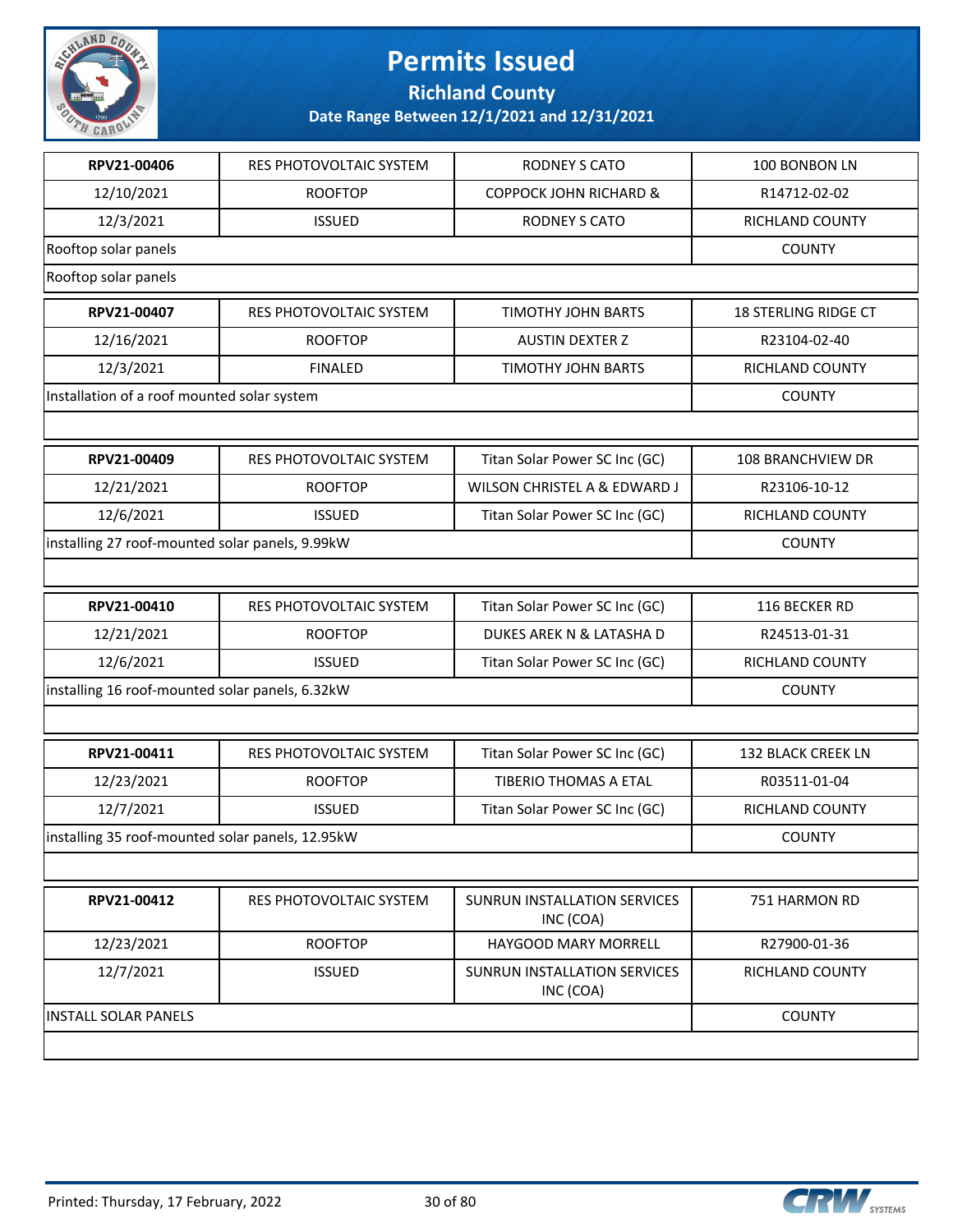

### **Richland County**

| RPV21-00413                                      | RES PHOTOVOLTAIC SYSTEM                                | FREEDOM FOREVER LLC                                                                                                 | 695 UPPER TRL          |  |
|--------------------------------------------------|--------------------------------------------------------|---------------------------------------------------------------------------------------------------------------------|------------------------|--|
| 12/23/2021                                       | <b>ROOFTOP</b>                                         | TAYLOR WILLIAM Y & ANNIE D                                                                                          | R14906-02-22           |  |
| 12/7/2021                                        | <b>ISSUED</b>                                          | FREEDOM FOREVER LLC                                                                                                 | RICHLAND COUNTY        |  |
|                                                  | INSTALLATION OF ROOF MOUNTED PHOTOVOLTAIC SOLAR PANELS |                                                                                                                     | <b>COUNTY</b>          |  |
|                                                  |                                                        |                                                                                                                     |                        |  |
| RPV21-00414                                      | RES PHOTOVOLTAIC SYSTEM                                | Titan Solar Power SC Inc (GC)                                                                                       | 100 BONBON LN          |  |
| 12/23/2021                                       | <b>ROOFTOP</b>                                         | <b>COPPOCK JOHN RICHARD &amp;</b>                                                                                   | R14712-02-02           |  |
| 12/8/2021                                        | <b>VOID</b>                                            | Titan Solar Power SC Inc (GC)                                                                                       | RICHLAND COUNTY        |  |
| Installing 25 roof mounted solar panels 9.87 kw  |                                                        |                                                                                                                     | <b>COUNTY</b>          |  |
| Upgrading main panel                             |                                                        |                                                                                                                     |                        |  |
| Good morning,                                    |                                                        |                                                                                                                     |                        |  |
|                                                  |                                                        | Unfortunately this project has been canceled, so we will no longer be needing this permit. Please close out permit. |                        |  |
|                                                  |                                                        |                                                                                                                     |                        |  |
| Thank you,                                       |                                                        |                                                                                                                     |                        |  |
|                                                  |                                                        |                                                                                                                     |                        |  |
| Permitting Coordinator                           |                                                        |                                                                                                                     |                        |  |
| scpermitting@titansolarpower.com                 |                                                        |                                                                                                                     |                        |  |
| 0: 480-237-2375                                  |                                                        |                                                                                                                     |                        |  |
| RPV21-00416                                      | RES PHOTOVOLTAIC SYSTEM                                | Titan Solar Power SC Inc (GC)                                                                                       | <b>497 LAKEMONT DR</b> |  |
| 12/23/2021                                       | <b>ROOFTOP</b>                                         | CRUZ RAFAEL JR & MELBA                                                                                              | R23107-10-48           |  |
| 12/8/2021                                        | <b>ISSUED</b>                                          | Titan Solar Power SC Inc (GC)                                                                                       | RICHLAND COUNTY        |  |
| installing 27 roof-mounted solar panels, 9.99kW  |                                                        |                                                                                                                     | <b>COUNTY</b>          |  |
|                                                  |                                                        |                                                                                                                     |                        |  |
| RPV21-00419                                      | RES PHOTOVOLTAIC SYSTEM                                | TOP TIER SOLAR SOLUTIONS LLC(GC)                                                                                    | 719 BOSS WAY           |  |
| 12/30/2021                                       | <b>ROOFTOP</b>                                         | CALHOUN LYNDRINA D                                                                                                  | R25811-08-15           |  |
| 12/10/2021                                       | <b>UNDER REVIEW</b>                                    | TOP TIER SOLAR SOLUTIONS LLC(GC)                                                                                    | RICHLAND COUNTY        |  |
| 5.18 KWH Residential Rooftop Solar System        |                                                        |                                                                                                                     | <b>COUNTY</b>          |  |
|                                                  |                                                        |                                                                                                                     |                        |  |
| RPV21-00420                                      | RES PHOTOVOLTAIC SYSTEM                                | Titan Solar Power SC Inc (GC)                                                                                       | 1637 BYWOOD DR         |  |
| 12/30/2021                                       | <b>ROOFTOP</b>                                         | HALLMAN MARGARET                                                                                                    | R16816-10-14           |  |
| 12/13/2021                                       | <b>ISSUED</b>                                          | Titan Solar Power SC Inc (GC)                                                                                       | RICHLAND COUNTY        |  |
| installing 13 roof-mounted solar panels, 5.135kW |                                                        |                                                                                                                     | <b>COUNTY</b>          |  |
|                                                  |                                                        |                                                                                                                     |                        |  |
|                                                  |                                                        |                                                                                                                     |                        |  |

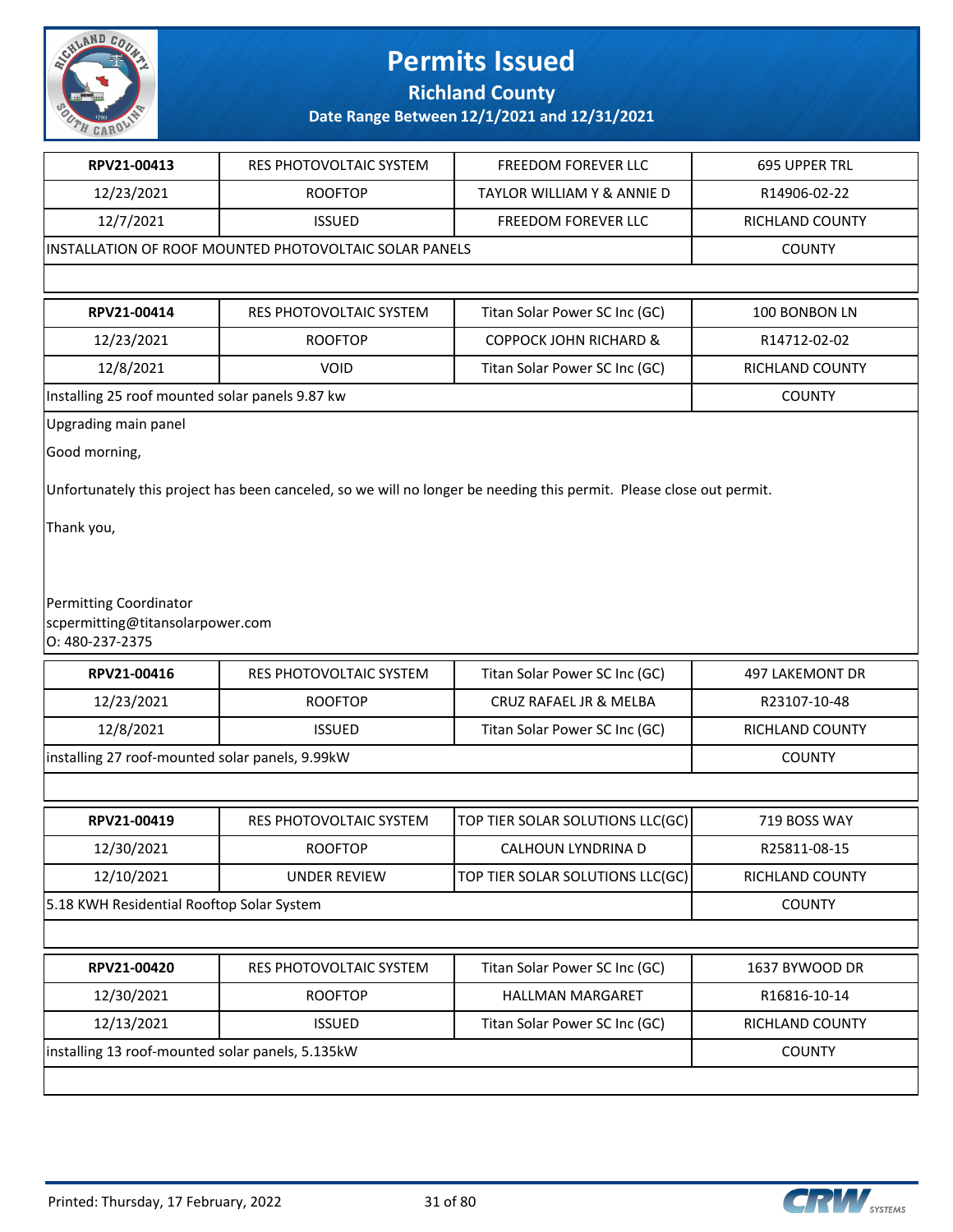

**Richland County**

| RPV21-00421                                        | RES PHOTOVOLTAIC SYSTEM                                  | Titan Solar Power SC Inc (GC)                      | <b>255 KEYSTONE DR</b>    |
|----------------------------------------------------|----------------------------------------------------------|----------------------------------------------------|---------------------------|
| 12/30/2021                                         | <b>ROOFTOP</b>                                           | HOLMES DECOLE D                                    | R21910-03-22              |
| 12/14/2021                                         | <b>ISSUED</b>                                            | Titan Solar Power SC Inc (GC)                      | <b>RICHLAND COUNTY</b>    |
| installing 13 roof-mounted solar panels, 5.135kW   |                                                          |                                                    | <b>COUNTY</b>             |
|                                                    |                                                          |                                                    |                           |
| RPV21-00423                                        | <b>RES PHOTOVOLTAIC SYSTEM</b>                           | <b>EXECUTIVE CUSTOM</b><br><b>CONSTRUCTION LLC</b> | 9 COLAND CT               |
| 12/23/2021                                         | <b>ROOFTOP</b>                                           | WILSON MELISSA I & RENE L                          | R17216-03-19              |
| 12/15/2021                                         | <b>FINALED</b>                                           | <b>EXECUTIVE CUSTOM</b><br><b>CONSTRUCTION LLC</b> | RICHLAND COUNTY           |
| <b>Install Solar Panels Roof Mount</b>             |                                                          |                                                    | <b>COUNTY</b>             |
|                                                    |                                                          |                                                    |                           |
| RPV21-00425                                        | <b>RES PHOTOVOLTAIC SYSTEM</b>                           | SUNRUN INSTALLATION SERVICES<br>INC (COA)          | <b>2849 CHATSWORTH RD</b> |
| 12/31/2021                                         | <b>ROOFTOP</b>                                           | SANCHEZ-ACOSTA ELSIE &                             | R17009-04-04              |
| 12/15/2021                                         | <b>FINALED</b>                                           | SUNRUN INSTALLATION SERVICES<br>INC (COA)          | RICHLAND COUNTY           |
| <b>INSTALL SOLAR PANELS</b>                        | <b>COUNTY</b>                                            |                                                    |                           |
|                                                    |                                                          |                                                    |                           |
| RPV21-00426                                        | RES PHOTOVOLTAIC SYSTEM                                  | Titan Solar Power SC Inc (GC)                      | 123 VALEWORTH DR          |
| 12/30/2021                                         | <b>ROOFTOP</b>                                           | <b>VALVERDE LUIS F</b>                             | R05106-02-25              |
| 12/15/2021                                         | <b>UNDER REVIEW</b>                                      | Titan Solar Power SC Inc (GC)                      | RICHLAND COUNTY           |
| installing 18 roof-mounted solar panels, 6.39kW    |                                                          |                                                    | <b>COUNTY</b>             |
|                                                    |                                                          |                                                    |                           |
|                                                    | Number of RES PHOTOVOLTAIC SYSTEM/ROOFTOP Permits: 33    |                                                    |                           |
| RPL21-00102                                        | <b>RES PLUMBING</b>                                      | FLOW-RITE PLUMBING LLC                             | 10 NEWSTEAD CT            |
| 12/21/2021                                         | Unassigned                                               | <b>COOKE KENNETH R</b>                             | R20215-02-18              |
| 10/18/2021                                         | <b>ISSUED</b>                                            | FLOW-RITE PLUMBING LLC                             | RICHLAND COUNTY           |
| Rough In Gas Installation to Fireplace & Gas Stove |                                                          |                                                    | <b>COUNTY</b>             |
|                                                    | Crawlspace 3/4" Gas Main & 1/2" Supply to both fixtures. |                                                    |                           |
| RPL21-00112                                        | <b>RES PLUMBING</b>                                      | AMO LLC                                            | 204 BLUEWING DR           |

| RPL21-00112                                  | <b>RES PLUMBING</b> | AMO LLC            | 204 BLUEWING DR |
|----------------------------------------------|---------------------|--------------------|-----------------|
| 12/1/2021                                    | Unassigned          | MUNGO CONSTRUCTION | R17500-03-56    |
| 11/17/2021                                   | <b>ISSUED</b>       |                    | RICHLAND COUNTY |
| Single family attached dwelling (TOWN HOMES) |                     |                    | <b>COUNTY</b>   |
| Building 1 lot 3                             |                     |                    |                 |

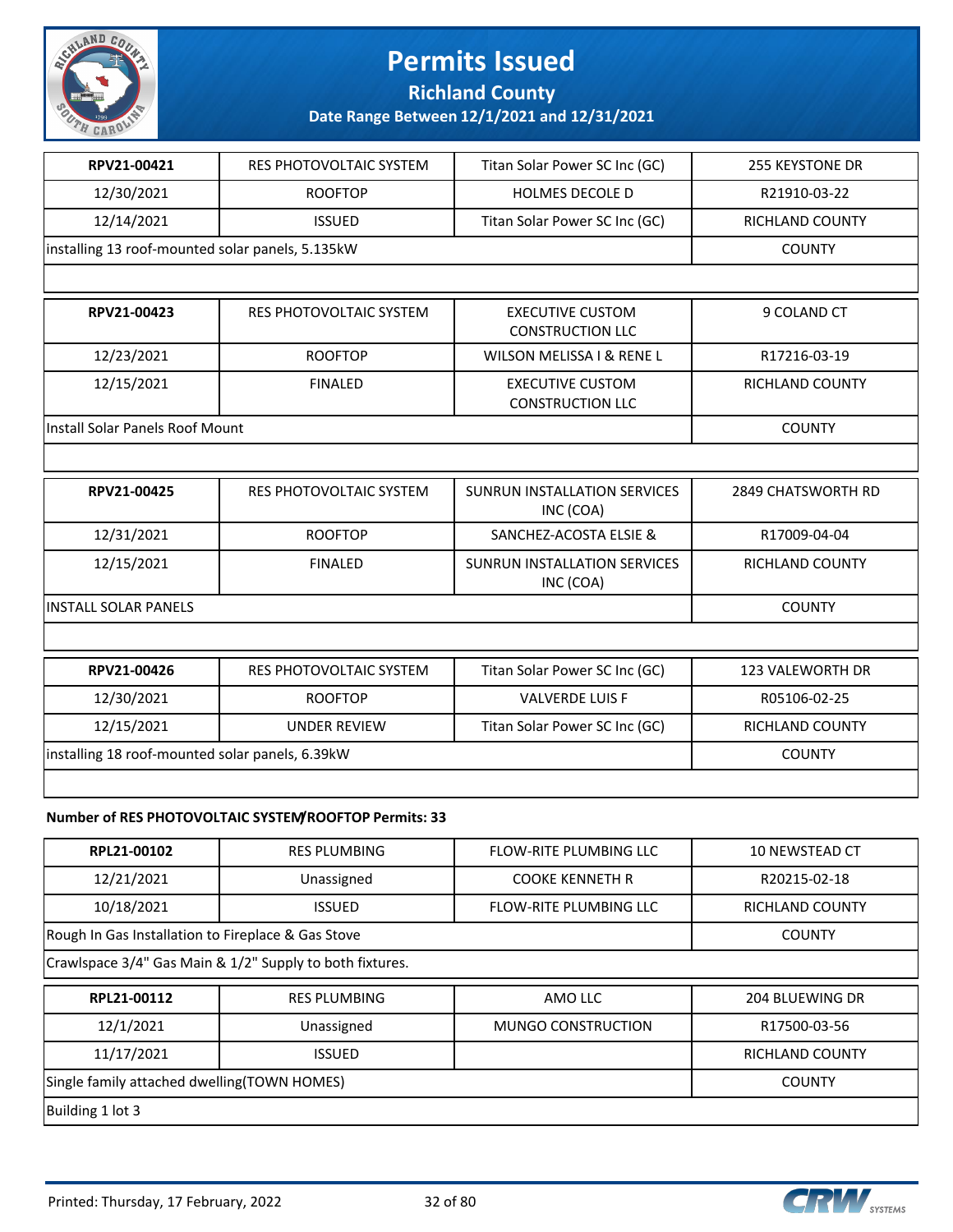

**Richland County**

| RPL21-00113                                 | <b>RES PLUMBING</b>                         | AMO LLC            | 206 BLUEWING DR        |
|---------------------------------------------|---------------------------------------------|--------------------|------------------------|
| 12/1/2021                                   | Unassigned                                  | MUNGO CONSTRUCTION | R17500-03-56           |
| 11/17/2021                                  | <b>ISSUED</b>                               | AMO LLC            | RICHLAND COUNTY        |
| Single family attached dwelling(TOWN HOMES) |                                             |                    | <b>COUNTY</b>          |
| Building 1 lot 4                            |                                             |                    |                        |
| RPL21-00114                                 | <b>RES PLUMBING</b>                         | AMO LLC            | 208 BLUEWING DR        |
| 12/1/2021                                   | Unassigned                                  | MUNGO CONSTRUCTION | R17500-03-56           |
| 11/17/2021                                  | <b>ISSUED</b>                               |                    | RICHLAND COUNTY        |
| Single family attached dwellingiTOWN HOMES) |                                             |                    | <b>COUNTY</b>          |
| Building 2 lot 5                            |                                             |                    |                        |
| RPL21-00115                                 | <b>RES PLUMBING</b>                         | AMO LLC            | 210 BLUEWING DR        |
| 12/1/2021                                   | Unassigned                                  | MUNGO CONSTRUCTION | R17500-03-56           |
| 11/17/2021                                  | <b>ISSUED</b>                               |                    | RICHLAND COUNTY        |
| Single family attached dwelling(TOWN HOMES) |                                             |                    | <b>COUNTY</b>          |
| Building 2 lot 6                            |                                             |                    |                        |
| RPL21-00116                                 | <b>RES PLUMBING</b>                         | AMO LLC            | 212 BLUEWING DR        |
| 12/1/2021                                   | Unassigned                                  | MUNGO CONSTRUCTION | R17500-03-56           |
| 11/17/2021                                  | <b>ISSUED</b>                               |                    | RICHLAND COUNTY        |
|                                             | Single family attached dwelling(TOWN HOMES) |                    |                        |
| Building 2 lot 7                            |                                             |                    |                        |
| RPL21-00117                                 | <b>RES PLUMBING</b>                         | AMO LLC            | 214 BLUEWING DR        |
| 12/1/2021                                   | Unassigned                                  | MUNGO CONSTRUCTION | R17500-03-56           |
| 11/17/2021                                  | <b>ISSUED</b>                               |                    | <b>RICHLAND COUNTY</b> |
| Single family attached dwelling(TOWN HOMES) |                                             |                    | <b>COUNTY</b>          |
| Building 2 lot 8                            |                                             |                    |                        |
| RPL21-00118                                 | <b>RES PLUMBING</b>                         | AMO LLC            | 216 BLUEWING DR        |
| 12/1/2021                                   | Unassigned                                  | MUNGO CONSTRUCTION | R17500-03-56           |
| 11/17/2021                                  | <b>ISSUED</b>                               |                    | RICHLAND COUNTY        |
| Single family attached dwelling(TOWN HOMES) |                                             |                    | <b>COUNTY</b>          |
| Building 2 lot 9                            |                                             |                    |                        |

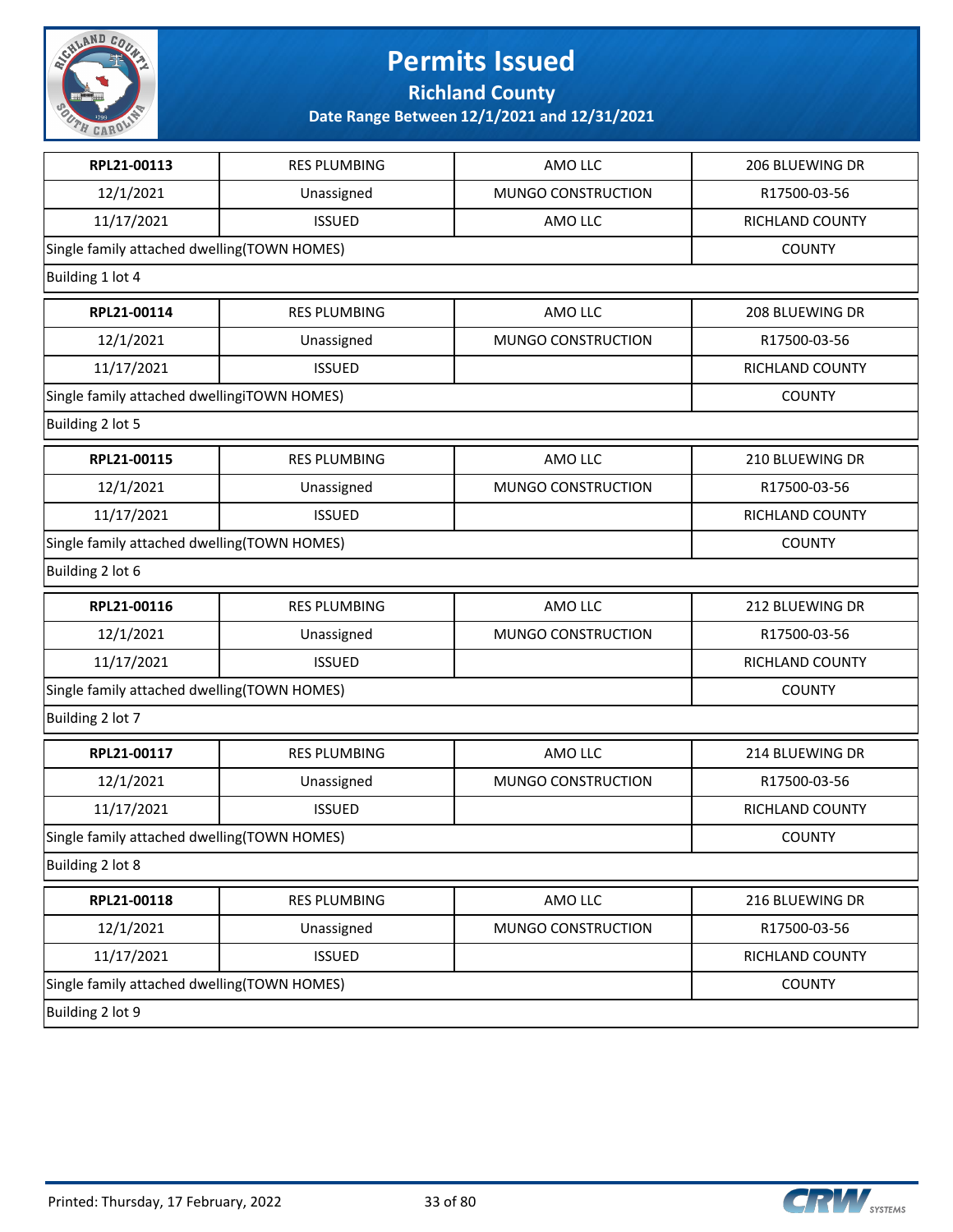

**Richland County**

**Date Range Between 12/1/2021 and 12/31/2021**

| RPL21-00119                                                                         | <b>RES PLUMBING</b> | AMO LLC                                | 218 BLUEWING DR        |  |
|-------------------------------------------------------------------------------------|---------------------|----------------------------------------|------------------------|--|
| 12/1/2021                                                                           | Unassigned          | <b>MUNGO CONSTRUCTION</b>              | R17500-03-56           |  |
| 11/17/2021                                                                          | <b>ISSUED</b>       |                                        | <b>RICHLAND COUNTY</b> |  |
| Single family attached dwelling                                                     |                     |                                        | <b>COUNTY</b>          |  |
| Building 2 lot 10                                                                   |                     |                                        |                        |  |
| RPL21-00124                                                                         | <b>RES PLUMBING</b> | <b>CAROLINA CONDITIONS LLC</b>         | 301 LAWAND DR          |  |
| 12/15/2021                                                                          | Unassigned          | AYE HLA                                | R07303-02-12           |  |
| 12/13/2021                                                                          | <b>ISSUED</b>       | CAROLINA CONDITIONS LLC                | <b>RICHLAND COUNTY</b> |  |
| replacement of sewer main to the waste tank                                         |                     |                                        | <b>COUNTY</b>          |  |
|                                                                                     |                     |                                        |                        |  |
| RPL21-00127                                                                         | <b>RES PLUMBING</b> | Kevin Richardson                       | 210 FALLS MILL LN      |  |
| 12/23/2021                                                                          | Unassigned          | <b>HUBBARD KENNETH E &amp; CATRICE</b> | R17515-01-01           |  |
| 12/22/2021                                                                          | <b>ISSUED</b>       | <b>FLOW-RITE PLUMBING LLC</b>          | <b>RICHLAND COUNTY</b> |  |
| Rough In Bathroom to Macerator Pump- Toilet, Shower & Lav.;                         | <b>COUNTY</b>       |                                        |                        |  |
| Saniflo SaniAccess 2 Upflush Toilet Complete System (w/Macerator Pump + Tank & Bowl |                     |                                        |                        |  |

#### **Number of RES PLUMBING/Unassigned Permits: 11**

| RRF21-00506                          | <b>RES ROOFING</b> | <b>JOSEPH E NETTLES</b>                                       | 119 GLEN RIDGE CT        |
|--------------------------------------|--------------------|---------------------------------------------------------------|--------------------------|
| 12/17/2021                           | Unassigned         | <b>SMITH DILLON E &amp;</b>                                   | R03501-02-16             |
| 7/15/2021                            | <b>ISSUED</b>      | <b>JOSEPH E NETTLES</b>                                       | <b>RICHLAND COUNTY</b>   |
| Tear off and reroof.                 | <b>COUNTY</b>      |                                                               |                          |
|                                      |                    |                                                               |                          |
| RRF21-00523                          | <b>RES ROOFING</b> | <b>JOSEPH E NETTLES</b>                                       | 327 KELLWOOD WAY         |
| 12/17/2021                           | Unassigned         | KOHR BRANDON M & JULIE                                        | R23305-07-11             |
| 7/23/2021                            | <b>ISSUED</b>      | <b>JOSEPH E NETTLES</b>                                       | <b>RICHLAND COUNTY</b>   |
| Tear off and reroof.                 | <b>COUNTY</b>      |                                                               |                          |
|                                      |                    |                                                               |                          |
| RRF21-00732                          | <b>RES ROOFING</b> | <b>BURGIN RESIDENTIAL &amp;</b><br><b>COMMERCIAL SVCS INC</b> | <b>6185 EASTSHORE RD</b> |
| 12/30/2021                           | Unassigned         | SUGGS KENNETH M & DOROTHY H                                   | R16805-02-02             |
| 10/26/2021                           | <b>ISSUED</b>      | <b>BURGIN RESIDENTIAL &amp;</b><br><b>COMMERCIAL SVCS INC</b> | RICHLAND COUNTY          |
| Roof replacement- Garage and Walkway | <b>COUNTY</b>      |                                                               |                          |
|                                      |                    |                                                               |                          |

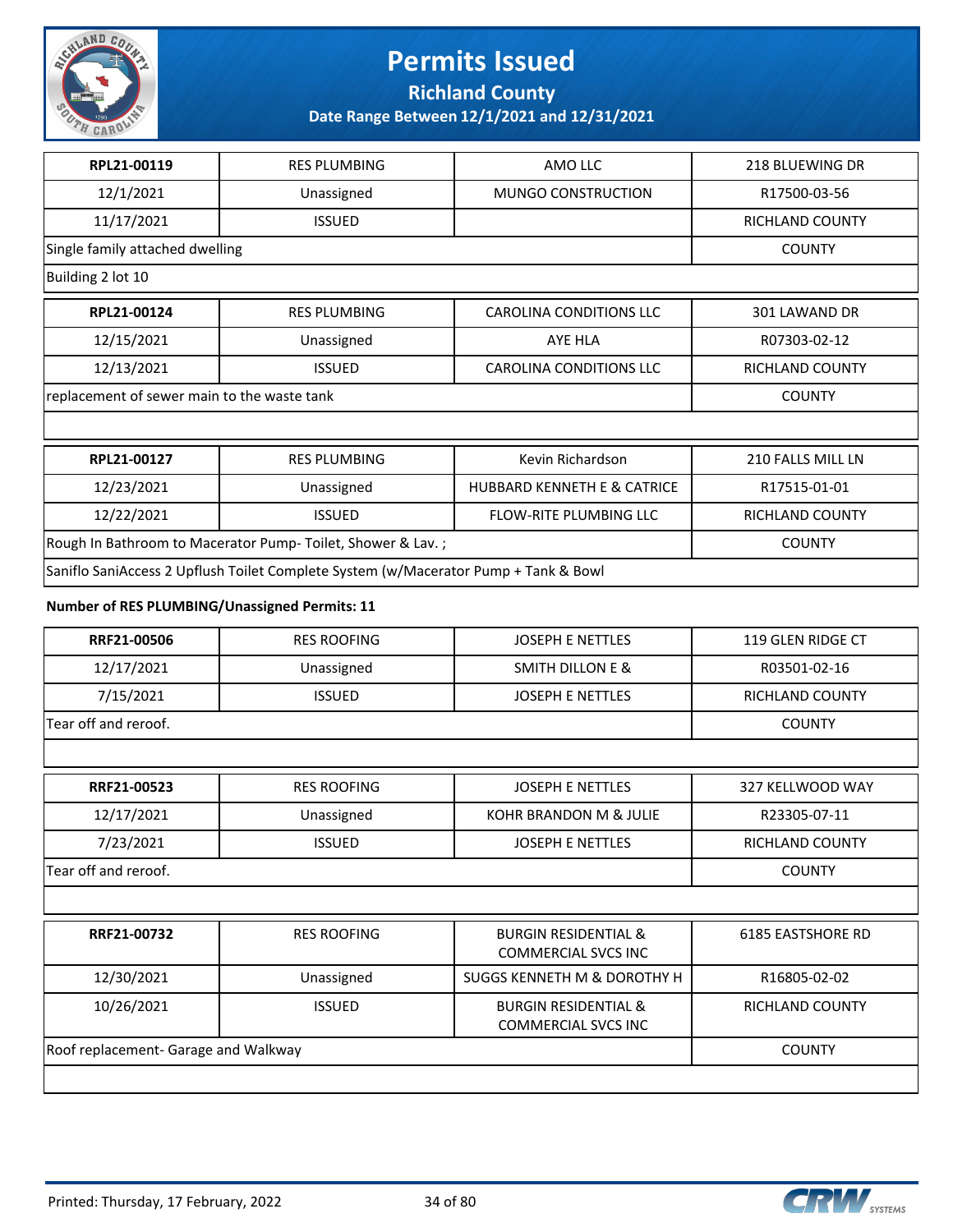

**Richland County**

| RRF21-00738                      | <b>RES ROOFING</b> | <b>JOSEPH E NETTLES</b>                                       | 124 LAUREL BAY LN |
|----------------------------------|--------------------|---------------------------------------------------------------|-------------------|
| 12/17/2021                       | Unassigned         | <b>WOOD BEVERLY A</b>                                         | R26003-03-04      |
| 10/28/2021                       | <b>ISSUED</b>      | JOSEPH E NETTLES                                              | RICHLAND COUNTY   |
|                                  |                    |                                                               | <b>COUNTY</b>     |
| TEAR OFF AN RESHINGLE.           |                    |                                                               |                   |
| RRF21-00756                      | <b>RES ROOFING</b> | SHIB B BROWN                                                  | 7325 FONTANA DR   |
| 12/3/2021                        | Unassigned         | SHIB B BROWN                                                  | R19216-02-31      |
| 11/4/2021                        | <b>ISSUED</b>      | SHIB B BROWN                                                  | RICHLAND COUNTY   |
| Remove and replace roof shingles |                    | <b>COUNTY</b>                                                 |                   |
|                                  |                    |                                                               |                   |
| RRF21-00763                      | <b>RES ROOFING</b> | <b>BURGIN RESIDENTIAL &amp;</b><br><b>COMMERCIAL SVCS INC</b> | 2912 AINTREE DR   |
| 12/15/2021                       | Unassigned         | <b>SWITZER TERRY</b>                                          | R19804-03-12      |
| 11/9/2021                        | <b>ISSUED</b>      | <b>BURGIN RESIDENTIAL &amp;</b><br><b>COMMERCIAL SVCS INC</b> | RICHLAND COUNTY   |
| Roof Replacement                 |                    |                                                               | <b>COUNTY</b>     |
|                                  |                    |                                                               |                   |
| RRF21-00788                      | <b>RES ROOFING</b> | <b>BROS ROOFING &amp; REPAIRS LLC</b>                         | 2312 WELLBROOK RD |
| 12/8/2021                        | Unassigned         | <b>ECHEVARRIA IVAN</b>                                        | R19708-01-06      |
| 11/19/2021                       | <b>FINALED</b>     | <b>BROS ROOFING &amp; REPAIRS LLC</b>                         | RICHLAND COUNTY   |
| Remove and replace roof shingles |                    | <b>COUNTY</b>                                                 |                   |
|                                  |                    |                                                               |                   |
| RRF21-00798                      | <b>RES ROOFING</b> | SHINGLES NOW LLC                                              | 117 DONAU DR      |
| 12/1/2021                        | Unassigned         | <b>JOHNSON SHAREE</b>                                         | R23112-11-50      |
| 11/23/2021                       | <b>FINALED</b>     | SHINGLES NOW LLC                                              | RICHLAND COUNTY   |
| Remove and replace shingles      |                    | <b>COUNTY</b>                                                 |                   |
|                                  |                    |                                                               |                   |
| RRF21-00809                      | <b>RES ROOFING</b> | SHINGLES NOW LLC                                              | 302 HIGH BLUFF LN |
| 12/2/2021                        | Unassigned         | ROHRLACK ZACHARY S & LINDSAY T                                | R03515-01-48      |
| 11/30/2021                       | <b>FINALED</b>     | SHINGLES NOW LLC                                              | RICHLAND COUNTY   |
| Remove and replace shingles      | <b>COUNTY</b>      |                                                               |                   |
|                                  |                    |                                                               |                   |

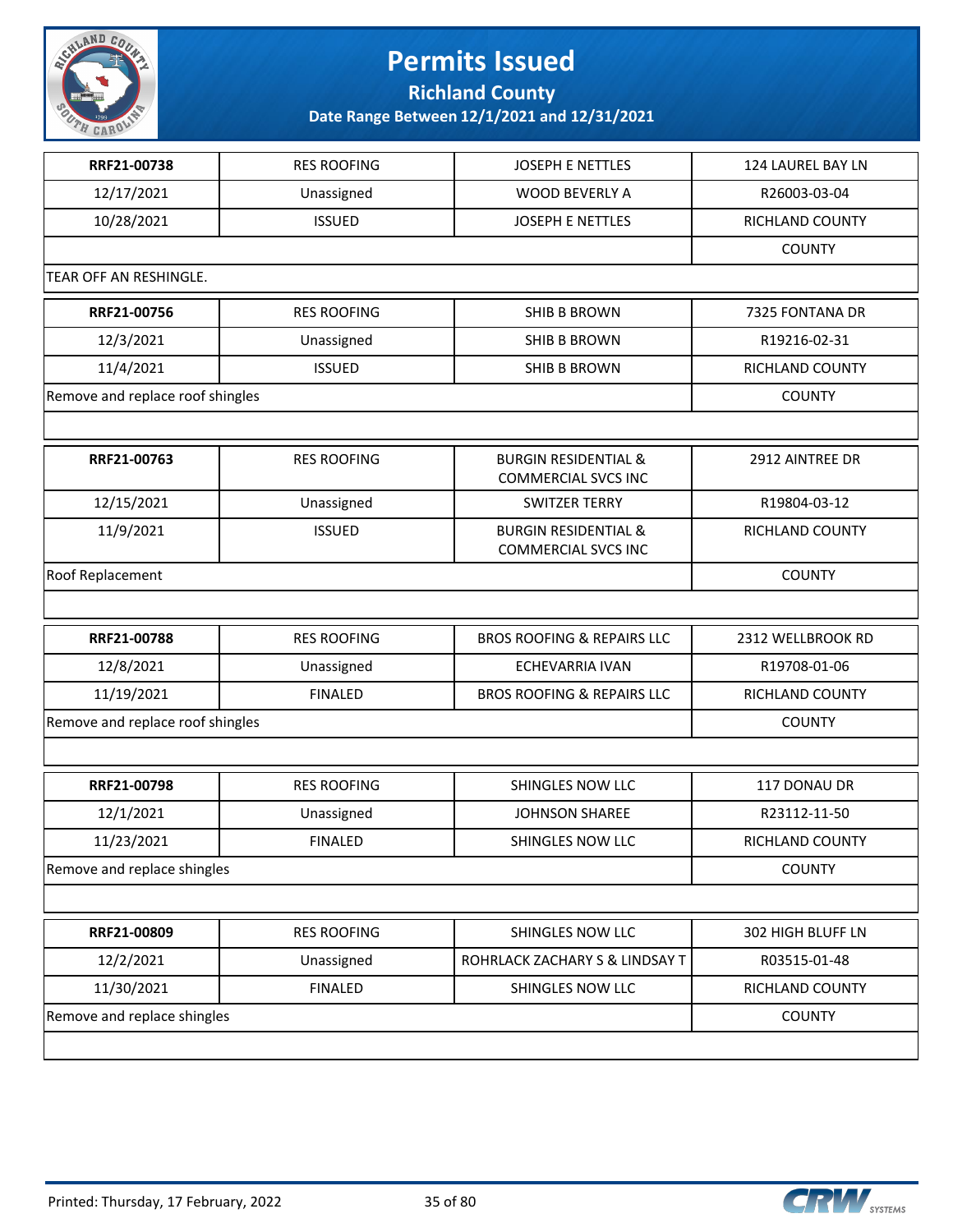

**Richland County**

| RRF21-00810                | <b>RES ROOFING</b> | <b>CLYDE NETTLES ROOFING &amp;</b><br>PAINTING INC            | 7308 PARKVIEW DR       |
|----------------------------|--------------------|---------------------------------------------------------------|------------------------|
| 12/1/2021                  | Unassigned         | <b>HENDERSON JOHN F</b>                                       | R14313-03-08           |
| 11/30/2021                 | <b>ISSUED</b>      | <b>CLYDE NETTLES ROOFING &amp;</b><br><b>PAINTING INC</b>     | <b>RICHLAND COUNTY</b> |
| Re Roof                    |                    |                                                               | <b>COUNTY</b>          |
|                            |                    |                                                               |                        |
| RRF21-00811                | <b>RES ROOFING</b> | <b>DEREK JOYE</b>                                             | 417 BRICKINGHAM WAY    |
| 12/1/2021                  | Unassigned         | WINGATE MICHAEL & SHANTEL                                     | R20216-01-36           |
| 12/1/2021                  | <b>FINALED</b>     | <b>DEREK JOYE</b>                                             | RICHLAND COUNTY        |
| Re-Roof                    |                    |                                                               | <b>COUNTY</b>          |
|                            |                    |                                                               |                        |
| RRF21-00812                | <b>RES ROOFING</b> | <b>BURGIN RESIDENTIAL &amp;</b><br><b>COMMERCIAL SVCS INC</b> | 304 CADDIS CREEK RD    |
| 12/21/2021                 | Unassigned         | MCNEIL FAY I                                                  | R05107-05-58           |
| 12/1/2021                  | <b>ISSUED</b>      | <b>BURGIN RESIDENTIAL &amp;</b><br><b>COMMERCIAL SVCS INC</b> | <b>RICHLAND COUNTY</b> |
| Roof Replacement           |                    |                                                               | <b>COUNTY</b>          |
|                            |                    |                                                               |                        |
| RRF21-00814                | <b>RES ROOFING</b> | PREMIERE ROOFING LLC (GC)                                     | 251 TAVERN FARE RD     |
| 12/6/2021                  | Unassigned         | <b>BOYKIN FRANCENA W &amp; PHILLIP</b>                        | R19813-06-27           |
| 12/1/2021                  | <b>FINALED</b>     | PREMIERE ROOFING LLC (GC)                                     | RICHLAND COUNTY        |
| <b>Roof Installation</b>   |                    |                                                               | <b>COUNTY</b>          |
|                            |                    |                                                               |                        |
| RRF21-00816                | <b>RES ROOFING</b> | J C ROOFING LLC                                               | 316 FERNVIEW DR        |
| 12/3/2021                  | Unassigned         |                                                               | R23106-05-05           |
| 12/3/2021                  | <b>ISSUED</b>      | J C ROOFING LLC                                               | RICHLAND COUNTY        |
| REPAIR/REPLACEMENT OF ROOF | <b>COUNTY</b>      |                                                               |                        |
|                            |                    |                                                               |                        |
| RRF21-00819                | <b>RES ROOFING</b> | <b>BURGIN RESIDENTIAL &amp;</b><br><b>COMMERCIAL SVCS INC</b> | 2324 BERMUDA HILLS RD  |
| 12/30/2021                 | Unassigned         | <b>PAIGE JAMES &amp;</b>                                      | R20016-05-01           |
| 12/6/2021                  | <b>ISSUED</b>      | <b>BURGIN RESIDENTIAL &amp;</b><br><b>COMMERCIAL SVCS INC</b> | RICHLAND COUNTY        |
| <b>Roof Replacement</b>    | <b>COUNTY</b>      |                                                               |                        |
|                            |                    |                                                               |                        |

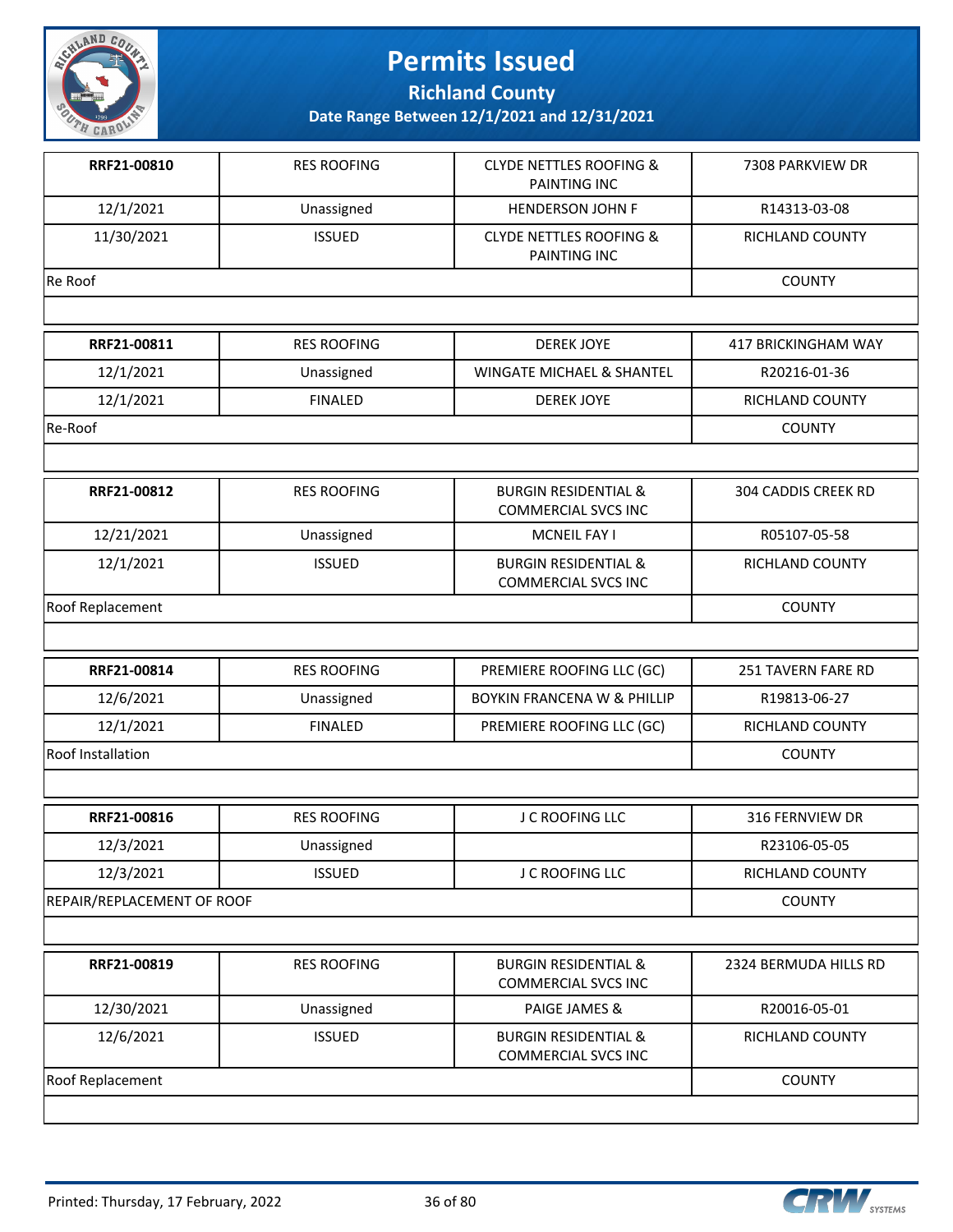

**Richland County**

| RRF21-00820       | <b>RES ROOFING</b> | <b>BURGIN RESIDENTIAL &amp;</b><br><b>COMMERCIAL SVCS INC</b> | 126 BALLY BUNION LN      |
|-------------------|--------------------|---------------------------------------------------------------|--------------------------|
| 12/30/2021        | Unassigned         | MCCARLEY IAN THOMAS &                                         | R20410-05-36             |
| 12/6/2021         | <b>ISSUED</b>      | <b>BURGIN RESIDENTIAL &amp;</b><br><b>COMMERCIAL SVCS INC</b> | RICHLAND COUNTY          |
|                   |                    |                                                               | <b>COUNTY</b>            |
|                   |                    |                                                               |                          |
| RRF21-00821       | <b>RES ROOFING</b> | <b>BURGIN RESIDENTIAL &amp;</b><br><b>COMMERCIAL SVCS INC</b> | <b>20 AUTUMN RUN WAY</b> |
| 12/30/2021        | Unassigned         | KEIVIT ROBERT J ETAL                                          | R23104-03-03             |
| 12/6/2021         | <b>ISSUED</b>      | <b>BURGIN RESIDENTIAL &amp;</b><br><b>COMMERCIAL SVCS INC</b> | RICHLAND COUNTY          |
| Roof Replacement  |                    |                                                               | <b>COUNTY</b>            |
|                   |                    |                                                               |                          |
| RRF21-00823       | <b>RES ROOFING</b> | <b>BURGIN RESIDENTIAL &amp;</b><br><b>COMMERCIAL SVCS INC</b> | 125 SANDY HAVEN DR       |
| 12/21/2021        | Unassigned         | ARIAIL EARLE DAVIES JR &                                      | R25806-02-09             |
| 12/6/2021         | <b>ISSUED</b>      | <b>BURGIN RESIDENTIAL &amp;</b><br><b>COMMERCIAL SVCS INC</b> | RICHLAND COUNTY          |
| Roof Replacement  |                    |                                                               | <b>COUNTY</b>            |
|                   |                    |                                                               |                          |
| RRF21-00827       | <b>RES ROOFING</b> | <b>BURGIN RESIDENTIAL &amp;</b><br><b>COMMERCIAL SVCS INC</b> | 2228 AUDUBON AVE         |
| 12/21/2021        | Unassigned         | <b>WITHERELL NOEL A</b>                                       | R16913-02-02             |
| 12/6/2021         | <b>ISSUED</b>      | <b>BURGIN RESIDENTIAL &amp;</b><br><b>COMMERCIAL SVCS INC</b> | <b>RICHLAND COUNTY</b>   |
| Roof Replacement  |                    |                                                               | <b>COUNTY</b>            |
|                   |                    |                                                               |                          |
| RRF21-00829       | <b>RES ROOFING</b> | PREMIERE ROOFING LLC (GC)                                     | 11 SWAINSON CT           |
| 12/7/2021         | Unassigned         | <b>EARLY CATHERINE L</b>                                      | R03404-03-15             |
| 12/6/2021         | <b>FINALED</b>     | PREMIERE ROOFING LLC (GC)                                     | RICHLAND COUNTY          |
| Roof Installation |                    |                                                               | <b>COUNTY</b>            |
|                   |                    |                                                               |                          |
| RRF21-00831       | <b>RES ROOFING</b> | PREMIERE ROOFING LLC (GC)                                     | 304 ANGUS DR             |
| 12/7/2021         | Unassigned         | MAJOR RANDY M & JOY EDWARDS                                   | R17314-05-10             |
| 12/6/2021         | <b>FINALED</b>     | PREMIERE ROOFING LLC (GC)                                     | RICHLAND COUNTY          |
| Roof Installation |                    |                                                               | <b>COUNTY</b>            |
|                   |                    |                                                               |                          |

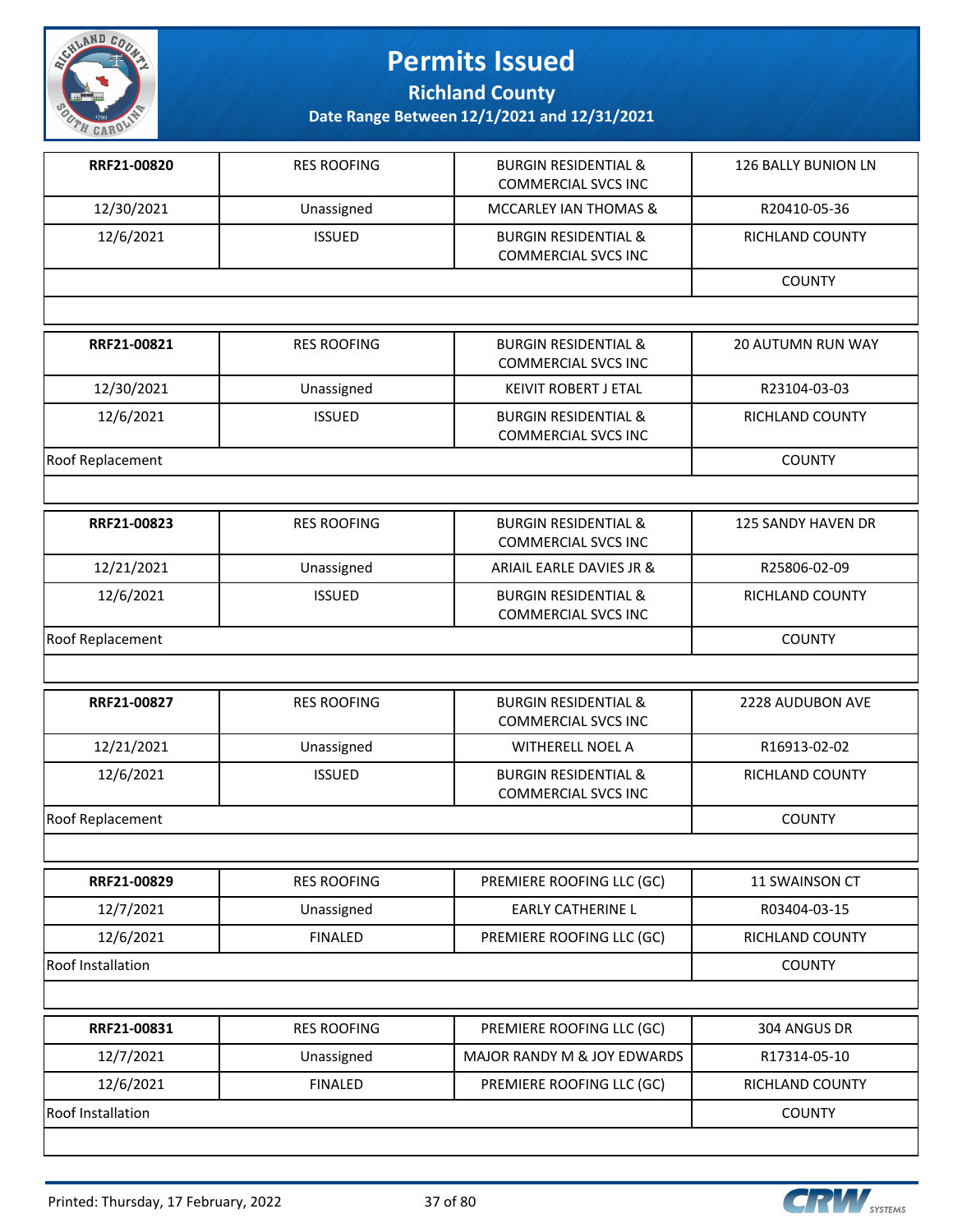

**Richland County**

| RRF21-00833                     | <b>RES ROOFING</b> | PREMIERE ROOFING LLC (GC)      | 316 DEVONPORT DR    |
|---------------------------------|--------------------|--------------------------------|---------------------|
| 12/8/2021                       | Unassigned         | LEE M GARY & NANCY S           | R03415-02-05        |
| 12/7/2021                       | <b>FINALED</b>     | PREMIERE ROOFING LLC (GC)      | RICHLAND COUNTY     |
| Roof Installation               |                    |                                | <b>COUNTY</b>       |
|                                 |                    |                                |                     |
| RRF21-00834                     | <b>RES ROOFING</b> | PREMIERE ROOFING LLC (GC)      | 740 ROCKHAVEN DR    |
| 12/8/2021                       | Unassigned         | <b>ELKINS BORISH</b>           | R17215-03-18        |
| 12/7/2021                       | <b>FINALED</b>     | PREMIERE ROOFING LLC (GC)      | RICHLAND COUNTY     |
| Roof Installation               |                    |                                | <b>COUNTY</b>       |
|                                 |                    |                                |                     |
| RRF21-00835                     | <b>RES ROOFING</b> | <b>DEREK JOYE</b>              | 7018 PISGAH DR      |
| 12/8/2021                       | Unassigned         | <b>SHULER WINDELL B &amp;</b>  | R19212-03-08        |
| 12/7/2021                       | <b>FINALED</b>     | <b>DEREK JOYE</b>              | RICHLAND COUNTY     |
| re-roof and add partial gutters |                    |                                | <b>COUNTY</b>       |
|                                 |                    |                                |                     |
| RRF21-00836                     | <b>RES ROOFING</b> | <b>DEREK JOYE</b>              | <b>47 DOVECREEK</b> |
| 12/8/2021                       | Unassigned         | ANDERSON DARLENE               | R23105-09-18        |
| 12/7/2021                       | <b>FINALED</b>     | <b>DEREK JOYE</b>              | RICHLAND COUNTY     |
| re-roof                         |                    |                                | <b>COUNTY</b>       |
|                                 |                    |                                |                     |
| RRF21-00841                     | <b>RES ROOFING</b> | PREMIERE ROOFING LLC (GC)      | 118 TODD BRANCH DR  |
| 12/10/2021                      | Unassigned         | <b>SHIELDS IEKO &amp;</b>      | R19902-06-05        |
| 12/8/2021                       | <b>ISSUED</b>      | PREMIERE ROOFING LLC (GC)      | RICHLAND COUNTY     |
| <b>Roof Installation</b>        |                    |                                | <b>COUNTY</b>       |
|                                 |                    |                                |                     |
| RRF21-00842                     | <b>RES ROOFING</b> | THE RED SHIRT GUYS ROOFING LLC | 46 GLEN KNOLL PL    |
| 12/15/2021                      | Unassigned         | LOZANO SAMANTHA DAWN N/K/A     | R20313-06-09        |
| 12/8/2021                       | <b>FINALED</b>     | THE RED SHIRT GUYS ROOFING LLC | RICHLAND COUNTY     |
| Roofing                         |                    |                                | <b>COUNTY</b>       |
| Roofing                         |                    |                                |                     |

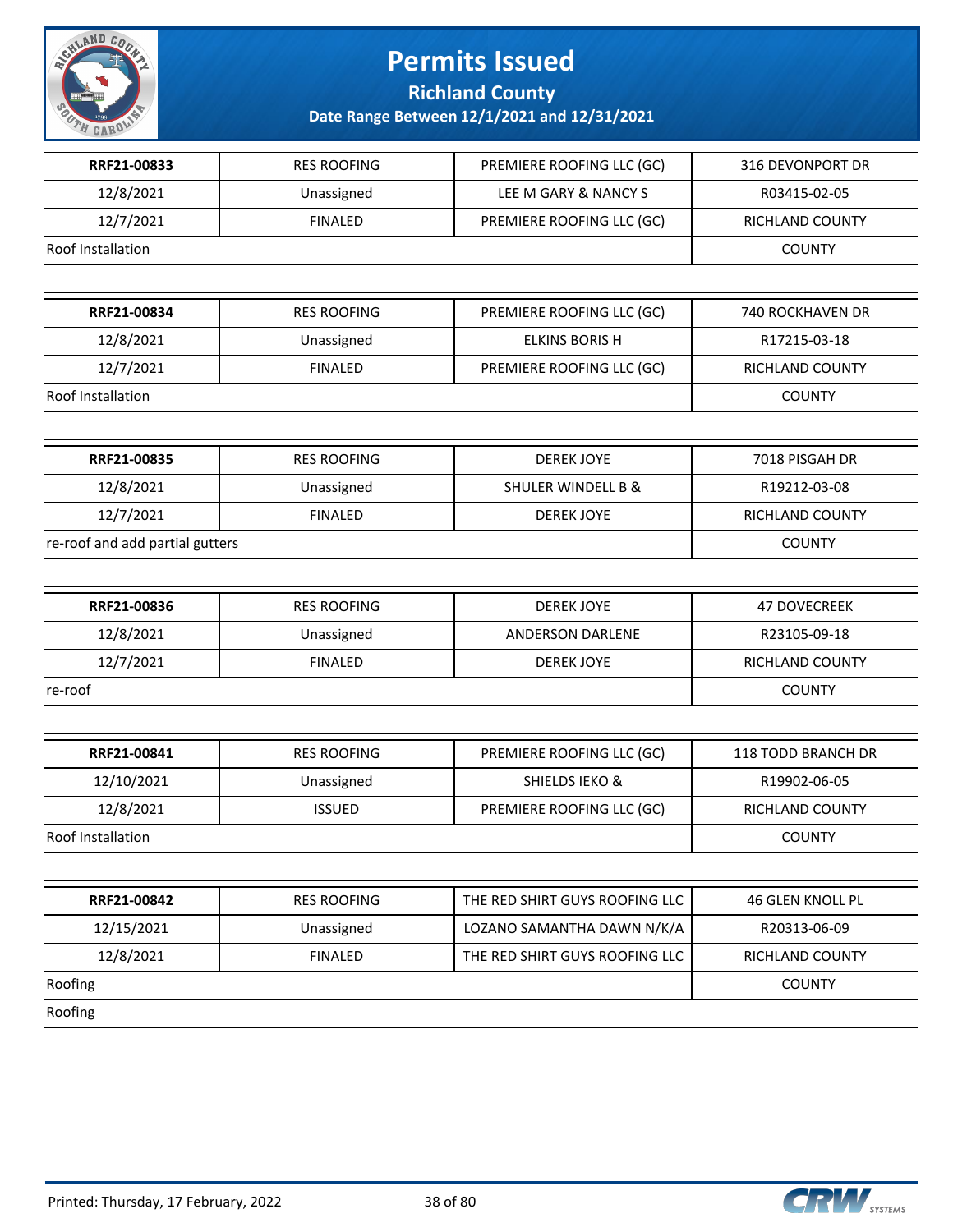

**Richland County**

| RRF21-00846                           | <b>RES ROOFING</b> | MICHAEL T BOOKMAN                   | 4300 CANDLELITE DR      |
|---------------------------------------|--------------------|-------------------------------------|-------------------------|
| 12/15/2021                            | Unassigned         | <b>MYERS MAY HELEN</b>              | R13513-05-45            |
| 12/11/2021                            | <b>FINALED</b>     | MICHAEL T BOOKMAN                   | RICHLAND COUNTY         |
|                                       |                    |                                     | <b>COUNTY</b>           |
|                                       |                    |                                     |                         |
| RRF21-00850                           | <b>RES ROOFING</b> | INTECH MAINTENANCE SOLUTIONS<br>LLC | 1634 DUPONT DR          |
| 12/16/2021                            | Unassigned         | <b>SFR3-010 LLC</b>                 | R16815-08-09            |
| 12/15/2021                            | <b>FINALED</b>     | INTECH MAINTENANCE SOLUTIONS<br>LLC | RICHLAND COUNTY         |
| Replace shingles and build soffit box |                    |                                     | <b>COUNTY</b>           |
| Replace shingles and sheathing        |                    |                                     |                         |
| RRF21-00851                           | <b>RES ROOFING</b> | L A ROOFING LLC                     | 545 SCARLET SAGE LN     |
| 12/17/2021                            | Unassigned         | <b>GROVES RICK</b>                  | R20001-09-36            |
| 12/15/2021                            | <b>FINALED</b>     | L A ROOFING LLC                     | RICHLAND COUNTY         |
| roof replacement                      | <b>COUNTY</b>      |                                     |                         |
|                                       |                    |                                     |                         |
| RRF21-00853                           | <b>RES ROOFING</b> | PREMIERE ROOFING LLC (GC)           | 108 N CRESCENT LAKE WAY |
| 12/17/2021                            | Unassigned         | HILL BARRY B & KARIN M              | R17615-04-02            |
| 12/16/2021                            | <b>FINALED</b>     | PREMIERE ROOFING LLC (GC)           | RICHLAND COUNTY         |
| Roof Installation                     |                    |                                     | <b>COUNTY</b>           |
|                                       |                    |                                     |                         |
| RRF21-00854                           | <b>RES ROOFING</b> | PREMIERE ROOFING LLC (GC)           | 1638 SHADY GROVE RD     |
| 12/17/2021                            | Unassigned         | <b>BOUKNIGHT DONALD L</b>           | R03400-02-32            |
| 12/16/2021                            | <b>FINALED</b>     | PREMIERE ROOFING LLC (GC)           | RICHLAND COUNTY         |
| Roof Installation                     |                    |                                     | <b>COUNTY</b>           |
|                                       |                    |                                     |                         |
| RRF21-00856                           | <b>RES ROOFING</b> | <b>GUY ROOFING INC</b>              | 105 DONAU DR            |
| 12/23/2021                            | Unassigned         | SMITH SHERBERT J                    | R23112-11-44            |
| 12/17/2021                            | <b>ISSUED</b>      | <b>GUY ROOFING INC</b>              | RICHLAND COUNTY         |
| remove and replace shingles           |                    |                                     | <b>COUNTY</b>           |
|                                       |                    |                                     |                         |

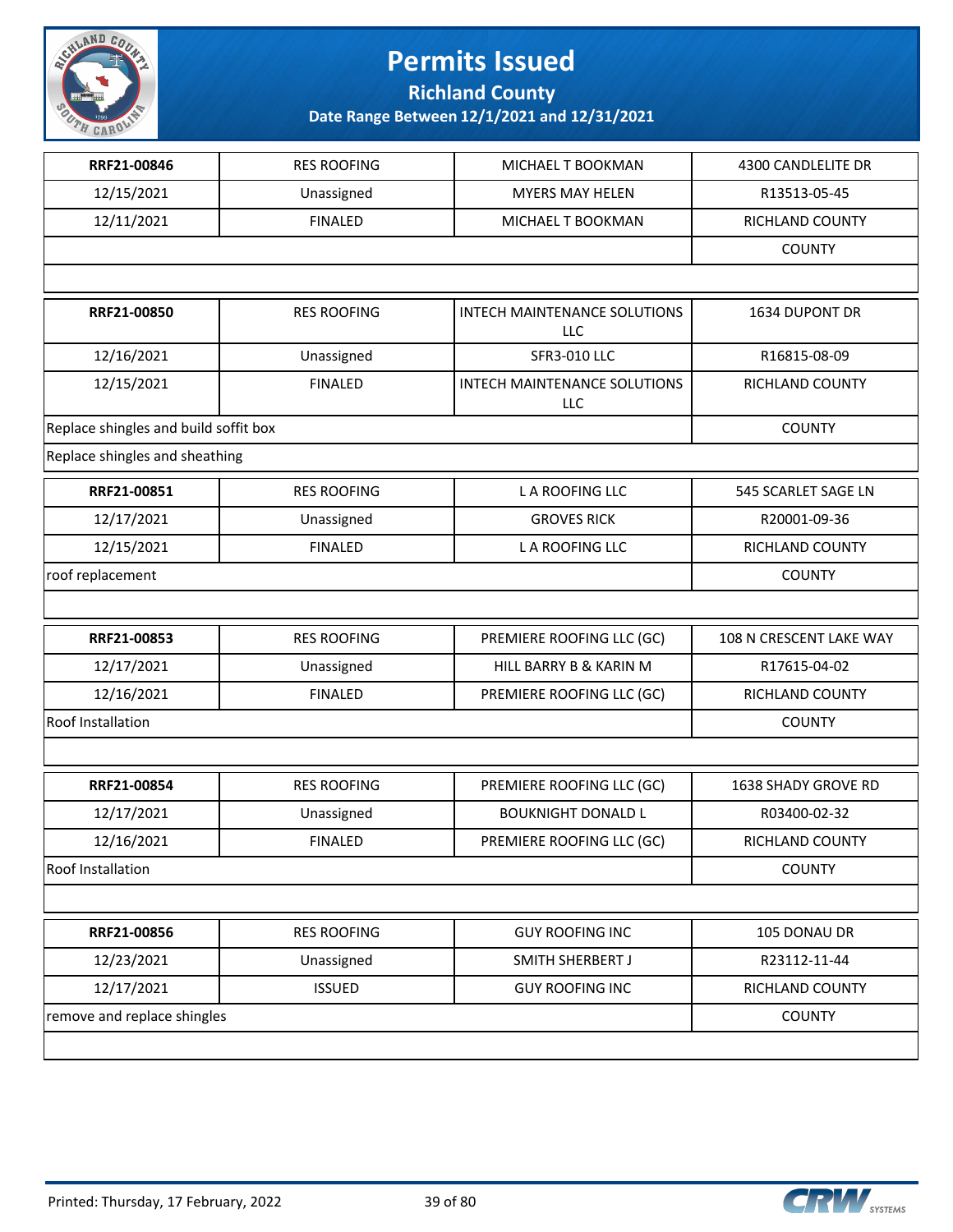

**Richland County**

| RRF21-00857                | <b>RES ROOFING</b> | ANDERSON TOTAL PACKAGE HOME<br><b>IMPROVEMENT</b> | 6509 FROST AVE             |
|----------------------------|--------------------|---------------------------------------------------|----------------------------|
| 12/17/2021                 | Unassigned         |                                                   | R07516-01-08               |
| 12/17/2021                 | <b>ISSUED</b>      | ANDERSON TOTAL PACKAGE HOME<br><b>IMPROVEMENT</b> | <b>RICHLAND COUNTY</b>     |
| <b>REPAIR/ REPLACEMENT</b> |                    |                                                   | <b>COUNTY</b>              |
|                            |                    |                                                   |                            |
| RRF21-00858                | <b>RES ROOFING</b> | <b>EXTERIOR GENIE LLC</b>                         | 210 CADDIS CREEK RD        |
| 12/23/2021                 | Unassigned         | <b>HARDY TAMMIE V</b>                             | R05107-05-37               |
| 12/20/2021                 | <b>ISSUED</b>      | <b>EXTERIOR GENIE LLC</b>                         | RICHLAND COUNTY            |
| Re-Roofing                 |                    |                                                   | <b>COUNTY</b>              |
| Re-Roofing                 |                    |                                                   |                            |
| RRF21-00859                | <b>RES ROOFING</b> | PREMIERE ROOFING LLC (GC)                         | <b>240 TILTING ROCK DR</b> |
| 12/21/2021                 | Unassigned         | MCCRAY KENNETH & JEANNETTE                        | R25009-01-17               |
| 12/20/2021                 | <b>ISSUED</b>      | PREMIERE ROOFING LLC (GC)                         | RICHLAND COUNTY            |
| <b>Roof Installation</b>   |                    |                                                   | <b>COUNTY</b>              |
|                            |                    |                                                   |                            |
| RRF21-00860                | <b>RES ROOFING</b> | PREMIERE ROOFING LLC (GC)                         | 257 JADETREE DR            |
| 12/21/2021                 | Unassigned         | REDDIE RACHMAN VAUGHN                             | R25010-05-21               |
| 12/20/2021                 | <b>ISSUED</b>      | PREMIERE ROOFING LLC (GC)                         | RICHLAND COUNTY            |
| Roof Installation          |                    |                                                   | <b>COUNTY</b>              |
|                            |                    |                                                   |                            |
| RRF21-00863                | <b>RES ROOFING</b> | PREMIERE ROOFING LLC (GC)                         | <b>4 COBBLEVILLE CT</b>    |
| 12/21/2021                 | Unassigned         | SONLEITNER KATHLEEN JESSICA &                     | R05203-03-15               |
| 12/20/2021                 | <b>FINALED</b>     | PREMIERE ROOFING LLC (GC)                         | <b>RICHLAND COUNTY</b>     |
| Roof Installation          |                    |                                                   | <b>COUNTY</b>              |
|                            |                    |                                                   |                            |
| RRF21-00864                | <b>RES ROOFING</b> | <b>RANDY R HARDEE</b>                             | 12 MONARCH LN              |
| 12/23/2021                 | Unassigned         | <b>BREALON VICTOR I</b>                           | R20413-01-02               |
| 12/20/2021                 | <b>FINALED</b>     | <b>RANDY R HARDEE</b>                             | RICHLAND COUNTY            |
| Residential Re-Roof        |                    |                                                   | <b>COUNTY</b>              |
|                            |                    |                                                   |                            |

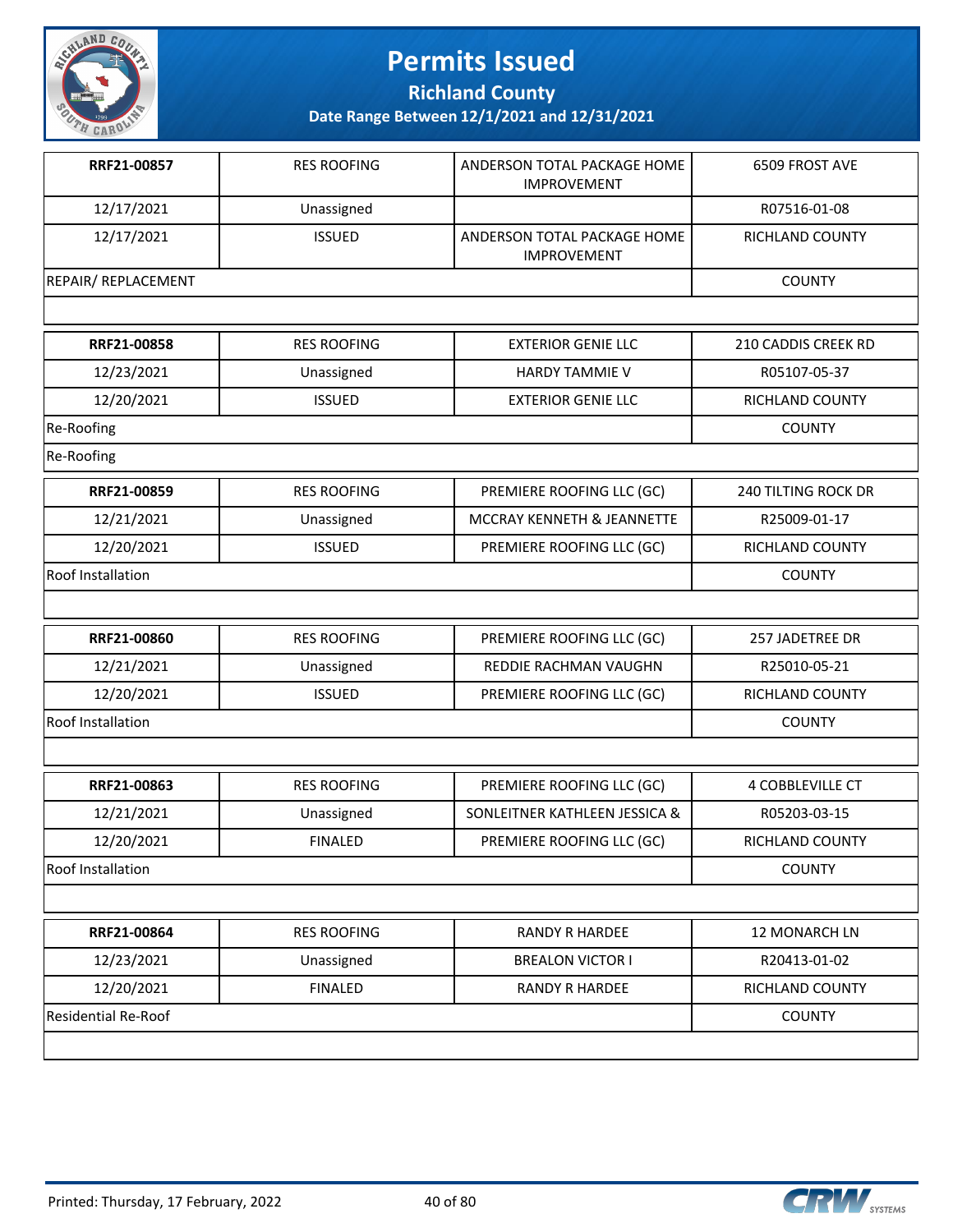

**Richland County**

| RRF21-00866                           | <b>RES ROOFING</b> | <b>MOORING BUILDERS</b>        | 248 GUSTY LN        |
|---------------------------------------|--------------------|--------------------------------|---------------------|
| 12/23/2021                            | Unassigned         | CHARON LUCAS D                 | R22014-08-11        |
| 12/21/2021                            | <b>ISSUED</b>      | <b>MOORING BUILDERS</b>        | RICHLAND COUNTY     |
| Roof Replacement and Ext Trim Repairs |                    |                                | <b>COUNTY</b>       |
|                                       |                    |                                |                     |
| RRF21-00867                           | <b>RES ROOFING</b> | PREMIERE ROOFING LLC (GC)      | 1929 GREENWYCHE AVE |
| 12/23/2021                            | Unassigned         | ROBERTS CHARLES H & GENEVA J   | R07505-01-22        |
| 12/22/2021                            | <b>ISSUED</b>      | PREMIERE ROOFING LLC (GC)      | RICHLAND COUNTY     |
| Roof Installation                     |                    |                                | <b>COUNTY</b>       |
|                                       |                    |                                |                     |
| RRF21-00868                           | <b>RES ROOFING</b> | PREMIERE ROOFING LLC (GC)      | 1224 PET SITES RD   |
| 12/23/2021                            | Unassigned         | BRADLEY PAUL M & DIANA DIAZ    | R01700-04-48        |
| 12/22/2021                            | <b>FINALED</b>     | PREMIERE ROOFING LLC (GC)      | RICHLAND COUNTY     |
| Roof Installation                     |                    |                                | <b>COUNTY</b>       |
|                                       |                    |                                |                     |
| RRF21-00869                           | <b>RES ROOFING</b> | PREMIERE ROOFING LLC (GC)      | 1400 FRICK RD       |
| 12/23/2021                            | Unassigned         | FRICK GLENN RUFUS & JOYCE      | R10300-01-22        |
| 12/22/2021                            | <b>FINALED</b>     | PREMIERE ROOFING LLC (GC)      | RICHLAND COUNTY     |
| Roof Installation                     |                    |                                | <b>COUNTY</b>       |
|                                       |                    |                                |                     |
| RRF21-00870                           | <b>RES ROOFING</b> | PREMIERE ROOFING LLC (GC)      | 3851 EUREKA ST      |
| 12/23/2021                            | Unassigned         | <b>MORRIS VICTORIA L &amp;</b> | R13708-09-13        |
| 12/22/2021                            | <b>FINALED</b>     | PREMIERE ROOFING LLC (GC)      | RICHLAND COUNTY     |
| Roof Installation                     |                    |                                | <b>COUNTY</b>       |
|                                       |                    |                                |                     |
| RRF21-00871                           | <b>RES ROOFING</b> | PREMIERE ROOFING LLC (GC)      | 8 GIDDING CT        |
| 12/23/2021                            | Unassigned         | PELZER CHARLENE V              | R04110-03-10        |
| 12/22/2021                            | <b>FINALED</b>     | PREMIERE ROOFING LLC (GC)      | RICHLAND COUNTY     |
| Roof Installation                     |                    |                                | <b>COUNTY</b>       |
|                                       |                    |                                |                     |

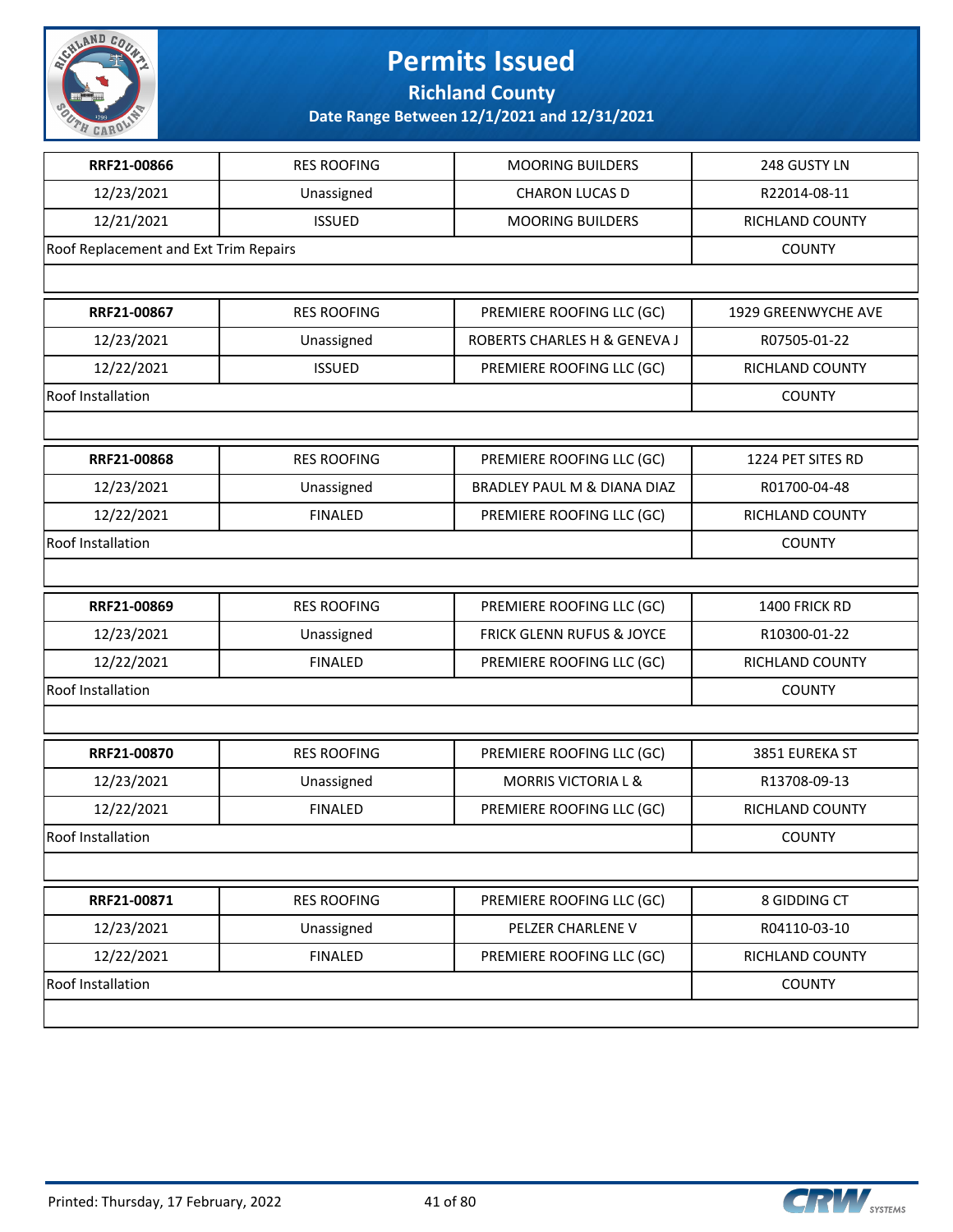

**Richland County**

| RRF21-00872               | <b>RES ROOFING</b> | PREMIERE ROOFING LLC (GC)                                     | <b>157 QUICK TERRACE RD</b> |
|---------------------------|--------------------|---------------------------------------------------------------|-----------------------------|
| 12/23/2021                | Unassigned         | CAMERON RICHARD M SR &                                        | R03207-01-04                |
| 12/22/2021                | <b>FINALED</b>     | PREMIERE ROOFING LLC (GC)                                     | RICHLAND COUNTY             |
| <b>Roof Installation</b>  |                    |                                                               | <b>COUNTY</b>               |
|                           |                    |                                                               |                             |
| RRF21-00874               | <b>RES ROOFING</b> | <b>BURGIN RESIDENTIAL &amp;</b><br><b>COMMERCIAL SVCS INC</b> | 109 JOHNS HILL LN           |
| 12/30/2021                | Unassigned         | DERENZO GERALD J & LOIS M                                     | R03515-03-17                |
| 12/22/2021                | <b>ISSUED</b>      | <b>BURGIN RESIDENTIAL &amp;</b><br><b>COMMERCIAL SVCS INC</b> | RICHLAND COUNTY             |
| Roof Replacement          |                    |                                                               | <b>COUNTY</b>               |
|                           |                    |                                                               |                             |
| RRF21-00875               | <b>RES ROOFING</b> | STORM TEAM CONSTRUCTION INC<br>(COA)                          | 105 SALEM CT                |
| 12/30/2021                | Unassigned         | RICHARDSON ANDRENA                                            | R24904-02-36                |
| 12/27/2021                | <b>ISSUED</b>      | STORM TEAM CONSTRUCTION INC<br>(COA)                          | <b>RICHLAND COUNTY</b>      |
| Shingle to Shingle ReRoof | <b>COUNTY</b>      |                                                               |                             |
|                           |                    |                                                               |                             |
| RRF21-00876               | <b>RES ROOFING</b> | PREMIERE ROOFING LLC (GC)                                     | 701 N HIGHLAND FOREST DR    |
| 12/30/2021                | Unassigned         | <b>MORRIS JERRY ETAL</b>                                      | R11916-02-07                |
| 12/28/2021                | <b>ISSUED</b>      | PREMIERE ROOFING LLC (GC)                                     | RICHLAND COUNTY             |
| <b>Roof Installation</b>  |                    |                                                               | <b>COUNTY</b>               |
|                           |                    |                                                               |                             |
| RRF21-00877               | <b>RES ROOFING</b> | PREMIERE ROOFING LLC (GC)                                     | 341 BRADBURY DR             |
| 12/30/2021                | Unassigned         | MCFARLAN RENITA SIMONA                                        | R11816-06-34                |
| 12/28/2021                | <b>ISSUED</b>      | PREMIERE ROOFING LLC (GC)                                     | RICHLAND COUNTY             |
| Roof Installation         |                    |                                                               | <b>COUNTY</b>               |
|                           |                    |                                                               |                             |
| RRF21-00878               | <b>RES ROOFING</b> | PREMIERE ROOFING LLC (GC)                                     | 201 FOX CHAPEL DR           |
| 12/30/2021                | Unassigned         | NECE JUDITH M                                                 | R05205-01-05                |
| 12/28/2021                | <b>ISSUED</b>      | PREMIERE ROOFING LLC (GC)                                     | RICHLAND COUNTY             |
| Roof Installation         |                    |                                                               | <b>COUNTY</b>               |
|                           |                    |                                                               |                             |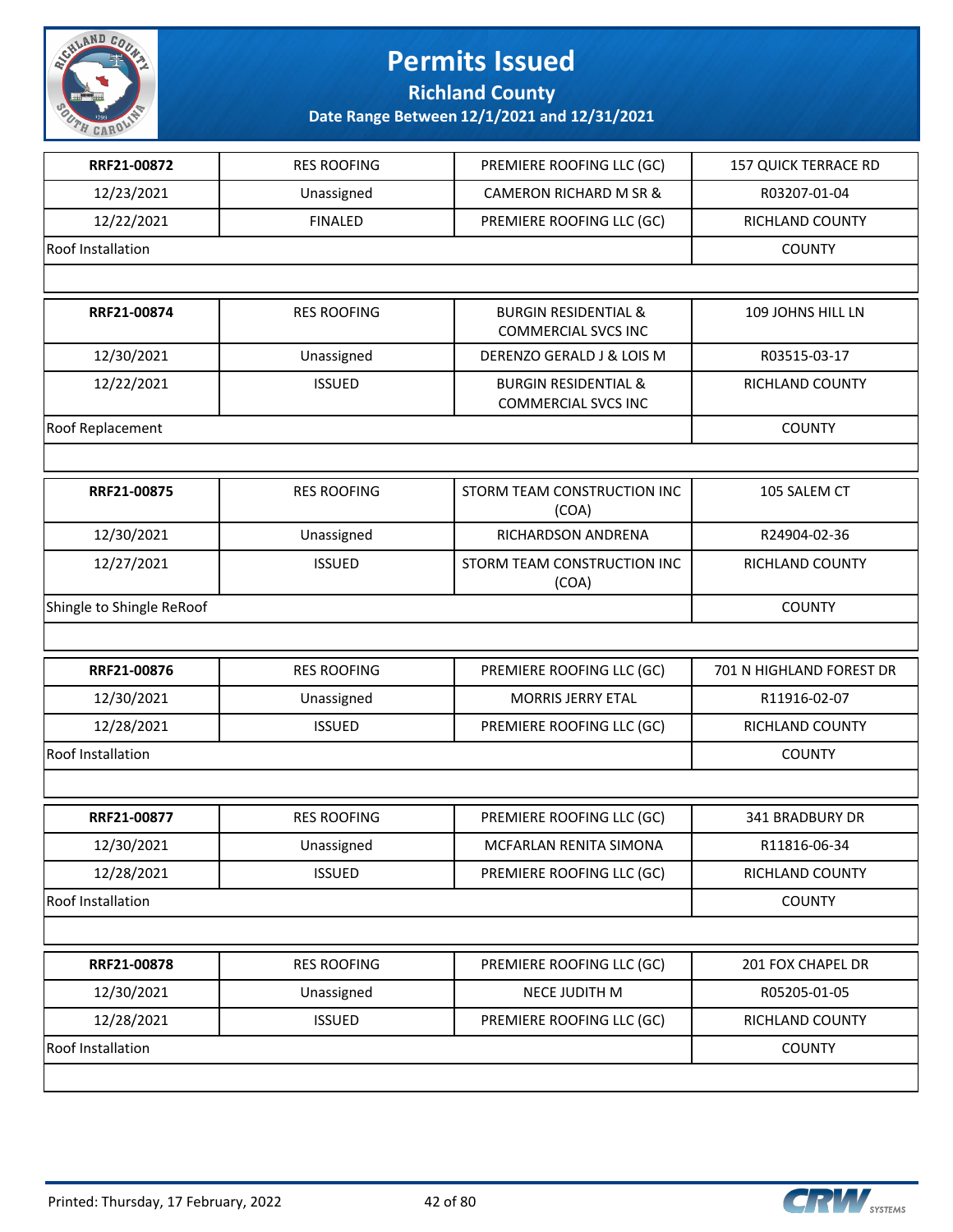

**Richland County**

**Date Range Between 12/1/2021 and 12/31/2021**

| RRF21-00879                 | <b>RES ROOFING</b> | DR ROOFS INC                    | 1774 SPRINGFIELD AVE   |
|-----------------------------|--------------------|---------------------------------|------------------------|
| 12/30/2021                  | Unassigned         | <b>HANVEY THERESA A</b>         | R19604-04-41           |
| 12/28/2021                  | <b>ISSUED</b>      | DR ROOFS INC                    | RICHLAND COUNTY        |
| Remove and replace shingles |                    |                                 | <b>COUNTY</b>          |
|                             |                    |                                 |                        |
| RRF21-00881                 | <b>RES ROOFING</b> | <b>DEREK JOYE</b>               | 7017 PISGAH DR         |
| 12/30/2021                  | Unassigned         | <b>WILLIAMS CHARLES I &amp;</b> | R19212-02-03           |
| 12/29/2021                  | <b>FINALED</b>     | <b>DEREK JOYE</b>               | RICHLAND COUNTY        |
| re-roof                     |                    |                                 | <b>COUNTY</b>          |
|                             |                    |                                 |                        |
| RRF21-00882                 | <b>RES ROOFING</b> | <b>DEREK JOYE</b>               | 116 HOLLY CREEK DR     |
| 12/30/2021                  | Unassigned         | <b>RUPP WILLIAM N &amp;</b>     | R05108-03-03           |
| 12/29/2021                  | <b>FINALED</b>     | <b>DEREK JOYE</b>               | RICHLAND COUNTY        |
| tear off and reshingle      |                    |                                 | <b>COUNTY</b>          |
|                             |                    |                                 |                        |
| RRF21-00884                 | <b>RES ROOFING</b> | <b>ALPIZAR JOSE C</b>           | 106 WINMET DR          |
| 12/30/2021                  | Unassigned         | ALPIZAR JOSE C                  | R11702-02-15           |
| 12/30/2021                  | <b>ISSUED</b>      |                                 | <b>RICHLAND COUNTY</b> |
| <b>REPLACE ENTIRE ROOF</b>  |                    |                                 | <b>COUNTY</b>          |
|                             |                    |                                 |                        |

### **Number of RES ROOFING/Unassigned Permits: 55**

| RBD21-00970                 | <b>RESIDENTIAL ADDITIONS &amp; ADD/ALT</b>      | <b>MORENO SOANI D</b>             | 1708 MORNINGLO LN |  |  |
|-----------------------------|-------------------------------------------------|-----------------------------------|-------------------|--|--|
| 12/31/2021                  | <b>ADDITION</b>                                 | <b>MORENO SOANI D</b>             | R19604-03-17      |  |  |
| 4/22/2021                   | <b>ISSUED</b>                                   |                                   | RICHLAND COUNTY   |  |  |
|                             | ADDITION OF A MASTER BATHROOM W/ WALK IN CLOSET |                                   |                   |  |  |
|                             |                                                 |                                   |                   |  |  |
| RBD21-02456                 | <b>RESIDENTIAL ADDITIONS &amp; ADD/ALT</b>      | WALLACE VIRGIL & TERI O           | 208 SWANDALE DR   |  |  |
| 12/21/2021                  | <b>ADDITION</b>                                 | <b>WALLACE VIRGIL &amp; TERIO</b> | R14304-03-02      |  |  |
| 11/1/2021                   | <b>ISSUED</b>                                   | <b>WALLACE VIRGIL &amp; TERIO</b> | RICHLAND COUNTY   |  |  |
| BEDROOM ADDITON WITH CLOSET |                                                 |                                   | <b>COUNTY</b>     |  |  |

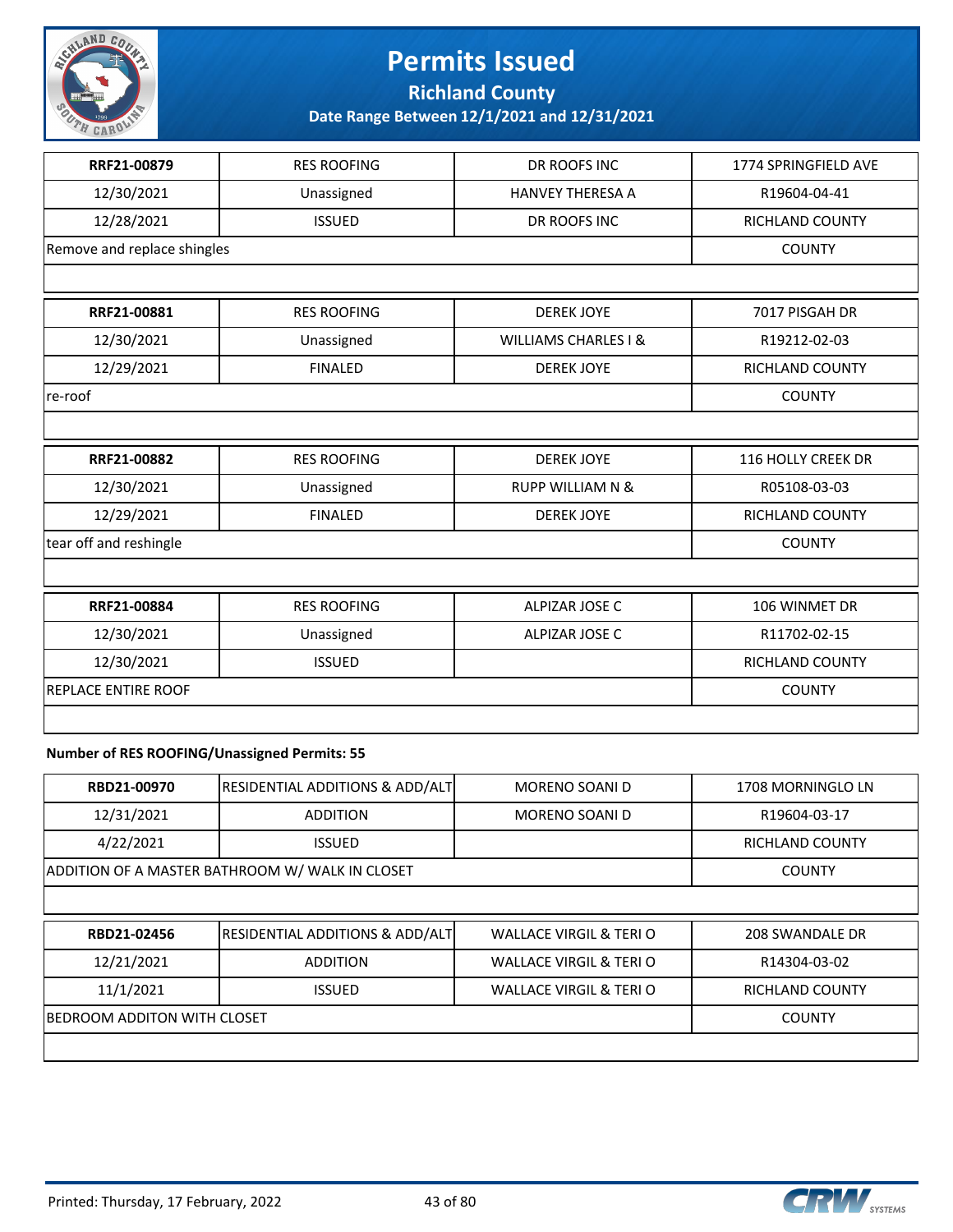

**Richland County**

| RBD21-02515                                            | RESIDENTIAL ADDITIONS & ADD/ALT                             | <b>ROBERT A BOWER</b>                       | 318 HERITAGE FOREST DR |
|--------------------------------------------------------|-------------------------------------------------------------|---------------------------------------------|------------------------|
| 12/6/2021                                              | <b>ADDITION</b>                                             | <b>SINGH KULWANT &amp;</b>                  | R17612-05-08           |
| 11/5/2021                                              | <b>ISSUED</b>                                               | <b>ROBERT A BOWER</b>                       | RICHLAND COUNTY        |
| Addition of 300 sft to main floor bedroom              |                                                             |                                             | <b>COUNTY</b>          |
|                                                        |                                                             |                                             |                        |
| RBD21-02558                                            | RESIDENTIAL ADDITIONS & ADD/ALT                             | MICHAEL C REU DBA ARCHADECK<br>OF CENTRALSC | 312 LOST CREEK DR      |
| 12/1/2021                                              | <b>ADDITION</b>                                             | WILSON STEVE A & TERESA H                   | R05182-01-40           |
| 11/10/2021                                             | <b>FINALED</b>                                              | MICHAEL C REU DBA ARCHADECK<br>OF CENTRALSC | RICHLAND COUNTY        |
|                                                        | 20x20 freestanding carport on existing concrete pad.        |                                             | <b>COUNTY</b>          |
|                                                        |                                                             |                                             |                        |
| RBD21-02566                                            | RESIDENTIAL ADDITIONS & ADD/ALT                             | PALMETTO DESIGN ASSOCIATES INC              | 149 BLACKBURN RD W     |
| 12/3/2021                                              | <b>ADDITION</b>                                             | SHULL JANICE W & WYMAN M                    | R02413-02-02           |
| 11/10/2021                                             | <b>ISSUED</b>                                               | PALMETTO DESIGN ASSOCIATES INC              | RICHLAND COUNTY        |
| Add 1200 sf ht; 1200 sf porches; 5700 sf reno/SAW POLE | <b>COUNTY</b>                                               |                                             |                        |
|                                                        |                                                             |                                             |                        |
| RBD21-02603                                            | RESIDENTIAL ADDITIONS & ADD/ALT                             | JACKSON QUALITY CONSTRUCTION                | 146 E MOSLEY RD        |
| 12/13/2021                                             | <b>ADDITION</b>                                             |                                             | R32400-07-31           |
| 11/17/2021                                             | <b>ISSUED</b>                                               | JACKSON QUALITY CONSTRUCTION                | RICHLAND COUNTY        |
| ADD GARAGE & SCREENED PORCH                            |                                                             |                                             | <b>COUNTY</b>          |
|                                                        |                                                             |                                             |                        |
| RBD21-02619                                            | RESIDENTIAL ADDITIONS & ADD/ALT                             | VITIELLO PATRICIA M                         | 11447 BROAD RIVER RD   |
| 12/20/2021                                             | <b>ADDITION</b>                                             | VITIELLO PATRICIA M                         | R02600-01-07           |
| 11/18/2021                                             | <b>ISSUED</b>                                               |                                             | RICHLAND COUNTY        |
| GARAGE/STORAGE/UTILITY                                 |                                                             | <b>COUNTY</b>                               |                        |
|                                                        |                                                             |                                             |                        |
| RBD21-02642                                            | RESIDENTIAL ADDITIONS & ADD/ALT                             | JOHN EVERETT BARBOUR                        | 755 VIOLA CT           |
| 12/10/2021                                             | <b>ADDITION</b>                                             | HAYNES SHANNON JEAN &                       | R20315-04-32           |
| 11/23/2021                                             | <b>ISSUED</b>                                               | JOHN EVERETT BARBOUR                        | RICHLAND COUNTY        |
|                                                        | Build screen/vinyl porch under existing roof and extend 10' |                                             | <b>COUNTY</b>          |
| framing is engineered aluminum                         |                                                             |                                             |                        |

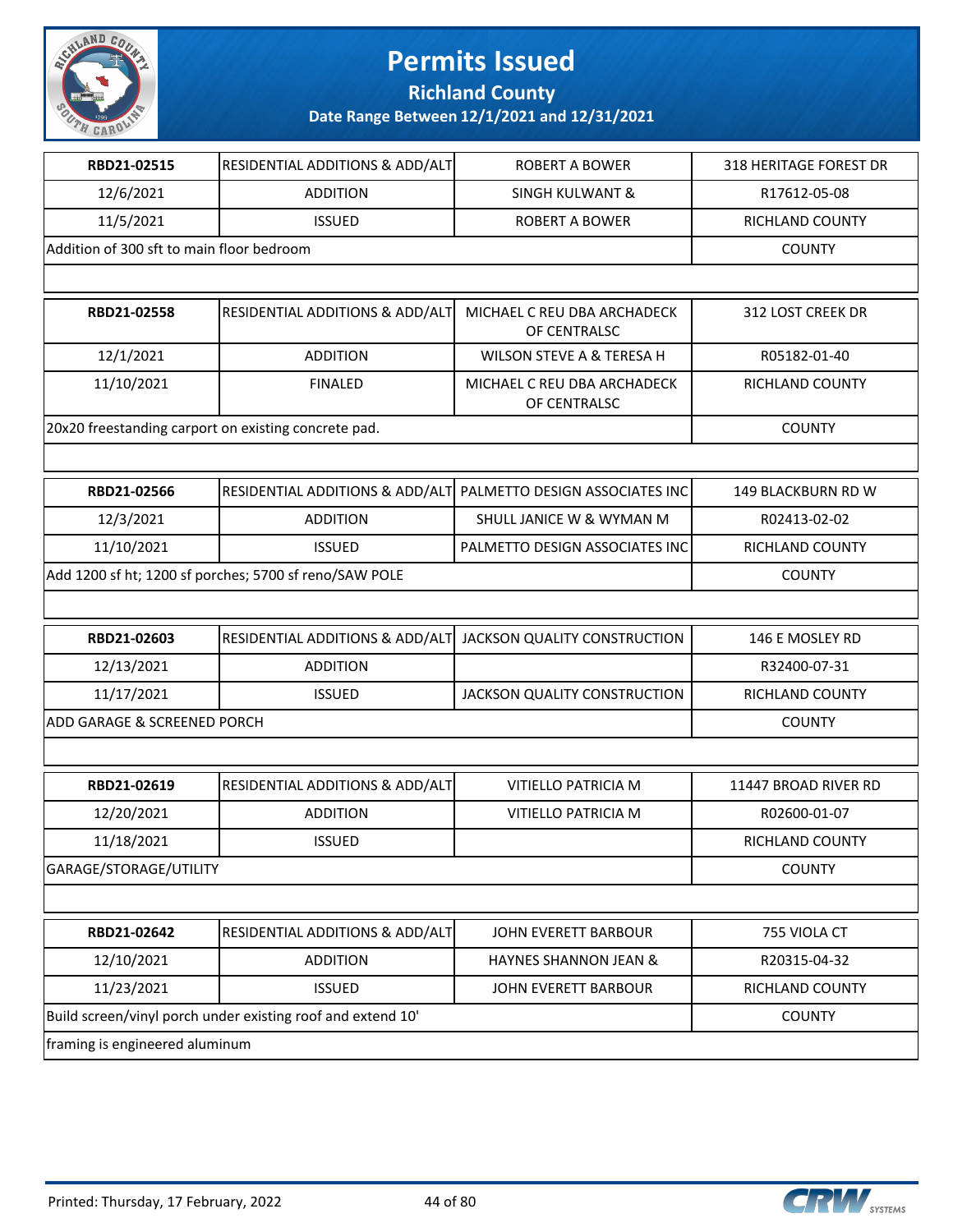

**Richland County**

**Date Range Between 12/1/2021 and 12/31/2021**

| RBD21-02670                                                                                                                                                | <b>RESIDENTIAL ADDITIONS &amp; ADD/ALT</b> | <b>TEMPIO BRYAN C &amp; DORI S</b> | 3714 CARRIAGE HOUSE RD |  |
|------------------------------------------------------------------------------------------------------------------------------------------------------------|--------------------------------------------|------------------------------------|------------------------|--|
| 12/9/2021                                                                                                                                                  | <b>ADDITION</b>                            | TEMPIO BRYAN C & DORIS             | R16811-02-02           |  |
| 12/1/2021                                                                                                                                                  | <b>FINALED</b>                             |                                    | <b>RICHLAND COUNTY</b> |  |
| NEW DECK, NEW H C RAMP                                                                                                                                     |                                            |                                    | <b>COUNTY</b>          |  |
|                                                                                                                                                            |                                            |                                    |                        |  |
| RBD21-02821                                                                                                                                                | <b>RESIDENTIAL ADDITIONS &amp; ADD/ALT</b> | SENIOR SERVICES INC                | 228 SOMMERSET DR       |  |
| 12/30/2021                                                                                                                                                 | <b>ADDITION</b>                            |                                    | R20116-06-37           |  |
| 12/30/2021                                                                                                                                                 | <b>ISSUED</b>                              | SENIOR SERVICES INC                | RICHLAND COUNTY        |  |
| Office Addition<br><b>COUNTY</b>                                                                                                                           |                                            |                                    |                        |  |
| Per Mike Zapp the current contractor may use the approved plans from RBD20-01159 / see attachments for documentation for plans and<br>Ihomeowner statement |                                            |                                    |                        |  |

Contractor given hardcopy of approved plans 12/30/2021

### **Number of RESIDENTIAL ADDITIONS & ADD/ALT/ADDITION Permits: 10**

| RBD21-02629                                   | RESIDENTIAL ADDITIONS & ADD/ALT                     | CHAMPION WINDOW OF<br><b>COLUMBIA</b>        | 173 BERKELEY RIDGE DR  |  |
|-----------------------------------------------|-----------------------------------------------------|----------------------------------------------|------------------------|--|
| 12/3/2021                                     | ADDITION/ALTERATION                                 | <b>KENNEDY WALTER B &amp; REBECA R</b>       | R23309-07-04           |  |
| 11/22/2021                                    | <b>ISSUED</b>                                       | CHAMPION WINDOW OF<br><b>COLUMBIA</b>        | <b>RICHLAND COUNTY</b> |  |
|                                               | EXISTING 14X10 DECK FOR PATIO ROOM, 11X14 OPEN DECK |                                              | <b>COUNTY</b>          |  |
| 4" STUDIO ROOF PATIO ROOM                     |                                                     |                                              |                        |  |
| RBD21-02630                                   | <b>RESIDENTIAL ADDITIONS &amp; ADD/ALT</b>          | <b>CHAMPION WINDOW OF</b><br><b>COLUMBIA</b> | <b>23 CORONET DR</b>   |  |
| 12/3/2021                                     | ADDITION/ALTERATION                                 | YESKE PAMELA A                               | R16804-07-11           |  |
| 11/22/2021                                    | <b>ISSUED</b>                                       | <b>CHAMPION WINDOW OF</b><br><b>COLUMBIA</b> | <b>RICHLAND COUNTY</b> |  |
| EXISTING 21X20 SLAB & ROOF FOR OUR PATIO ROOM | <b>COUNTY</b>                                       |                                              |                        |  |
| 4" STUDIO ROOF PATIO ROOM SYSTEM              |                                                     |                                              |                        |  |
| RBD21-02631                                   | <b>RESIDENTIAL ADDITIONS &amp; ADD/ALT</b>          | CHAMPION WINDOW OF<br><b>COLUMBIA</b>        | 380 HOLLOW COVE RD     |  |
| 12/9/2021                                     | ADDITION/ALTERATION                                 | <b>BURGESS TIMOTHY &amp; JOANN</b>           | R02602-04-14           |  |
| 11/22/2021                                    | <b>FINALED</b>                                      | CHAMPION WINDOW OF<br><b>COLUMBIA</b>        | <b>RICHLAND COUNTY</b> |  |
| EXISTING 10X12 SLAB UNDER EXISTING ROOF       | <b>COUNTY</b>                                       |                                              |                        |  |
|                                               | 4" STUDIO ROOF PATIO ROOM SYSTEM                    |                                              |                        |  |



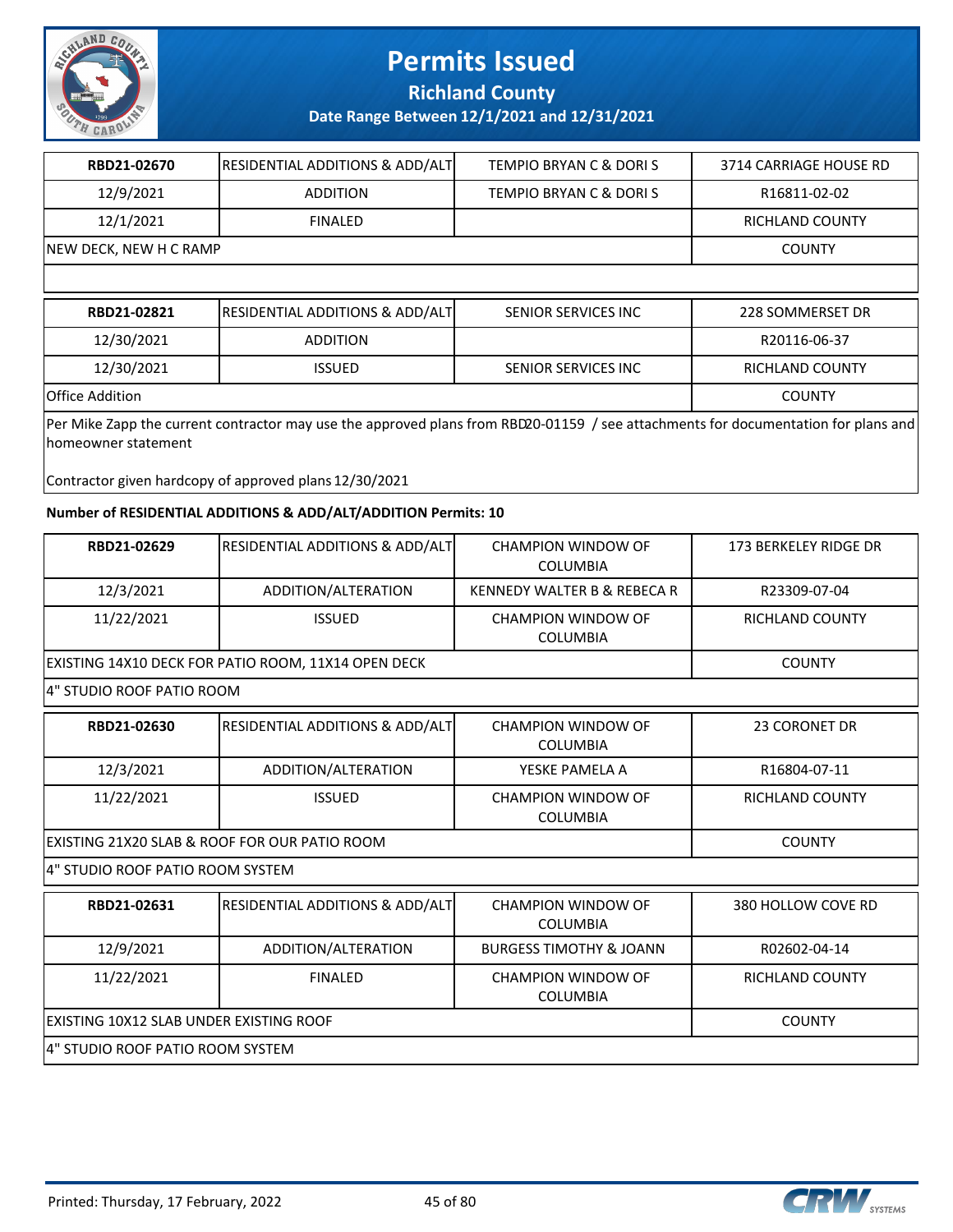

**Richland County**

**Date Range Between 12/1/2021 and 12/31/2021**

| RBD21-02632                                         | <b>RESIDENTIAL ADDITIONS &amp; ADD/ALT</b> | <b>CHAMPION WINDOW OF</b><br><b>COLUMBIA</b> | 2056 HARVESTWOOD LN    |
|-----------------------------------------------------|--------------------------------------------|----------------------------------------------|------------------------|
| 12/9/2021                                           | ADDITION/ALTERATION                        | FRONTZ KEVIN L & SHARON M                    | R01714-01-26           |
| 11/22/2021                                          | <b>ISSUED</b>                              | CHAMPION WINDOW OF<br><b>COLUMBIA</b>        | <b>RICHLAND COUNTY</b> |
| EXISTING 8X38 SLAB AND EXISTING ROOF FOR PATIO ROOM | <b>COUNTY</b>                              |                                              |                        |
| 6" STUDIO ROOF PATIO ROOM SYSTEM                    |                                            |                                              |                        |

#### **Number of RESIDENTIAL ADDITIONS & ADD/ALT/ADDITION/ALTERATION Permits: 4**

| RBD21-02627                                    | RESIDENTIAL ALTERATIONS | CHAMPION WINDOW OF<br><b>COLUMBIA</b> | 851 CENTENNIAL DR      |
|------------------------------------------------|-------------------------|---------------------------------------|------------------------|
|                                                |                         |                                       |                        |
| 12/7/2021                                      | ACCESSORY ALTERATION    | <b>HAMMOND VERNON L</b>               | R23214-05-05           |
| 11/22/2021                                     | <b>ISSUED</b>           | CHAMPION WINDOW OF<br><b>COLUMBIA</b> | <b>RICHLAND COUNTY</b> |
| R & R 14X13 DECK UP TO CODE FOR OUR PATIO ROOM |                         |                                       | <b>COUNTY</b>          |
| 4" STUDIO ROOF PATIO ROOM                      |                         |                                       |                        |
| RBD21-02634                                    | RESIDENTIAL ALTERATIONS | CHAMPION WINDOW OF<br><b>COLUMBIA</b> | 221 STEEPLECHASE N     |
| 12/9/2021                                      | ACCESSORY ALTERATION    | RODGERS WILLIAM W &                   | R21907-02-08           |
| 11/22/2021                                     | <b>ISSUED</b>           | CHAMPION WINDOW OF<br><b>COLUMBIA</b> | <b>RICHLAND COUNTY</b> |

R&R 15X26 DECK FOR PATIO ROOM WITH STUDIO ROOF THE COUNTY COUNTY COUNTY

4" STUDIO ROOF PATIO ROOM SYSTEM

#### **Number of RESIDENTIAL ALTERATIONS/ACCESSORY ALTERATION Permits: 2**

| RBD21-02329                                        | RESIDENTIAL ALTERATIONS                                   | WILLIAM MATTHEW GRAHAM                 | 336 HARBOR DR      |
|----------------------------------------------------|-----------------------------------------------------------|----------------------------------------|--------------------|
| 12/29/2021                                         | <b>ALTERATIONS</b>                                        | MCNAMARA WILLIAM JAMES                 | R23210-04-05       |
| 10/8/2021                                          | <b>FINALED</b>                                            | WILLIAM MATTHEW GRAHAM                 | RICHLAND COUNTY    |
|                                                    | Bathroom renovation, install of new tiled European shower |                                        | <b>COUNTY</b>      |
|                                                    |                                                           |                                        |                    |
| RBD21-02450                                        | RESIDENTIAL ALTERATIONS                                   | <b>JOHN EVERETT BARBOUR</b>            | 547 EAGLES REST DR |
|                                                    |                                                           |                                        |                    |
| 12/13/2021                                         | <b>ALTERATIONS</b>                                        | <b>BALLARD ADAM K &amp; MARGARET H</b> | R01513-08-03       |
| 10/29/2021                                         | <b>ISSUED</b>                                             | JOHN EVERETT BARBOUR                   | RICHLAND COUNTY    |
| 15x20 pergola patio cover on existing concrete pad |                                                           |                                        | <b>COUNTY</b>      |

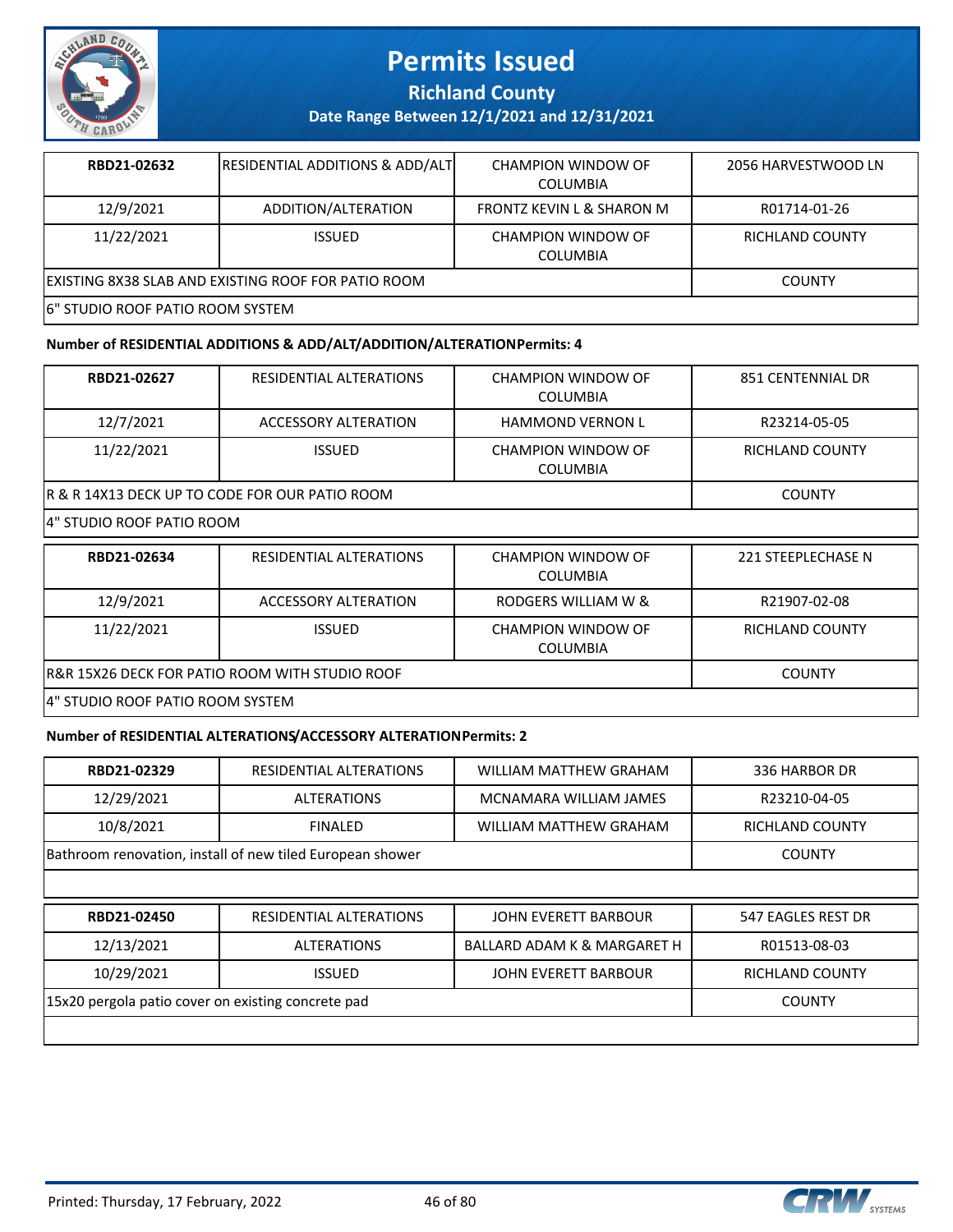

### **Richland County**

**Date Range Between 12/1/2021 and 12/31/2021**

| RBD21-02503                             | RESIDENTIAL ALTERATIONS        | METZLER MICHAEL J & ROBERTA A    | <b>200 LAUREL OAK LN</b>  |
|-----------------------------------------|--------------------------------|----------------------------------|---------------------------|
| 12/6/2021                               | <b>ALTERATIONS</b>             | METZLER MICHAEL J & ROBERTA A    | R05206-05-21              |
| 11/4/2021                               | <b>ISSUED</b>                  |                                  | RICHLAND COUNTY           |
| BATHROOM W/WALK IN TUB, ELECT, PLUMBING |                                |                                  | <b>COUNTY</b>             |
|                                         |                                |                                  |                           |
| RBD21-02527                             | <b>RESIDENTIAL ALTERATIONS</b> | Craig D Bowen                    | 5647 PINEBRANCH RD        |
| 12/7/2021                               | <b>ALTERATIONS</b>             | Bowen Young Investments          | R14016-07-08              |
| 11/5/2021                               | <b>ISSUED</b>                  | Craig D Bowen                    | <b>RICHLAND COUNTY</b>    |
| Kitchen and Master Bath Remodel/Update  |                                |                                  | <b>COUNTY</b>             |
|                                         |                                |                                  |                           |
|                                         |                                |                                  |                           |
| RBD21-02578                             | RESIDENTIAL ALTERATIONS        | PAUL R FINAN                     | <b>217 ADAMS HAYNE RD</b> |
| 12/7/2021                               | <b>ALTERATIONS</b>             | DAVIS RUSSELL LEE & DEBRA ANN    | R27500-01-28              |
| 11/12/2021                              | <b>ISSUED</b>                  | PAUL R FINAN                     | <b>RICHLAND COUNTY</b>    |
| Renovation of entire interior of house  |                                |                                  | <b>COUNTY</b>             |
|                                         |                                |                                  |                           |
| RBD21-02694                             | <b>RESIDENTIAL ALTERATIONS</b> | <b>RODRIGUEZ FLORENCIO &amp;</b> | 1706 NEARVIEW AVE         |
| 12/23/2021                              | <b>ALTERATIONS</b>             | <b>RODRIGUEZ FLORENCIO &amp;</b> | R16816-07-05              |
| 12/3/2021                               | <b>ISSUED</b>                  |                                  | <b>RICHLAND COUNTY</b>    |
| <b>CLOSE CAR PORT INTO A ROOM</b>       |                                |                                  | <b>COUNTY</b>             |
|                                         |                                |                                  |                           |

### **Number of RESIDENTIAL ALTERATIONS/ALTERATIONS Permits: 6**

| <b>RBRD21-00002</b>   | RESIDENTIAL BOARDING | <b>FANNING ALFREDA S &amp;</b> | 38 LANSING CIR  |
|-----------------------|----------------------|--------------------------------|-----------------|
| 12/30/2021            | Unassigned           | <b>FANNING ALFREDA S &amp;</b> | R11915-06-31    |
| 12/30/2021            | <b>ISSUED</b>        |                                | RICHLAND COUNTY |
| <b>BOARING PERMIT</b> |                      |                                | <b>COUNTY</b>   |
|                       |                      |                                |                 |

### **Number of RESIDENTIAL BOARDING/Unassigned Permits: 1**

| <b>RBD21-02505</b>        | RESIDENTIAL NEW ACCESSORY<br><b>STRUCTURE</b> | CARROLL DAVID & TRACY A | 102 LAZY COVE LN       |
|---------------------------|-----------------------------------------------|-------------------------|------------------------|
| 12/13/2021                | Unassigned                                    | CARROLL DAVID & TRACY A | R01411-04-02           |
| 11/4/2021                 | <b>ISSUED</b>                                 |                         | <b>RICHLAND COUNTY</b> |
| <b>INEW OPEN PAVILION</b> |                                               |                         | <b>COUNTY</b>          |
|                           |                                               |                         |                        |

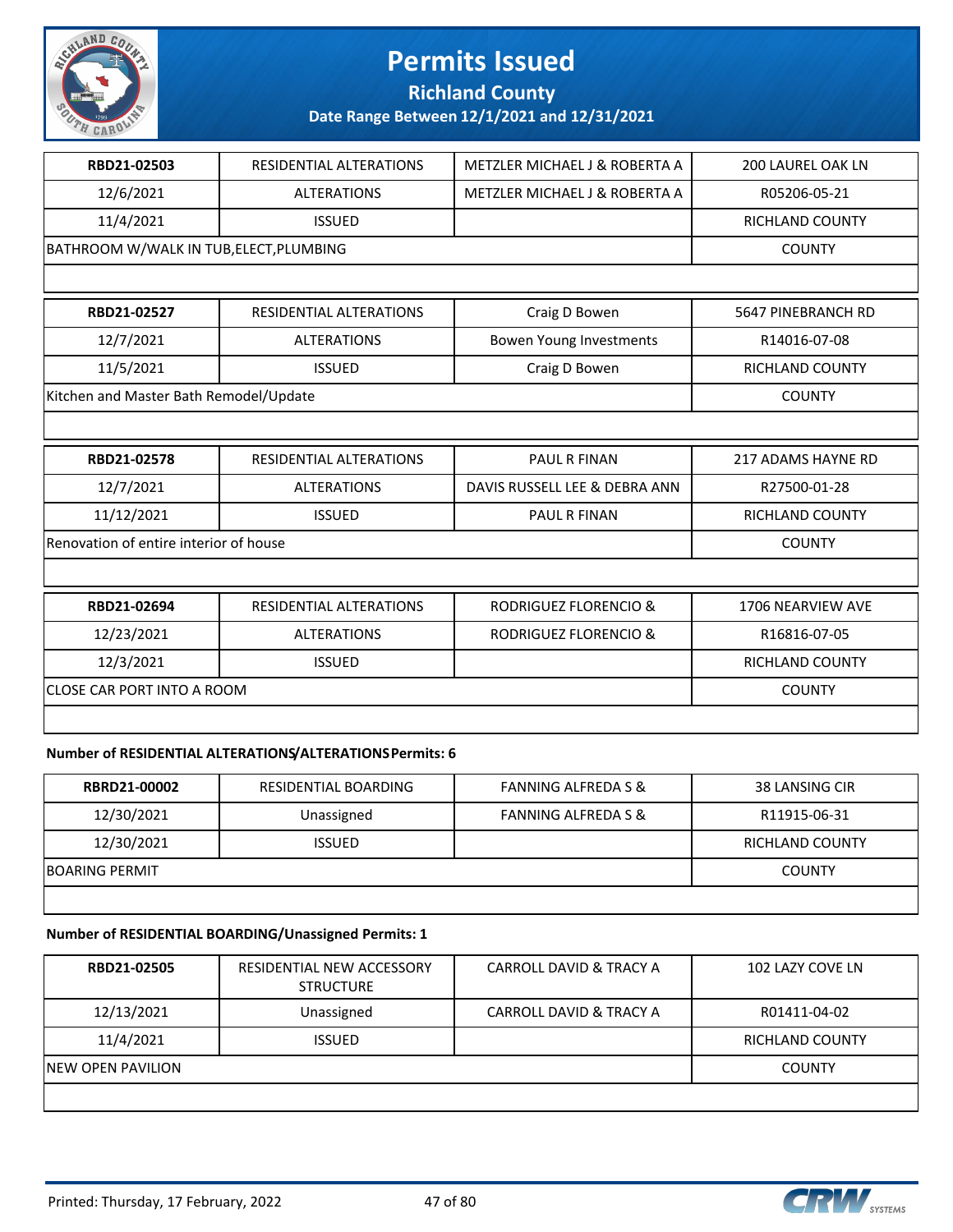

**Richland County**

| RBD21-02536                  | RESIDENTIAL NEW ACCESSORY<br><b>STRUCTURE</b> | DIAZ CHRISTOPHER &                  | 309 NINA LEE DR              |
|------------------------------|-----------------------------------------------|-------------------------------------|------------------------------|
| 12/6/2021                    | Unassigned                                    | DIAZ CHRISTOPHER &                  | R14605-02-25                 |
| 11/8/2021                    | <b>ISSUED</b>                                 |                                     | RICHLAND COUNTY              |
| 2 CAR GARAGE METAL STRUCTURE |                                               |                                     | <b>COUNTY</b>                |
|                              |                                               |                                     |                              |
| RBD21-02640                  | RESIDENTIAL NEW ACCESSORY<br><b>STRUCTURE</b> | CGI DEVELOPMENT INC                 | <b>305 BEAUMONT PARK CIR</b> |
| 12/10/2021                   | Unassigned                                    |                                     | R17614-07-03                 |
| 11/23/2021                   | <b>FINALED</b>                                | CGI DEVELOPMENT INC                 | RICHLAND COUNTY              |
| <b>DETACHED GARAGE</b>       |                                               |                                     | <b>COUNTY</b>                |
|                              |                                               |                                     |                              |
| RBD21-02641                  | RESIDENTIAL NEW ACCESSORY<br><b>STRUCTURE</b> | <b>WILSON RICKY F SR &amp; EDNA</b> | 747 DIAL CREEK RD            |
| 12/3/2021                    | Unassigned                                    | <b>WILSON RICKY F SR &amp; EDNA</b> | R25810-05-07                 |
| 11/23/2021                   | <b>FINALED</b>                                |                                     | RICHLAND COUNTY              |
| <b>STORAGE SHED</b>          |                                               |                                     | <b>COUNTY</b>                |
|                              |                                               |                                     |                              |
| RBD21-02653                  | RESIDENTIAL NEW ACCESSORY<br><b>STRUCTURE</b> | <b>SDJ Services</b>                 | <b>4237 SHOREBROOK DR</b>    |
| 12/9/2021                    | Unassigned                                    | Paul Morris                         | R16802-05-22                 |
| 11/28/2021                   | <b>ISSUED</b>                                 | SDJ SERVICES INC                    | RICHLAND COUNTY              |
| Work shop                    |                                               |                                     | <b>COUNTY</b>                |
|                              |                                               |                                     |                              |
| RBD21-02657                  | RESIDENTIAL NEW ACCESSORY<br><b>STRUCTURE</b> | <b>GREAT SOUTHERN HOMES INC</b>     | 174 CAPTAIN LOWMAN RD        |
| 12/10/2021                   | Unassigned                                    | <b>GREAT SOUTHERN HOMES INC</b>     | R01407-02-22                 |
| 11/29/2021                   | <b>FINALED</b>                                | <b>GREAT SOUTHERN HOMES INC</b>     | RICHLAND COUNTY              |
| Nieri Cottage                |                                               |                                     | <b>COUNTY</b>                |
|                              |                                               |                                     |                              |
| RBD21-02666                  | RESIDENTIAL NEW ACCESSORY<br><b>STRUCTURE</b> | <b>Benjamin Mechling</b>            | 5 WATERHAVEN CT              |
| 12/17/2021                   | Unassigned                                    | <b>CERBELLI ANGELA BASS &amp;</b>   | R01316-01-02                 |
| 11/30/2021                   | <b>FINALED</b>                                | <b>Benjamin Mechling</b>            | RICHLAND COUNTY              |
| 24' x 24' Carport            |                                               |                                     | <b>COUNTY</b>                |
|                              |                                               |                                     |                              |

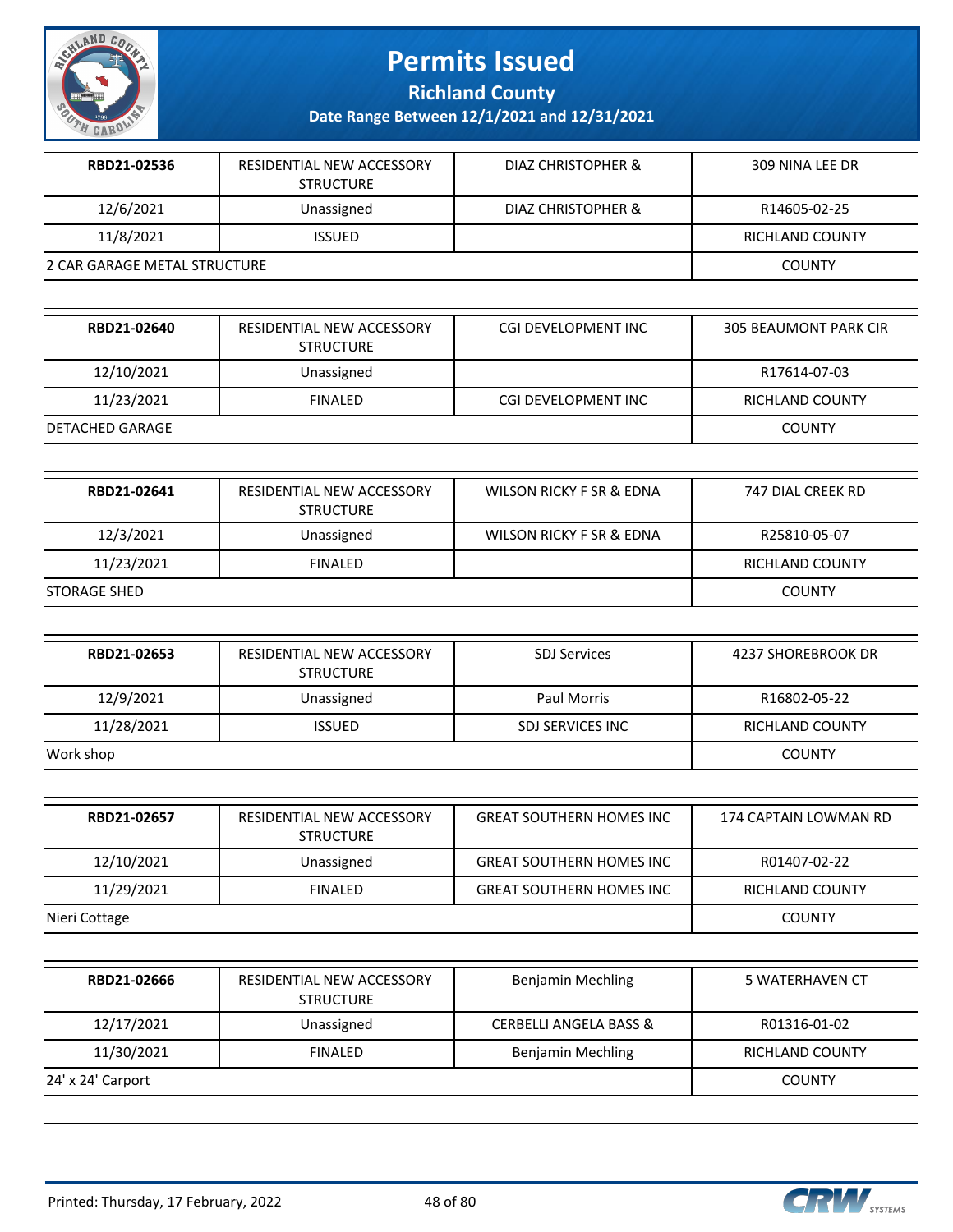

**Richland County**

**Date Range Between 12/1/2021 and 12/31/2021**

| RBD21-02691                        | RESIDENTIAL NEW ACCESSORY<br><b>STRUCTURE</b> | SHARPES CONTRACTING SERVICES<br>LLC | 2234 CHAPIN RD  |
|------------------------------------|-----------------------------------------------|-------------------------------------|-----------------|
| 12/21/2021                         | Unassigned                                    | MICHAEL E LOVE FAMILY TRUST         | R00700-02-01    |
| 12/3/2021                          | <b>ISSUED</b>                                 | SHARPES CONTRACTING SERVICES<br>LLC | RICHLAND COUNTY |
| Pole building Storage hunting shed |                                               |                                     | <b>COUNTY</b>   |
|                                    |                                               |                                     |                 |

#### **Number of RESIDENTIAL NEW ACCESSORY STRUCTURE/Unassigned Permits: 8**

| RBD21-01610                                 | RESIDENTIAL NEW CONSTRUCTION                              | <b>ANTHONY INABINET</b>            | 4309 SURFWOOD DR         |
|---------------------------------------------|-----------------------------------------------------------|------------------------------------|--------------------------|
| 12/20/2021                                  | SINGLE FAMILY RES                                         | <b>ANTHONY INABINET</b>            | R16201-01-39             |
| 6/25/2021                                   | <b>ISSUED</b>                                             | <b>ANTHONY INABINET</b>            | RICHLAND COUNTY          |
| 1400 sq ft home                             |                                                           |                                    | <b>COUNTY</b>            |
| Rectangle shaped                            |                                                           |                                    |                          |
| RBD21-02183                                 | RESIDENTIAL NEW CONSTRUCTION                              | <b>KENNETH J PRITCHETT JR</b>      | 1233 OLD BRICKYARD RD    |
| 12/20/2021                                  | SINGLE FAMILY RES                                         | SHEALY CHARLES BENNETT             | R04300-01-06             |
| 9/16/2021                                   | <b>ISSUED</b>                                             | <b>KENNETH J PRITCHETT JR</b>      | RICHLAND COUNTY          |
| Single Family Home, New Construction        |                                                           |                                    | <b>COUNTY</b>            |
|                                             |                                                           |                                    |                          |
| RBD21-02424                                 | RESIDENTIAL NEW CONSTRUCTION                              | <b>MUNGO HOMES PROPERTIES LLC</b>  | 2326 CEDAR CREEK RD      |
| 12/3/2021                                   | SINGLE FAMILY RES                                         | ROBINDON SHAYLA                    | R08300-05-05             |
| 10/26/2021                                  | <b>ISSUED</b>                                             | MUNGO HOMES PROPERTIES LLC         | RICHLAND COUNTY          |
| <b>Construct New Single Family Dwelling</b> | <b>COUNTY</b>                                             |                                    |                          |
|                                             |                                                           |                                    |                          |
| RBD21-02453                                 | <b>RESIDENTIAL NEW CONSTRUCTION</b>                       | <b>BRUCE SMITH</b>                 | 6714 LOWER RICHLAND BLVD |
| 12/30/2021                                  | <b>SINGLE FAMILY RES</b>                                  | <b>NEWTON TOMMIE ETAL</b>          | R21500-01-07             |
| 10/30/2021                                  | <b>ISSUED</b>                                             | <b>BRUCE SMITH</b>                 | RICHLAND COUNTY          |
|                                             | construction of a new, site-built single-family residence |                                    | <b>COUNTY</b>            |
|                                             |                                                           |                                    |                          |
| RBD21-02458                                 | RESIDENTIAL NEW CONSTRUCTION                              | <b>DAVIS ARCHITECTURE INC</b>      | <b>113 WILLIAMS WAY</b>  |
| 12/21/2021                                  | <b>SINGLE FAMILY RES</b>                                  | <b>MYERS DAN W &amp; TIFFANY J</b> | R02402-03-24             |
| 11/1/2021                                   | <b>ISSUED</b>                                             | <b>BIRCH HOME BUILDERS LLC</b>     | RICHLAND COUNTY          |
| <b>Single Family Residence</b>              |                                                           |                                    | COUNTY                   |
|                                             |                                                           |                                    |                          |
| *** NO FINAL INSPECTION UNTIL FLOOD OKS***  |                                                           |                                    |                          |
| (A FINAL ELEVATION CERTIFICATE IS REQUIRED) |                                                           |                                    |                          |

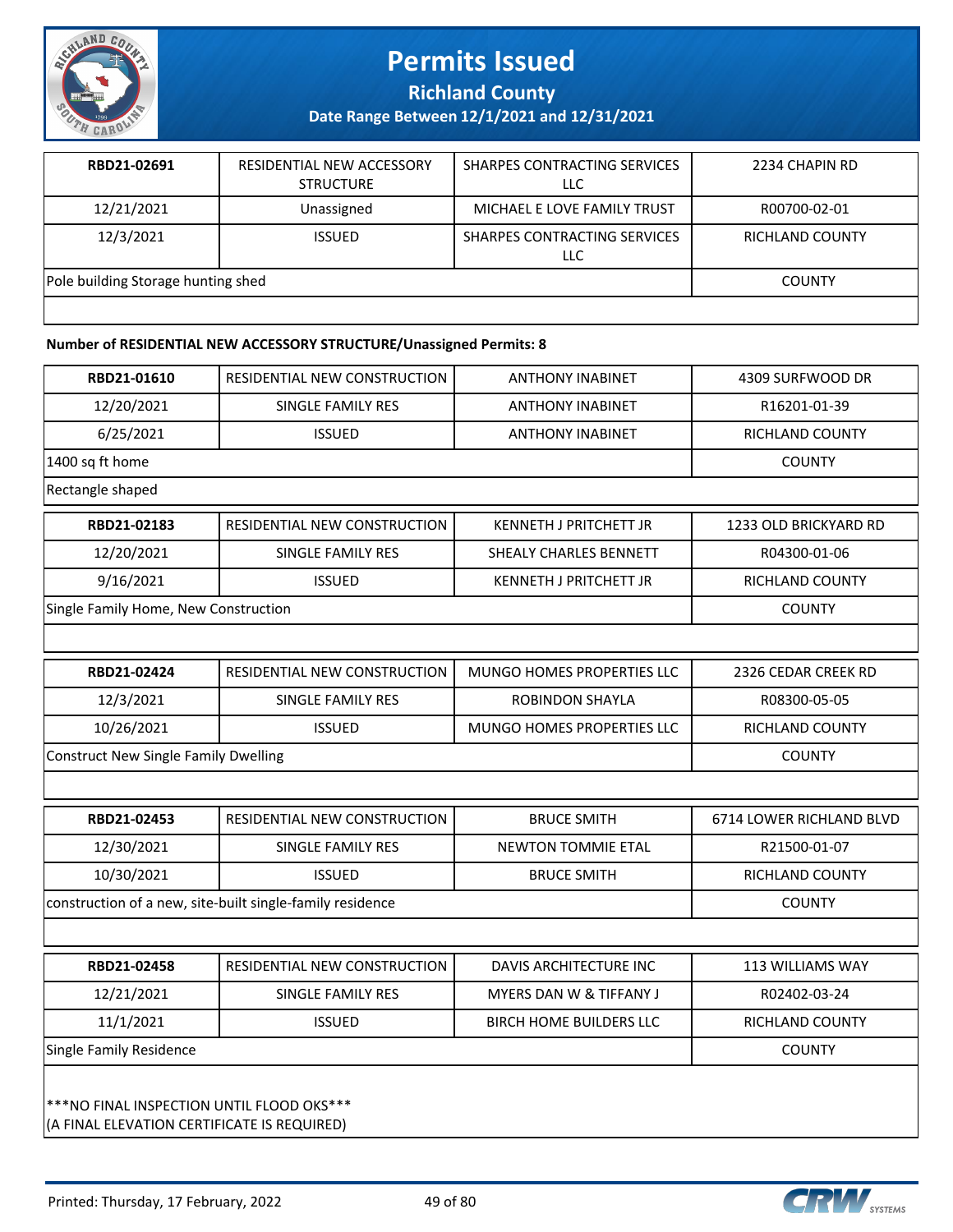

**Richland County**

| RBD21-02470                    | RESIDENTIAL NEW CONSTRUCTION | JEFFREY CAPOGROSSI DBA<br><b>CAPOGROSSI CONST</b> | 212 EAGLE POINTE DR |
|--------------------------------|------------------------------|---------------------------------------------------|---------------------|
| 12/7/2021                      | SINGLE FAMILY RES            | WEBER THOMAS J & JOYCE L                          | R23202-01-16        |
| 11/3/2021                      | <b>ISSUED</b>                | JEFFREY CAPOGROSSI DBA<br><b>CAPOGROSSI CONST</b> | RICHLAND COUNTY     |
| Single Family Residence        |                              |                                                   | <b>COUNTY</b>       |
|                                |                              |                                                   |                     |
| RBD21-02486                    | RESIDENTIAL NEW CONSTRUCTION | <b>GREAT SOUTHERN HOMES INC</b>                   | 728 OAK MOSS DR     |
| 12/6/2021                      | SINGLE FAMILY RES            | <b>GREAT SOUTHERN HOMES INC.</b>                  | R23300-01-02        |
| 11/3/2021                      | <b>ISSUED</b>                | <b>GREAT SOUTHERN HOMES INC</b>                   | RICHLAND COUNTY     |
| Davenport II C                 |                              |                                                   | COUNTY              |
|                                |                              |                                                   |                     |
| RBD21-02487                    | RESIDENTIAL NEW CONSTRUCTION | SCHOENLEBER KARL J & DAWN M                       | 799 HARBOR VISTA DR |
| 12/1/2021                      | SINGLE FAMILY RES            | SCHOENLEBER KARL J & DAWN M                       | R23212-04-34        |
| 11/3/2021                      | <b>ISSUED</b>                |                                                   | RICHLAND COUNTY     |
| Single Family Home             |                              |                                                   | <b>COUNTY</b>       |
|                                |                              |                                                   |                     |
| RBD21-02489                    | RESIDENTIAL NEW CONSTRUCTION | D R HORTON INC (COA)                              | 405 STONE HOLLOW DR |
| 12/1/2021                      | SINGLE FAMILY RES            | STONEMONT DEVELOPMENT LLC                         | R03413-02-09        |
| 11/3/2021                      | <b>ISSUED</b>                | D R HORTON INC (COA)                              | RICHLAND COUNTY     |
| Single Family New Construction |                              |                                                   | <b>COUNTY</b>       |
|                                |                              |                                                   |                     |
| RBD21-02496                    | RESIDENTIAL NEW CONSTRUCTION | D R HORTON INC (COA)                              | 401 STONE HOLLOW DR |
| 12/1/2021                      | SINGLE FAMILY RES            | STONEMONT DEVELOPMENT LLC                         | R03413-02-08        |
| 11/4/2021                      | <b>ISSUED</b>                | D R HORTON INC (COA)                              | RICHLAND COUNTY     |
| Single Family New Construction |                              |                                                   | <b>COUNTY</b>       |
|                                |                              |                                                   |                     |
| RBD21-02497                    | RESIDENTIAL NEW CONSTRUCTION | D R HORTON INC (COA)                              | 400 STONE HOLLOW DR |
| 12/8/2021                      | <b>SINGLE FAMILY RES</b>     | STONEMONT DEVELOPMENT LLC                         | R03413-02-07        |
| 11/4/2021                      | <b>ISSUED</b>                | D R HORTON INC (COA)                              | RICHLAND COUNTY     |
| Single Family New Construction |                              |                                                   | <b>COUNTY</b>       |

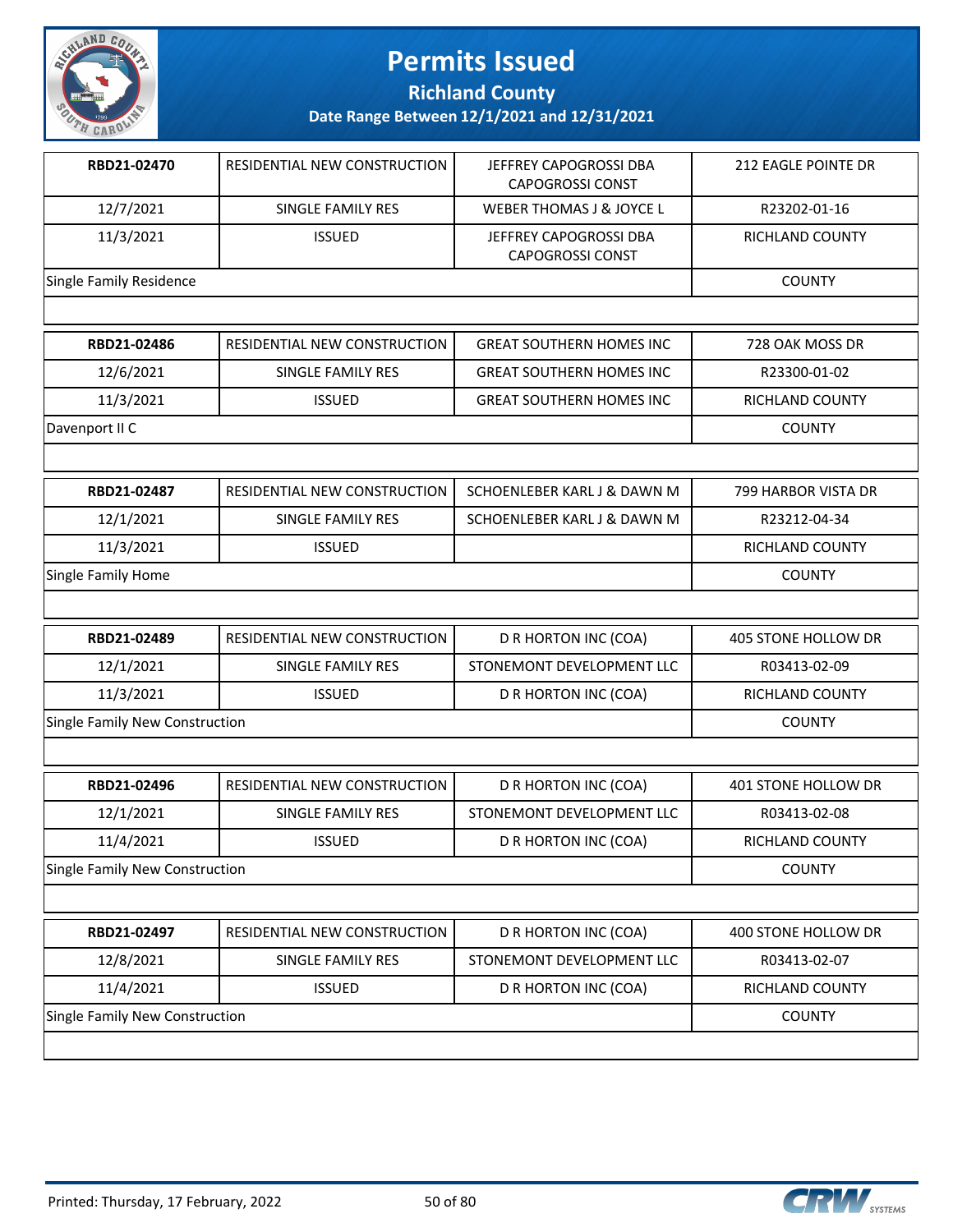

**Richland County**

| RBD21-02508          | RESIDENTIAL NEW CONSTRUCTION | <b>GREAT SOUTHERN HOMES INC</b> | 948 BEAUFORT FARM RD   |
|----------------------|------------------------------|---------------------------------|------------------------|
| 12/1/2021            | SINGLE FAMILY RES            | <b>GREAT SOUTHERN HOMES INC</b> | R17800-04-96           |
| 11/5/2021            | <b>ISSUED</b>                | <b>GREAT SOUTHERN HOMES INC</b> | RICHLAND COUNTY        |
| Crestfall B          |                              |                                 | <b>COUNTY</b>          |
|                      |                              |                                 |                        |
| RBD21-02509          | RESIDENTIAL NEW CONSTRUCTION | <b>GREAT SOUTHERN HOMES INC</b> | 952 BEAUFORT FARM RD   |
| 12/1/2021            | <b>SINGLE FAMILY RES</b>     | <b>GREAT SOUTHERN HOMES INC</b> | R17800-04-96           |
| 11/5/2021            | <b>ISSUED</b>                | <b>GREAT SOUTHERN HOMES INC</b> | RICHLAND COUNTY        |
| Bradley II C         |                              |                                 | <b>COUNTY</b>          |
|                      |                              |                                 |                        |
| RBD21-02512          | RESIDENTIAL NEW CONSTRUCTION | <b>GREAT SOUTHERN HOMES INC</b> | 983 BEAUFORT FARM RD   |
| 12/2/2021            | SINGLE FAMILY RES            | <b>GREAT SOUTHERN HOMES INC</b> | R17800-04-96           |
| 11/5/2021            | <b>ISSUED</b>                | <b>GREAT SOUTHERN HOMES INC</b> | <b>RICHLAND COUNTY</b> |
| Bentcreek F          |                              |                                 | <b>COUNTY</b>          |
|                      |                              |                                 |                        |
| RBD21-02514          | RESIDENTIAL NEW CONSTRUCTION | <b>GREAT SOUTHERN HOMES INC</b> | 951 BEAUFORT FARM RD   |
| 12/3/2021            | SINGLE FAMILY RES            | <b>GREAT SOUTHERN HOMES INC</b> | R17800-04-96           |
| 11/5/2021            | <b>ISSUED</b>                | <b>GREAT SOUTHERN HOMES INC</b> | RICHLAND COUNTY        |
| <b>Bentcreek C</b>   |                              |                                 | <b>COUNTY</b>          |
|                      |                              |                                 |                        |
| RBD21-02516          | RESIDENTIAL NEW CONSTRUCTION | <b>GREAT SOUTHERN HOMES INC</b> | 960 BEAUFORT FARM RD   |
| 12/2/2021            | <b>SINGLE FAMILY RES</b>     | <b>GREAT SOUTHERN HOMES INC</b> | R17800-04-96           |
| 11/5/2021            | <b>ISSUED</b>                | <b>GREAT SOUTHERN HOMES INC</b> | RICHLAND COUNTY        |
| Buck Island A        |                              |                                 | <b>COUNTY</b>          |
|                      |                              |                                 |                        |
| RBD21-02517          | RESIDENTIAL NEW CONSTRUCTION | <b>GREAT SOUTHERN HOMES INC</b> | 968 BEAUFORT FARM RD   |
| 12/2/2021            | SINGLE FAMILY RES            | <b>GREAT SOUTHERN HOMES INC</b> | R17800-04-96           |
| 11/5/2021            | <b>ISSUED</b>                | <b>GREAT SOUTHERN HOMES INC</b> | <b>RICHLAND COUNTY</b> |
| <b>Buck Island B</b> |                              |                                 | <b>COUNTY</b>          |
|                      |                              |                                 |                        |
|                      |                              |                                 |                        |

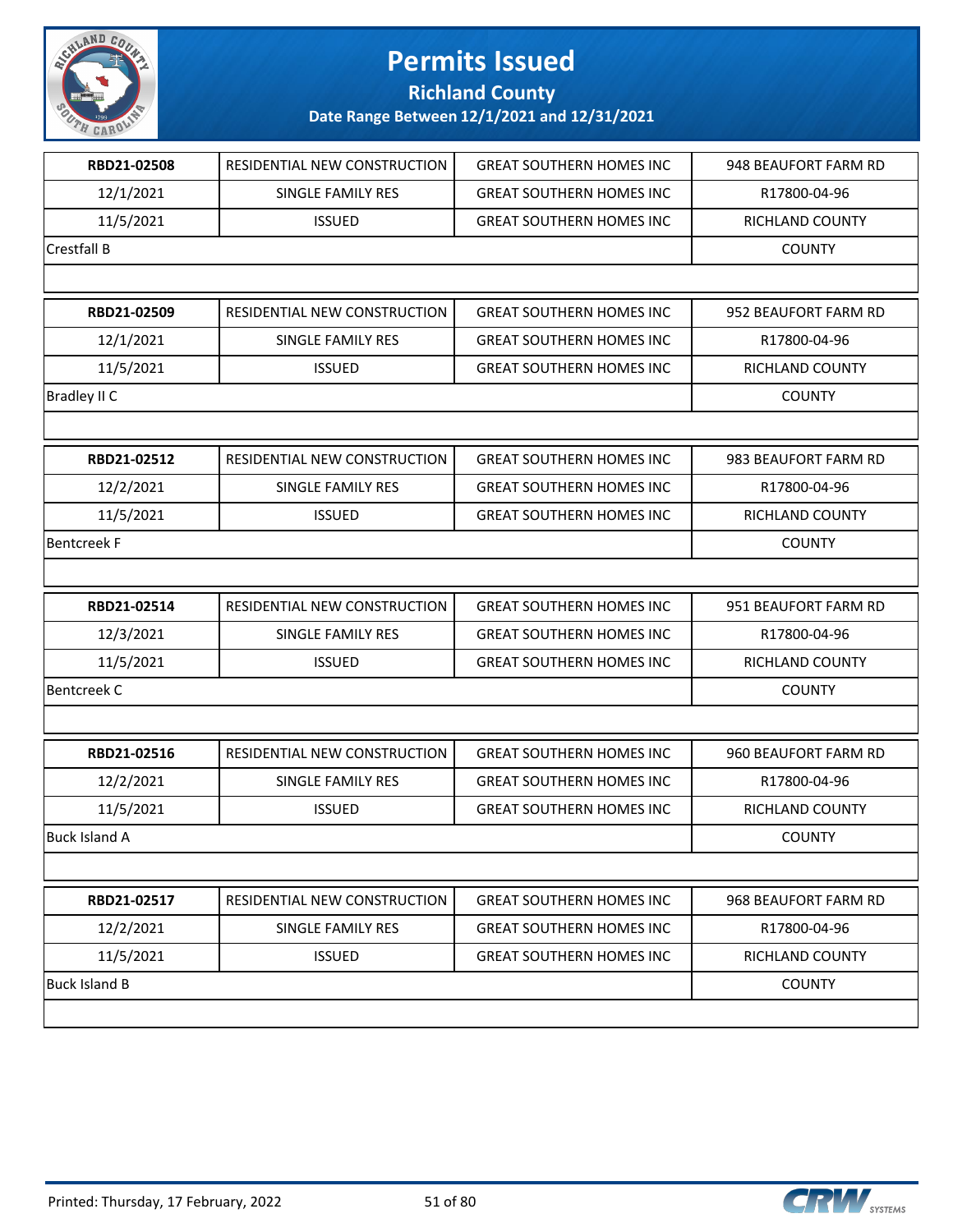

**Richland County**

| RBD21-02518                   | RESIDENTIAL NEW CONSTRUCTION | <b>GREAT SOUTHERN HOMES INC</b> | 964 BEAUFORT FARM RD      |
|-------------------------------|------------------------------|---------------------------------|---------------------------|
| 12/2/2021                     | SINGLE FAMILY RES            | <b>GREAT SOUTHERN HOMES INC</b> | R17800-04-96              |
| 11/5/2021                     | <b>ISSUED</b>                | <b>GREAT SOUTHERN HOMES INC</b> | RICHLAND COUNTY           |
| Porter II E                   |                              |                                 | <b>COUNTY</b>             |
|                               |                              |                                 |                           |
| RBD21-02519                   | RESIDENTIAL NEW CONSTRUCTION | <b>STANLEY MARTIN HOMES LLC</b> | <b>425 SPRUCE KNOB LN</b> |
| 12/6/2021                     | SINGLE FAMILY RES            | SUMMER PINES DEVELOPMENT LLC    | R14800-04-13              |
| 11/5/2021                     | <b>ISSUED</b>                | STANLEY MARTIN HOMES LLC        | RICHLAND COUNTY           |
| Build single family residence |                              |                                 | <b>COUNTY</b>             |
|                               |                              |                                 |                           |
| RBD21-02520                   | RESIDENTIAL NEW CONSTRUCTION | <b>GREAT SOUTHERN HOMES INC</b> | 976 BEAUFORT FARM RD      |
| 12/2/2021                     | <b>SINGLE FAMILY RES</b>     | <b>GREAT SOUTHERN HOMES INC</b> | R17800-04-96              |
| 11/5/2021                     | <b>ISSUED</b>                | <b>GREAT SOUTHERN HOMES INC</b> | RICHLAND COUNTY           |
| Porter II F                   |                              |                                 | <b>COUNTY</b>             |
|                               |                              |                                 |                           |
| RBD21-02521                   | RESIDENTIAL NEW CONSTRUCTION | <b>GREAT SOUTHERN HOMES INC</b> | 959 BEAUFORT FARM RD      |
| 12/2/2021                     | SINGLE FAMILY RES            | <b>GREAT SOUTHERN HOMES INC</b> | R17800-04-96              |
| 11/5/2021                     | <b>ISSUED</b>                | <b>GREAT SOUTHERN HOMES INC</b> | RICHLAND COUNTY           |
| Porter II F                   |                              |                                 | <b>COUNTY</b>             |
|                               |                              |                                 |                           |
| RBD21-02522                   | RESIDENTIAL NEW CONSTRUCTION | <b>GREAT SOUTHERN HOMES INC</b> | 975 BEAUFORT FARM RD      |
| 12/2/2021                     | SINGLE FAMILY RES            | <b>GREAT SOUTHERN HOMES INC</b> | R17800-04-96              |
| 11/5/2021                     | <b>ISSUED</b>                | <b>GREAT SOUTHERN HOMES INC</b> | RICHLAND COUNTY           |
| Devonshire II B               |                              |                                 | <b>COUNTY</b>             |
|                               |                              |                                 |                           |
| RBD21-02523                   | RESIDENTIAL NEW CONSTRUCTION | <b>GREAT SOUTHERN HOMES INC</b> | 963 BEAUFORT FARM RD      |
| 12/2/2021                     | <b>SINGLE FAMILY RES</b>     | <b>GREAT SOUTHERN HOMES INC</b> | R17800-04-96              |
| 11/5/2021                     | <b>ISSUED</b>                |                                 | RICHLAND COUNTY           |
| Devonshire II A               |                              |                                 | <b>COUNTY</b>             |
|                               |                              |                                 |                           |

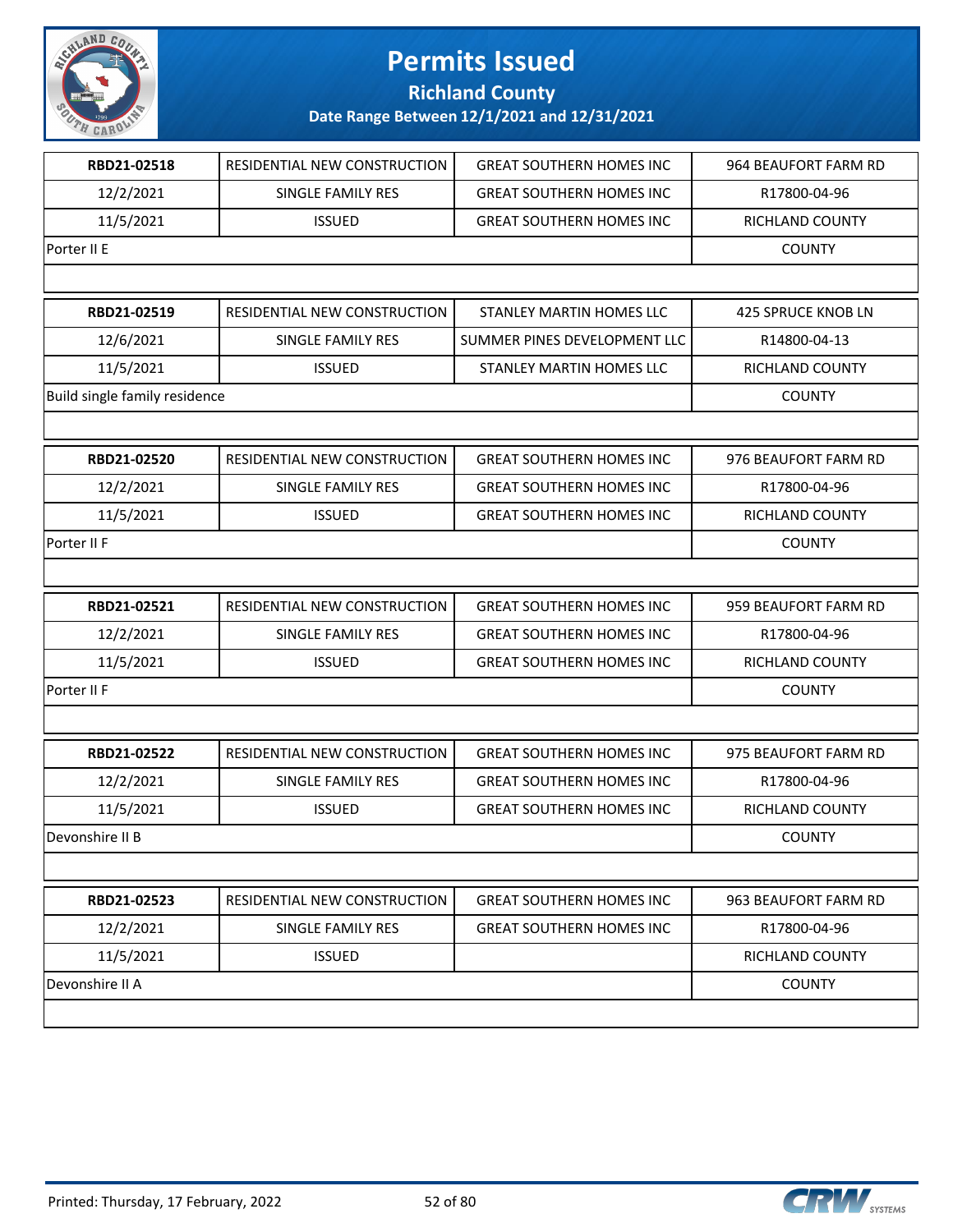

### **Richland County**

| RBD21-02525         | RESIDENTIAL NEW CONSTRUCTION | <b>GREAT SOUTHERN HOMES INC</b> | 967 BEAUFORT FARM RD   |
|---------------------|------------------------------|---------------------------------|------------------------|
| 12/2/2021           | <b>SINGLE FAMILY RES</b>     | <b>GREAT SOUTHERN HOMES INC</b> | R17800-04-96           |
| 11/5/2021           | <b>ISSUED</b>                | <b>GREAT SOUTHERN HOMES INC</b> | RICHLAND COUNTY        |
| <b>Bradley II A</b> |                              |                                 | <b>COUNTY</b>          |
|                     |                              |                                 |                        |
| RBD21-02526         | RESIDENTIAL NEW CONSTRUCTION | <b>GREAT SOUTHERN HOMES INC</b> | 955 BEAUFORT FARM RD   |
| 12/2/2021           | <b>SINGLE FAMILY RES</b>     | <b>GREAT SOUTHERN HOMES INC</b> | R17800-04-96           |
| 11/5/2021           | <b>ISSUED</b>                | <b>GREAT SOUTHERN HOMES INC</b> | RICHLAND COUNTY        |
| McClean C           |                              |                                 | <b>COUNTY</b>          |
|                     |                              |                                 |                        |
| RBD21-02528         | RESIDENTIAL NEW CONSTRUCTION | MUNGO HOMES PROPERTIES LLC      | 9 BOTTICELLI CT        |
| 12/3/2021           | <b>SINGLE FAMILY RES</b>     | MUNGO HOMES PROPERTIES LLC      | R01711-08-08           |
| 11/5/2021           | <b>ISSUED</b>                |                                 | RICHLAND COUNTY        |
| Single Family Home  |                              |                                 | <b>COUNTY</b>          |
|                     |                              |                                 |                        |
| RBD21-02555         | RESIDENTIAL NEW CONSTRUCTION | <b>GREAT SOUTHERN HOMES INC</b> | 1225 DEEP CREEK RD     |
| 12/2/2021           | SINGLE FAMILY RES            | <b>GREAT SOUTHERN HOMES INC</b> | R17800-04-96           |
| 11/10/2021          | <b>ISSUED</b>                | <b>GREAT SOUTHERN HOMES INC</b> | RICHLAND COUNTY        |
| Laurel B            |                              |                                 | <b>COUNTY</b>          |
|                     |                              |                                 |                        |
| RBD21-02556         | RESIDENTIAL NEW CONSTRUCTION | <b>GREAT SOUTHERN HOMES INC</b> | 1245 DEEP CREEK RD     |
| 12/2/2021           | <b>SINGLE FAMILY RES</b>     | <b>GREAT SOUTHERN HOMES INC</b> | R17800-04-96           |
| 11/10/2021          | <b>ISSUED</b>                | <b>GREAT SOUTHERN HOMES INC</b> | <b>RICHLAND COUNTY</b> |
| Laurel A            |                              |                                 | <b>COUNTY</b>          |
|                     |                              |                                 |                        |
| RBD21-02557         | RESIDENTIAL NEW CONSTRUCTION | <b>GREAT SOUTHERN HOMES INC</b> | 1236 DEEP CREEK RD     |
| 12/2/2021           | SINGLE FAMILY RES            | <b>GREAT SOUTHERN HOMES INC</b> | R17800-04-96           |
| 11/10/2021          | <b>ISSUED</b>                | <b>GREAT SOUTHERN HOMES INC</b> | RICHLAND COUNTY        |
| Laurel C            |                              |                                 | <b>COUNTY</b>          |
|                     |                              |                                 |                        |

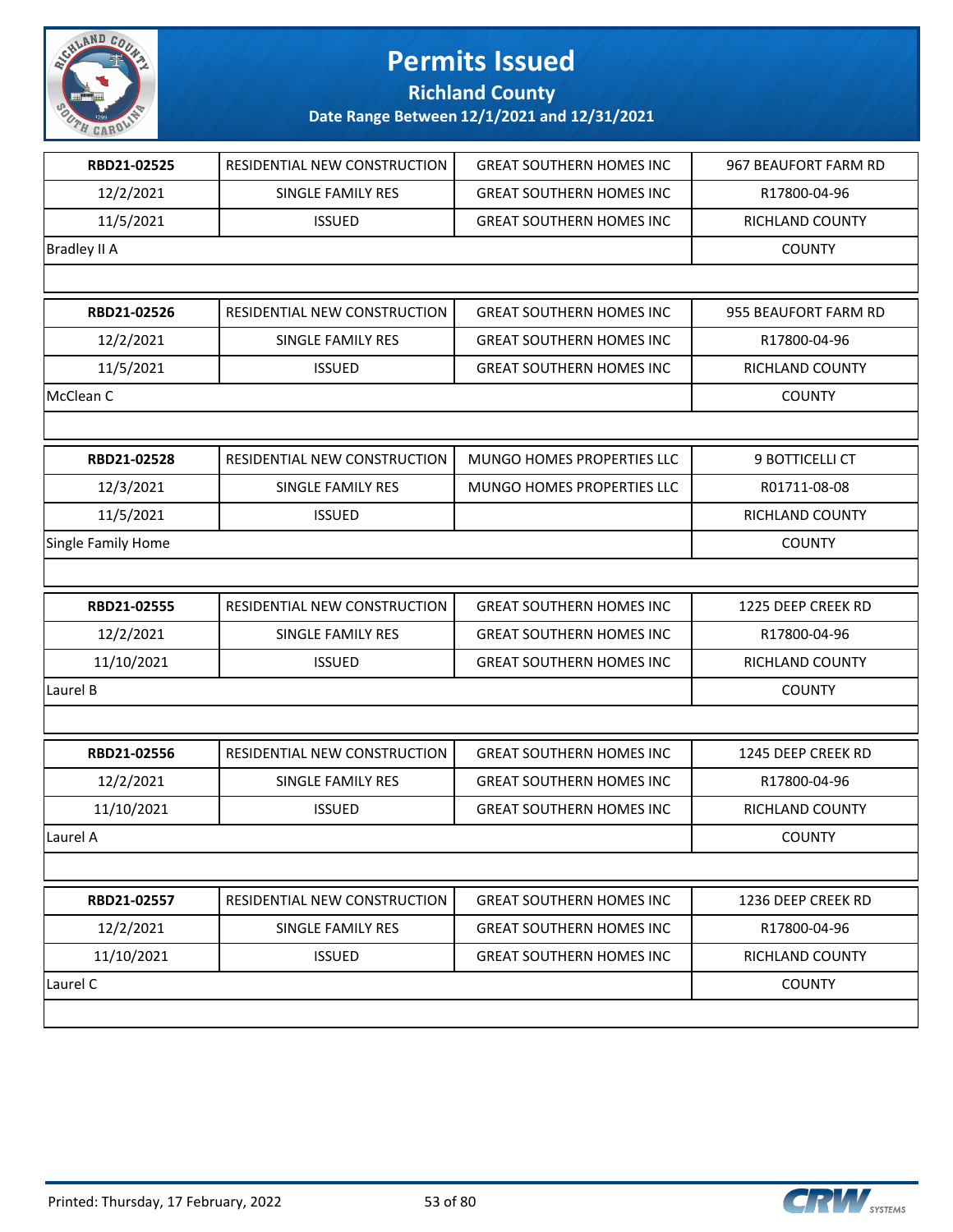

**Richland County**

| RBD21-02559        | RESIDENTIAL NEW CONSTRUCTION        | <b>GREAT SOUTHERN HOMES INC</b> | 1233 DEEP CREEK RD     |
|--------------------|-------------------------------------|---------------------------------|------------------------|
| 12/2/2021          | <b>SINGLE FAMILY RES</b>            | <b>GREAT SOUTHERN HOMES INC</b> | R17800-04-96           |
| 11/10/2021         | <b>ISSUED</b>                       | <b>GREAT SOUTHERN HOMES INC</b> | RICHLAND COUNTY        |
| <b>Bentcreek C</b> |                                     |                                 | <b>COUNTY</b>          |
|                    |                                     |                                 |                        |
| RBD21-02560        | RESIDENTIAL NEW CONSTRUCTION        | <b>GREAT SOUTHERN HOMES INC</b> | 1237 DEEP CREEK RD     |
| 12/2/2021          | SINGLE FAMILY RES                   | <b>GREAT SOUTHERN HOMES INC</b> | R17800-04-96           |
| 11/10/2021         | <b>ISSUED</b>                       | <b>GREAT SOUTHERN HOMES INC</b> | RICHLAND COUNTY        |
| Harper B           |                                     |                                 | <b>COUNTY</b>          |
|                    |                                     |                                 |                        |
| RBD21-02561        | RESIDENTIAL NEW CONSTRUCTION        | <b>GREAT SOUTHERN HOMES INC</b> | 1241 DEEP CREEK RD     |
| 12/2/2021          | SINGLE FAMILY RES                   | <b>GREAT SOUTHERN HOMES INC</b> | R17800-04-96           |
| 11/10/2021         | <b>ISSUED</b>                       | <b>GREAT SOUTHERN HOMES INC</b> | RICHLAND COUNTY        |
| Hidden Creek B     |                                     |                                 | <b>COUNTY</b>          |
|                    |                                     |                                 |                        |
| RBD21-02562        | RESIDENTIAL NEW CONSTRUCTION        | <b>GREAT SOUTHERN HOMES INC</b> | 1232 DEEP CREEK RD     |
| 12/2/2021          | SINGLE FAMILY RES                   | <b>GREAT SOUTHERN HOMES INC</b> | R17800-04-96           |
| 11/10/2021         | <b>ISSUED</b>                       | <b>GREAT SOUTHERN HOMES INC</b> | RICHLAND COUNTY        |
| Hidden Creek C     |                                     |                                 | <b>COUNTY</b>          |
|                    |                                     |                                 |                        |
| RBD21-02563        | <b>RESIDENTIAL NEW CONSTRUCTION</b> | <b>GREAT SOUTHERN HOMES INC</b> | 1244 DEEP CREEK RD     |
| 12/2/2021          | SINGLE FAMILY RES                   | <b>GREAT SOUTHERN HOMES INC</b> | R17800-04-96           |
| 11/10/2021         | <b>ISSUED</b>                       | <b>GREAT SOUTHERN HOMES INC</b> | RICHLAND COUNTY        |
| Hillcrest A        |                                     |                                 | <b>COUNTY</b>          |
|                    |                                     |                                 |                        |
| RBD21-02564        | RESIDENTIAL NEW CONSTRUCTION        | MUNGO HOMES PROPERTIES LLC      | 2755 PRINCE CHARLES CT |
| 12/7/2021          | SINGLE FAMILY RES                   | MUNGO HOMES PROPERTIES LLC      | R21904-01-08           |
| 11/10/2021         | <b>ISSUED</b>                       |                                 | RICHLAND COUNTY        |
| Single Family Home |                                     |                                 | <b>COUNTY</b>          |
|                    |                                     |                                 |                        |
|                    |                                     |                                 |                        |

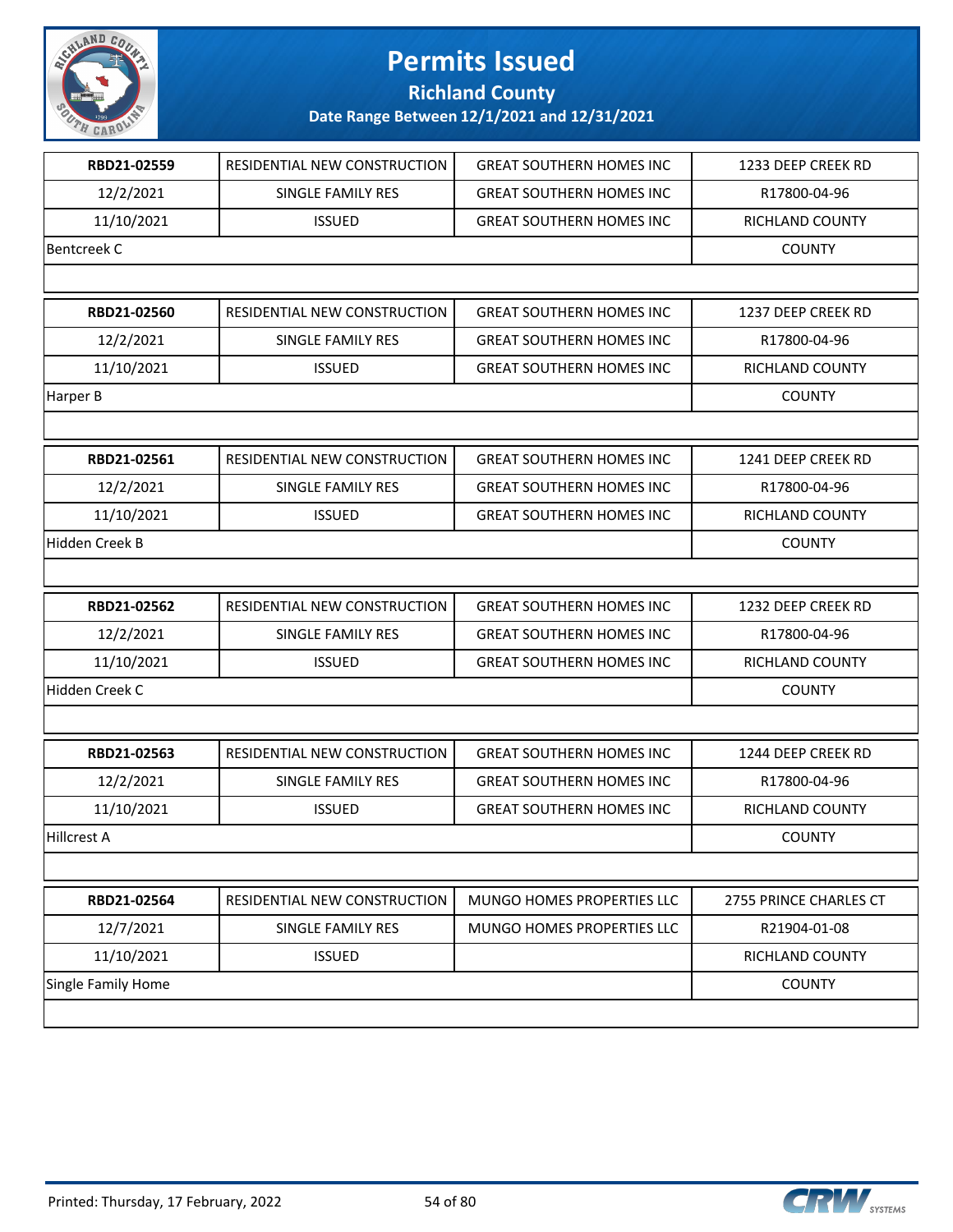

**Richland County**

| RBD21-02572                          | RESIDENTIAL NEW CONSTRUCTION | MICHAEL ODOM                       | 220 VALLEY SPRINGS RD |
|--------------------------------------|------------------------------|------------------------------------|-----------------------|
| 12/10/2021                           | SINGLE FAMILY RES            | WILSON LARRY & ANGELA LY           | R22804-01-04          |
| 11/11/2021                           | <b>ISSUED</b>                | MICHAEL ODOM                       | RICHLAND COUNTY       |
| two story with attached 2 car garage |                              |                                    | <b>COUNTY</b>         |
|                                      |                              |                                    |                       |
| RBD21-02574                          | RESIDENTIAL NEW CONSTRUCTION | <b>STANLEY MARTIN HOMES LLC</b>    | 514 TREE HILL LN      |
| 12/6/2021                            | <b>SINGLE FAMILY RES</b>     | SUMMER PINES DEVELOPMENT<br>$LLC*$ | R14800-04-14          |
| 11/12/2021                           | <b>ISSUED</b>                | STANLEY MARTIN HOMES LLC           | RICHLAND COUNTY       |
| Build single family residence        |                              |                                    | <b>COUNTY</b>         |
|                                      |                              |                                    |                       |
| RBD21-02575                          | RESIDENTIAL NEW CONSTRUCTION | MUNGO HOMES PROPERTIES LLC         | 534 HARBOUR POINTE DR |
| 12/6/2021                            | SINGLE FAMILY RES            | MUNGO HOMES PROPERTIES LLC         | R23200-01-32          |
| 11/12/2021                           | <b>ISSUED</b>                |                                    | RICHLAND COUNTY       |
| Single Family Home                   |                              |                                    | <b>COUNTY</b>         |
|                                      |                              |                                    |                       |
| RBD21-02576                          | RESIDENTIAL NEW CONSTRUCTION | STANLEY MARTIN HOMES LLC           | 433 SPRUCE KNOB LN    |
| 12/6/2021                            | SINGLE FAMILY RES            | SUMMER PINES DEVELOPMENT LLC       | R14800-04-13          |
| 11/12/2021                           | <b>ISSUED</b>                | STANLEY MARTIN HOMES LLC           | RICHLAND COUNTY       |
| Build single family residence        |                              |                                    | <b>COUNTY</b>         |
|                                      |                              |                                    |                       |
| RBD21-02579                          | RESIDENTIAL NEW CONSTRUCTION | <b>GREAT SOUTHERN HOMES INC</b>    | 710 OAK MOSS DR       |
| 12/2/2021                            | SINGLE FAMILY RES            | <b>GREAT SOUTHERN HOMES INC</b>    | R23300-01-02          |
| 11/12/2021                           | <b>ISSUED</b>                | <b>GREAT SOUTHERN HOMES INC</b>    | RICHLAND COUNTY       |
| <b>Bentcreek D</b>                   |                              |                                    | <b>COUNTY</b>         |
|                                      |                              |                                    |                       |
| RBD21-02582                          | RESIDENTIAL NEW CONSTRUCTION | MUNGO HOMES PROPERTIES LLC         | 826 RUSKIN DR         |
| 12/6/2021                            | SINGLE FAMILY RES            | MUNGO HOMES PROPERTIES LLC         | R01715-05-11          |
| 11/15/2021                           | <b>ISSUED</b>                |                                    | RICHLAND COUNTY       |
| Single Family Home                   |                              |                                    | <b>COUNTY</b>         |
|                                      |                              |                                    |                       |

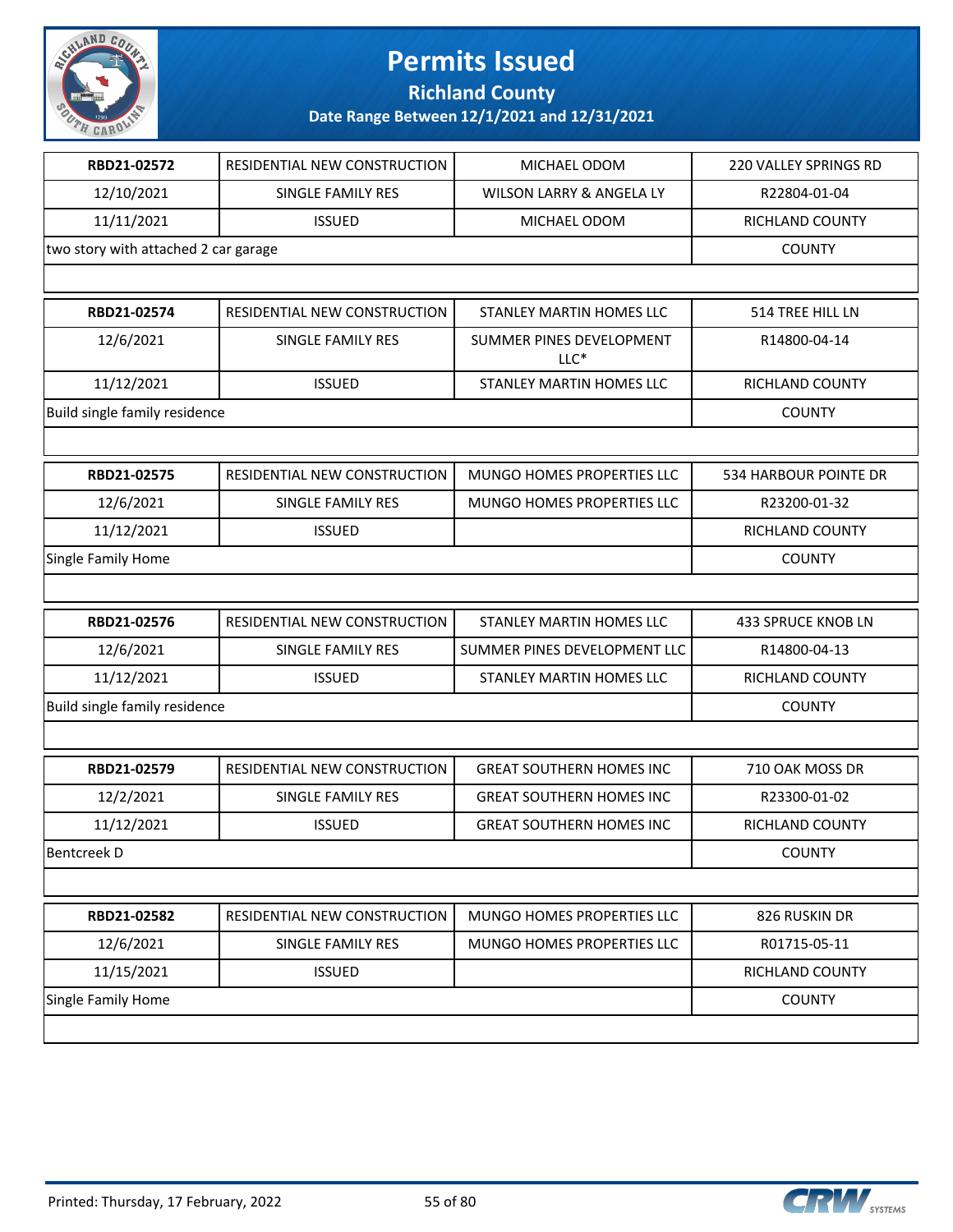

**Richland County**

| RBD21-02583        | RESIDENTIAL NEW CONSTRUCTION | <b>CHOONG KIM</b>               | 724 PORTIA RD         |
|--------------------|------------------------------|---------------------------------|-----------------------|
| 12/2/2021          | SINGLE FAMILY RES            |                                 | R17916-01-03          |
| 11/15/2021         | <b>ISSUED</b>                | <b>CHOONG KIM</b>               | RICHLAND COUNTY       |
| Single Family Home |                              |                                 | <b>COUNTY</b>         |
|                    |                              |                                 |                       |
| RBD21-02588        | RESIDENTIAL NEW CONSTRUCTION | MUNGO HOMES PROPERTIES LLC      | 904 VAN GOGH WAY      |
| 12/6/2021          | SINGLE FAMILY RES            | MUNGO HOMES PROPERTIES LLC      | R01711-08-11          |
| 11/15/2021         | <b>ISSUED</b>                |                                 | RICHLAND COUNTY       |
| Single Family Home |                              |                                 | <b>COUNTY</b>         |
|                    |                              |                                 |                       |
| RBD21-02590        | RESIDENTIAL NEW CONSTRUCTION | MUNGO HOMES PROPERTIES LLC      | 512 HARBOUR POINTE DR |
| 12/6/2021          | SINGLE FAMILY RES            | MUNGO HOMES PROPERTIES LLC      | R23200-01-32          |
| 11/16/2021         | <b>ISSUED</b>                |                                 | RICHLAND COUNTY       |
| Single Family Home |                              |                                 | <b>COUNTY</b>         |
|                    |                              |                                 |                       |
| RBD21-02592        | RESIDENTIAL NEW CONSTRUCTION | <b>GREAT SOUTHERN HOMES INC</b> | 1265 DEEP CREEK RD    |
| 12/2/2021          | SINGLE FAMILY RES            | <b>GREAT SOUTHERN HOMES INC</b> | R17800-04-96          |
| 11/17/2021         | <b>ISSUED</b>                | <b>GREAT SOUTHERN HOMES INC</b> | RICHLAND COUNTY       |
| Harper C           |                              |                                 | <b>COUNTY</b>         |
|                    |                              |                                 |                       |
| RBD21-02593        | RESIDENTIAL NEW CONSTRUCTION | <b>GREAT SOUTHERN HOMES INC</b> | 1267 DEEP CREEK RD    |
| 12/2/2021          | SINGLE FAMILY RES            | <b>GREAT SOUTHERN HOMES INC</b> | R17800-04-96          |
| 11/17/2021         | <b>ISSUED</b>                | <b>GREAT SOUTHERN HOMES INC</b> | RICHLAND COUNTY       |
| Laurel A           |                              |                                 | <b>COUNTY</b>         |
|                    |                              |                                 |                       |
| RBD21-02594        | RESIDENTIAL NEW CONSTRUCTION | <b>GREAT SOUTHERN HOMES INC</b> | 1272 DEEP CREEK RD    |
| 12/2/2021          | SINGLE FAMILY RES            | <b>GREAT SOUTHERN HOMES INC</b> | R17800-04-96          |
| 11/17/2021         | <b>ISSUED</b>                | <b>GREAT SOUTHERN HOMES INC</b> | RICHLAND COUNTY       |
| Laurel C           |                              |                                 | <b>COUNTY</b>         |
|                    |                              |                                 |                       |

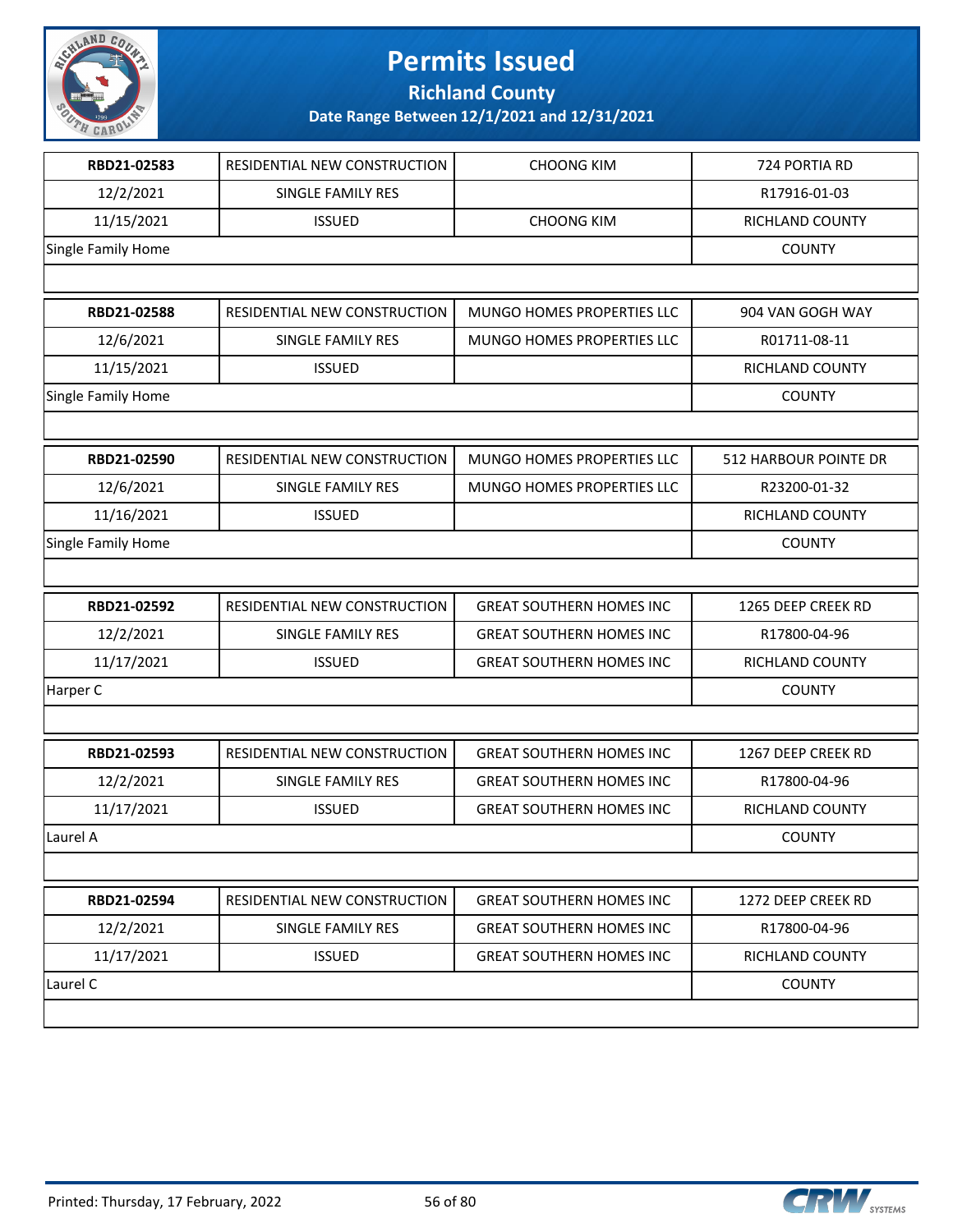

**Richland County**

| RBD21-02595        | RESIDENTIAL NEW CONSTRUCTION | <b>GREAT SOUTHERN HOMES INC</b> | 1266 DEEP CREEK RD           |
|--------------------|------------------------------|---------------------------------|------------------------------|
| 12/2/2021          | SINGLE FAMILY RES            | <b>GREAT SOUTHERN HOMES INC</b> | R17800-04-96                 |
| 11/17/2021         | <b>ISSUED</b>                | <b>GREAT SOUTHERN HOMES INC</b> | RICHLAND COUNTY              |
| Laurel B           |                              |                                 | <b>COUNTY</b>                |
|                    |                              |                                 |                              |
| RBD21-02596        | RESIDENTIAL NEW CONSTRUCTION | <b>GREAT SOUTHERN HOMES INC</b> | 1262 DEEP CREEK RD           |
| 12/2/2021          | <b>SINGLE FAMILY RES</b>     | <b>GREAT SOUTHERN HOMES INC</b> | R17800-04-96                 |
| 11/17/2021         | <b>ISSUED</b>                | <b>GREAT SOUTHERN HOMES INC</b> | RICHLAND COUNTY              |
| Bentgrass C        |                              |                                 | <b>COUNTY</b>                |
|                    |                              |                                 |                              |
| RBD21-02597        | RESIDENTIAL NEW CONSTRUCTION | MUNGO HOMES PROPERTIES LLC      | <b>487 HARBOUR POINTE DR</b> |
| 12/7/2021          | SINGLE FAMILY RES            | MUNGO HOMES PROPERTIES LLC      | R23200-01-32                 |
| 11/17/2021         | <b>ISSUED</b>                |                                 | RICHLAND COUNTY              |
| Single Family Home |                              |                                 | <b>COUNTY</b>                |
|                    |                              |                                 |                              |
| RBD21-02598        | RESIDENTIAL NEW CONSTRUCTION | <b>GREAT SOUTHERN HOMES INC</b> | 735 OAK MOSS DR              |
| 12/2/2021          | SINGLE FAMILY RES            | <b>GREAT SOUTHERN HOMES INC</b> | R23300-01-02                 |
| 11/17/2021         | <b>ISSUED</b>                | <b>GREAT SOUTHERN HOMES INC</b> | RICHLAND COUNTY              |
| Devonshire II A    |                              |                                 | <b>COUNTY</b>                |
|                    |                              |                                 |                              |
| RBD21-02599        | RESIDENTIAL NEW CONSTRUCTION | <b>GREAT SOUTHERN HOMES INC</b> | 729 OAK MOSS DR              |
| 12/2/2021          | SINGLE FAMILY RES            | <b>GREAT SOUTHERN HOMES INC</b> | R23300-01-02                 |
| 11/17/2021         | <b>ISSUED</b>                | <b>GREAT SOUTHERN HOMES INC</b> | RICHLAND COUNTY              |
| <b>Bentcreek C</b> |                              |                                 | <b>COUNTY</b>                |
|                    |                              |                                 |                              |
| RBD21-02600        | RESIDENTIAL NEW CONSTRUCTION | <b>GREAT SOUTHERN HOMES INC</b> | 704 OAK MOSS DR              |
| 12/7/2021          | SINGLE FAMILY RES            | <b>GREAT SOUTHERN HOMES INC</b> | R23300-01-02                 |
| 11/17/2021         | <b>ISSUED</b>                | <b>GREAT SOUTHERN HOMES INC</b> | RICHLAND COUNTY              |
| Catalina A         |                              |                                 | <b>COUNTY</b>                |
|                    |                              |                                 |                              |
|                    |                              |                                 |                              |

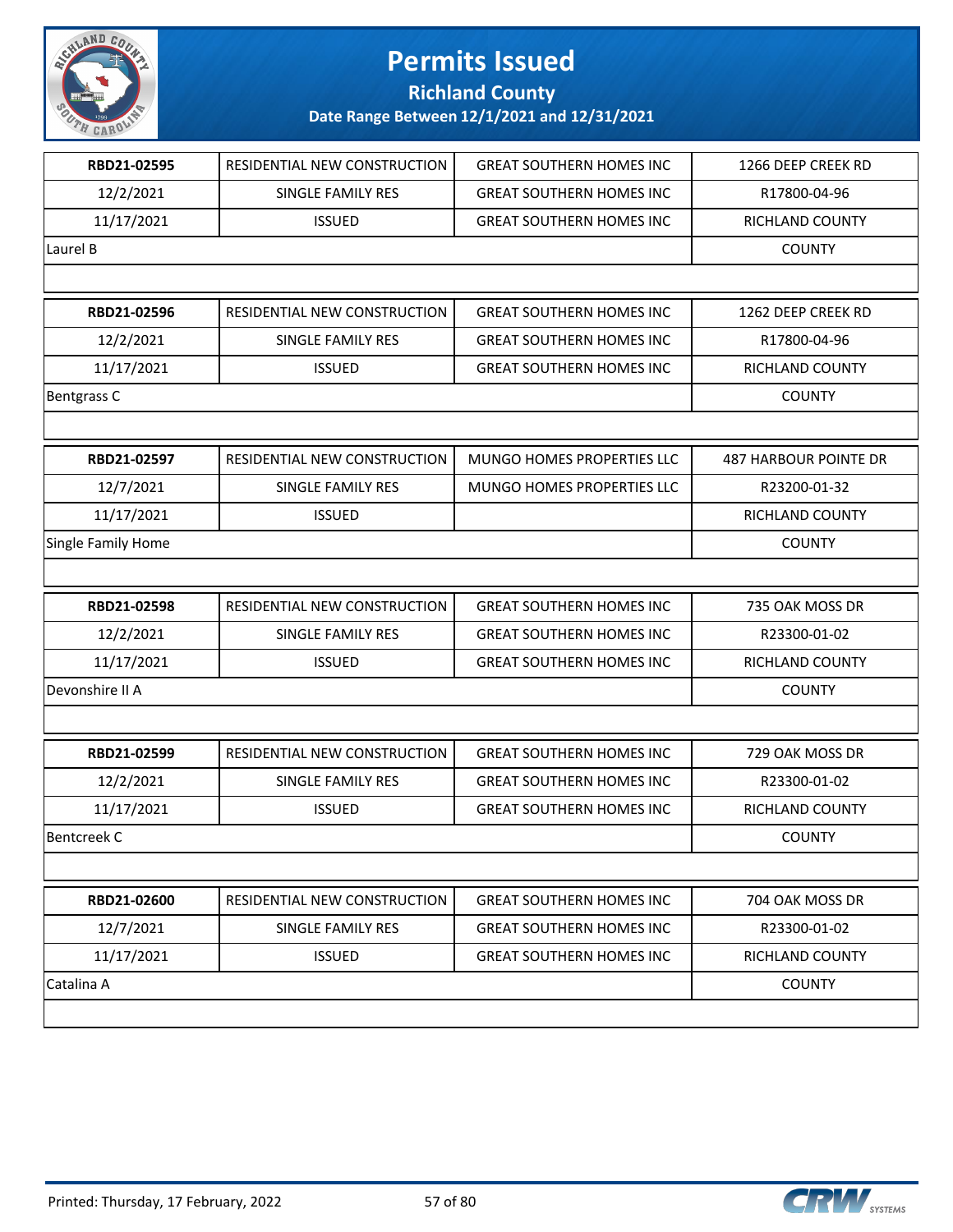

**Richland County**

| RBD21-02601    | RESIDENTIAL NEW CONSTRUCTION        | <b>GREAT SOUTHERN HOMES INC</b> | 805 FOGGY DAY DR       |
|----------------|-------------------------------------|---------------------------------|------------------------|
| 12/7/2021      | SINGLE FAMILY RES                   | <b>GREAT SOUTHERN HOMES INC</b> | R23300-01-02           |
| 11/17/2021     | <b>ISSUED</b>                       | <b>GREAT SOUTHERN HOMES INC</b> | RICHLAND COUNTY        |
| Magnolia C     |                                     |                                 | <b>COUNTY</b>          |
|                |                                     |                                 |                        |
| RBD21-02612    | RESIDENTIAL NEW CONSTRUCTION        | <b>GREAT SOUTHERN HOMES INC</b> | 1282 DEEP CREEK RD     |
| 12/7/2021      | SINGLE FAMILY RES                   | <b>GREAT SOUTHERN HOMES INC</b> | R17800-04-96           |
| 11/18/2021     | <b>ISSUED</b>                       | <b>GREAT SOUTHERN HOMES INC</b> | <b>RICHLAND COUNTY</b> |
| Hillcrest A6   |                                     |                                 | <b>COUNTY</b>          |
|                |                                     |                                 |                        |
| RBD21-02613    | <b>RESIDENTIAL NEW CONSTRUCTION</b> | <b>GREAT SOUTHERN HOMES INC</b> | 1280 DEEP CREEK RD     |
| 12/7/2021      | SINGLE FAMILY RES                   | <b>GREAT SOUTHERN HOMES INC</b> | R17800-04-96           |
| 11/18/2021     | <b>ISSUED</b>                       | <b>GREAT SOUTHERN HOMES INC</b> | RICHLAND COUNTY        |
| Harper B       |                                     |                                 | <b>COUNTY</b>          |
|                |                                     |                                 |                        |
| RBD21-02614    | RESIDENTIAL NEW CONSTRUCTION        | <b>GREAT SOUTHERN HOMES INC</b> | 1278 DEEP CREEK RD     |
| 12/7/2021      | SINGLE FAMILY RES                   | <b>GREAT SOUTHERN HOMES INC</b> | R17800-04-96           |
| 11/18/2021     | <b>ISSUED</b>                       | <b>GREAT SOUTHERN HOMES INC</b> | RICHLAND COUNTY        |
| Hidden Creek C |                                     |                                 | <b>COUNTY</b>          |
|                |                                     |                                 |                        |
| RBD21-02615    | <b>RESIDENTIAL NEW CONSTRUCTION</b> | <b>GREAT SOUTHERN HOMES INC</b> | 1274 DEEP CREEK RD     |
| 12/7/2021      | SINGLE FAMILY RES                   | <b>GREAT SOUTHERN HOMES INC</b> | R17800-04-96           |
| 11/18/2021     | <b>ISSUED</b>                       | <b>GREAT SOUTHERN HOMES INC</b> | <b>RICHLAND COUNTY</b> |
| Hillcrest D6   |                                     |                                 | <b>COUNTY</b>          |
|                |                                     |                                 |                        |
| RBD21-02620    | RESIDENTIAL NEW CONSTRUCTION        | <b>GREAT SOUTHERN HOMES INC</b> | 741 OAK MOSS DR        |
| 12/8/2021      | SINGLE FAMILY RES                   | <b>GREAT SOUTHERN HOMES INC</b> | R23300-01-02           |
| 11/18/2021     | <b>ISSUED</b>                       | <b>GREAT SOUTHERN HOMES INC</b> | RICHLAND COUNTY        |
|                |                                     |                                 |                        |
| Magnolia C     |                                     |                                 | <b>COUNTY</b>          |

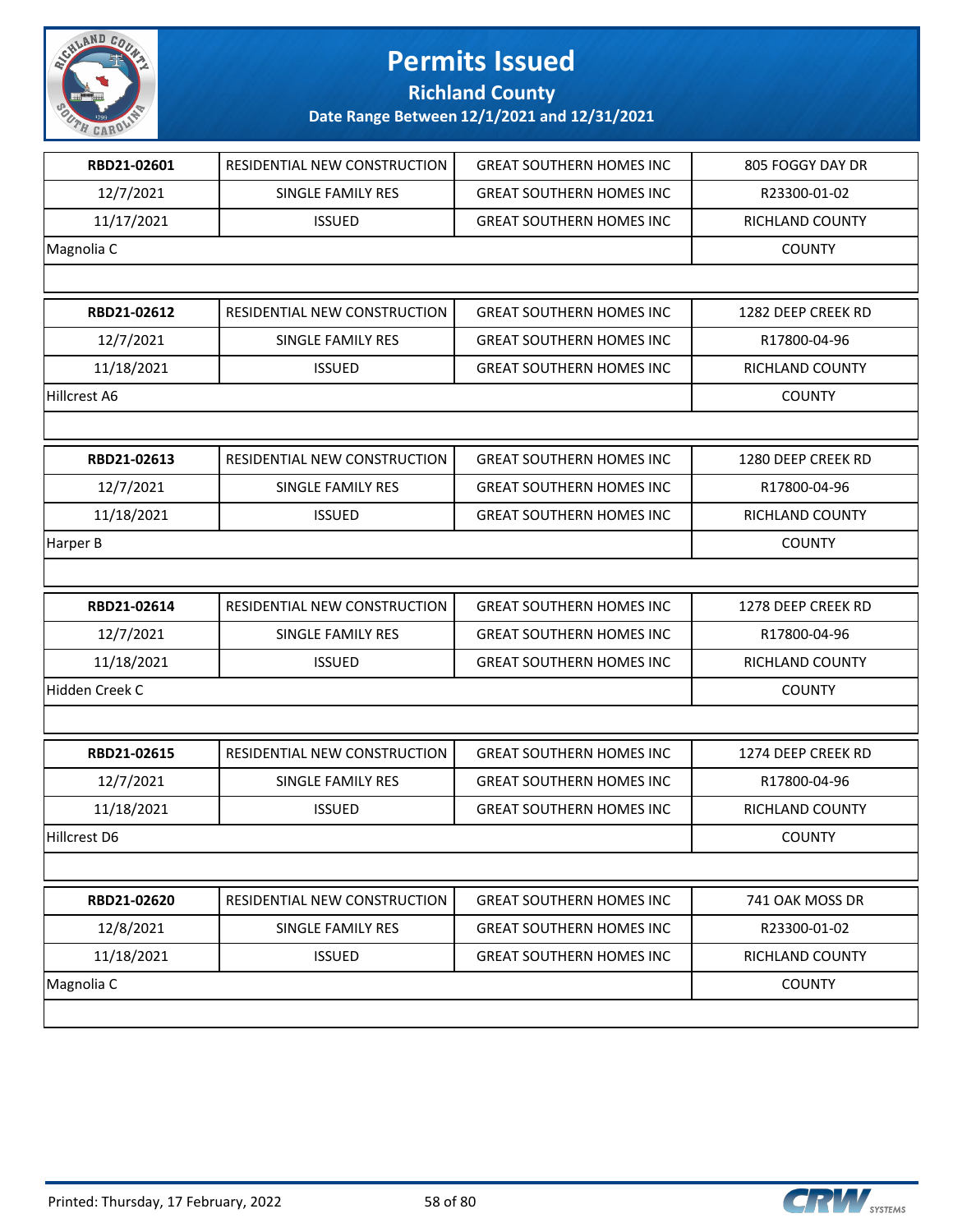

**Richland County**

| RBD21-02623        | RESIDENTIAL NEW CONSTRUCTION | <b>GREAT SOUTHERN HOMES INC</b>   | 1229 DEEP CREEK RD          |
|--------------------|------------------------------|-----------------------------------|-----------------------------|
| 12/8/2021          | SINGLE FAMILY RES            | <b>GREAT SOUTHERN HOMES INC</b>   | R17800-04-96                |
| 11/19/2021         | <b>ISSUED</b>                | <b>GREAT SOUTHERN HOMES INC</b>   | RICHLAND COUNTY             |
| <b>Taylor C</b>    |                              |                                   | <b>COUNTY</b>               |
|                    |                              |                                   |                             |
| RBD21-02624        | RESIDENTIAL NEW CONSTRUCTION | <b>GREAT SOUTHERN HOMES INC</b>   | 1240 DEEP CREEK RD          |
| 12/8/2021          | SINGLE FAMILY RES            | <b>GREAT SOUTHERN HOMES INC</b>   | R17800-04-96                |
| 11/19/2021         | <b>ISSUED</b>                | <b>GREAT SOUTHERN HOMES INC</b>   | RICHLAND COUNTY             |
| <b>Taylor B</b>    |                              |                                   | <b>COUNTY</b>               |
|                    |                              |                                   |                             |
| RBD21-02625        | RESIDENTIAL NEW CONSTRUCTION | <b>GREAT SOUTHERN HOMES INC</b>   | 1260 DEEP CREEK RD          |
| 12/9/2021          | SINGLE FAMILY RES            | <b>GREAT SOUTHERN HOMES INC</b>   | R17800-04-96                |
| 11/19/2021         | <b>ISSUED</b>                | <b>GREAT SOUTHERN HOMES INC</b>   | <b>RICHLAND COUNTY</b>      |
| <b>Taylor C</b>    |                              |                                   | <b>COUNTY</b>               |
|                    |                              |                                   |                             |
| RBD21-02626        | RESIDENTIAL NEW CONSTRUCTION | MUNGO HOMES PROPERTIES LLC        | 530 HARBOUR POINTE DR       |
| 12/9/2021          | SINGLE FAMILY RES            | MUNGO HOMES PROPERTIES LLC        | R23200-01-32                |
| 11/22/2021         | <b>ISSUED</b>                |                                   | RICHLAND COUNTY             |
| Single Family Home |                              |                                   | <b>COUNTY</b>               |
|                    |                              |                                   |                             |
| RBD21-02635        | RESIDENTIAL NEW CONSTRUCTION | <b>MUNGO HOMES PROPERTIES LLC</b> | <b>1074 TURTLE STONE RD</b> |
| 12/9/2021          | SINGLE FAMILY RES            | MUNGO HOMES PROPERTIES LLC        | R20416-07-07                |
| 11/22/2021         | <b>ISSUED</b>                |                                   | <b>RICHLAND COUNTY</b>      |
| Single Family Home |                              |                                   | <b>COUNTY</b>               |
|                    |                              |                                   |                             |
| RBD21-02650        | RESIDENTIAL NEW CONSTRUCTION | Aaron Pazarena                    | 2000 BOOKMAN LOOP           |
| 12/9/2021          | SINGLE FAMILY RES            | <b>ST JACQUES BENOIT</b>          | R05500-02-20                |
| 11/24/2021         | <b>ISSUED</b>                | Celtic Works Inc                  | RICHLAND COUNTY             |
| New Home           |                              |                                   |                             |
|                    |                              |                                   |                             |
|                    |                              |                                   |                             |

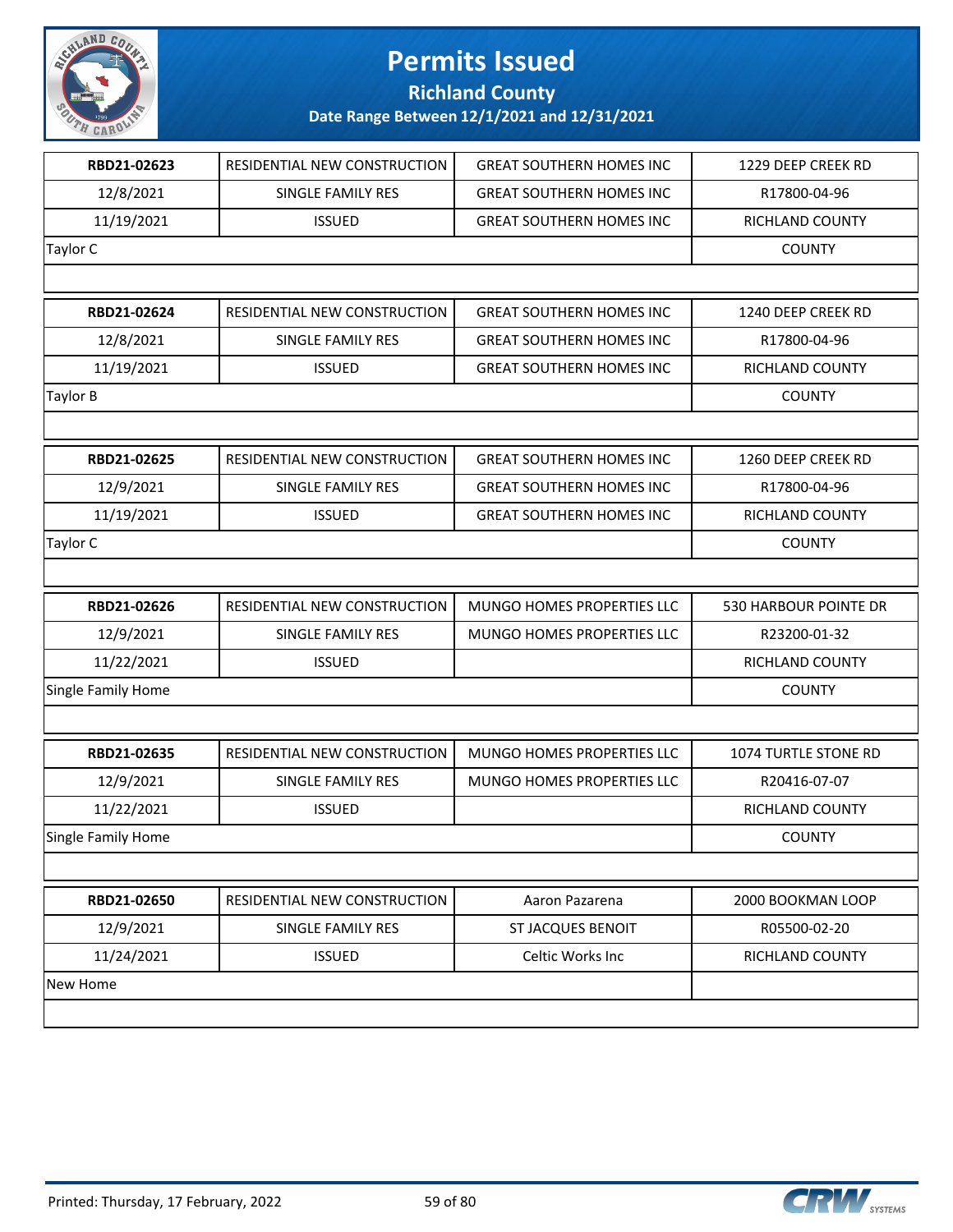

**Richland County**

| RBD21-02655                                 | RESIDENTIAL NEW CONSTRUCTION | MUNGO HOMES PROPERTIES LLC | 1126 TURTLE STONE RD        |
|---------------------------------------------|------------------------------|----------------------------|-----------------------------|
| 12/9/2021                                   | SINGLE FAMILY RES            | MUNGO HOMES PROPERTIES LLC | R20415-03-12                |
| 11/29/2021                                  | <b>ISSUED</b>                |                            | RICHLAND COUNTY             |
| Single Family Home                          |                              |                            | <b>COUNTY</b>               |
|                                             |                              |                            |                             |
| RBD21-02658                                 | RESIDENTIAL NEW CONSTRUCTION | MUNGO HOMES PROPERTIES LLC | 1134 TURTLE STONE RD        |
| 12/10/2021                                  | SINGLE FAMILY RES            | MUNGO HOMES PROPERTIES LLC | R20415-03-13                |
| 11/29/2021                                  | <b>ISSUED</b>                |                            | <b>RICHLAND COUNTY</b>      |
| Single Family Home                          |                              |                            | <b>COUNTY</b>               |
|                                             |                              |                            |                             |
| RBD21-02660                                 | RESIDENTIAL NEW CONSTRUCTION | MUNGO HOMES PROPERTIES LLC | 2759 PRINCE CHARLES CT      |
| 12/10/2021                                  | SINGLE FAMILY RES            | MUNGO HOMES PROPERTIES LLC | R21904-01-08                |
| 11/30/2021                                  | <b>ISSUED</b>                |                            | RICHLAND COUNTY             |
| Single Family Home                          |                              |                            | <b>COUNTY</b>               |
|                                             |                              |                            |                             |
| RBD21-02661                                 | RESIDENTIAL NEW CONSTRUCTION | MUNGO HOMES PROPERTIES LLC | <b>1120 TURTLE STONE RD</b> |
| 12/10/2021                                  | SINGLE FAMILY RES            | MUNGO HOMES PROPERTIES LLC | R20415-03-10                |
| 11/30/2021                                  | <b>ISSUED</b>                |                            | RICHLAND COUNTY             |
| Single Family Home                          |                              |                            | <b>COUNTY</b>               |
|                                             |                              |                            |                             |
| RBD21-02662                                 | RESIDENTIAL NEW CONSTRUCTION | MUNGO HOMES PROPERTIES LLC | 102 BOOKMAN MILL LN         |
| 12/10/2021                                  | <b>SINGLE FAMILY RES</b>     | MCNEAL MICHAEL & APRIL     | R05400-01-10                |
| 11/30/2021                                  | <b>ISSUED</b>                | MUNGO HOMES PROPERTIES LLC | RICHLAND COUNTY             |
| <b>Construct New Single Family Dwelling</b> |                              |                            | <b>COUNTY</b>               |
|                                             |                              |                            |                             |
| RBD21-02663                                 | RESIDENTIAL NEW CONSTRUCTION | MUNGO HOMES PROPERTIES LLC | 486 HARBOUR POINTE DR       |
| 12/10/2021                                  | SINGLE FAMILY RES            | MUNGO HOMES PROPERTIES LLC | R23200-01-32                |
| 11/30/2021                                  | <b>ISSUED</b>                |                            | RICHLAND COUNTY             |
| Single Family Home                          |                              |                            | <b>COUNTY</b>               |
|                                             |                              |                            |                             |

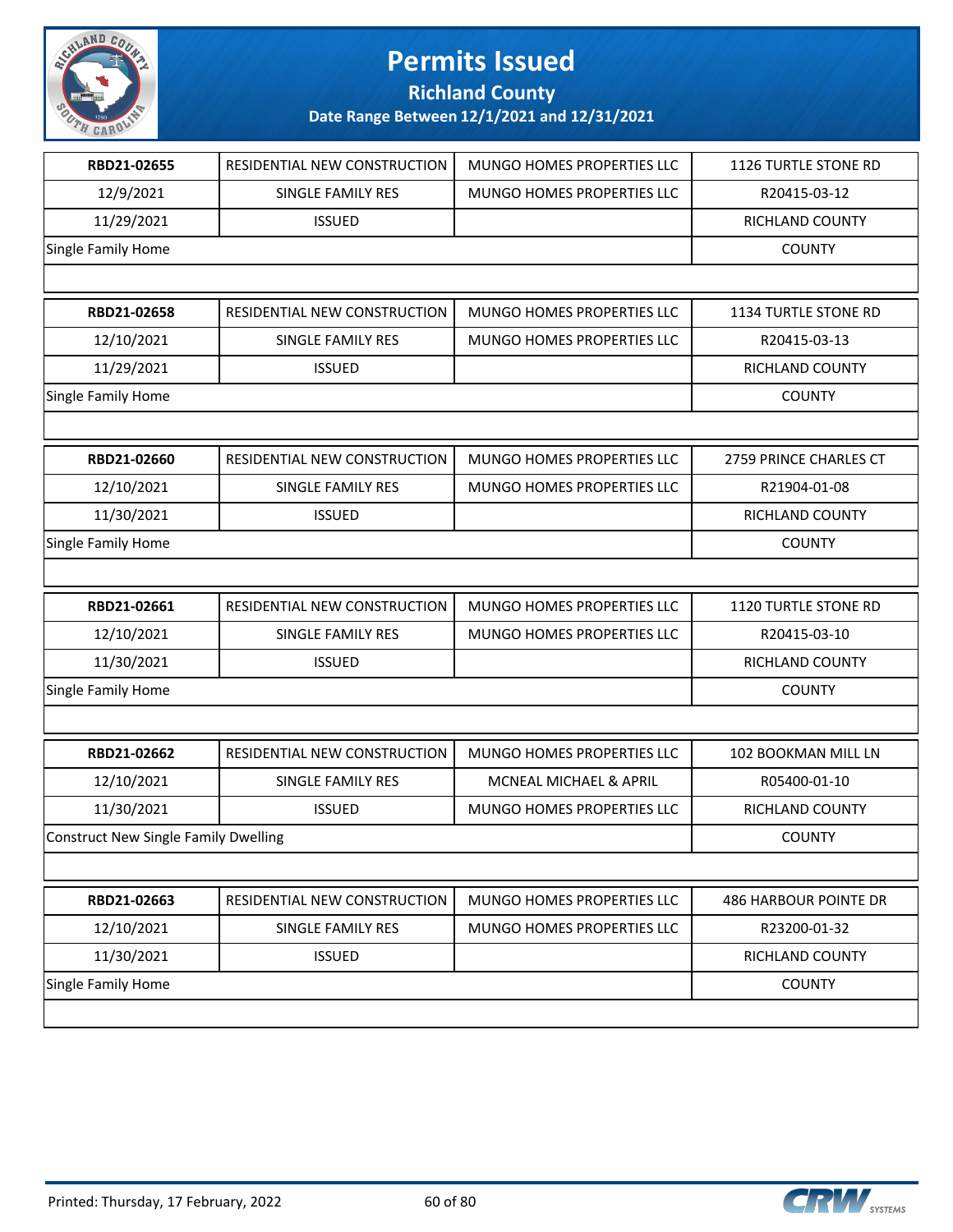

**Richland County**

| RBD21-02665        | RESIDENTIAL NEW CONSTRUCTION | SMEDLEY DAVID & PEGGY           | 513 MARSH POINTE DR    |
|--------------------|------------------------------|---------------------------------|------------------------|
| 12/17/2021         | SINGLE FAMILY RES            | SMEDLEY DAVID & PEGGY           | R23210-12-22           |
| 11/30/2021         | <b>ISSUED</b>                |                                 | RICHLAND COUNTY        |
| <b>NEW HOUSE</b>   |                              |                                 | <b>COUNTY</b>          |
|                    |                              |                                 |                        |
| RBD21-02667        | RESIDENTIAL NEW CONSTRUCTION | MUNGO HOMES PROPERTIES LLC      | 1133 TURTLE STONE RD   |
| 12/10/2021         | SINGLE FAMILY RES            | MUNGO HOMES PROPERTIES LLC      | R20415-04-15           |
| 12/1/2021          | <b>ISSUED</b>                |                                 | RICHLAND COUNTY        |
| Single Family Home |                              |                                 | <b>COUNTY</b>          |
|                    |                              |                                 |                        |
| RBD21-02671        | RESIDENTIAL NEW CONSTRUCTION | <b>GREAT SOUTHERN HOMES INC</b> | 723 OAK MOSS DR        |
| 12/10/2021         | SINGLE FAMILY RES            | <b>GREAT SOUTHERN HOMES INC</b> | R23300-01-02           |
| 12/1/2021          | <b>ISSUED</b>                | <b>GREAT SOUTHERN HOMES INC</b> | <b>RICHLAND COUNTY</b> |
| Catalina A         |                              |                                 | <b>COUNTY</b>          |
|                    |                              |                                 |                        |
| RBD21-02672        | RESIDENTIAL NEW CONSTRUCTION | <b>GREAT SOUTHERN HOMES INC</b> | 717 OAK MOSS DR        |
| 12/10/2021         | SINGLE FAMILY RES            | <b>GREAT SOUTHERN HOMES INC</b> | R23300-01-02           |
| 12/1/2021          | <b>ISSUED</b>                | <b>GREAT SOUTHERN HOMES INC</b> | RICHLAND COUNTY        |
| <b>Bentcreek C</b> |                              |                                 | <b>COUNTY</b>          |
|                    |                              |                                 |                        |
| RBD21-02673        | RESIDENTIAL NEW CONSTRUCTION | <b>GREAT SOUTHERN HOMES INC</b> | 711 OAK MOSS DR        |
| 12/13/2021         | SINGLE FAMILY RES            | <b>GREAT SOUTHERN HOMES INC</b> | R23300-01-02           |
| 12/1/2021          | <b>ISSUED</b>                | <b>GREAT SOUTHERN HOMES INC</b> | RICHLAND COUNTY        |
| Devonshire II A    |                              |                                 | <b>COUNTY</b>          |
|                    |                              |                                 |                        |
| RBD21-02676        | RESIDENTIAL NEW CONSTRUCTION | SCHUMACHER HOMES OF SC INC      | 200 BUCK DR            |
| 12/13/2021         | SINGLE FAMILY RES            | ADELAKUM TOSIN                  | R30904-05-03           |
| 12/1/2021          | <b>ISSUED</b>                | SCHUMACHER HOMES OF SC INC      | RICHLAND COUNTY        |
|                    |                              |                                 | <b>COUNTY</b>          |
|                    |                              |                                 |                        |

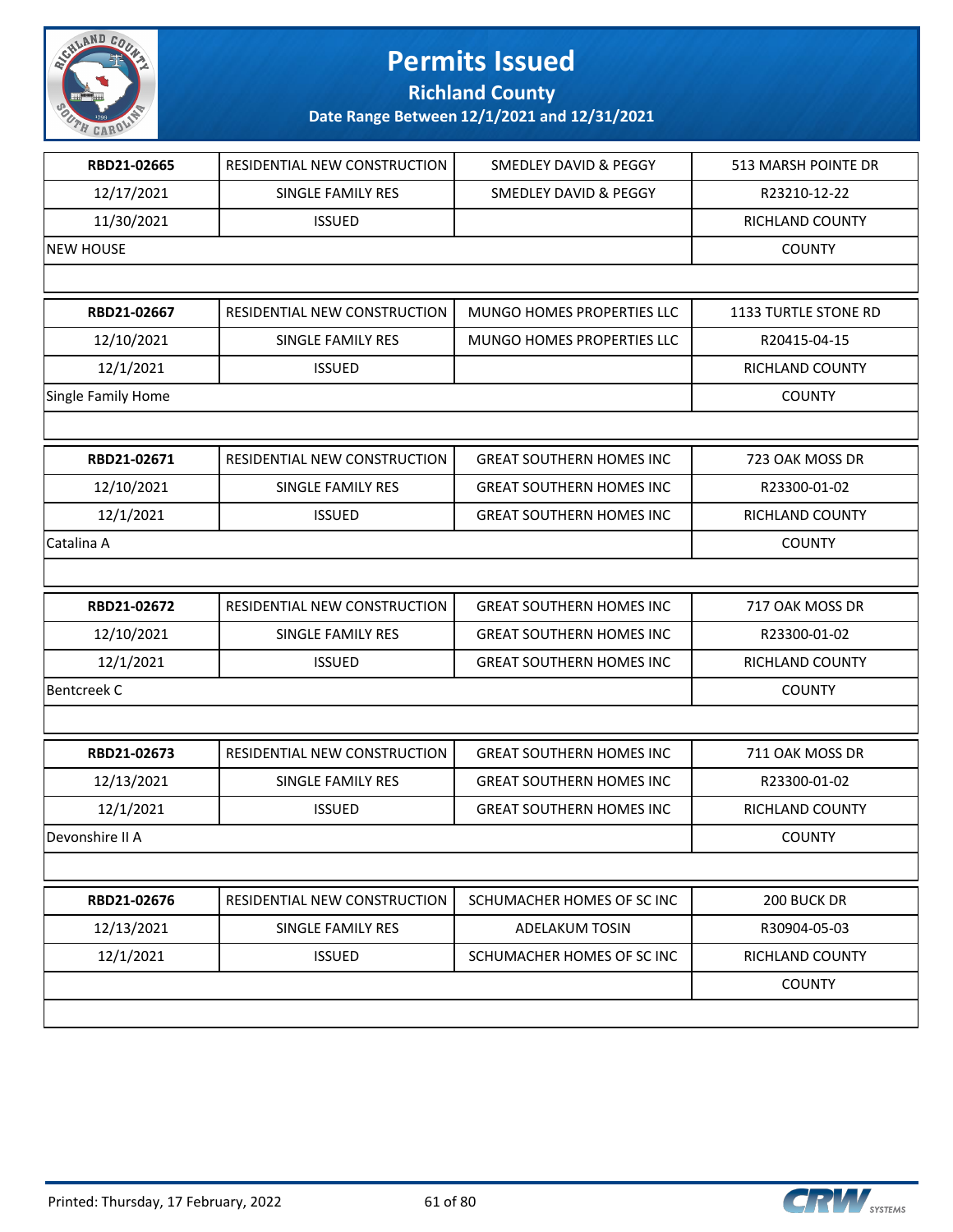

**Richland County**

| RBD21-02679                                  | RESIDENTIAL NEW CONSTRUCTION | STANLEY MARTIN HOMES LLC                           | 905 SWISS PINE LN  |
|----------------------------------------------|------------------------------|----------------------------------------------------|--------------------|
| 12/13/2021                                   | SINGLE FAMILY RES            | SUMMER PINES DEVELOPMENT<br>$LLC*$                 | R14800-04-14       |
| 12/2/2021                                    | <b>ISSUED</b>                | STANLEY MARTIN HOMES LLC                           | RICHLAND COUNTY    |
| Build single family residence                |                              |                                                    | <b>COUNTY</b>      |
|                                              |                              |                                                    |                    |
| RBD21-02680                                  | RESIDENTIAL NEW CONSTRUCTION | STANLEY MARTIN HOMES LLC                           | 506 TREE HILL LN   |
| 12/13/2021                                   | SINGLE FAMILY RES            | SUMMER PINES DEVELOPMENT<br>$LLC*$                 | R14800-04-14       |
| 12/2/2021                                    | <b>ISSUED</b>                | STANLEY MARTIN HOMES LLC                           | RICHLAND COUNTY    |
| Build single family residence                |                              |                                                    | <b>COUNTY</b>      |
|                                              |                              |                                                    |                    |
| RBD21-02681                                  | RESIDENTIAL NEW CONSTRUCTION | STANLEY MARTIN HOMES LLC                           | 419 SPRUCE KNOB LN |
| 12/13/2021                                   | SINGLE FAMILY RES            | SUMMER PINES DEVELOPMENT LLC                       | R14800-04-13       |
| 12/2/2021                                    | <b>ISSUED</b>                | STANLEY MARTIN HOMES LLC                           | RICHLAND COUNTY    |
| Build single family residence                |                              |                                                    | <b>COUNTY</b>      |
|                                              |                              |                                                    |                    |
| RBD21-02686                                  | RESIDENTIAL NEW CONSTRUCTION | EDWARD YANDLE DBA EXECUTIVE<br><b>CONSTRUCTION</b> | 401 BOSQUE CIR     |
| 12/30/2021                                   | SINGLE FAMILY RES            | Longtown East LLC                                  | R20406-01-39       |
| 12/3/2021                                    | <b>ISSUED</b>                | EDWARD YANDLE DBA EXECUTIVE<br><b>CONSTRUCTION</b> | RICHLAND COUNTY    |
| <b>Construct New Single Family Residence</b> |                              |                                                    | <b>COUNTY</b>      |
|                                              |                              |                                                    |                    |
| RBD21-02688                                  | RESIDENTIAL NEW CONSTRUCTION | <b>EASTWOOD HOMES LLC</b>                          | 324 AUTUMN POND LN |
| 12/20/2021                                   | SINGLE FAMILY RES            | EASTWOOD HOMES OF COLUMBIA<br>LLC                  | R20511-01-06       |
|                                              |                              |                                                    |                    |
| 12/3/2021                                    | <b>ISSUED</b>                | EASTWOOD HOMES LLC                                 | RICHLAND COUNTY    |
| Single Family residential                    |                              |                                                    | <b>COUNTY</b>      |
|                                              |                              |                                                    |                    |
| RBD21-02689                                  | RESIDENTIAL NEW CONSTRUCTION | EASTWOOD HOMES LLC                                 | 327 AUTUMN POND LN |
| 12/20/2021                                   | <b>SINGLE FAMILY RES</b>     | <b>EASTWOOD HOMES LLC</b>                          | R20515-12-13       |
| 12/3/2021                                    | <b>ISSUED</b>                |                                                    | RICHLAND COUNTY    |

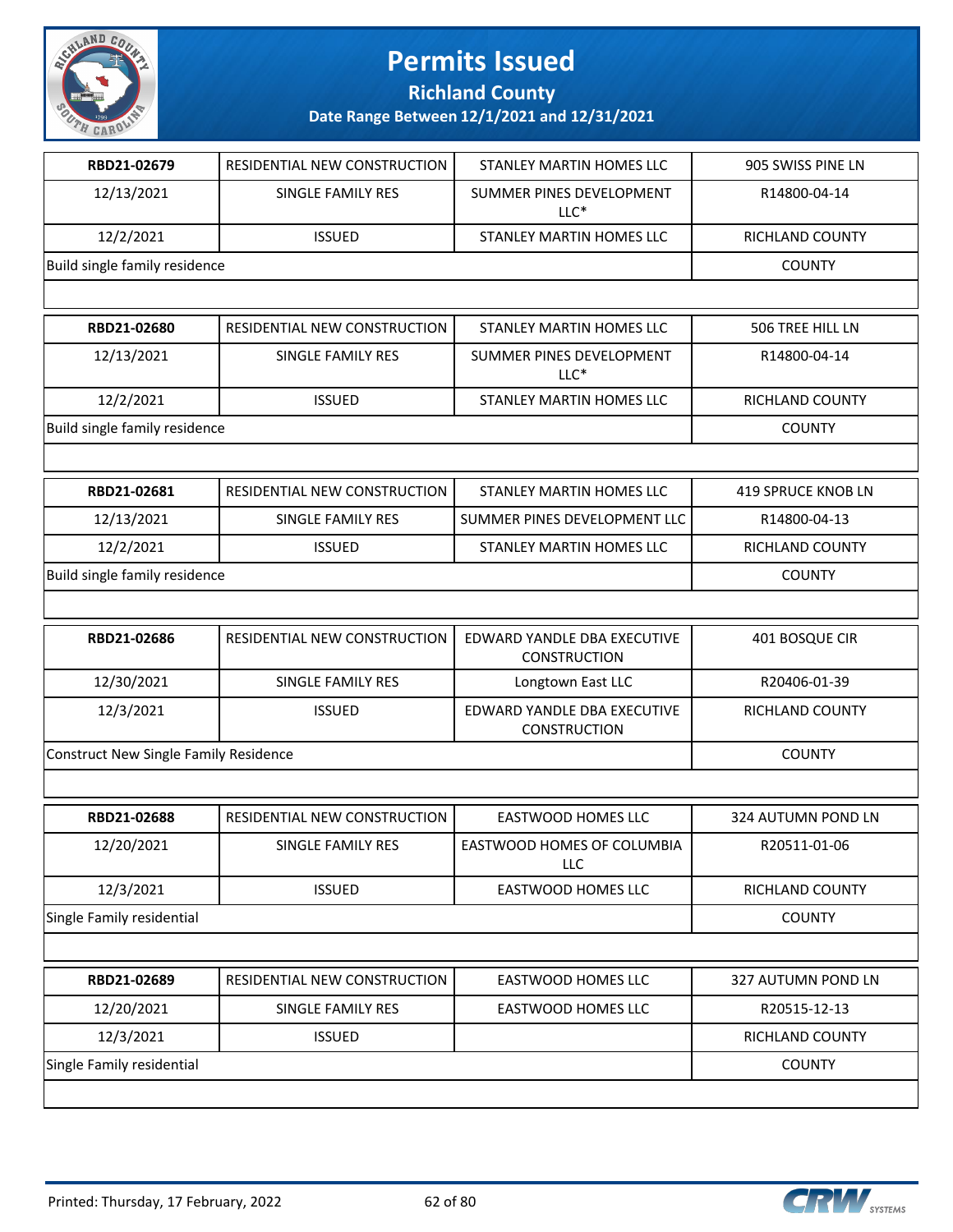

**Richland County**

| RBD21-02690        | RESIDENTIAL NEW CONSTRUCTION | MUNGO HOMES PROPERTIES LLC | <b>6 BOTTICELLI CT</b> |
|--------------------|------------------------------|----------------------------|------------------------|
| 12/20/2021         | SINGLE FAMILY RES            | MUNGO HOMES PROPERTIES LLC | R01711-08-03           |
| 12/3/2021          | <b>ISSUED</b>                |                            | RICHLAND COUNTY        |
| Single Family Home |                              |                            | <b>COUNTY</b>          |
|                    |                              |                            |                        |
| RBD21-02695        | RESIDENTIAL NEW CONSTRUCTION | MUNGO HOMES PROPERTIES LLC | 788 RUSKIN DR          |
| 12/20/2021         | SINGLE FAMILY RES            | MUNGO HOMES PROPERTIES LLC | R01715-05-04           |
| 12/6/2021          | <b>ISSUED</b>                |                            | RICHLAND COUNTY        |
| Single Family Home |                              |                            | <b>COUNTY</b>          |
|                    |                              |                            |                        |
| RBD21-02696        | RESIDENTIAL NEW CONSTRUCTION | MUNGO HOMES PROPERTIES LLC | 822 RUSKIN DR          |
| 12/21/2021         | SINGLE FAMILY RES            | MUNGO HOMES PROPERTIES LLC | R01715-05-10           |
| 12/6/2021          | <b>ISSUED</b>                |                            | RICHLAND COUNTY        |
| Single Family Home |                              |                            | <b>COUNTY</b>          |
|                    |                              |                            |                        |
| RBD21-02701        | RESIDENTIAL NEW CONSTRUCTION | MUNGO HOMES PROPERTIES LLC | 524 HARBOUR POINTE DR  |
| 12/21/2021         | SINGLE FAMILY RES            | MUNGO HOMES PROPERTIES LLC | R23200-01-32           |
| 12/7/2021          | <b>ISSUED</b>                |                            | RICHLAND COUNTY        |
| Single Family Home |                              |                            | <b>COUNTY</b>          |
|                    |                              |                            |                        |
| RBD21-02704        | RESIDENTIAL NEW CONSTRUCTION | MUNGO HOMES PROPERTIES LLC | 795 RUSKIN DR          |
| 12/22/2021         | SINGLE FAMILY RES            | MUNGO HOMES PROPERTIES LLC | R01711-07-04           |
| 12/7/2021          | <b>ISSUED</b>                |                            | RICHLAND COUNTY        |
| Single Family Home |                              |                            | <b>COUNTY</b>          |
|                    |                              |                            |                        |
| RBD21-02708        | RESIDENTIAL NEW CONSTRUCTION | MUNGO HOMES PROPERTIES LLC | 520 HARBOUR POINTE DR  |
| 12/22/2021         | SINGLE FAMILY RES            | MUNGO HOMES PROPERTIES LLC | R23200-01-32           |
| 12/7/2021          | <b>ISSUED</b>                |                            | RICHLAND COUNTY        |
| Single Family Home |                              |                            | <b>COUNTY</b>          |
|                    |                              |                            |                        |

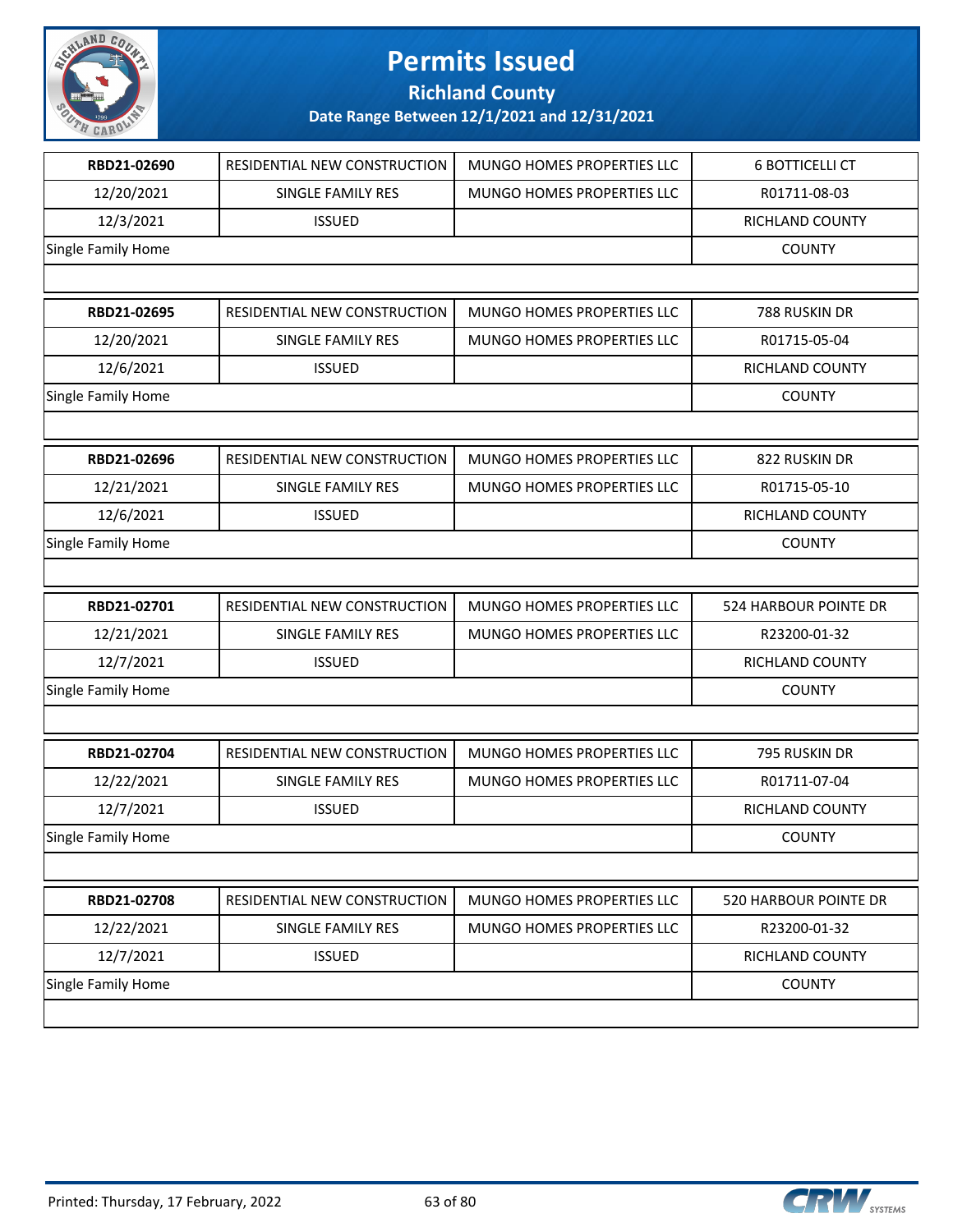

**Richland County**

| RBD21-02712        | RESIDENTIAL NEW CONSTRUCTION                          | <b>GREAT SOUTHERN HOMES INC</b> | 1249 DEEP CREEK RD      |
|--------------------|-------------------------------------------------------|---------------------------------|-------------------------|
| 12/30/2021         | SINGLE FAMILY RES                                     | <b>GREAT SOUTHERN HOMES INC</b> | R17800-04-96            |
| 12/7/2021          | <b>ISSUED</b>                                         | <b>GREAT SOUTHERN HOMES INC</b> | RICHLAND COUNTY         |
| Hidden Creek C     |                                                       |                                 | <b>COUNTY</b>           |
|                    |                                                       |                                 |                         |
| RBD21-02713        | RESIDENTIAL NEW CONSTRUCTION                          | <b>JERMAINE BRITTON</b>         | 251 BROOKWOOD FOREST DR |
| 12/22/2021         | SINGLE FAMILY RES                                     | <b>NESMITH CHRIS L</b>          | R23405-01-02            |
| 12/8/2021          | <b>ISSUED</b>                                         | <b>JERMAINE BRITTON</b>         | <b>RICHLAND COUNTY</b>  |
|                    | New house will be built at 251 Brookwood Forest Drive |                                 | <b>COUNTY</b>           |
|                    |                                                       |                                 |                         |
| RBD21-02714        | RESIDENTIAL NEW CONSTRUCTION                          | MUNGO HOMES PROPERTIES LLC      | 818 RUSKIN DR           |
| 12/23/2021         | SINGLE FAMILY RES                                     | MUNGO HOMES PROPERTIES LLC      | R01715-05-09            |
| 12/8/2021          | <b>ISSUED</b>                                         |                                 | RICHLAND COUNTY         |
| Single Family Home |                                                       |                                 | <b>COUNTY</b>           |
|                    |                                                       |                                 |                         |
| RBD21-02715        | RESIDENTIAL NEW CONSTRUCTION                          | <b>GREAT SOUTHERN HOMES INC</b> | 1253 DEEP CREEK RD      |
| 12/30/2021         | SINGLE FAMILY RES                                     | <b>GREAT SOUTHERN HOMES INC</b> | R17800-04-96            |
| 12/8/2021          | <b>ISSUED</b>                                         | <b>GREAT SOUTHERN HOMES INC</b> | RICHLAND COUNTY         |
| Pritchard A        |                                                       |                                 | <b>COUNTY</b>           |
|                    |                                                       |                                 |                         |
| RBD21-02716        | RESIDENTIAL NEW CONSTRUCTION                          | <b>GREAT SOUTHERN HOMES INC</b> | 1252 DEEP CREEK RD      |
| 12/30/2021         | <b>SINGLE FAMILY RES</b>                              | <b>GREAT SOUTHERN HOMES INC</b> | R17800-04-96            |
| 12/8/2021          | <b>ISSUED</b>                                         | <b>GREAT SOUTHERN HOMES INC</b> | <b>RICHLAND COUNTY</b>  |
| <b>Pritchard B</b> |                                                       |                                 | <b>COUNTY</b>           |
|                    |                                                       |                                 |                         |
| RBD21-02717        | RESIDENTIAL NEW CONSTRUCTION                          | <b>GREAT SOUTHERN HOMES INC</b> | 1248 DEEP CREEK RD      |
| 12/30/2021         | SINGLE FAMILY RES                                     | <b>GREAT SOUTHERN HOMES INC</b> | R17800-04-96            |
| 12/8/2021          | <b>ISSUED</b>                                         | <b>GREAT SOUTHERN HOMES INC</b> | RICHLAND COUNTY         |
| Laurel B           |                                                       |                                 | <b>COUNTY</b>           |
|                    |                                                       |                                 |                         |
|                    |                                                       |                                 |                         |

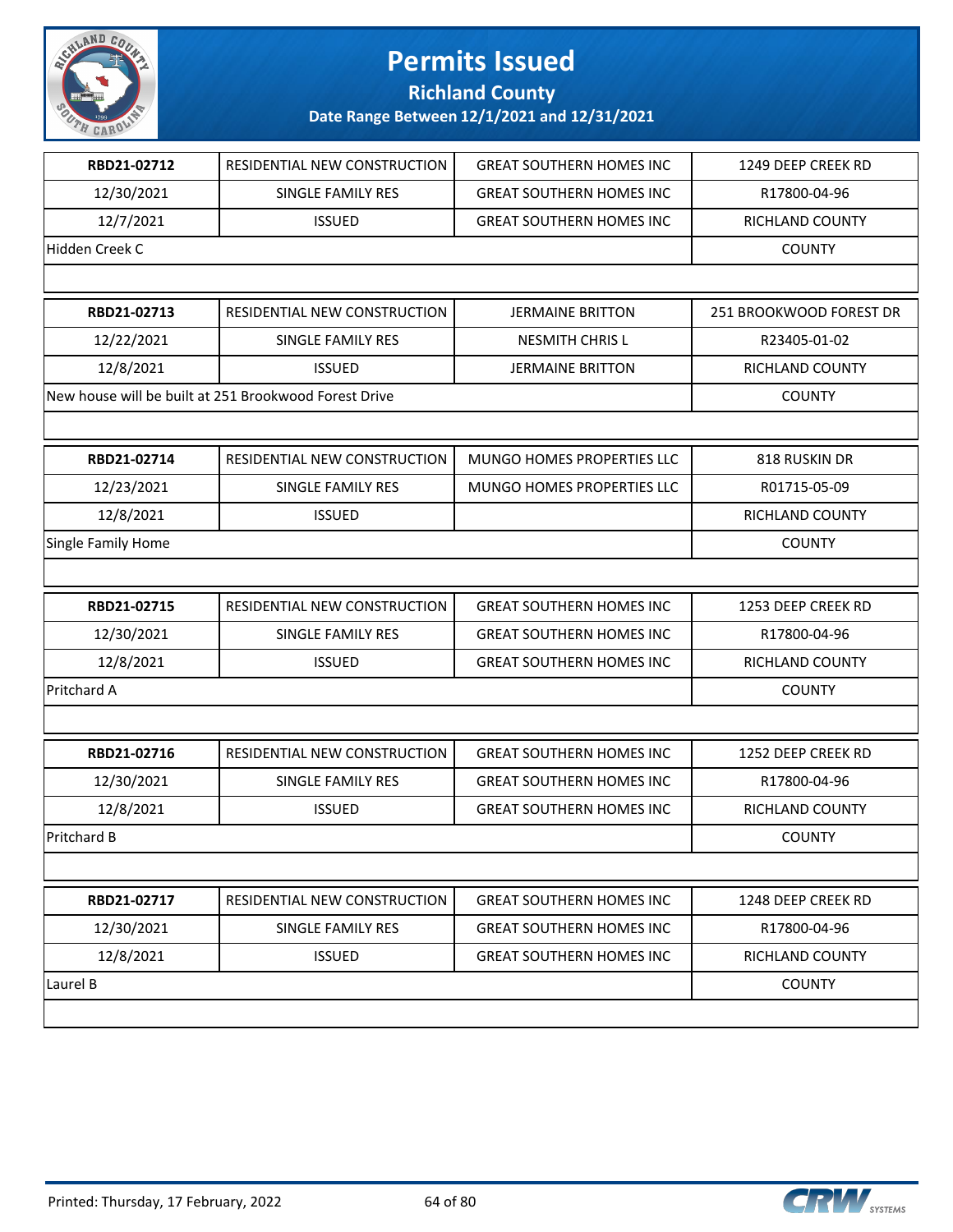

**Richland County**

| RBD21-02723<br>12/30/2021<br>12/9/2021<br>RBD21-02724<br>12/30/2021<br>12/9/2021<br>RBD21-02725<br>12/30/2021<br>12/9/2021<br>RBD21-02728<br>12/30/2021 | RESIDENTIAL NEW CONSTRUCTION<br>SINGLE FAMILY RES<br><b>ISSUED</b><br>RESIDENTIAL NEW CONSTRUCTION<br>SINGLE FAMILY RES<br><b>ISSUED</b><br>RESIDENTIAL NEW CONSTRUCTION<br>SINGLE FAMILY RES<br><b>ISSUED</b> | <b>GREAT SOUTHERN HOMES INC</b><br><b>GREAT SOUTHERN HOMES INC</b><br><b>GREAT SOUTHERN HOMES INC</b><br><b>GREAT SOUTHERN HOMES INC</b><br><b>GREAT SOUTHERN HOMES INC</b><br><b>GREAT SOUTHERN HOMES INC</b><br><b>GREAT SOUTHERN HOMES INC</b><br><b>GREAT SOUTHERN HOMES INC</b> | <b>621 SPANISH OLIVE WAY</b><br>R23300-01-02<br><b>RICHLAND COUNTY</b><br><b>COUNTY</b><br>615 SPANISH OLIVE WAY<br>R23300-01-02<br>RICHLAND COUNTY<br><b>COUNTY</b><br><b>410 BAYMONT DR</b> |
|---------------------------------------------------------------------------------------------------------------------------------------------------------|----------------------------------------------------------------------------------------------------------------------------------------------------------------------------------------------------------------|--------------------------------------------------------------------------------------------------------------------------------------------------------------------------------------------------------------------------------------------------------------------------------------|-----------------------------------------------------------------------------------------------------------------------------------------------------------------------------------------------|
|                                                                                                                                                         |                                                                                                                                                                                                                |                                                                                                                                                                                                                                                                                      |                                                                                                                                                                                               |
|                                                                                                                                                         |                                                                                                                                                                                                                |                                                                                                                                                                                                                                                                                      |                                                                                                                                                                                               |
| <b>Bentcreek D</b>                                                                                                                                      |                                                                                                                                                                                                                |                                                                                                                                                                                                                                                                                      |                                                                                                                                                                                               |
|                                                                                                                                                         |                                                                                                                                                                                                                |                                                                                                                                                                                                                                                                                      |                                                                                                                                                                                               |
| Magnolia C<br><b>Bentcreek C</b>                                                                                                                        |                                                                                                                                                                                                                |                                                                                                                                                                                                                                                                                      |                                                                                                                                                                                               |
|                                                                                                                                                         |                                                                                                                                                                                                                |                                                                                                                                                                                                                                                                                      |                                                                                                                                                                                               |
|                                                                                                                                                         |                                                                                                                                                                                                                |                                                                                                                                                                                                                                                                                      |                                                                                                                                                                                               |
|                                                                                                                                                         |                                                                                                                                                                                                                |                                                                                                                                                                                                                                                                                      |                                                                                                                                                                                               |
|                                                                                                                                                         |                                                                                                                                                                                                                |                                                                                                                                                                                                                                                                                      |                                                                                                                                                                                               |
|                                                                                                                                                         |                                                                                                                                                                                                                |                                                                                                                                                                                                                                                                                      |                                                                                                                                                                                               |
|                                                                                                                                                         |                                                                                                                                                                                                                |                                                                                                                                                                                                                                                                                      |                                                                                                                                                                                               |
|                                                                                                                                                         |                                                                                                                                                                                                                |                                                                                                                                                                                                                                                                                      | R23300-01-02                                                                                                                                                                                  |
|                                                                                                                                                         |                                                                                                                                                                                                                | <b>GREAT SOUTHERN HOMES INC</b>                                                                                                                                                                                                                                                      | RICHLAND COUNTY                                                                                                                                                                               |
|                                                                                                                                                         |                                                                                                                                                                                                                |                                                                                                                                                                                                                                                                                      | <b>COUNTY</b>                                                                                                                                                                                 |
|                                                                                                                                                         |                                                                                                                                                                                                                |                                                                                                                                                                                                                                                                                      |                                                                                                                                                                                               |
|                                                                                                                                                         | RESIDENTIAL NEW CONSTRUCTION                                                                                                                                                                                   | MUNGO HOMES PROPERTIES LLC                                                                                                                                                                                                                                                           | 2794 PRINCE CHARLES CT                                                                                                                                                                        |
|                                                                                                                                                         | SINGLE FAMILY RES                                                                                                                                                                                              | LOT STORE LLC                                                                                                                                                                                                                                                                        | R21904-01-08                                                                                                                                                                                  |
| 12/10/2021                                                                                                                                              | <b>ISSUED</b>                                                                                                                                                                                                  | MUNGO HOMES PROPERTIES LLC                                                                                                                                                                                                                                                           | RICHLAND COUNTY                                                                                                                                                                               |
| Single Family Home                                                                                                                                      |                                                                                                                                                                                                                |                                                                                                                                                                                                                                                                                      | <b>COUNTY</b>                                                                                                                                                                                 |
|                                                                                                                                                         |                                                                                                                                                                                                                |                                                                                                                                                                                                                                                                                      |                                                                                                                                                                                               |
| RBD21-02729                                                                                                                                             | RESIDENTIAL NEW CONSTRUCTION                                                                                                                                                                                   | EDWARD YANDLE DBA EXECUTIVE<br><b>CONSTRUCTION</b>                                                                                                                                                                                                                                   | 105 CART WAY                                                                                                                                                                                  |
| 12/30/2021                                                                                                                                              | SINGLE FAMILY RES                                                                                                                                                                                              | EDWARD YANDLE DBA EXECUTIVE<br><b>CONSTRUCTION</b>                                                                                                                                                                                                                                   | R20406-01-31                                                                                                                                                                                  |
| 12/10/2021                                                                                                                                              | <b>ISSUED</b>                                                                                                                                                                                                  | <b>Executive Construction Homes LLC</b>                                                                                                                                                                                                                                              | RICHLAND COUNTY                                                                                                                                                                               |
| <b>Construct New Single Family Residence</b>                                                                                                            |                                                                                                                                                                                                                |                                                                                                                                                                                                                                                                                      | <b>COUNTY</b>                                                                                                                                                                                 |
|                                                                                                                                                         |                                                                                                                                                                                                                |                                                                                                                                                                                                                                                                                      |                                                                                                                                                                                               |
| RBD21-02730                                                                                                                                             | RESIDENTIAL NEW CONSTRUCTION                                                                                                                                                                                   | EDWARD YANDLE DBA EXECUTIVE<br><b>CONSTRUCTION</b>                                                                                                                                                                                                                                   | 109 CART WAY                                                                                                                                                                                  |
| 12/30/2021                                                                                                                                              | SINGLE FAMILY RES                                                                                                                                                                                              | LONGTOWN EAST LLC                                                                                                                                                                                                                                                                    | R20406-01-30                                                                                                                                                                                  |
| 12/10/2021                                                                                                                                              | <b>ISSUED</b>                                                                                                                                                                                                  | EDWARD YANDLE DBA EXECUTIVE<br><b>CONSTRUCTION</b>                                                                                                                                                                                                                                   | RICHLAND COUNTY                                                                                                                                                                               |
| <b>Construct New Single Family Residence</b>                                                                                                            |                                                                                                                                                                                                                |                                                                                                                                                                                                                                                                                      | <b>COUNTY</b>                                                                                                                                                                                 |

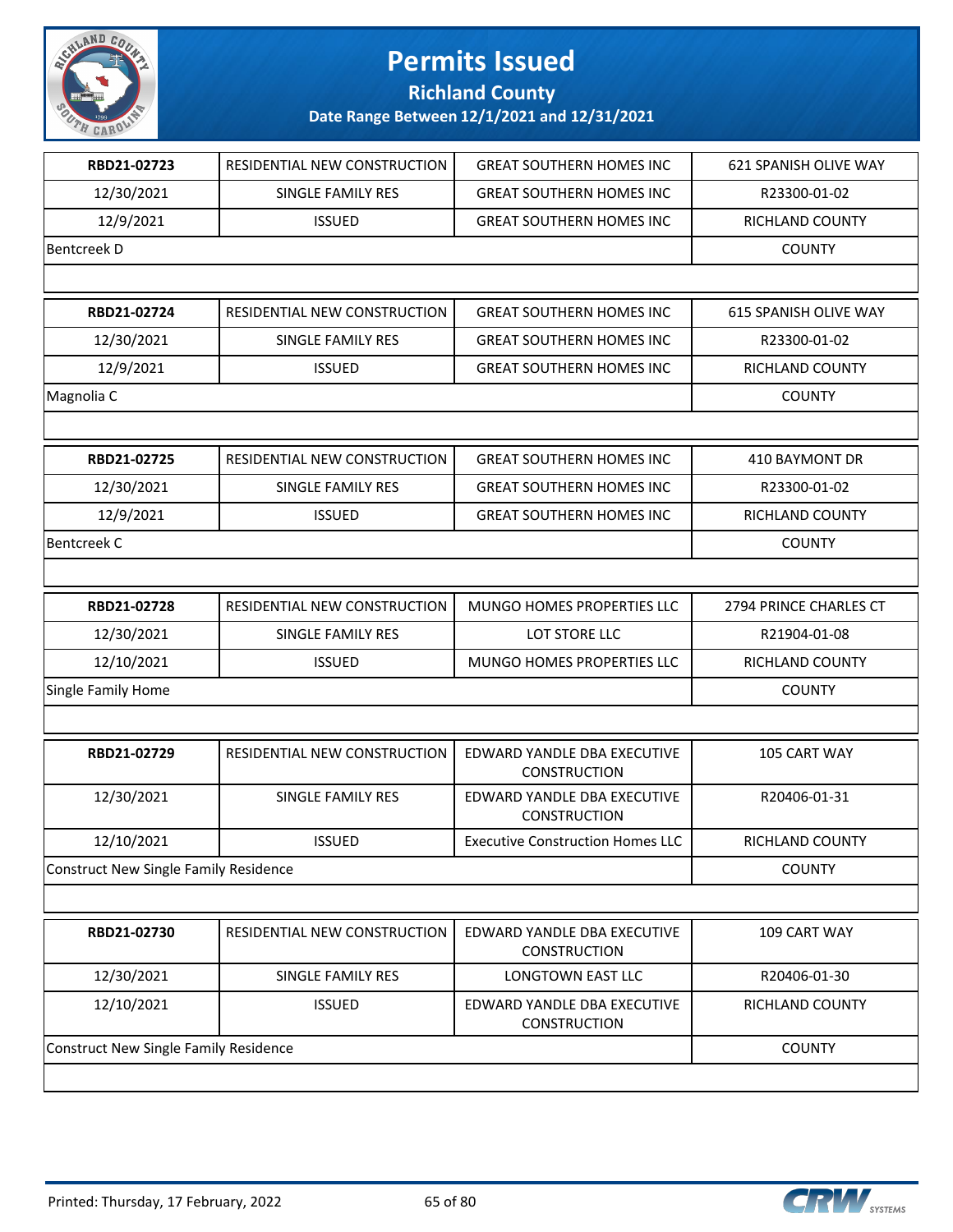

**Richland County**

| RBD21-02731                           | RESIDENTIAL NEW CONSTRUCTION | EDWARD YANDLE DBA EXECUTIVE<br><b>CONSTRUCTION</b> | 113 CART WAY    |
|---------------------------------------|------------------------------|----------------------------------------------------|-----------------|
| 12/30/2021                            | SINGLE FAMILY RES            | <b>LONGTOWN EAST LLC</b>                           | R20406-01-29    |
| 12/10/2021                            | <b>ISSUED</b>                | EDWARD YANDLE DBA EXECUTIVE<br><b>CONSTRUCTION</b> | RICHLAND COUNTY |
| Construct New Single Family Residence |                              |                                                    | COUNTY          |

| RBD21-02732                           | RESIDENTIAL NEW CONSTRUCTION | EDWARD YANDLE DBA EXECUTIVE<br><b>CONSTRUCTION</b> | 217 CART WAY    |
|---------------------------------------|------------------------------|----------------------------------------------------|-----------------|
| 12/30/2021                            | SINGLE FAMILY RES            | LONGTOWN EAST LLC                                  | R20406-01-37    |
| 12/10/2021                            | <b>ISSUED</b>                | EDWARD YANDLE DBA EXECUTIVE<br><b>CONSTRUCTION</b> | RICHLAND COUNTY |
| Construct New Single Family Residence |                              |                                                    | <b>COUNTY</b>   |

| RBD21-02733                           | RESIDENTIAL NEW CONSTRUCTION | EDWARD YANDLE DBA EXECUTIVE<br><b>CONSTRUCTION</b> | 218 CART WAY    |
|---------------------------------------|------------------------------|----------------------------------------------------|-----------------|
| 12/30/2021                            | SINGLE FAMILY RES            | LONGTOWN EAST LLC                                  | R20406-01-35    |
| 12/10/2021                            | <b>ISSUED</b>                | EDWARD YANDLE DBA EXECUTIVE<br><b>CONSTRUCTION</b> | RICHLAND COUNTY |
| Construct New Single Family Residence |                              |                                                    | <b>COUNTY</b>   |

| RBD21-02734                           | RESIDENTIAL NEW CONSTRUCTION | EDWARD YANDLE DBA EXECUTIVE<br><b>CONSTRUCTION</b> | 219 CART WAY           |
|---------------------------------------|------------------------------|----------------------------------------------------|------------------------|
| 12/30/2021                            | SINGLE FAMILY RES            | LONGTOWN EAST LLC                                  | R20406-01-38           |
| 12/10/2021                            | <b>ISSUED</b>                | EDWARD YANDLE DBA EXECUTIVE<br><b>CONSTRUCTION</b> | <b>RICHLAND COUNTY</b> |
| Construct New Single Family Residence |                              |                                                    | <b>COUNTY</b>          |

| RBD21-02736        | RESIDENTIAL NEW CONSTRUCTION | MUNGO HOMES PROPERTIES LLC | 2780 PRINCE CHARLES CT |
|--------------------|------------------------------|----------------------------|------------------------|
| 12/30/2021         | SINGLE FAMILY RES            | MUNGO HOMES PROPERTIES LLC | R21904-01-08           |
| 12/10/2021         | <b>ISSUED</b>                |                            | RICHLAND COUNTY        |
| Single Family Home |                              |                            | <b>COUNTY</b>          |

| RBD21-02739        |                              | MUNGO HOMES PROPERTIES LLC | 834 RUSKIN DR   |
|--------------------|------------------------------|----------------------------|-----------------|
|                    | RESIDENTIAL NEW CONSTRUCTION |                            |                 |
| 12/30/2021         | SINGLE FAMILY RES            | MUNGO HOMES PROPERTIES LLC | R01711-08-01    |
| 12/13/2021         | <b>ISSUED</b>                |                            | RICHLAND COUNTY |
| Single Family Home |                              |                            | <b>COUNTY</b>   |
|                    |                              |                            |                 |

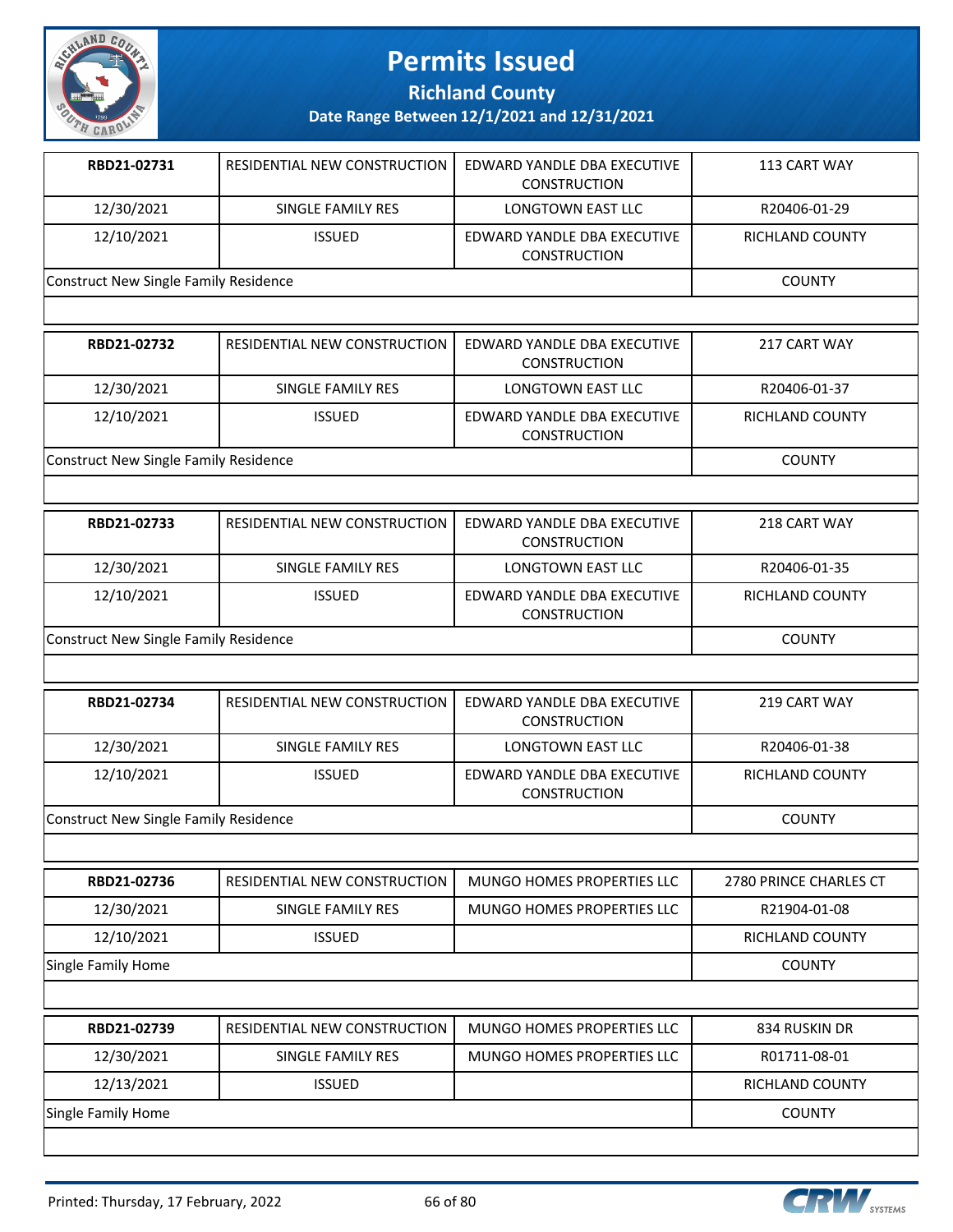

**Richland County**

| RBD21-02740                   | RESIDENTIAL NEW CONSTRUCTION | MUNGO HOMES PROPERTIES LLC   | 1099 TURTLE STONE RD   |
|-------------------------------|------------------------------|------------------------------|------------------------|
| 12/30/2021                    | SINGLE FAMILY RES            | MUNGO HOMES PROPERTIES LLC   | R20415-04-04           |
| 12/13/2021                    | <b>ISSUED</b>                |                              | RICHLAND COUNTY        |
| Single Family Home            |                              |                              | <b>COUNTY</b>          |
|                               |                              |                              |                        |
| RBD21-02741                   | RESIDENTIAL NEW CONSTRUCTION | MUNGO HOMES PROPERTIES LLC   | 544 HARBOUR POINTE DR  |
| 12/30/2021                    | SINGLE FAMILY RES            | MUNGO HOMES PROPERTIES LLC   | R23205-20-15           |
| 12/13/2021                    | <b>ISSUED</b>                |                              | <b>RICHLAND COUNTY</b> |
| Single Family Home            |                              |                              | <b>COUNTY</b>          |
|                               |                              |                              |                        |
| RBD21-02744                   | RESIDENTIAL NEW CONSTRUCTION | STANLEY MARTIN HOMES LLC     | 926 SWISS PINE LN      |
| 12/30/2021                    | SINGLE FAMILY RES            | SUMMER PINES DEVELOPMENT LLC | R14800-04-24           |
| 12/13/2021                    | <b>ISSUED</b>                | STANLEY MARTIN HOMES LLC     | <b>RICHLAND COUNTY</b> |
| Build single family residence |                              |                              | <b>COUNTY</b>          |
|                               |                              |                              |                        |
| RBD21-02745                   | RESIDENTIAL NEW CONSTRUCTION | STANLEY MARTIN HOMES LLC     | 413 SPRUCE KNOB LN     |
| 12/30/2021                    | SINGLE FAMILY RES            | SUMMER PINES DEVELOPMENT LLC | R14800-04-13           |
| 12/13/2021                    | <b>ISSUED</b>                | STANLEY MARTIN HOMES LLC     | RICHLAND COUNTY        |
| Build single family residence |                              |                              | <b>COUNTY</b>          |
|                               |                              |                              |                        |
| RBD21-02747                   | RESIDENTIAL NEW CONSTRUCTION | MUNGO HOMES PROPERTIES LLC   | 1131 TURTLE STONE RD   |
| 12/30/2021                    | SINGLE FAMILY RES            | MUNGO HOMES PROPERTIES LLC   | R20415-04-14           |
| 12/14/2021                    | <b>ISSUED</b>                |                              | RICHLAND COUNTY        |
| <b>Single Family Home</b>     |                              |                              | <b>COUNTY</b>          |
|                               |                              |                              |                        |
| RBD21-02748                   | RESIDENTIAL NEW CONSTRUCTION | MUNGO HOMES PROPERTIES LLC   | 1091 TURTLE STONE RD   |
|                               | SINGLE FAMILY RES            | MUNGO HOMES PROPERTIES LLC   | R20415-04-01           |
| 12/30/2021                    |                              |                              |                        |
| 12/14/2021                    | <b>ISSUED</b>                |                              | RICHLAND COUNTY        |
| Single Family Home            |                              |                              | <b>COUNTY</b>          |

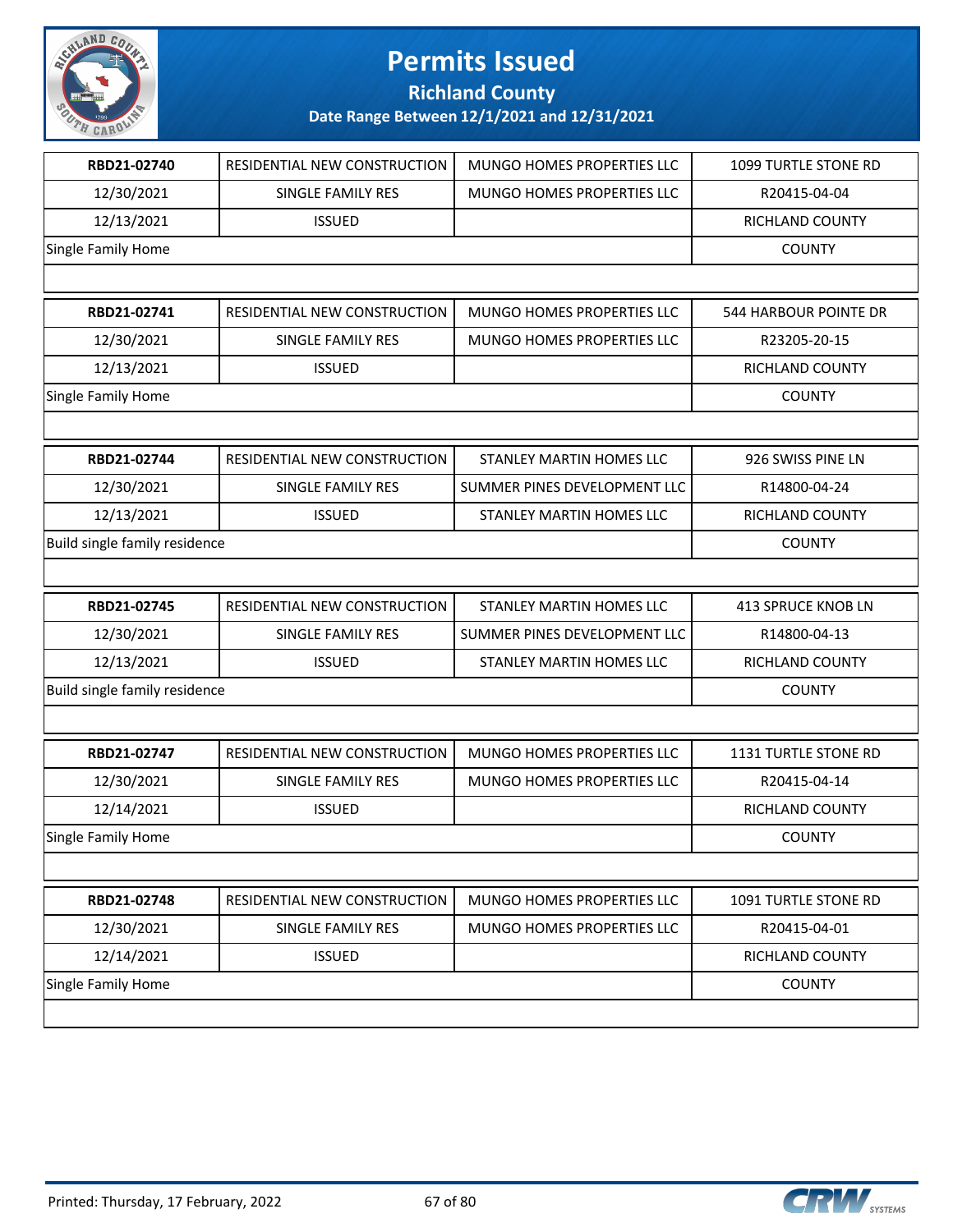

**Richland County**

**Date Range Between 12/1/2021 and 12/31/2021**

| RBD21-02749               | <b>RESIDENTIAL NEW CONSTRUCTION</b> | <b>MUNGO HOMES PROPERTIES LLC</b> | <b>538 HARBOUR POINTE DR</b> |
|---------------------------|-------------------------------------|-----------------------------------|------------------------------|
| 12/30/2021                | <b>SINGLE FAMILY RES</b>            | <b>MUNGO HOMES PROPERTIES LLC</b> | R23205-20-16                 |
| 12/15/2021                | <b>ISSUED</b>                       |                                   | <b>RICHLAND COUNTY</b>       |
| <b>Single Family Home</b> |                                     |                                   | <b>COUNTY</b>                |
|                           |                                     |                                   |                              |
| RBD21-02754               | <b>RESIDENTIAL NEW CONSTRUCTION</b> | <b>MUNGO HOMES PROPERTIES LLC</b> | 783 RUSKIN DR                |
| 12/30/2021                | SINGLE FAMILY RES                   | <b>MUNGO HOMES PROPERTIES LLC</b> | R01711-07-02                 |
| 12/15/2021                | <b>ISSUED</b>                       |                                   | <b>RICHLAND COUNTY</b>       |
| Single Family Home        |                                     |                                   | <b>COUNTY</b>                |
|                           |                                     |                                   |                              |
| RBD21-02757               | RESIDENTIAL NEW CONSTRUCTION        | MUNGO HOMES PROPERTIES LLC        | 791 RUSKIN DR                |
| 12/30/2021                | <b>SINGLE FAMILY RES</b>            | MUNGO HOMES PROPERTIES LLC        | R01711-07-03                 |
| 12/16/2021                | <b>ISSUED</b>                       |                                   | RICHLAND COUNTY              |
| Single Family Home        |                                     |                                   | <b>COUNTY</b>                |
|                           |                                     |                                   |                              |
| RBD21-02761               | RESIDENTIAL NEW CONSTRUCTION        | <b>MUNGO HOMES PROPERTIES LLC</b> | <b>516 HARBOUR POINTE DR</b> |
| 12/30/2021                | <b>SINGLE FAMILY RES</b>            | <b>MUNGO HOMES PROPERTIES LLC</b> | R23200-01-32                 |
| 12/16/2021                | <b>ISSUED</b>                       |                                   | <b>RICHLAND COUNTY</b>       |
| Single Family Home        |                                     |                                   | <b>COUNTY</b>                |
|                           |                                     |                                   |                              |

### **Number of RESIDENTIAL NEW CONSTRUCTION/SINGLE FAMILY RES Permits: 117**

| RBD20-01890                                         | RESIDENTIAL REPAIRS | CNT FOUNDATIONS LLC       | 218 BRONLOW DR  |
|-----------------------------------------------------|---------------------|---------------------------|-----------------|
| 12/20/2021                                          | <b>REPAIRS</b>      | MULLINS DAVID G & NANCY M | R04301-02-06    |
| 11/25/2020                                          | <b>ISSUED</b>       | CNT FOUNDATIONS LLC       | RICHLAND COUNTY |
| Install 9 Helical piers- 1 CMU pier-2 sister joists |                     |                           | <b>COUNTY</b>   |
|                                                     |                     |                           |                 |

| RBD21-00313                                  | <b>RESIDENTIAL REPAIRS</b> | CNT FOUNDATIONS LLC        | <b>201 UPLAND TRAIL RD</b> |
|----------------------------------------------|----------------------------|----------------------------|----------------------------|
| 12/30/2021                                   | <b>REPAIRS</b>             | WAYWOOD WILLIAM J & BETH A | R25811-04-09               |
| 2/10/2021                                    | <b>ISSUED</b>              | CNT FOUNDATIONS LLC        | <b>RICHLAND COUNTY</b>     |
| Install 6 Helical piers - install 1 cmu pier |                            |                            | <b>COUNTY</b>              |
|                                              |                            |                            |                            |

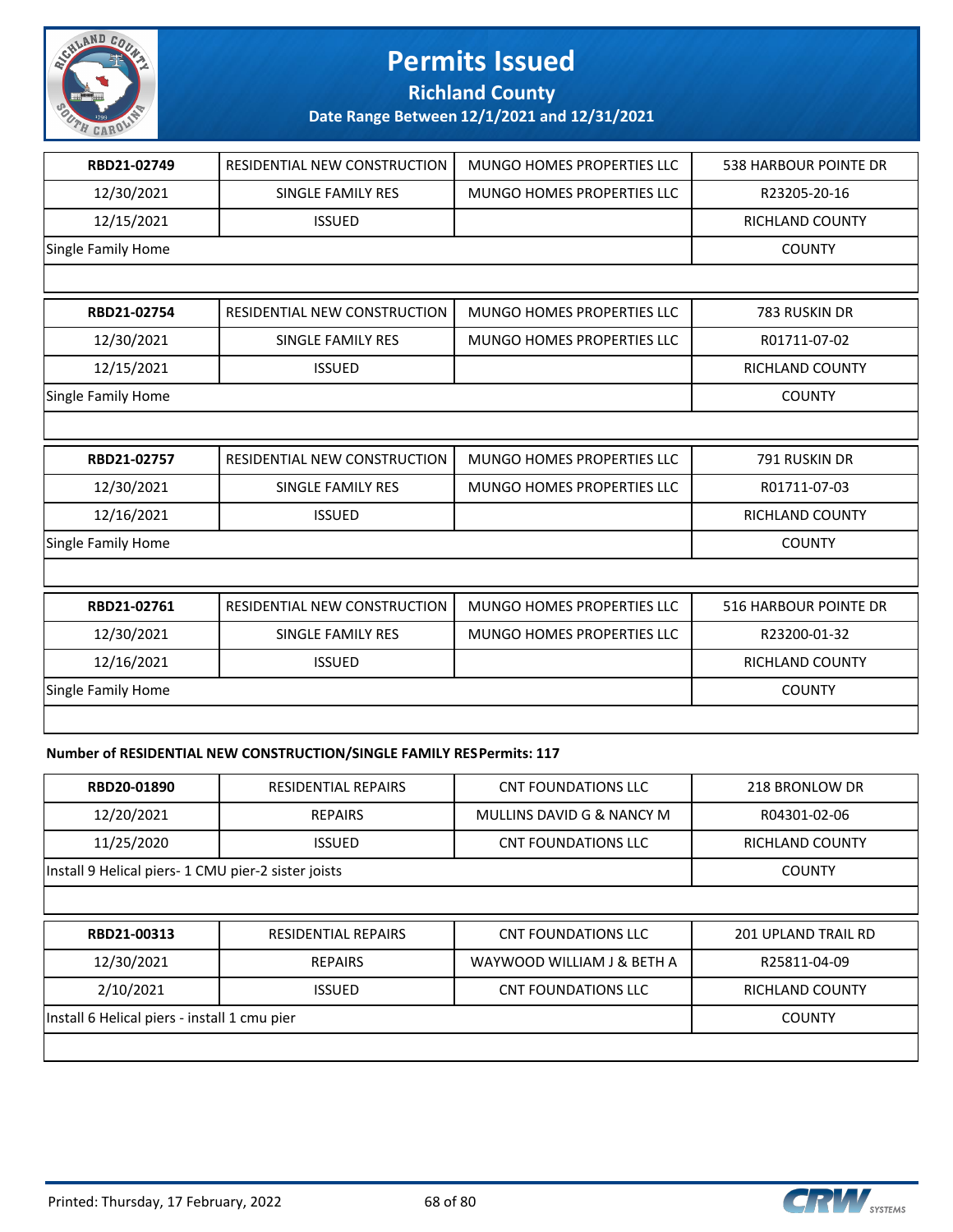

**Richland County**

| RBD21-02553       | <b>RESIDENTIAL REPAIRS</b> | SOUTHERN SIDING & WINDOW<br><b>CORP</b> | 604 WILMETTE RD         |
|-------------------|----------------------------|-----------------------------------------|-------------------------|
| 12/3/2021         | <b>REPAIRS</b>             | <b>MINER HALEY</b>                      | R11915-02-15            |
| 11/10/2021        | <b>ISSUED</b>              | SOUTHERN SIDING & WINDOW<br><b>CORP</b> | RICHLAND COUNTY         |
| replace 4 windows |                            |                                         | <b>COUNTY</b>           |
|                   |                            |                                         |                         |
| RBD21-02580       | <b>RESIDENTIAL REPAIRS</b> | <b>WILSON DOW</b>                       | 4722 BONNIE FOREST BLVD |
| 12/3/2021         | <b>REPAIRS</b>             |                                         | R06201-04-01            |
| 11/12/2021        | <b>ISSUED</b>              | <b>WILSON DOW</b>                       | <b>RICHLAND COUNTY</b>  |
| FASCIA BOARD      | <b>COUNTY</b>              |                                         |                         |
|                   |                            |                                         |                         |
| RBD21-02604       | <b>RESIDENTIAL REPAIRS</b> | SOUTHERN SIDING & WINDOW<br>$\cap$      | <b>309 RICHCREEK RD</b> |

|                                                 |                | <b>CORP</b>                             |                 |
|-------------------------------------------------|----------------|-----------------------------------------|-----------------|
| 12/3/2021                                       | <b>REPAIRS</b> | <b>MYERS JEANETTE J</b>                 | R09204-02-04    |
| 11/17/2021                                      | <b>ISSUED</b>  | SOUTHERN SIDING & WINDOW<br><b>CORP</b> | RICHLAND COUNTY |
| replace 14 sq siding & 185 ft soffit and fascia |                |                                         | <b>COUNTY</b>   |

| RBD21-02605         | <b>RESIDENTIAL REPAIRS</b> | SOUTHERN SIDING & WINDOW<br><b>CORP</b> | <b>23 GRISTMILL CT</b> |
|---------------------|----------------------------|-----------------------------------------|------------------------|
| 12/3/2021           | <b>REPAIRS</b>             | <b>KEY ALLEN D</b>                      | R20103-04-38           |
| 11/17/2021          | <b>ISSUED</b>              | SOUTHERN SIDING & WINDOW<br><b>CORP</b> | <b>RICHLAND COUNTY</b> |
| replace 6 sq siding |                            |                                         | <b>COUNTY</b>          |
|                     |                            |                                         |                        |

| RBD21-02606       | <b>RESIDENTIAL REPAIRS</b> | SOUTHERN SIDING & WINDOW<br><b>CORP</b> | 314 JAYBIRD LN  |
|-------------------|----------------------------|-----------------------------------------|-----------------|
| 12/3/2021         | <b>REPAIRS</b>             | THOMAS TONZA L                          | R20209-01-04    |
| 11/17/2021        | <b>ISSUED</b>              | SOUTHERN SIDING & WINDOW<br><b>CORP</b> | RICHLAND COUNTY |
| replace 6 windows |                            |                                         | <b>COUNTY</b>   |
|                   |                            |                                         |                 |

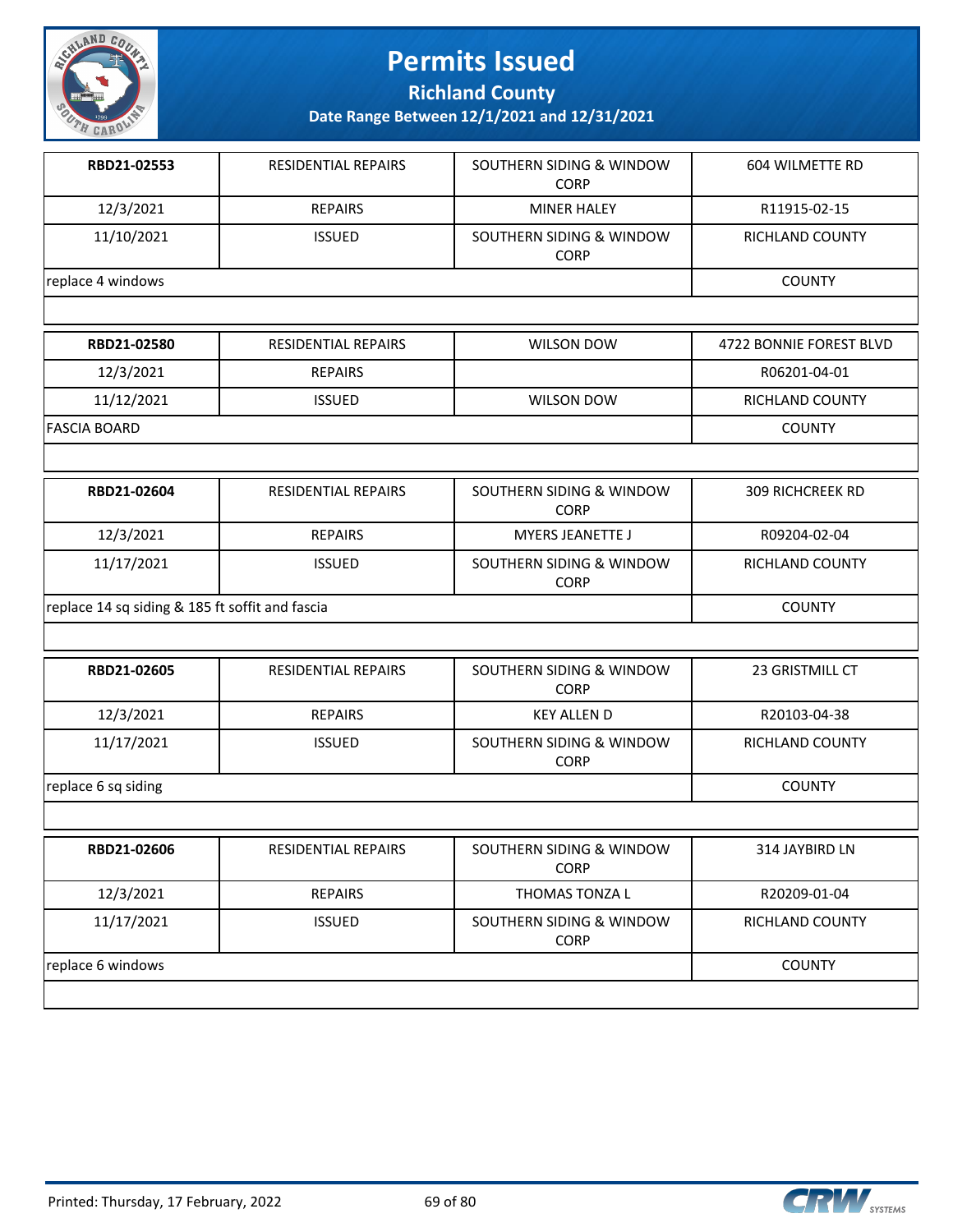

**Richland County**

**Date Range Between 12/1/2021 and 12/31/2021**

| RBD21-02607                                   | <b>RESIDENTIAL REPAIRS</b> | SOUTHERN SIDING & WINDOW<br>CORP        | 1963 DREXEL LAKE DR        |
|-----------------------------------------------|----------------------------|-----------------------------------------|----------------------------|
| 12/3/2021                                     | <b>REPAIRS</b>             | <b>COLLINS DOROTHY A</b>                | R19711-08-03               |
| 11/17/2021                                    | <b>ISSUED</b>              | SOUTHERN SIDING & WINDOW<br><b>CORP</b> | <b>RICHLAND COUNTY</b>     |
| replace 17 windows                            |                            |                                         | <b>COUNTY</b>              |
|                                               |                            |                                         |                            |
| RBD21-02608                                   | RESIDENTIAL REPAIRS        | SOUTHERN SIDING & WINDOW<br><b>CORP</b> | 25 BARRISTER DR            |
| 12/3/2021                                     | <b>REPAIRS</b>             | <b>WATERS JUDY N</b>                    | R20111-01-17               |
| 11/17/2021                                    | <b>ISSUED</b>              | SOUTHERN SIDING & WINDOW<br><b>CORP</b> | <b>RICHLAND COUNTY</b>     |
| replace 5 windows                             |                            |                                         | <b>COUNTY</b>              |
|                                               |                            |                                         |                            |
| RBD21-02668                                   | <b>RESIDENTIAL REPAIRS</b> | SOUTHERN SIDING & WINDOW<br><b>CORP</b> | 3602 WOODBURY DR           |
| 12/17/2021                                    | <b>REPAIRS</b>             | ANDERSON TOM JR &                       | R22008-08-01               |
| 12/1/2021                                     | <b>ISSUED</b>              | SOUTHERN SIDING & WINDOW<br><b>CORP</b> | RICHLAND COUNTY            |
| REPLACE 15 SQ SIDING & 274 FT SOFFIT & FASCIA |                            |                                         | <b>COUNTY</b>              |
|                                               |                            |                                         |                            |
| RBD21-02669                                   | <b>RESIDENTIAL REPAIRS</b> | SOUTHERN SIDING & WINDOW<br><b>CORP</b> | <b>159 ELTON WALKER RD</b> |
| 12/17/2021                                    | <b>REPAIRS</b>             | RIVERSTONE PROPERTIES LLC               | R17902-01-08               |
| 12/1/2021                                     | <b>ISSUED</b>              | SOUTHERN SIDING & WINDOW<br><b>CORP</b> | RICHLAND COUNTY            |
| <b>REPLACE 3 WINDOWS</b>                      |                            |                                         | <b>COUNTY</b>              |
|                                               |                            |                                         |                            |
| RBD21-02674                                   | <b>RESIDENTIAL REPAIRS</b> | SOUTHERN SIDING & WINDOW<br><b>CORP</b> | <b>701 KINLOCK CT</b>      |
|                                               | $\frac{1}{2}$              |                                         | <b>BOON 4 00 00</b>        |

12/17/2021 REPAIRS HOLLOWAY-DAVIS MARY & R20014-02-07 12/1/2021 | ISSUED | SOUTHERN SIDING & WINDOW CORP RICHLAND COUNTY replace 14 windows COUNTY

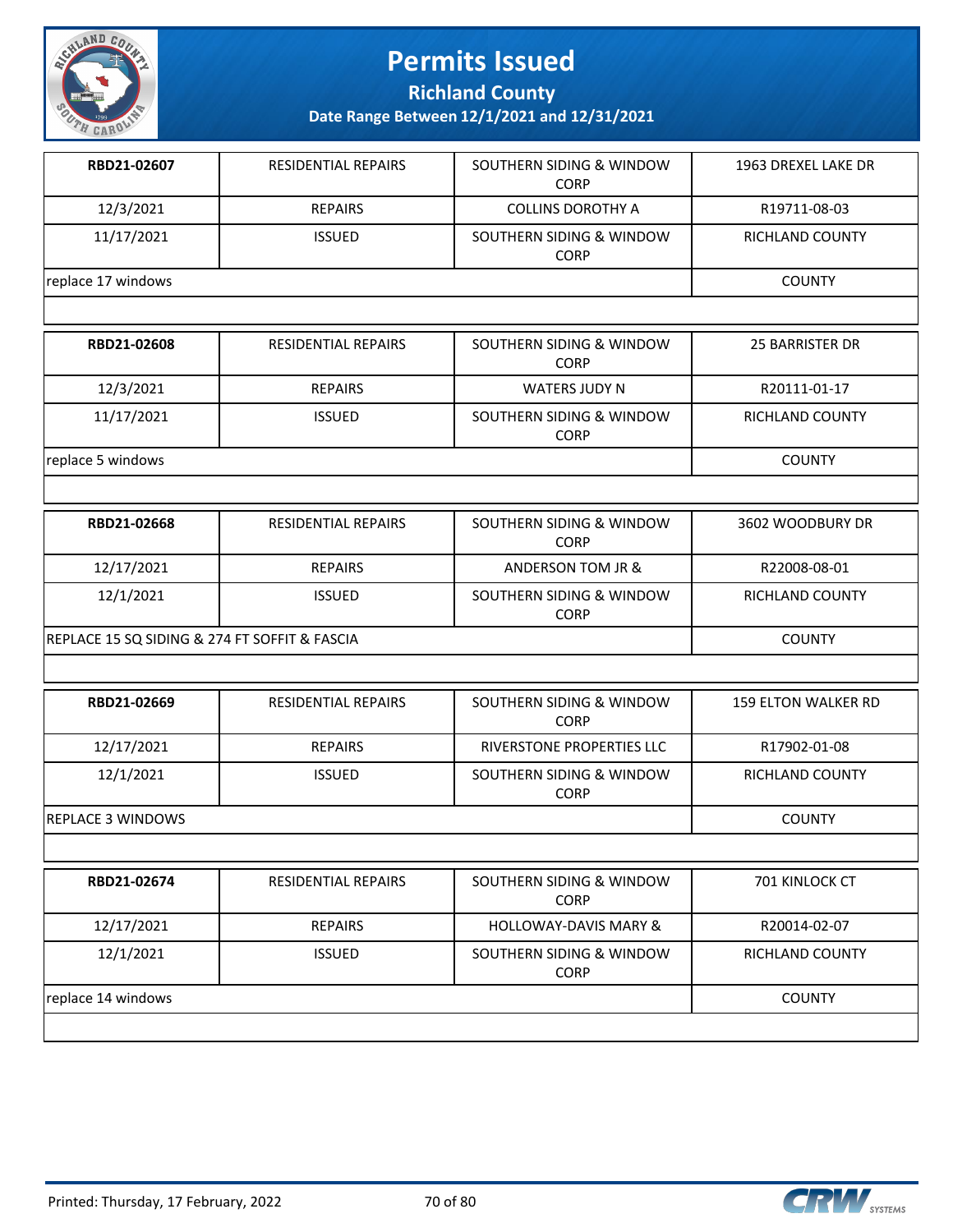

**Richland County**

**Date Range Between 12/1/2021 and 12/31/2021**

| RBD21-02675                                            | RESIDENTIAL REPAIRS                                        | SOUTHERN SIDING & WINDOW<br><b>CORP</b>           | 14 MARCO POLO CT               |
|--------------------------------------------------------|------------------------------------------------------------|---------------------------------------------------|--------------------------------|
| 12/17/2021                                             | <b>REPAIRS</b>                                             | <b>WILLIAMS THEODORE L &amp;</b>                  | R19005-01-07                   |
| 12/1/2021                                              | <b>ISSUED</b>                                              | SOUTHERN SIDING & WINDOW<br><b>CORP</b>           | RICHLAND COUNTY                |
| replace 7 windows                                      |                                                            |                                                   | <b>COUNTY</b>                  |
|                                                        |                                                            |                                                   |                                |
| RBD21-02682                                            | <b>RESIDENTIAL REPAIRS</b>                                 | HOME DEPOT USA INC                                | 120 WESTPORT DR                |
| 12/3/2021                                              | <b>REPAIRS</b>                                             | PETERS FRANCISCO J                                | R22906-01-17                   |
| 12/2/2021                                              | <b>FINALED</b>                                             | HOME DEPOT USA INC                                | RICHLAND COUNTY                |
| replace 2 windows size for size                        |                                                            |                                                   | <b>COUNTY</b>                  |
|                                                        |                                                            |                                                   |                                |
| RBD21-02683                                            | RESIDENTIAL REPAIRS                                        | <b>CNT FOUNDATIONS LLC</b>                        | 201 FIREBRIDGE RD              |
| 12/3/2021                                              | <b>REPAIRS</b>                                             | <b>BURNETT MEGAN L</b>                            | R17215-04-08                   |
| 12/2/2021                                              | <b>ISSUED</b>                                              | <b>CNT FOUNDATIONS LLC</b>                        | RICHLAND COUNTY                |
|                                                        | Install 4 cmu piers and aprox 10 ft of drop sill R &R 1cmu |                                                   | <b>COUNTY</b>                  |
|                                                        |                                                            |                                                   |                                |
| RBD21-02685                                            | <b>RESIDENTIAL REPAIRS</b>                                 | RAM JACK OF SOUTH CAROLINA INC                    | <b>130 BETHVIEW DR</b>         |
| 12/8/2021                                              | <b>REPAIRS</b>                                             | <b>DEMUTH DONALD E &amp;</b>                      | R02410-01-09                   |
| 12/3/2021                                              | <b>ISSUED</b>                                              | RAM JACK OF SOUTH CAROLINA INC                    | RICHLAND COUNTY                |
| Foundation repair                                      |                                                            |                                                   | <b>COUNTY</b>                  |
|                                                        |                                                            |                                                   |                                |
| RBD21-02687                                            | <b>RESIDENTIAL REPAIRS</b>                                 | <b>TERRATEC INC</b>                               | <b>114 DUTCHFORK CREEK TRL</b> |
| 12/3/2021                                              | <b>REPAIRS</b>                                             |                                                   | R02611-04-20                   |
| 12/3/2021                                              | <b>ISSUED</b>                                              | <b>TERRATEC INC</b>                               | RICHLAND COUNTY                |
| REPAIR/REPLACEMENT OF DECK PUSH PIER                   |                                                            |                                                   | <b>COUNTY</b>                  |
|                                                        |                                                            |                                                   |                                |
| RBD21-02692                                            | RESIDENTIAL REPAIRS                                        | JES COLUMBIA LLC DBA MOUNT<br><b>VALLEY FOUND</b> | 118 LAKE CAROLINA BLVD         |
| 12/3/2021                                              | <b>REPAIRS</b>                                             | PURDY DAVID L & RUTH E                            | R23204-08-05                   |
| 12/3/2021                                              | <b>FINALED</b>                                             | JES COLUMBIA LLC DBA MOUNT<br><b>VALLEY FOUND</b> | RICHLAND COUNTY                |
| Foundation Repair                                      |                                                            |                                                   | <b>COUNTY</b>                  |
| Job date 12/6, please expedite if possible. Thank you, |                                                            |                                                   |                                |

Job date 12/6, please expedite if possible. Thank you.

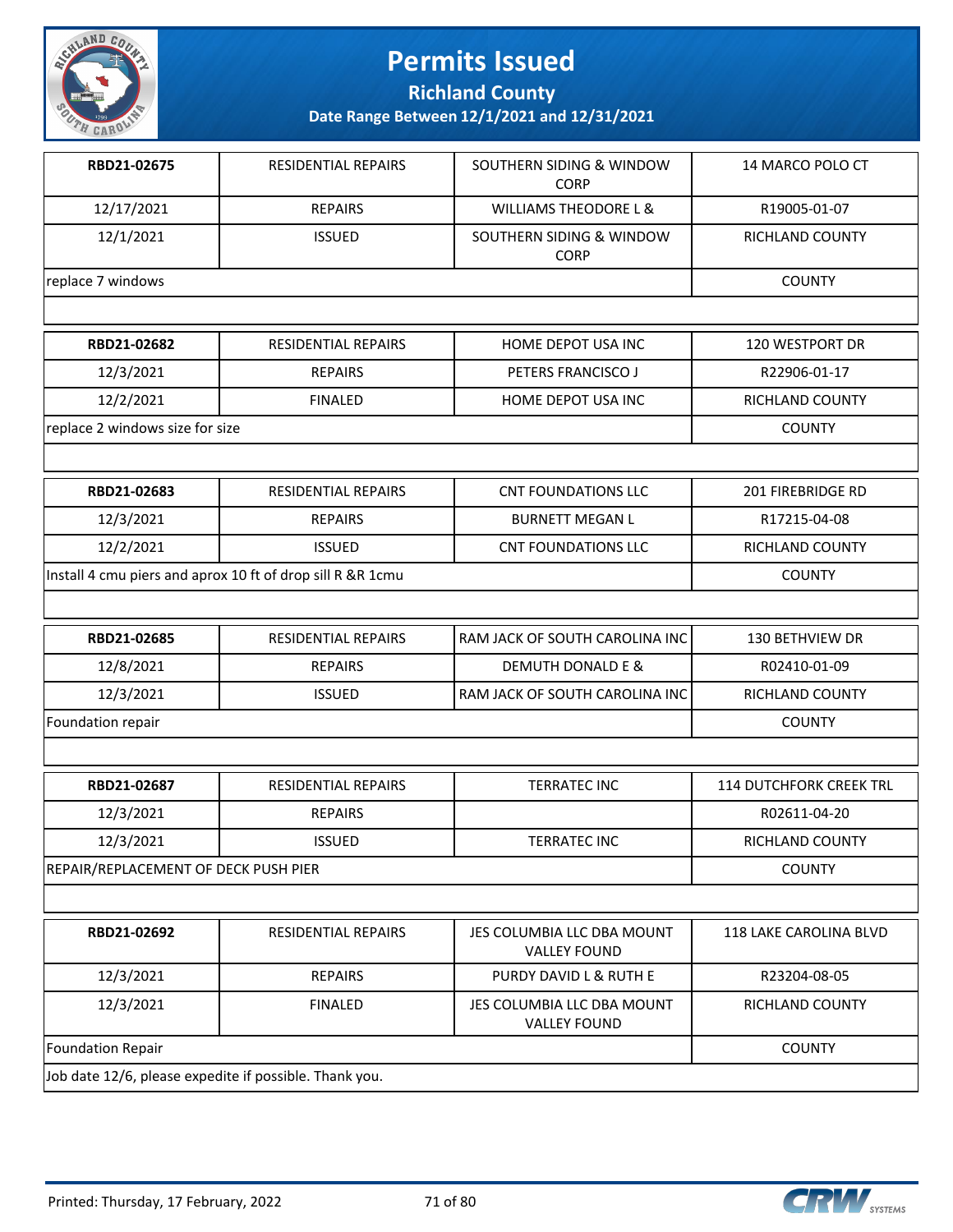

**Richland County**

**Date Range Between 12/1/2021 and 12/31/2021**

| RBD21-02693                                               | <b>RESIDENTIAL REPAIRS</b> | JES COLUMBIA LLC DBA MOUNT<br><b>VALLEY FOUND</b>          | 4 MALLARD POINTE CT       |
|-----------------------------------------------------------|----------------------------|------------------------------------------------------------|---------------------------|
| 12/3/2021                                                 | <b>REPAIRS</b>             | <b>WILLIAMS ANTONIE &amp; TOMIKA</b>                       | R20413-02-04              |
| 12/3/2021                                                 | <b>FINALED</b>             | JES COLUMBIA LLC DBA MOUNT<br><b>VALLEY FOUND</b>          | RICHLAND COUNTY           |
| <b>Foundation Repair</b>                                  |                            |                                                            | <b>COUNTY</b>             |
| Job date is 12/6, please expedite if possible. Thank you. |                            |                                                            |                           |
| RBD21-02698                                               | <b>RESIDENTIAL REPAIRS</b> | TERMINIX SERVICE INC                                       | 7919 FOLLY LN             |
| 12/15/2021                                                | <b>REPAIRS</b>             | BROWN WILLIAM L & CHRISTINE B                              | R19112-03-01              |
| 12/6/2021                                                 | <b>ISSUED</b>              | TERMINIX SERVICE INC                                       | RICHLAND COUNTY           |
| Sill Repair                                               |                            |                                                            | <b>COUNTY</b>             |
|                                                           |                            |                                                            |                           |
| RBD21-02702                                               | RESIDENTIAL REPAIRS        | HUNTER CONSTRUCTION CO INC                                 | 2419 SEA GULL LN          |
| 12/7/2021                                                 | <b>REPAIRS</b>             |                                                            | R09506-04-06              |
| 12/7/2021                                                 | <b>FINALED</b>             | HUNTER CONSTRUCTION CO INC                                 | RICHLAND COUNTY           |
| SOME FIRE DAMAGE AND BATH REMODEL                         |                            |                                                            | <b>COUNTY</b>             |
|                                                           |                            |                                                            |                           |
| RBD21-02703                                               | RESIDENTIAL REPAIRS        | W O CANTEY SERVICES INC (GC)                               | <b>401 MAINGATE DR</b>    |
| 12/7/2021                                                 | <b>REPAIRS</b>             | DRAPEAU HEIDI & STEVEN PULLEY                              | R19904-08-05              |
| 12/7/2021                                                 | <b>ISSUED</b>              | W O CANTEY SERVICES INC (GC)                               | RICHLAND COUNTY           |
| Full vapor barrier system, trench drain for ground water. |                            |                                                            | <b>COUNTY</b>             |
|                                                           |                            |                                                            |                           |
| RBD21-02705                                               | <b>RESIDENTIAL REPAIRS</b> | RAM JACK OF SOUTH CAROLINA INC                             | <b>80 MIDDLE CREEK RD</b> |
| 12/8/2021                                                 | <b>REPAIRS</b>             | <b>LACEY LUCY LIFE ESTATE</b>                              | R02501-01-04              |
| 12/7/2021                                                 | <b>FINALED</b>             | RAM JACK OF SOUTH CAROLINA INC                             | RICHLAND COUNTY           |
| Foundation repair                                         |                            |                                                            | <b>COUNTY</b>             |
|                                                           |                            |                                                            |                           |
| RBD21-02706                                               | RESIDENTIAL REPAIRS        | Sanford Investors, LLC DBA Window<br>World of the Midlands | 14 BEN BRUSH CT           |
| 12/8/2021                                                 | <b>REPAIRS</b>             | THOMAS TRACY DEVON & JUDY                                  | R17514-05-04              |
| 12/7/2021                                                 | <b>FINALED</b>             | Sanford Investors LLC DBA Window<br>World of the Midlands  | <b>RICHLAND COUNTY</b>    |
|                                                           |                            |                                                            |                           |

Install (4) double hung replacement vinyl windows. COUNTY

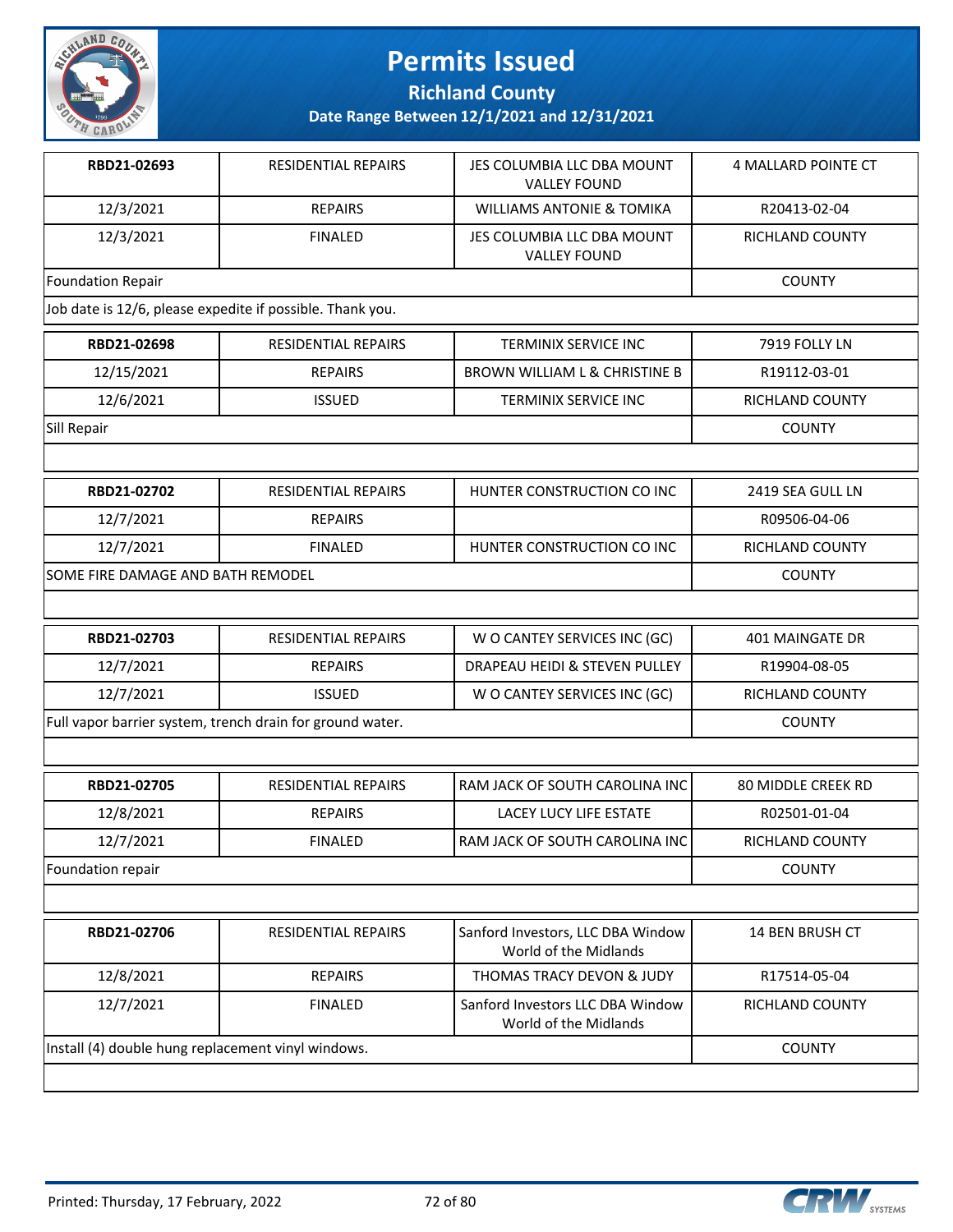

**Richland County**

| RBD21-02707                                                  | RESIDENTIAL REPAIRS                                           | <b>CHRISTOPHER M LAMBETH</b>                      | 8040 BURDELL DR    |
|--------------------------------------------------------------|---------------------------------------------------------------|---------------------------------------------------|--------------------|
| 12/8/2021                                                    | <b>REPAIRS</b>                                                | BELLARDINE JOSEPH JAMES                           | R19111-06-03       |
| 12/7/2021                                                    | <b>ISSUED</b>                                                 | <b>CHRISTOPHER M LAMBETH</b>                      | RICHLAND COUNTY    |
| Replace roof, tear down deck, chimney removal, replace vinyl | <b>COUNTY</b>                                                 |                                                   |                    |
|                                                              |                                                               |                                                   |                    |
| RBD21-02709                                                  | <b>RESIDENTIAL REPAIRS</b>                                    | W O CANTEY SERVICES INC (GC)                      | 140 WILLA DR       |
| 12/8/2021                                                    | <b>REPAIRS</b>                                                | NETTLES JAMES H                                   | R22003-01-02       |
| 12/7/2021                                                    | <b>ISSUED</b>                                                 | W O CANTEY SERVICES INC (GC)                      | RICHLAND COUNTY    |
| Piers                                                        |                                                               |                                                   | <b>COUNTY</b>      |
|                                                              | Awaiting engineering-I will send it as soon as I get it back. |                                                   |                    |
| RBD21-02710                                                  | RESIDENTIAL REPAIRS                                           | <b>CHARLES E ADAMS</b>                            | 1019 BLACKBERRY RD |
| 12/7/2021                                                    | <b>REPAIRS</b>                                                |                                                   | R32400-05-10       |
| 12/7/2021                                                    | <b>ISSUED</b>                                                 |                                                   | RICHLAND COUNTY    |
|                                                              | REPAIR DAMAGE ELECTRICAL, PLUMBING, REPLACE SIDDING           |                                                   | <b>COUNTY</b>      |
|                                                              |                                                               |                                                   |                    |
| RBD21-02719                                                  | RESIDENTIAL REPAIRS                                           | MENDEZ JAIME GIRON &                              | 3626 HUMPHREY DR   |
| 12/8/2021                                                    | <b>REPAIRS</b>                                                |                                                   | R14215-01-13       |
| 12/8/2021                                                    | <b>ISSUED</b>                                                 |                                                   | RICHLAND COUNTY    |
| Siding and Cabinet Replacement                               |                                                               |                                                   | <b>COUNTY</b>      |
|                                                              |                                                               |                                                   |                    |
| RBD21-02720                                                  | RESIDENTIAL REPAIRS                                           | <b>CLARENCE ALSTON</b>                            | 1622 FARAWAY DR    |
| 12/9/2021                                                    | <b>REPAIRS</b>                                                | Mzone enterprises                                 | R16914-04-06       |
| 12/8/2021                                                    | <b>ISSUED</b>                                                 | <b>CLARENCE ALSTON</b>                            | RICHLAND COUNTY    |
|                                                              | Install new shingles, minor plumbing repairs, m-elec repairs  |                                                   | <b>COUNTY</b>      |
|                                                              |                                                               |                                                   |                    |
| RBD21-02722                                                  | RESIDENTIAL REPAIRS                                           | JES COLUMBIA LLC DBA MOUNT<br><b>VALLEY FOUND</b> | 9600 HIGHGATE RD   |
| 12/22/2021                                                   | <b>REPAIRS</b>                                                | <b>BRUNE WARREN H TRUST</b>                       | R19905-04-07       |
| 12/8/2021                                                    | <b>ISSUED</b>                                                 | JES COLUMBIA LLC DBA MOUNT<br><b>VALLEY FOUND</b> | RICHLAND COUNTY    |
| Foundation Repair                                            |                                                               |                                                   | <b>COUNTY</b>      |
| Job date 12/13/2021                                          |                                                               |                                                   |                    |

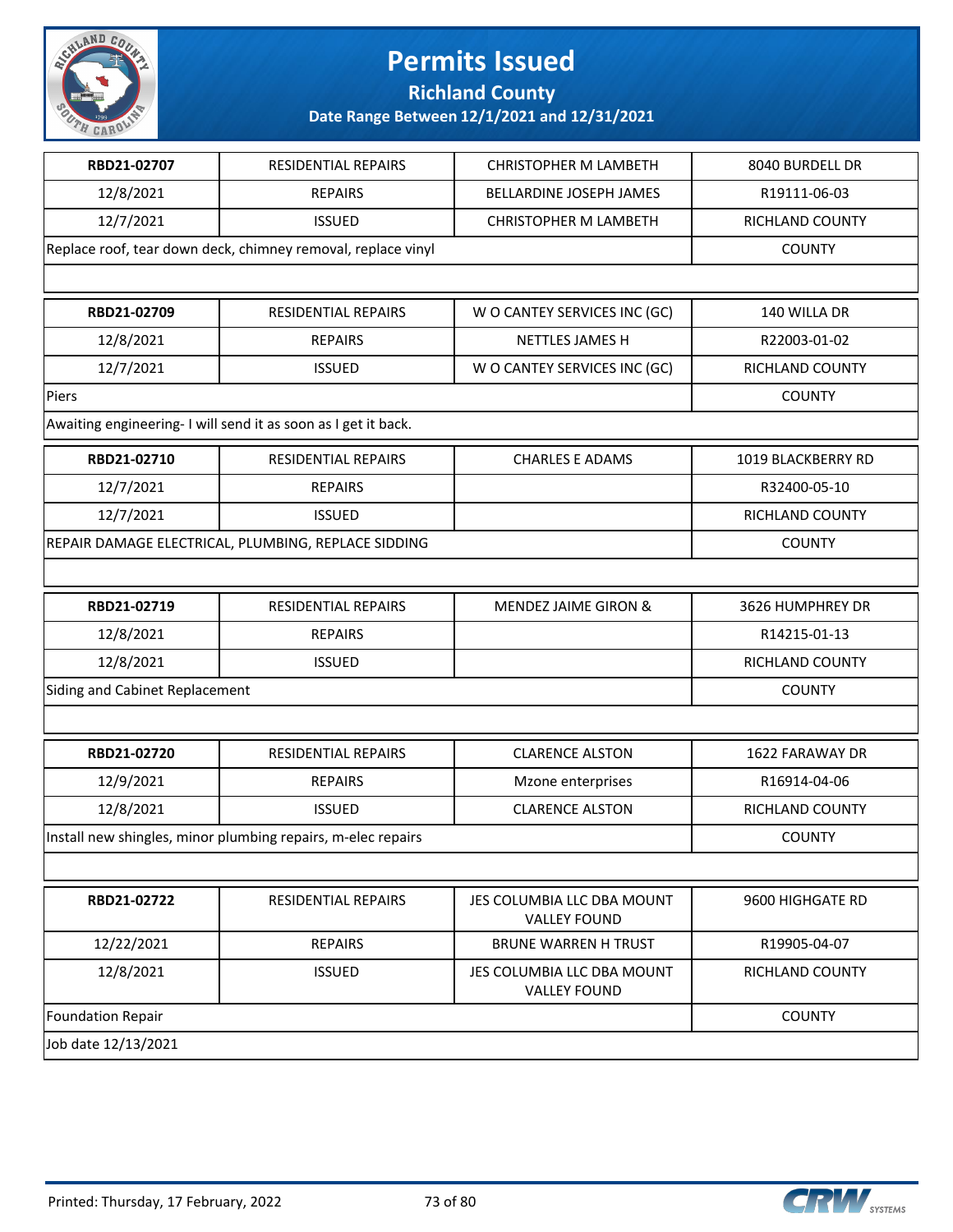

**Richland County**

| RBD21-02726                                      | <b>RESIDENTIAL REPAIRS</b> | YOLEXYS HERNANDEZ MARTINEZ                         | 1805 BYWOOD DR           |
|--------------------------------------------------|----------------------------|----------------------------------------------------|--------------------------|
| 12/9/2021                                        | <b>REPAIRS</b>             |                                                    | R16913-04-13             |
| 12/9/2021                                        | <b>UNDER REVIEW</b>        |                                                    | RICHLAND COUNTY          |
| FRAMING, ROOFING, PLUMBING, ELECTRICAL, DRY WALL | <b>COUNTY</b>              |                                                    |                          |
|                                                  |                            |                                                    |                          |
| RBD21-02735                                      | RESIDENTIAL REPAIRS        | <b>CNT FOUNDATIONS LLC</b>                         | 6714 PENNINGTON RD       |
| 12/30/2021                                       | <b>REPAIRS</b>             | LOVE JAMES A JR & VERTA P                          | R16407-03-04             |
| 12/10/2021                                       | <b>ISSUED</b>              | <b>CNT FOUNDATIONS LLC</b>                         | RICHLAND COUNTY          |
| Install4 CMU Piers approximately 16 ft drop sill |                            |                                                    | <b>COUNTY</b>            |
|                                                  |                            |                                                    |                          |
| RBD21-02742                                      | RESIDENTIAL REPAIRS        | <b>CLYDE NETTLES ROOFING &amp;</b><br>PAINTING INC | 181 CHARTWELL RD         |
| 12/14/2021                                       | <b>REPAIRS</b>             | <b>WILLARD PAULETTE M</b>                          | R06011-03-11             |
| 12/13/2021                                       | <b>ISSUED</b>              | <b>CLYDE NETTLES ROOFING &amp;</b><br>PAINTING INC | RICHLAND COUNTY          |
| <b>Eave Repairs</b>                              |                            |                                                    | <b>COUNTY</b>            |
|                                                  |                            |                                                    |                          |
| RBD21-02750                                      | RESIDENTIAL REPAIRS        | HOME DEPOT USA INC                                 | 5919 GILL CREEK RD       |
| 12/16/2021                                       | <b>REPAIRS</b>             | <b>MCNEELY PATRICIA G</b>                          | R16712-02-06             |
| 12/15/2021                                       | <b>FINALED</b>             | HOME DEPOT USA INC                                 | RICHLAND COUNTY          |
| replace 2 patio doors size for size              |                            |                                                    | <b>COUNTY</b>            |
|                                                  |                            |                                                    |                          |
| RBD21-02751                                      | <b>RESIDENTIAL REPAIRS</b> | <b>INTECH MAINTENANCE SOLUTIONS</b><br><b>LLC</b>  | 1634 DUPONT DR           |
| 12/22/2021                                       | <b>REPAIRS</b>             | <b>SFR3-010 LLC</b>                                | R16815-08-09             |
| 12/15/2021                                       | <b>ISSUED</b>              | <b>INTECH MAINTENANCE SOLUTIONS</b><br>LLC         | RICHLAND COUNTY          |
| Insulation/house wrap/siding                     |                            |                                                    | <b>COUNTY</b>            |
| Insulation/house wrap/siding                     |                            |                                                    |                          |
| RBD21-02756                                      | <b>RESIDENTIAL REPAIRS</b> | RAM JACK OF SOUTH CAROLINA INC                     | 309 PLANTATION POINTE DR |
| 12/17/2021                                       | <b>REPAIRS</b>             | REED LILLIE L & HARRY R JR                         | R25902-03-35             |
| 12/16/2021                                       | <b>ISSUED</b>              | RAM JACK OF SOUTH CAROLINA INC                     | RICHLAND COUNTY          |
| Foundation repair                                |                            |                                                    |                          |
|                                                  |                            |                                                    |                          |

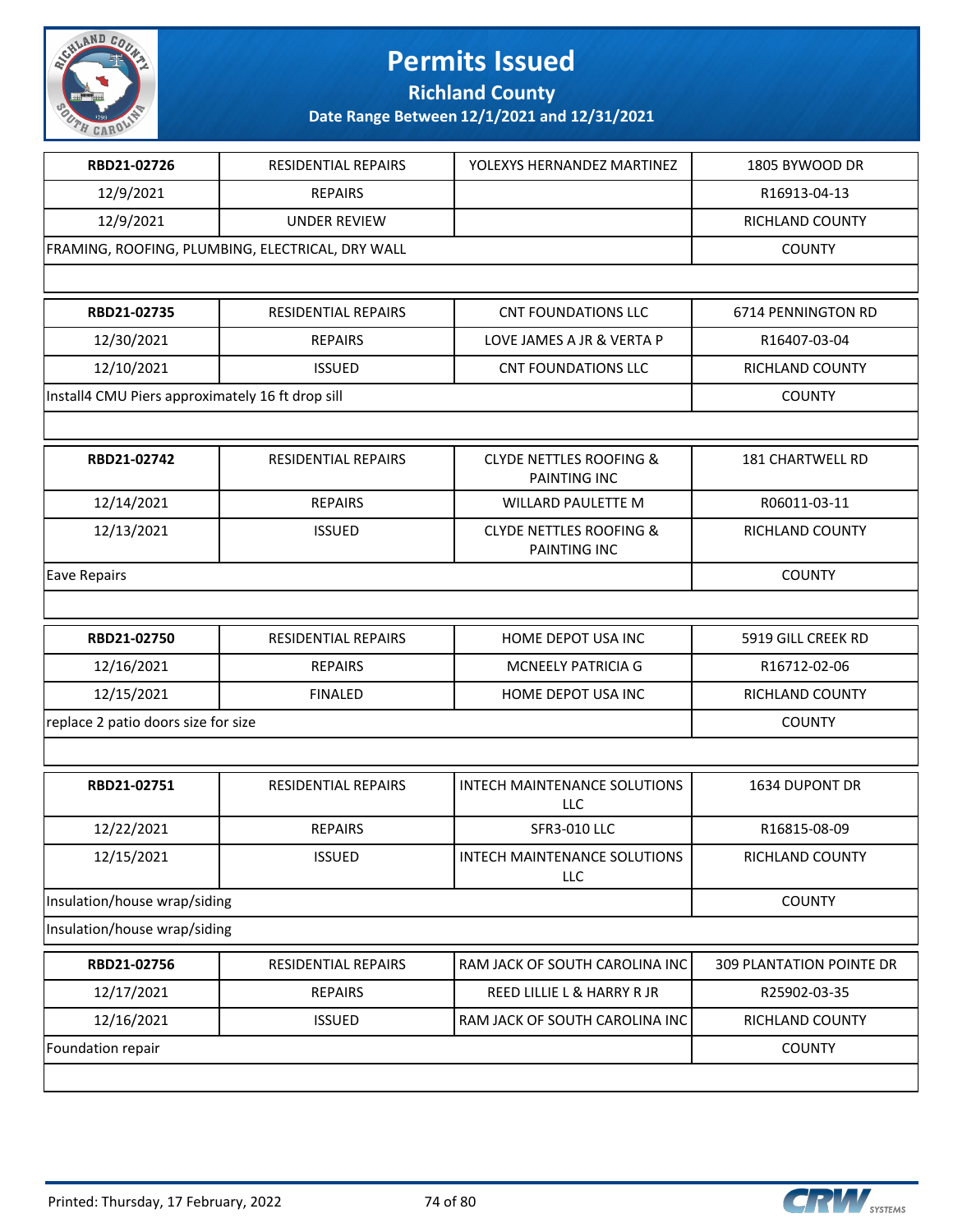

**Richland County**

| RBD21-02763                    | RESIDENTIAL REPAIRS                     | BLUE CRAB CONSTRUCTION LLC                        | 108 GRINDERS MILL RD   |  |
|--------------------------------|-----------------------------------------|---------------------------------------------------|------------------------|--|
| 12/17/2021                     | <b>REPAIRS</b>                          |                                                   | R20103-01-05           |  |
| 12/17/2021                     | <b>ISSUED</b>                           | BLUE CRAB CONSTRUCTION LLC                        | RICHLAND COUNTY        |  |
|                                | REPAIR CHIMNEY, WATER DAMAGED ON GARAGE |                                                   |                        |  |
|                                |                                         |                                                   |                        |  |
| RBD21-02771                    | RESIDENTIAL REPAIRS                     | RAM JACK OF SOUTH CAROLINA INC                    | 120 WARDEN WAY         |  |
| 12/21/2021                     | <b>REPAIRS</b>                          | KENNETH HIBSHMAN REVOCABLE                        | R03206-01-51           |  |
| 12/20/2021                     | <b>ISSUED</b>                           | RAM JACK OF SOUTH CAROLINA INC                    | RICHLAND COUNTY        |  |
| Foundation repair              |                                         |                                                   | <b>COUNTY</b>          |  |
|                                |                                         |                                                   |                        |  |
| RBD21-02775                    | <b>RESIDENTIAL REPAIRS</b>              | JES COLUMBIA LLC DBA MOUNT<br><b>VALLEY FOUND</b> | 508 WATER GARDEN CT    |  |
| 12/22/2021                     | <b>REPAIRS</b>                          | PRISCILLA A WRIGHT TRUST                          | R02404-01-15           |  |
| 12/21/2021                     | <b>ISSUED</b>                           | JES COLUMBIA LLC DBA MOUNT<br><b>VALLEY FOUND</b> | <b>RICHLAND COUNTY</b> |  |
| <b>Foundation Repair</b>       |                                         |                                                   | <b>COUNTY</b>          |  |
| Job date 1/5/22                |                                         |                                                   |                        |  |
| RBD21-02776                    | <b>RESIDENTIAL REPAIRS</b>              | W O CANTEY SERVICES INC (GC)                      | 4216 SANDWOOD DR       |  |
| 12/22/2021                     | <b>REPAIRS</b>                          | CHESLAK MARK R & ELIZABETH K                      | R16808-02-10           |  |
| 12/21/2021                     | <b>ISSUED</b>                           | W O CANTEY SERVICES INC (GC)                      | RICHLAND COUNTY        |  |
| Helical piers/beam replacement |                                         |                                                   | <b>COUNTY</b>          |  |
|                                |                                         |                                                   |                        |  |
| RBD21-02778                    | <b>RESIDENTIAL REPAIRS</b>              | W O CANTEY SERVICES INC (GC)                      | 7940 BURDELL DR        |  |
| 12/22/2021                     | <b>REPAIRS</b>                          | JACKSON WILLIAM R & SHIRLEY E                     | R19107-04-05           |  |
| 12/21/2021                     | <b>ISSUED</b>                           | W O CANTEY SERVICES INC (GC)                      | RICHLAND COUNTY        |  |
| Center beam replacement        |                                         |                                                   | <b>COUNTY</b>          |  |
|                                |                                         |                                                   |                        |  |
| RBD21-02780                    | RESIDENTIAL REPAIRS                     | W O CANTEY SERVICES INC (GC)                      | 112 CASTLE RD          |  |
| 12/22/2021                     | <b>REPAIRS</b>                          | <b>GIBSON LAUREL LEE</b>                          | R07313-04-03           |  |
| 12/21/2021                     | <b>ISSUED</b>                           | W O CANTEY SERVICES INC (GC)                      | RICHLAND COUNTY        |  |
| <b>Helical piers</b>           |                                         |                                                   |                        |  |
|                                |                                         |                                                   |                        |  |

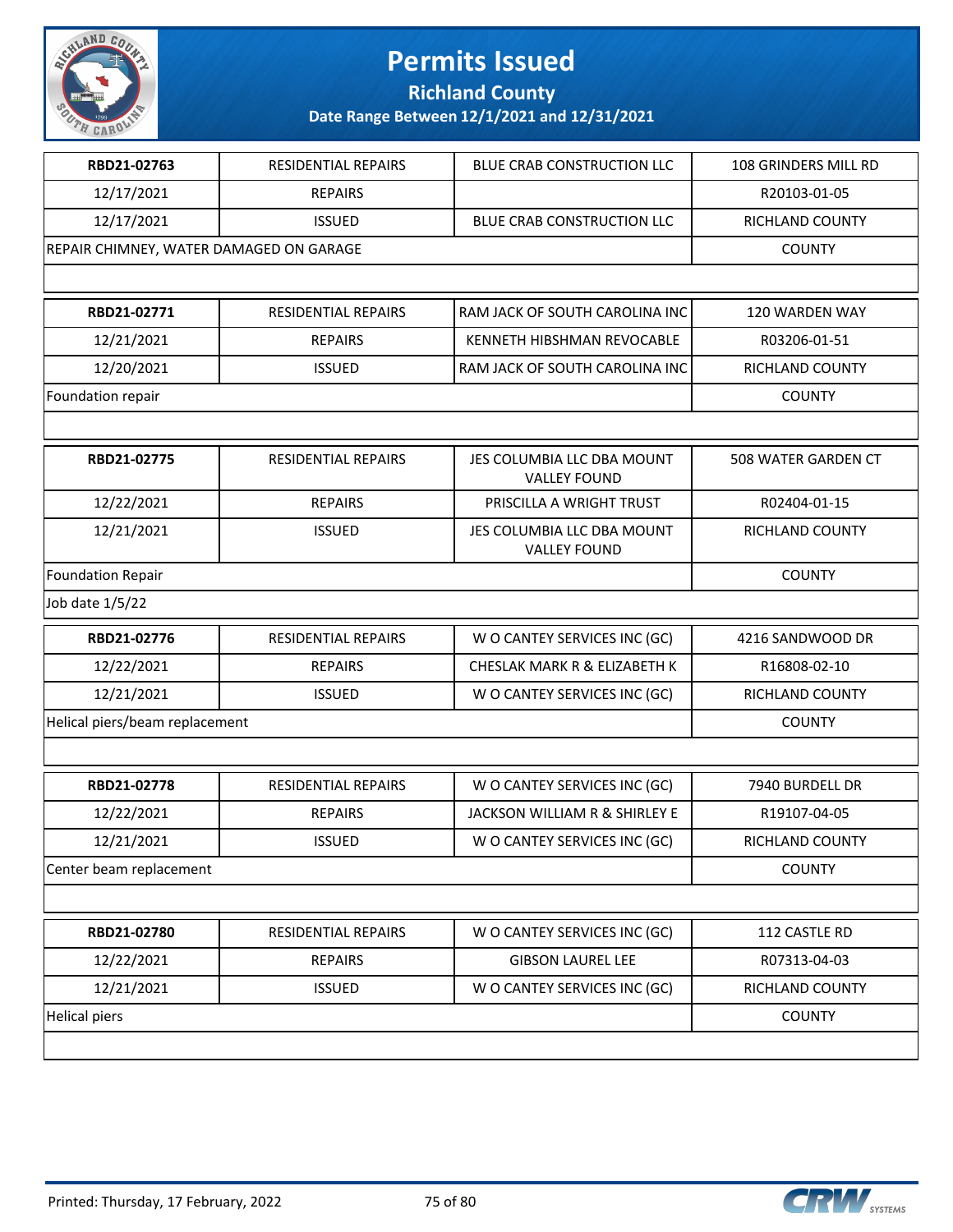

**Richland County**

| RBD21-02782                           | <b>RESIDENTIAL REPAIRS</b>                             | W O CANTEY SERVICES INC (GC)                      | 408 ASHWOOD HILL DR         |
|---------------------------------------|--------------------------------------------------------|---------------------------------------------------|-----------------------------|
| 12/22/2021                            | <b>REPAIRS</b>                                         | THOMPKINS JOHNNY R JR &                           | R01501-01-21                |
| 12/21/2021                            | <b>ISSUED</b>                                          | W O CANTEY SERVICES INC (GC)                      | RICHLAND COUNTY             |
| Full vapor barrier system             |                                                        |                                                   | <b>COUNTY</b>               |
|                                       |                                                        |                                                   |                             |
| RBD21-02786                           | RESIDENTIAL REPAIRS                                    | JES COLUMBIA LLC DBA MOUNT<br><b>VALLEY FOUND</b> | 244 FOX RUN DR              |
| 12/22/2021                            | <b>REPAIRS</b>                                         | <b>SHIVELY ROBERT F &amp; AMBER L</b>             | R27982-01-37                |
| 12/21/2021                            | <b>ISSUED</b>                                          | JES COLUMBIA LLC DBA MOUNT<br><b>VALLEY FOUND</b> | RICHLAND COUNTY             |
| <b>Foundation Repair</b>              |                                                        |                                                   | <b>COUNTY</b>               |
| Job date 1/6/2022                     |                                                        |                                                   |                             |
| RBD21-02792                           | RESIDENTIAL REPAIRS                                    | JES COLUMBIA LLC DBA MOUNT<br><b>VALLEY FOUND</b> | 733 WILLIAM HARDIN RD       |
| 12/23/2021                            | <b>REPAIRS</b>                                         | <b>GADSDEN JENNIFER C</b>                         | R17209-02-04                |
| 12/22/2021                            | <b>ISSUED</b>                                          | JES COLUMBIA LLC DBA MOUNT<br><b>VALLEY FOUND</b> | RICHLAND COUNTY             |
| <b>Foundation Repair</b>              |                                                        |                                                   | <b>COUNTY</b>               |
| Job date 12/29/2021                   |                                                        |                                                   |                             |
| RBD21-02796                           | RESIDENTIAL REPAIRS                                    | <b>GREEN EXTERIOR REMODELING LLC</b>              | 211 LAKE HILTON DR          |
| 12/23/2021                            | <b>REPAIRS</b>                                         | MIR ROSSANNE C                                    | R00416-01-15                |
| 12/23/2021                            | <b>FINALED</b>                                         | <b>GREEN EXTERIOR REMODELING LLC</b>              | RICHLAND COUNTY             |
| Installing windows in place of screen |                                                        |                                                   | <b>COUNTY</b>               |
|                                       | Replacing screen with windows in existing screen room. |                                                   |                             |
| RBD21-02799                           | RESIDENTIAL REPAIRS                                    | MICHAEL D JEFFERS JR                              | 2333 HEYWARD BROCKINGTON RD |
| 12/23/2021                            | <b>REPAIRS</b>                                         |                                                   | R09800-06-08                |
| 12/23/2021                            | <b>ISSUED</b>                                          |                                                   | RICHLAND COUNTY             |
|                                       | DEMOLITION OF INTERIOR, REPLACE ELE, REPAIR HOUSE      |                                                   | <b>COUNTY</b>               |
|                                       |                                                        |                                                   |                             |
| RBD21-02807                           | RESIDENTIAL REPAIRS                                    | JES COLUMBIA LLC DBA MOUNT<br><b>VALLEY FOUND</b> | 110 WATTS LN                |
| 12/30/2021                            | <b>REPAIRS</b>                                         | JOHNSON JULICCA D                                 | R14716-04-10                |
| 12/28/2021                            | <b>ISSUED</b>                                          | JES COLUMBIA LLC DBA MOUNT<br><b>VALLEY FOUND</b> | RICHLAND COUNTY             |
| Foundation Repair                     |                                                        |                                                   | <b>COUNTY</b>               |
| Job date 1/6/2022                     |                                                        |                                                   |                             |
|                                       |                                                        |                                                   |                             |

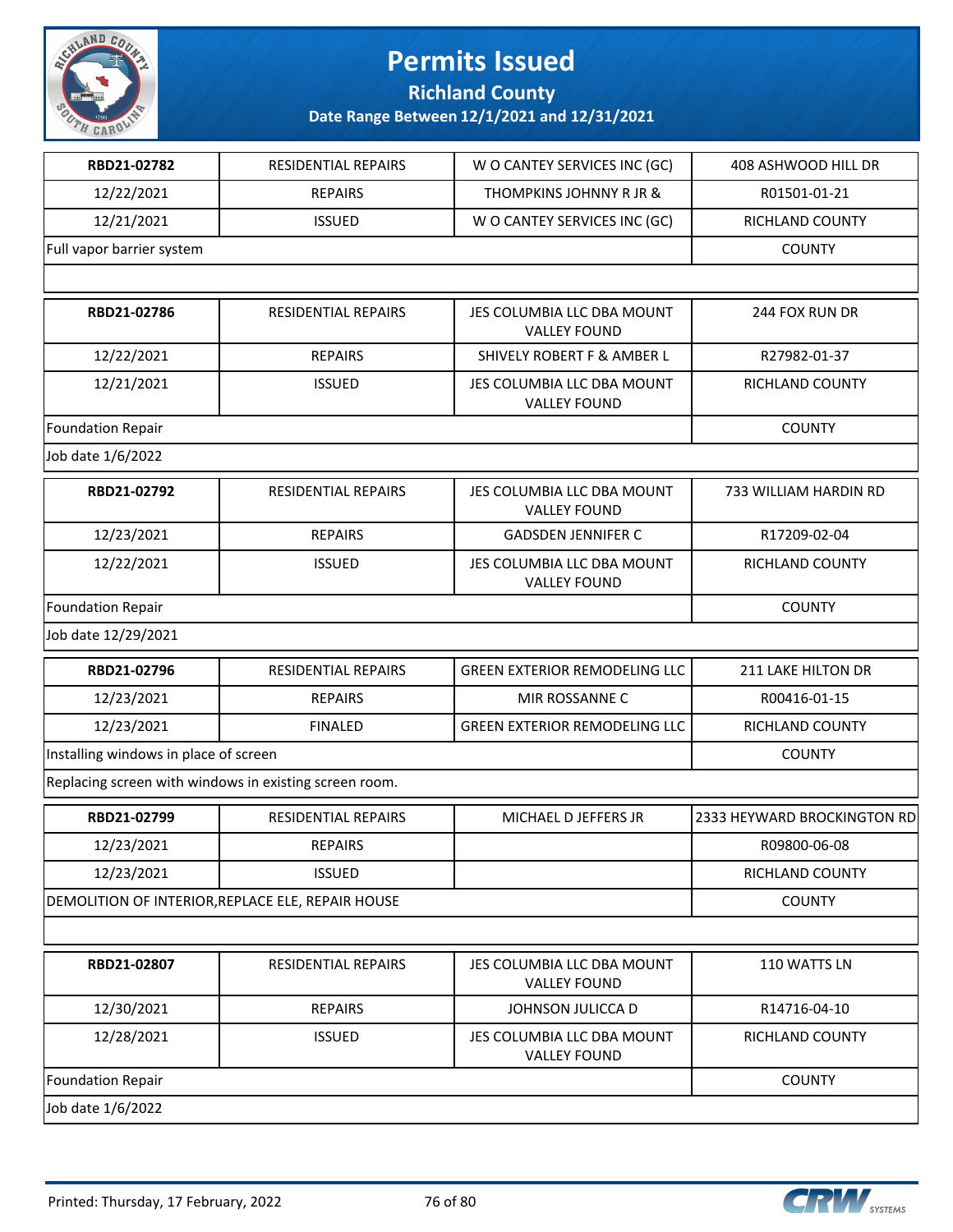

**Richland County**

**Date Range Between 12/1/2021 and 12/31/2021**

| RBD21-02808              | <b>RESIDENTIAL REPAIRS</b> | JES COLUMBIA LLC DBA MOUNT<br><b>VALLEY FOUND</b> | 1211 CANDLEWOOD DR |
|--------------------------|----------------------------|---------------------------------------------------|--------------------|
| 12/30/2021               | <b>REPAIRS</b>             | MURRAH BRADFORD A                                 | R24612-02-01       |
| 12/28/2021               | <b>ISSUED</b>              | JES COLUMBIA LLC DBA MOUNT<br><b>VALLEY FOUND</b> | RICHLAND COUNTY    |
| <b>Foundation Repair</b> |                            |                                                   | <b>COUNTY</b>      |
| Job date 1/7/2022        |                            |                                                   |                    |
| RBD21-02816              | <b>RESIDENTIAL REPAIRS</b> | AYE SANDERS                                       | 528 CHALK ST       |

| <b>RBD21-02816</b>                                                                                                          | RESIDENTIAL REPAIRS | AYE SANDERS | 528 CHALK ST    |
|-----------------------------------------------------------------------------------------------------------------------------|---------------------|-------------|-----------------|
| 12/29/2021                                                                                                                  | <b>REPAIRS</b>      | AYE SANDERS | R34800-03-12    |
| 12/29/2021                                                                                                                  | <b>ISSUED</b>       |             | RICHLAND COUNTY |
| <b>IREPAIR WALLS AND ELECTRICAL SYSTEM</b>                                                                                  |                     |             | <b>COUNTY</b>   |
| Review provided is for the main structure (Stick built house) not the manufactured home. If inspection is scheduled for the |                     |             |                 |

Manufactured home additional information for the floodplain department is required.

#### **Number of RESIDENTIAL REPAIRS/REPAIRS Permits: 50**

| SP21-00262            | <b>SWIMMING POOL</b> | <b>MULLER CONTRACTORS INC</b> | <b>113 JOHN DERRICK RD</b> |
|-----------------------|----------------------|-------------------------------|----------------------------|
| 12/1/2021             | <b>BARRIER</b>       | <b>GEE FAMILY TRUST</b>       | R02312-01-30               |
| 11/23/2021            | <b>ISSUED</b>        | MULLER CONTRACTORS INC        | RICHLAND COUNTY            |
| Barrier for pool      |                      |                               | <b>COUNTY</b>              |
|                       |                      |                               |                            |
| SP21-00272            | SWIMMING POOL        | MULLER CONTRACTORS INC        | 205 OAK BROOK DR           |
| 12/6/2021             | <b>BARRIER</b>       | <b>ALBRECHT HELMUT &amp;</b>  | R22813-01-28               |
| 12/3/2021             | <b>ISSUED</b>        | <b>MULLER CONTRACTORS INC</b> | <b>RICHLAND COUNTY</b>     |
| fence for pool        |                      |                               | <b>COUNTY</b>              |
|                       |                      |                               |                            |
| SP21-00274            | <b>SWIMMING POOL</b> | <b>ALAGLAS POOLS</b>          | <b>293 COMPASS TRL</b>     |
| 12/10/2021            | <b>BARRIER</b>       | MUNGO HOMES PROPERTIES LLC    | R20506-07-15               |
| 12/7/2021             | <b>ISSUED</b>        | <b>ALAGLAS POOLS</b>          | RICHLAND COUNTY            |
| <b>Barrier Permit</b> |                      |                               | <b>COUNTY</b>              |

#### **Number of SWIMMING POOL/BARRIER Permits: 3**

| SP21-00278                      | SWIMMING POOL     | THE CLEARWATER COMPANY          | 147 BLUE GRACE RD |
|---------------------------------|-------------------|---------------------------------|-------------------|
| 12/14/2021                      | <b>COMMERCIAL</b> | <b>GREAT SOUTHERN HOMES INC</b> | R17803-03-03      |
| 12/9/2021                       | <b>ISSUED</b>     | THE CLEARWATER COMPANY          | RICHLAND COUNTY   |
| <b>Gunite Pool Installation</b> |                   |                                 | <b>COUNTY</b>     |
|                                 |                   |                                 |                   |

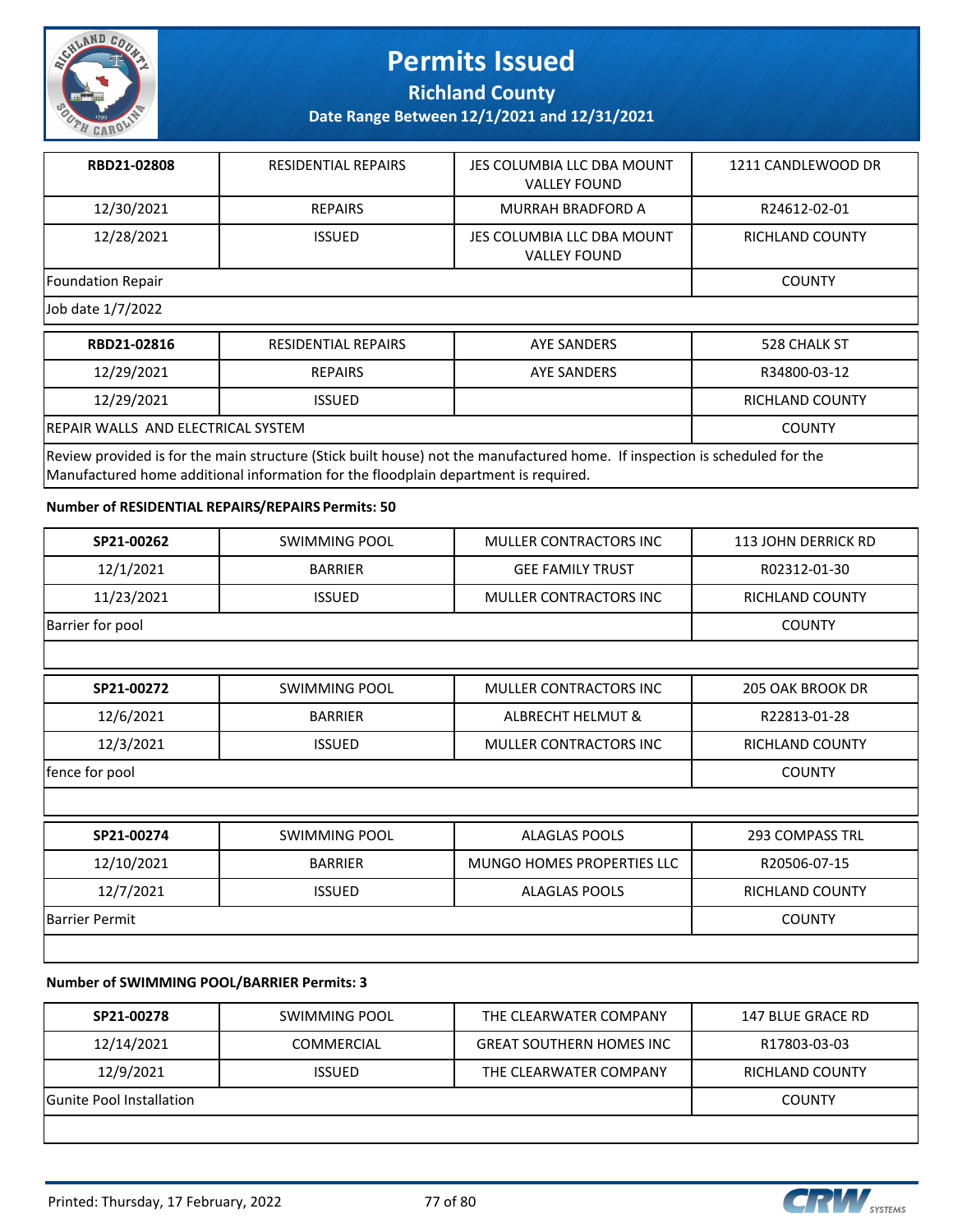

### **Permits Issued Richland County**

**Date Range Between 12/1/2021 and 12/31/2021**

### **Number of SWIMMING POOL/COMMERCIAL Permits: 1**

| SP21-00263                     | <b>SWIMMING POOL</b>                                    | MULLER CONTRACTORS INC               | 113 JOHN DERRICK RD  |  |
|--------------------------------|---------------------------------------------------------|--------------------------------------|----------------------|--|
| 12/2/2021                      | RESIDENTIAL                                             | <b>GEE FAMILY TRUST</b>              | R02312-01-30         |  |
| 11/23/2021                     | <b>ISSUED</b>                                           | MULLER CONTRACTORS INC               | RICHLAND COUNTY      |  |
|                                | installation of inground gunite swimming pool           |                                      |                      |  |
|                                |                                                         |                                      |                      |  |
| SP21-00266                     | <b>SWIMMING POOL</b>                                    | <b>WATERWORKS COMPANY LLC</b>        | 341 DERRICK DR       |  |
| 12/2/2021                      | RESIDENTIAL                                             | <b>STEPTOE KIRK R &amp; SHELIA T</b> | R02406-02-12         |  |
| 11/29/2021                     | <b>ISSUED</b>                                           | <b>WATERWORKS COMPANY LLC</b>        | RICHLAND COUNTY      |  |
|                                | Installation of new 21x32 inground gunite swimming pool |                                      | <b>COUNTY</b>        |  |
|                                |                                                         |                                      |                      |  |
| SP21-00267                     | <b>SWIMMING POOL</b>                                    | <b>GRIFFIN POOLS &amp; SPAS</b>      | 8 SWEET JASMINE CT   |  |
| 12/1/2021                      | RESIDENTIAL                                             | <b>LOZON WILLIAM &amp; PATRICIA</b>  | R26002-08-11         |  |
| 11/30/2021                     | <b>ISSUED</b>                                           | <b>GRIFFIN POOLS &amp; SPAS</b>      | RICHLAND COUNTY      |  |
| in ground pool                 |                                                         |                                      | <b>COUNTY</b>        |  |
| liner pool                     |                                                         |                                      |                      |  |
| SP21-00268                     | <b>SWIMMING POOL</b>                                    | <b>GRIFFIN POOLS &amp; SPAS</b>      | 234 QUIET POND WAY   |  |
| 12/1/2021                      | RESIDENTIAL                                             | <b>BROWN TROY L</b>                  | R17805-05-28         |  |
| 11/30/2021                     | <b>ISSUED</b>                                           | <b>GRIFFIN POOLS &amp; SPAS</b>      | RICHLAND COUNTY      |  |
| in ground pool                 |                                                         |                                      | <b>COUNTY</b>        |  |
| liner pool                     |                                                         |                                      |                      |  |
| SP21-00269                     | <b>SWIMMING POOL</b>                                    | <b>WATERWORKS COMPANY LLC</b>        | 2 COLEMAN RIDGE CT   |  |
| 12/2/2021                      | RESIDENTIAL                                             | MILLER JOHN A & MICHELE L            | R17614-06-01         |  |
| 11/30/2021                     | <b>ISSUED</b>                                           | <b>WATERWORKS COMPANY LLC</b>        | RICHLAND COUNTY      |  |
|                                | installation of new 16x33 inground gunite swimming pool |                                      | <b>COUNTY</b>        |  |
|                                |                                                         |                                      |                      |  |
| SP21-00270                     | <b>SWIMMING POOL</b>                                    | J KEITH BERRY                        | <b>8 TACKERIA CT</b> |  |
| 12/1/2021                      | RESIDENTIAL                                             | <b>COLORADO ERICK &amp;</b>          | R04215-02-04         |  |
| 11/30/2021                     | <b>ISSUED</b>                                           | J KEITH BERRY                        | RICHLAND COUNTY      |  |
| Construct Family Swimming Pool |                                                         |                                      | <b>COUNTY</b>        |  |
|                                |                                                         |                                      |                      |  |

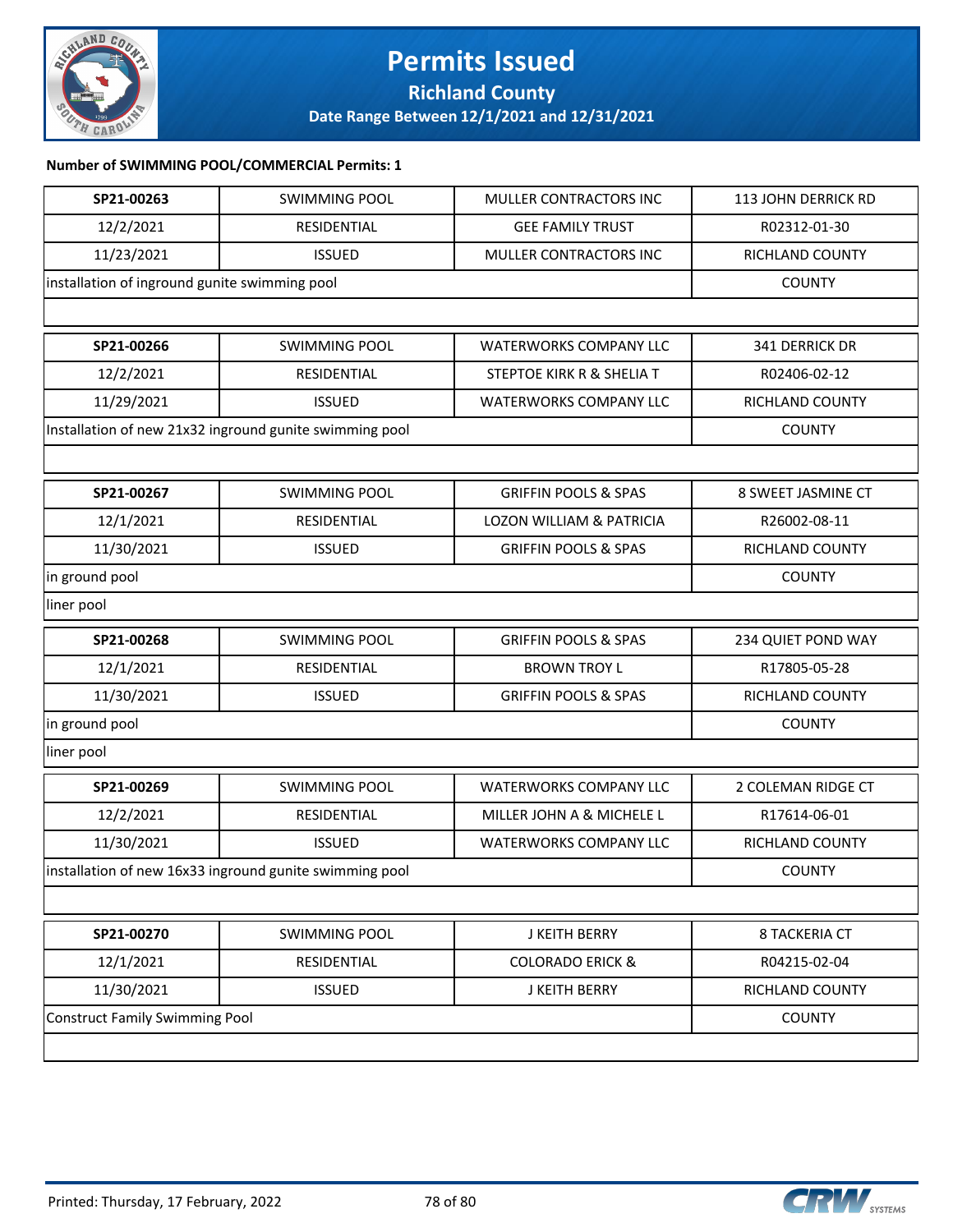

**Richland County**

| SP21-00271                                     | <b>SWIMMING POOL</b> | WATERWORKS COMPANY LLC                | 1 CHELMSFORD CT        |
|------------------------------------------------|----------------------|---------------------------------------|------------------------|
| 12/7/2021                                      | RESIDENTIAL          | <b>WILLIAMS LINDA &amp;</b>           | R23205-04-32           |
| 12/2/2021                                      | <b>ISSUED</b>        | <b>WATERWORKS COMPANY LLC</b>         | RICHLAND COUNTY        |
| installation of new 15x30 gunite swimming pool |                      |                                       | <b>COUNTY</b>          |
|                                                |                      |                                       |                        |
| SP21-00273                                     | <b>SWIMMING POOL</b> | MULLER CONTRACTORS INC                | 205 OAK BROOK DR       |
| 12/6/2021                                      | RESIDENTIAL          | ALBRECHT HELMUT &                     | R22813-01-28           |
| 12/3/2021                                      | <b>ISSUED</b>        | MULLER CONTRACTORS INC                | RICHLAND COUNTY        |
| installation of inground gunite swimming pool  |                      |                                       | <b>COUNTY</b>          |
|                                                |                      |                                       |                        |
| SP21-00275                                     | <b>SWIMMING POOL</b> | <b>ALAGLAS POOLS</b>                  | 293 COMPASS TRL        |
| 12/10/2021                                     | RESIDENTIAL          | MUNGO HOMES PROPERTIES LLC            | R20506-07-15           |
| 12/7/2021                                      | <b>ISSUED</b>        | <b>ALAGLAS POOLS</b>                  | <b>RICHLAND COUNTY</b> |
| Fiberglass Pool Install                        |                      |                                       | <b>COUNTY</b>          |
|                                                |                      |                                       |                        |
| SP21-00280                                     | <b>SWIMMING POOL</b> | JM ENTERPRISES OF THE PALMETTO<br>LLC | 152 CARDINAL CV        |
| 12/21/2021                                     | RESIDENTIAL          | WILSON JEFFREY J & ANNE M             | R02307-01-09           |
| 12/9/2021                                      | <b>ISSUED</b>        | JM ENTERPRISES OF THE PALMETTO<br>LLC | RICHLAND COUNTY        |
| 51' x 55' freeform gunite pool                 |                      |                                       | <b>COUNTY</b>          |
|                                                |                      |                                       |                        |
| SP21-00281                                     | <b>SWIMMING POOL</b> | <b>ALAGLAS POOLS</b>                  | 9 ROSEMOUNT CT         |
| 12/15/2021                                     | RESIDENTIAL          | EPPS TIMOTHY W & CATHY E              | R20509-02-25           |
| 12/10/2021                                     | <b>ISSUED</b>        | <b>ALAGLAS POOLS</b>                  | RICHLAND COUNTY        |
| Swimming pool install                          |                      |                                       | <b>COUNTY</b>          |
|                                                |                      |                                       |                        |
| SP21-00283                                     | <b>SWIMMING POOL</b> | <b>GRIFFIN POOLS &amp; SPAS</b>       | 526 LANGFORD RD        |
| 12/13/2021                                     | RESIDENTIAL          | PITTMAN TIFFANY                       | R17800-04-83           |
| 12/11/2021                                     | <b>ISSUED</b>        | <b>GRIFFIN POOLS &amp; SPAS</b>       | RICHLAND COUNTY        |
| in ground pool                                 |                      |                                       | <b>COUNTY</b>          |
| fiberglass                                     |                      |                                       |                        |